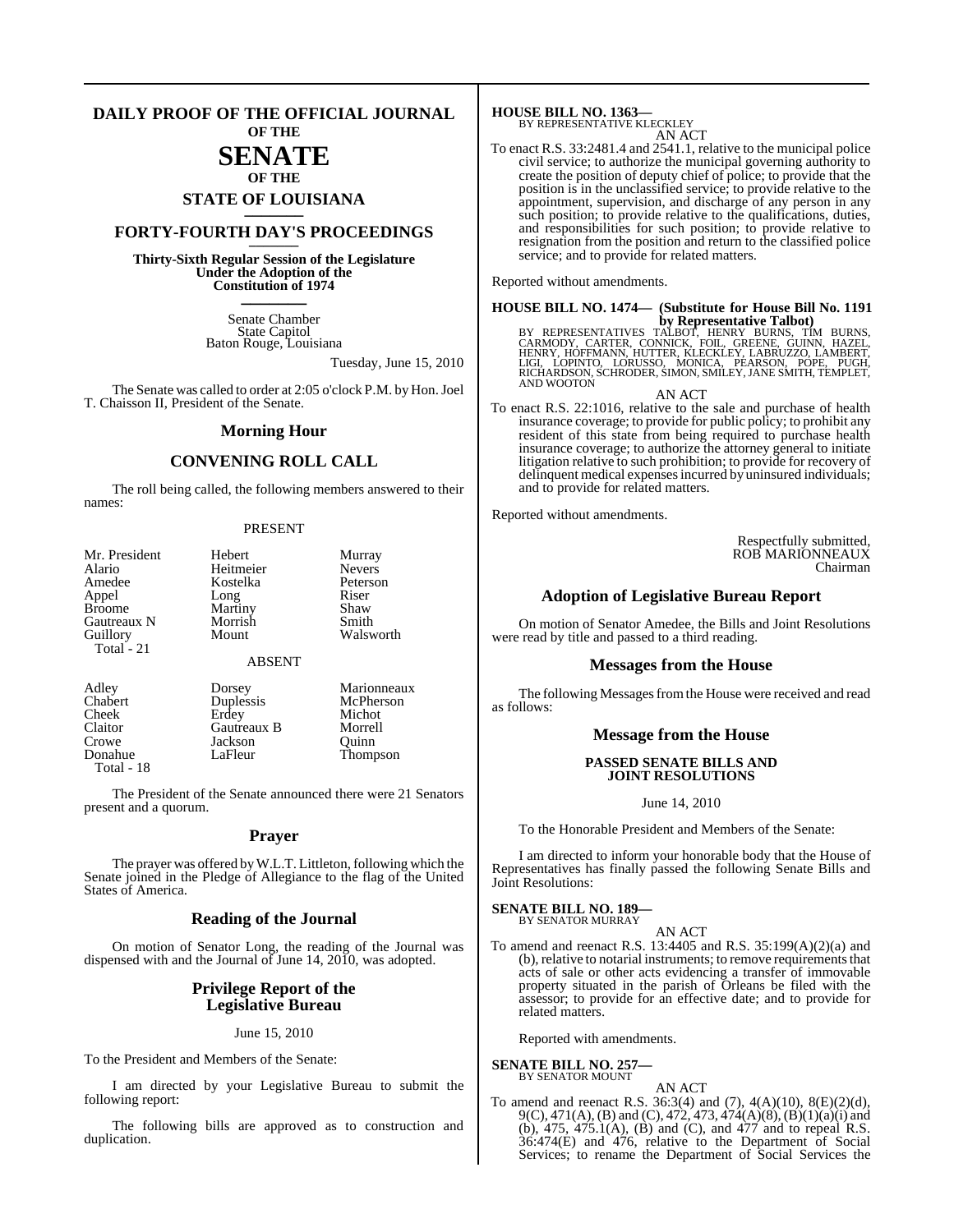# **Page 2 SENATE 44th DAY'S PROCEEDINGS**

June 15, 2010

Department of Children and Family Services; to provide for the reorganization of the department; to provide for definitions; to provide for fiscal oversight and program evaluation; to provide for designation of certain organizational units; to provide for the composition of the department; to provide for the officers of the department; to provide for deputy secretaries; to provide for the undersecretary and the division of management and finance; to provide for the office of children and family services; and to provide for related matters.

Reported with amendments.

#### **SENATE BILL NO. 611—** BY SENATOR DORSEY

AN ACT

To enact R.S. 33:9038.64, relative to cooperative and economic development in East Baton Rouge Parish; to create the River Park Development District, a political subdivision of the state of Louisiana; to provide for the boundaries of the district; to provide for the governance of the district; to provide for the authority, powers, duties, and function of the governing body; to provide for the levy and collection of taxes and special assessments within the district; to provide for the authority to create subdistricts within the district; to authorize the district to issue and sell bonds; to authorize the district to engage in tax increment financing; to provide for the duration of the district; and to provide for related matters.

Reported with amendments.

#### **SENATE BILL NO. 377** BY SENATOR MORRELL

AN ACT

To amend and reenact Code of Evidence Art. 804(B)(7), relative to hearsay exceptions; to provide for the burden of proof to introduce evidence; and to provide for related matters.

Reported with amendments.

#### **SENATE BILL NO. 248—** BY SENATOR MCPHERSON

AN ACT

To amend and reenact R.S. 49:951(7) and 967 and to enact R.S. 49:951(1.1), relative to the Administrative Procedure Act; to provide for the applicability of, and exemptions from, the Act; and to provide for related matters.

Reported with amendments.

# **SENATE BILL NO. 170—**

BY SENATOR N. GAUTREAUX AN ACT

To enact R.S. 56:1702, relative to state parks; to provide for the Palmetto Island State Park; to provide for certain agreements for the operation and maintenance of such state park; to provide terms, conditions, and requirements; and to provide for related matters.

Reported with amendments.

# **SENATE BILL NO. 190—** BY SENATOR MURRAY

# AN ACT

To amend and reenact R.S. 33:9091.8(F)(4)(c), relative to Orleans Parish; to provide for renewal of parcel fees for the Lakewood Crime Prevention and Improvement District; and to provide for related matters.

Reported with amendments.

#### **SENATE BILL NO. 247—** BY SENATOR ALARIO

AN ACT

To enact R.S. 33:9080.4, a bill relative to Jefferson Parish; to create the Esprit at Stonebridge Neighborhood Improvement District; to provide for district boundaries, purpose, governance, and

funding, including the levy of a parcel fee; to provide relative to the powers and duties of the district and its governing board; and to provide for related matters.

Reported with amendments.

#### **SENATE BILL NO. 482—** BY SENATOR LAFLEUR

- AN ACT
- To amend and reenact R.S. 48:601(A), to enact R.S. 48:601(E), and to repeal R.S. 48:601(D)(2)(c), relative to St. Landry Parish; to provide for the absorption of parish road districts upon creation of a new parishwide road district; and to provide for related matters.

Reported with amendments.

**SENATE BILL NO. 558—** BY SENATOR WALSWORTH AND REPRESENTATIVE TUCKER AN ACT

To enact Chapter 27 of Title 25 of the Louisiana Revised Statutes of 1950, to be comprised of R.S. 25:1231 through 1237, and R.S.  $36:209(Q)$ ; to create the Louisiana Bicentennial Commission; to provide for membership of the commission and its operation; to provide relative to powers, duties, and activities of the commission; to provide relative to funds and property of the commission; to provide for termination of the commission; and to provide for related matters.

Reported with amendments.

# **SENATE BILL NO. 594—**

BY SENATORS B. GAUTREAUX AND APPEL AN ACT

To amend and reenact R.S. 11:263(C) and (D), and to repeal R.S. 11:263(E), 267, and 268, relative to public retirement systems; to provide relative to the prudent-man rule, investment authority and restrictions, and asset allocation; to provide for an effective date; and to provide for related matters.

Reported with amendments.

**SENATE BILL NO. 150—**

BY SENATOR DUPLESSIS AN ACT

To enact R.S. 22:1284.1, relative to motor vehicle insurance; to prohibit an increase in the premium rate when there is a lapse in coverage under certain circumstances; and to provide for related matters.

Reported without amendments.

# **SENATE BILL NO. 191—**

BY SENATOR B. GAUTREAUX

AN ACT To amend and reenact R.S. 11:701(introductory paragraph), 728(A)(4), 783(A)(3)(a), 792(C)(1) and (D), 1002(introductory paragraph),  $1153(C)(1)$  and (D), 1326 and 1337(B), to enact **R.S.** 11:701(5)(e), 784.1(F) and (G), 1002(6)(c), 1140, 1141.2(C) and (D), 1336(F) and (G), and 1338(F), and to repeal R.S. 11:701(12)(d), 792(B)(3), (C)(2), and (F), 1153(B)(3),  $(C)(2)$ , and  $(F)$ , and  $1337(A)(3)$ , relative to the Teachers Retirement System of Louisiana, Louisiana School Employees' Retirement System, and State Police Pension and Retirement System; to provide relative to compliance with applicable federal tax qualification requirements; to provide for an effective date; and to provide for related matters.

Reported without amendments.

#### **SENATE BILL NO. 177—** BY SENATOR THOMPSON

AN ACT

To amend and reenact R.S. 46:1802(8)(a) and to enact R.S.  $46:1802(8)(b)(v)$  and R.S.  $46:1806(D)$ , relative to crime victims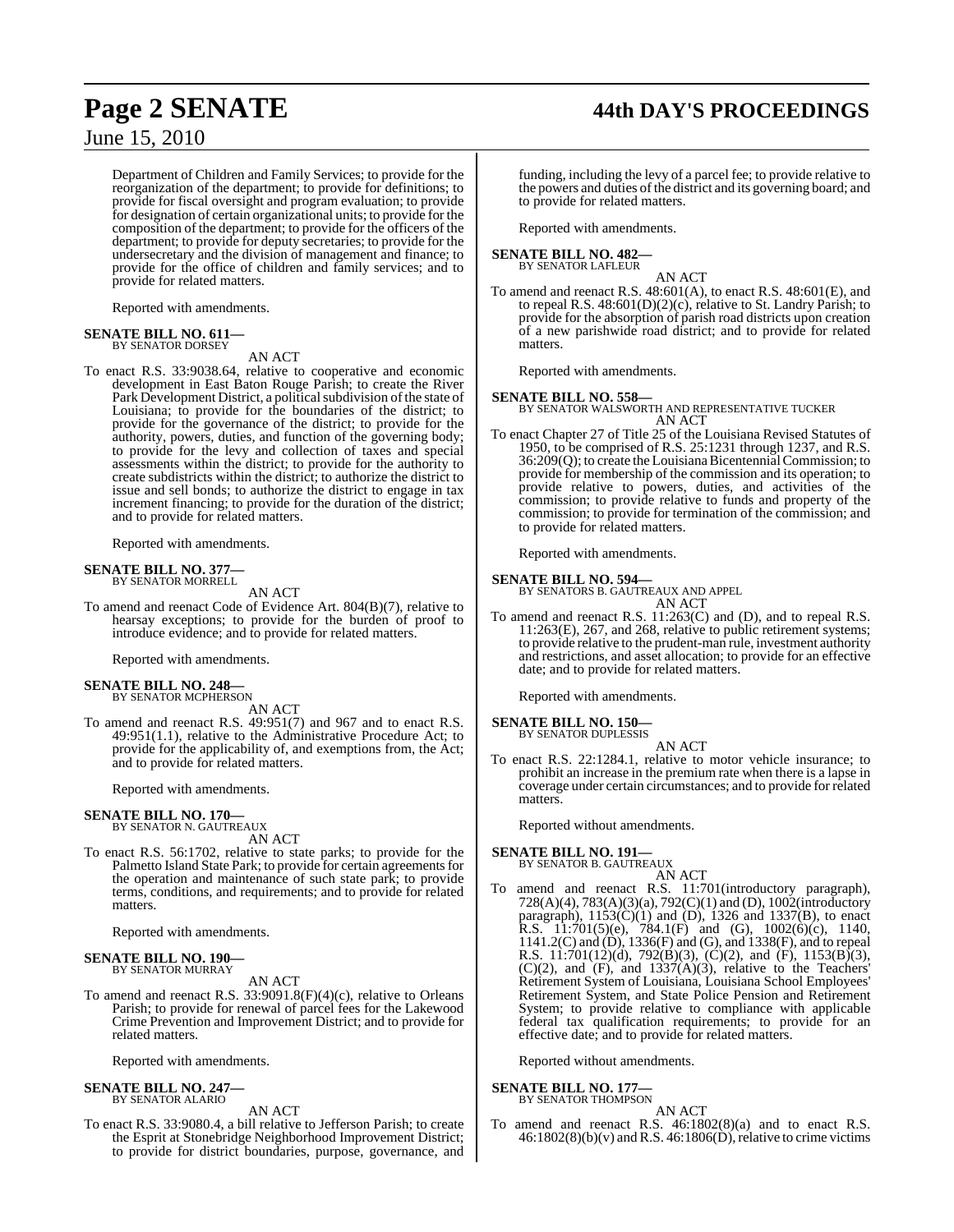# **44th DAY'S PROCEEDINGS Page 3 SENATE**

# June 15, 2010

reparations; to provide for definitions; to provide for application requirements; and to provide for related matters.

Reported without amendments.

#### **SENATE BILL NO. 231—** BY SENATOR NEVERS

AN ACT

To enact R.S. 33:4574.18, relative to tourist commissions; to provide for the designation and name of certain commissions; and to provide for related matters.

Reported without amendments.

## **SENATE BILL NO. 244—** BY SENATOR MURRAY

AN ACT

To amend and reenact R.S. 33:4084(A)(1)(a), to increase the requirement for public advertisement for bids on materials and supplies contracts of the sewerage and water board in the city of New Orleans; and to provide for related matters.

Reported without amendments.

# **SENATE BILL NO. 254—** BY SENATOR N. GAUTREAUX

AN ACT

To amend and reenact R.S. 33:1418, relative to hybrid or alternative fuel vehicles; to allow political subdivisions to purchase or lease hybrid fuel or alternative fuel vehicles; to provide for exceptions; and to provide for related matters.

Reported without amendments.

# **SENATE BILL NO. 278—** BY SENATOR ERDEY

AN ACT

To amend and reenact R.S. 33:4766(E)(1), relative to liens and privileges on immovable property; to provide relative to the procedure for the enforcement of certain liens and privileges by local government; and to provide for related matters.

Reported without amendments.

# **SENATE BILL NO. 296—** BY SENATOR MARTINY

AN ACT

To enact R.S. 33:2841.1, relative to the collection of taxes in municipalities; to authorize municipalitiesto hire an attorney or agency to assist in the collection of certain taxes; to provide for the assessments and collection of a fee for such assistance; and to provide for related matters.

Reported without amendments.

# **SENATE BILL NO. 306—** BY SENATOR MARTINY

AN ACT

To enact R.S. 33:2955(A)(1)(k), relative to investments by political subdivisions; to provide for investment in debt instruments issued by any state other than Louisiana; to provide for investment in debt instruments issued by political subdivisions of any state other than Louisiana; to provide restrictions on such types of investments; to provide requirements relative to political subdivisions purchasing such debt instruments; and to provide for related matters.

Reported without amendments.

#### **SENATE BILL NO. 600—** BY SENATOR MOUNT

AN ACT

To amend and reenact R.S. 13:2575(A), relative to public health, housing, and environmental violations; to authorize all municipalities to prescribe civil penalties; and to provide for related matters.

Reported without amendments.

# **SENATE BILL NO. 733—** BY SENATOR AMEDEE

AN ACT

To amend and reenact R.S. 33:2561(E), relative to appeals by employees in the classified service; to provide for the jurisdiction of appeals; and to provide for related matters.

Reported without amendments.

# **SENATE BILL NO. 707—** BY SENATOR ALARIO

AN ACT

To amend and reenact R.S. 47:342(3), relative to the occupational license tax; to define contractor for purposes of the occupational license tax in certain parishes; and to provide for related matters.

Reported without amendments.

Respectfully submitted, ALFRED W. SPEER Clerk of the House of Representatives

# **Message from the House**

# **CONCURRING IN SENATE CONCURRENT RESOLUTIONS**

June 14, 2010

To the Honorable President and Members of the Senate:

I am directed to inform your honorable body that the House of Representatives has finally concurred in the following Senate Concurrent Resolutions:

SENATE CONCURRENT RESOLUTION NO. 119—BY SENATORS CLAITOR, ADLEY, ALARIO, AMEDEE, APPEL, BROOME, CHABERT, CHABERT, CHABERT, DORSEY, DUPLESSIS, ERDEY, B. GAUTREAUX, N. GAUTREAUX, GUILLORY, HEBERT, HEITMEIER, JACKSON, KOSTELK A CONCURRENT RESOLUTION

To commend World War II Veterans of the U.S. Navy  $2^{\text{nd}}$ , 4<sup>th</sup> and  $7^{\text{th}}$ Beach Battalions and USS Karnes (APA 175) participating in their annual reunion with their families and to welcome them during their visit to Baton Rouge, Louisiana in July 2010.

Reported without amendments.

## **SENATE CONCURRENT RESOLUTION NO. 38—** BY SENATOR LONG

# A CONCURRENT RESOLUTION

To memorialize the Congress of the United States to adopt and submit to the states for ratification the Parental Rights Amendment to the Constitution of the United States.

Reported with amendments.

Respectfully submitted, ALFRED W. SPEER Clerk of the House of Representatives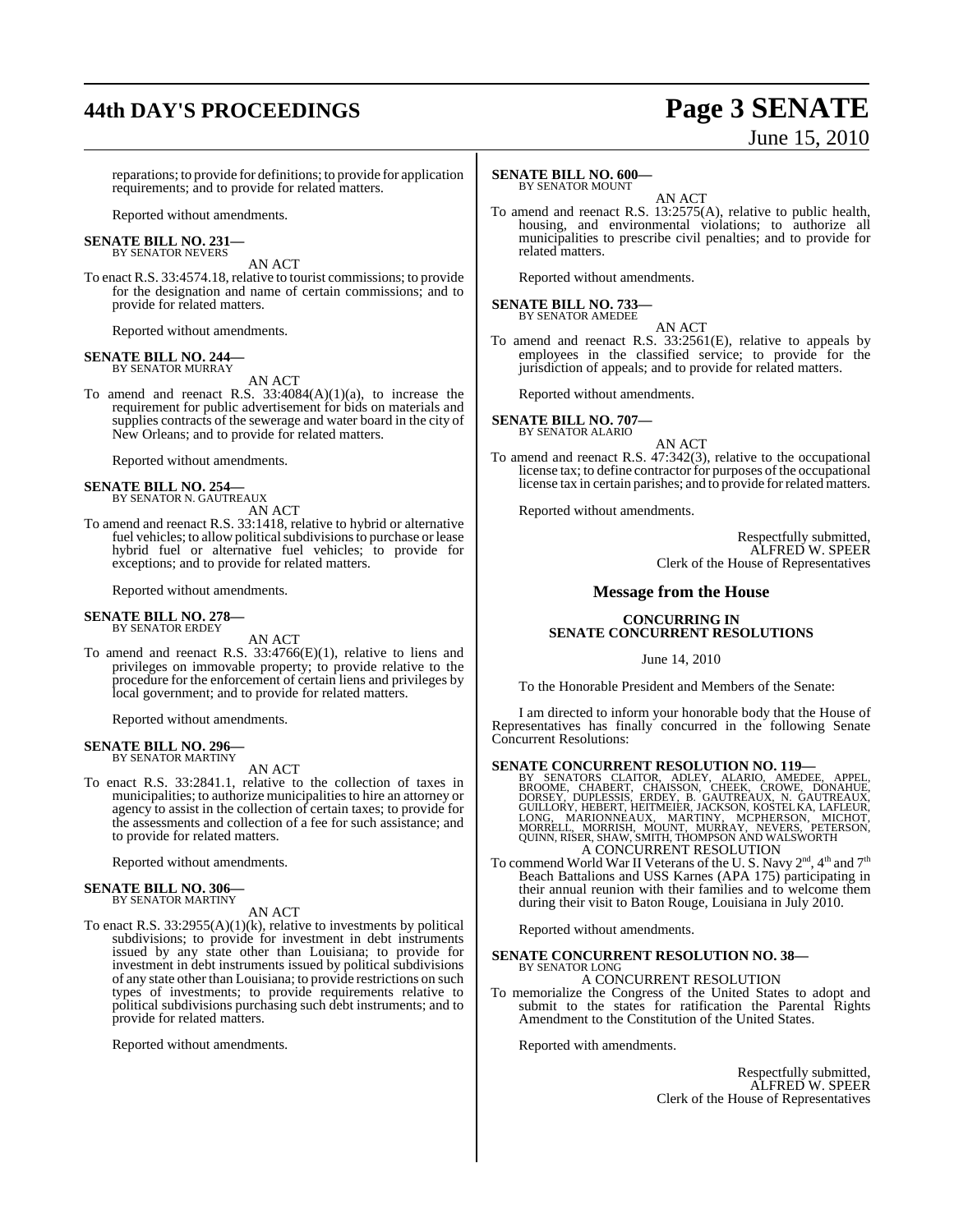# **Page 4 SENATE 44th DAY'S PROCEEDINGS**

June 15, 2010

# **Message from the House**

# **DISAGREEMENT TO HOUSE CONCURRENT RESOLUTION**

# June 15, 2010

To the Honorable President and Members of the Senate:

I am directed to inform your honorable body that the House of Representatives has refused to concur in the proposed Senate Amendment(s) to **House Concurrent Resolution No. 55** by Representative Morris, and ask the President to appoint on the part of the Senate a committee to confer with a like committee from the House on the disagreement.

> Respectfully submitted, ALFRED W. SPEER Clerk of the House of Representatives

# **Message from the House**

# **HOUSE CONFEREES APPOINTED**

# June 15, 2010

To the Honorable President and Members of the Senate:

I am directed to inform your honorable body that the Speaker of the House of Representatives has appointed the following members, on the part of the House of Representatives, to confer, with a like committee from the Senate, on the disagreement to **House Concurrent Resolution No. 55** by Representative Morris:

Representatives Morris, Gallot and Geymann.

Respectfully submitted, ALFRED W. SPEER Clerk of the House of Representatives

# **Message from the House**

# **DISAGREEMENT TO HOUSE BILL**

June 15, 2010

To the Honorable President and Members of the Senate:

I am directed to inform your honorable body that the House of Representatives has refused to concur in the proposed Senate Amendment(s) to **House Bill No. 208** by Representative Greene, and ask the President to appoint on the part of the Senate a committee to confer with a like committee from the House on the disagreement.

> Respectfully submitted, ALFRED W. SPEER Clerk of the House of Representatives

# **Message from the House**

# **HOUSE CONFEREES APPOINTED**

June 15, 2010

To the Honorable President and Members of the Senate:

I am directed to inform your honorable body that the Speaker of the House of Representatives has appointed the following members,

on the part of the House of Representatives, to confer, with a like committee from the Senate, on the disagreement to **House Bill No. 208** by Representative Greene:

Representatives Greene, T. Burns and Lorusso.

Respectfully submitted, ALFRED W. SPEER Clerk of the House of Representatives

# **Message from the House**

# **DISAGREEMENT TO HOUSE BILL**

June 14, 2010

To the Honorable President and Members of the Senate:

I am directed to inform your honorable body that the House of Representatives has refused to concur in the proposed Senate Amendment(s) to **House Bill No. 282** by Representative Roy, and ask the President to appoint on the part of the Senate a committee to confer with a like committee from the House on the disagreement.

> Respectfully submitted, ALFRED W. SPEER Clerk of the House of Representatives

# **Message from the House**

# **HOUSE CONFEREES APPOINTED**

June 14, 2010

To the Honorable President and Members of the Senate:

I am directed to inform your honorable body that the Speaker of the House of Representatives has appointed the following members, on the part of the House of Representatives, to confer, with a like committee from the Senate, on the disagreement to **House Bill No. 282** by Representative Roy:

Representatives Roy, Kleckley and Anders.

Respectfully submitted, ALFRED W. SPEER Clerk of the House of Representatives

# **Message from the House**

# **DISAGREEMENT TO HOUSE BILL**

June 15, 2010

To the Honorable President and Members of the Senate:

I am directed to inform your honorable body that the House of Representatives has refused to concur in the proposed Senate Amendment(s) to **House Bill No. 405** by Representative Dixon, and ask the President to appoint on the part of the Senate a committee to confer with a like committee from the House on the disagreement.

> Respectfully submitted, ALFRED W. SPEER Clerk of the House of Representatives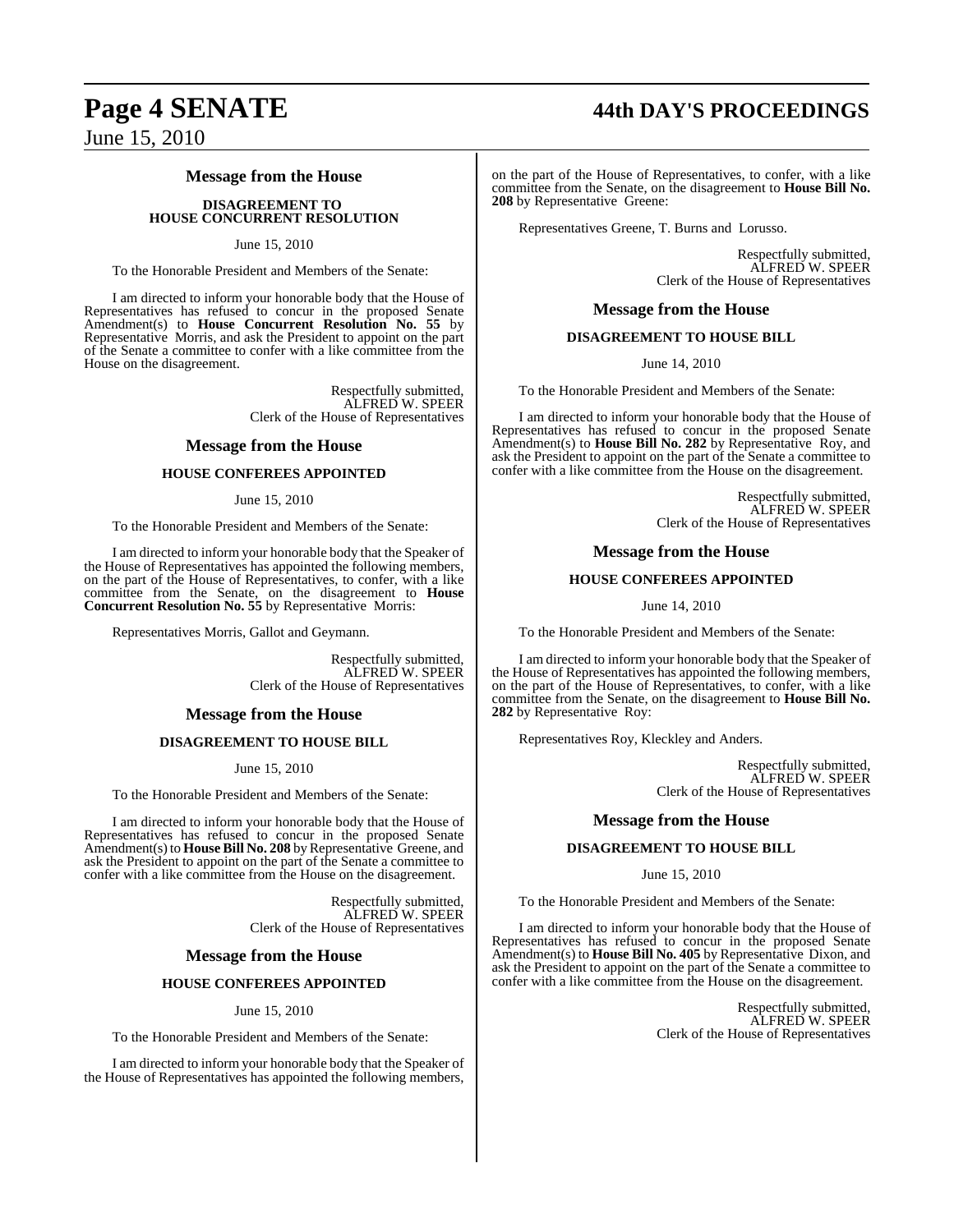# **44th DAY'S PROCEEDINGS Page 5 SENATE**

# **Message from the House**

# **HOUSE CONFEREES APPOINTED**

June 15, 2010

To the Honorable President and Members of the Senate:

I am directed to inform your honorable body that the Speaker of the House of Representatives has appointed the following members, on the part of the House of Representatives, to confer, with a like committee from the Senate, on the disagreement to **House Bill No. 405** by Representative Dixon:

Representatives Dixon, A. Badon and Nowlin.

Respectfully submitted, ALFRED W. SPEER Clerk of the House of Representatives

# **Message from the House**

# **DISAGREEMENT TO HOUSE BILL**

## June 15, 2010

To the Honorable President and Members of the Senate:

I am directed to inform your honorable body that the House of Representatives has refused to concur in the proposed Senate Amendment(s) to **House Bill No. 438** by Representative Pearson, and ask the President to appoint on the part of the Senate a committee to confer with a like committee from the House on the disagreement.

> Respectfully submitted, ALFRED W. SPEER Clerk of the House of Representatives

# **Message from the House**

# **HOUSE CONFEREES APPOINTED**

June 15, 2010

To the Honorable President and Members of the Senate:

I am directed to inform your honorable body that the Speaker of the House of Representatives has appointed the following members, on the part of the House of Representatives, to confer, with a like committee from the Senate, on the disagreement to **House Bill No. 438** by Representative Pearson:

Representatives Pearson, Barrow and Pugh.

Respectfully submitted, ALFRED W. SPEER Clerk of the House of Representatives

# **Message from the House**

# **DISAGREEMENT TO HOUSE BILL**

# June 15, 2010

To the Honorable President and Members of the Senate:

I am directed to inform your honorable body that the House of Representatives has refused to concur in the proposed Senate

# June 15, 2010

Amendment(s) to **House Bill No. 612** by Representative Foil, and ask the President to appoint on the part of the Senate a committee to confer with a like committee from the House on the disagreement.

> Respectfully submitted, ALFRED W. SPEER Clerk of the House of Representatives

# **Message from the House**

# **HOUSE CONFEREES APPOINTED**

June 15, 2010

To the Honorable President and Members of the Senate:

I am directed to inform your honorable body that the Speaker of the House of Representatives has appointed the following members, on the part of the House of Representatives, to confer, with a like committee from the Senate, on the disagreement to **House Bill No. 612** by Representative Foil:

Representatives Foil, Arnold and Roy.

Respectfully submitted, ALFRED W. SPEER Clerk of the House of Representatives

# **Message from the House**

# **DISAGREEMENT TO HOUSE BILL**

June 15, 2010

To the Honorable President and Members of the Senate:

I am directed to inform your honorable body that the House of Representatives has refused to concur in the proposed Senate Amendment(s) to **House Bill No. 1288** by Representative Guinn, and ask the President to appoint on the part of the Senate a committee to confer with a like committee from the House on the disagreement.

> Respectfully submitted, ALFRED W. SPEER Clerk of the House of Representatives

# **Message from the House**

# **HOUSE CONFEREES APPOINTED**

June 15, 2010

To the Honorable President and Members of the Senate:

I am directed to inform your honorable body that the Speaker of the House of Representatives has appointed the following members, on the part of the House of Representatives, to confer, with a like committee from the Senate, on the disagreement to **House Bill No. 1288** by Representative Guinn:

Representatives Guinn, Dove and Chandler.

Respectfully submitted, ALFRED W. SPEER Clerk of the House of Representatives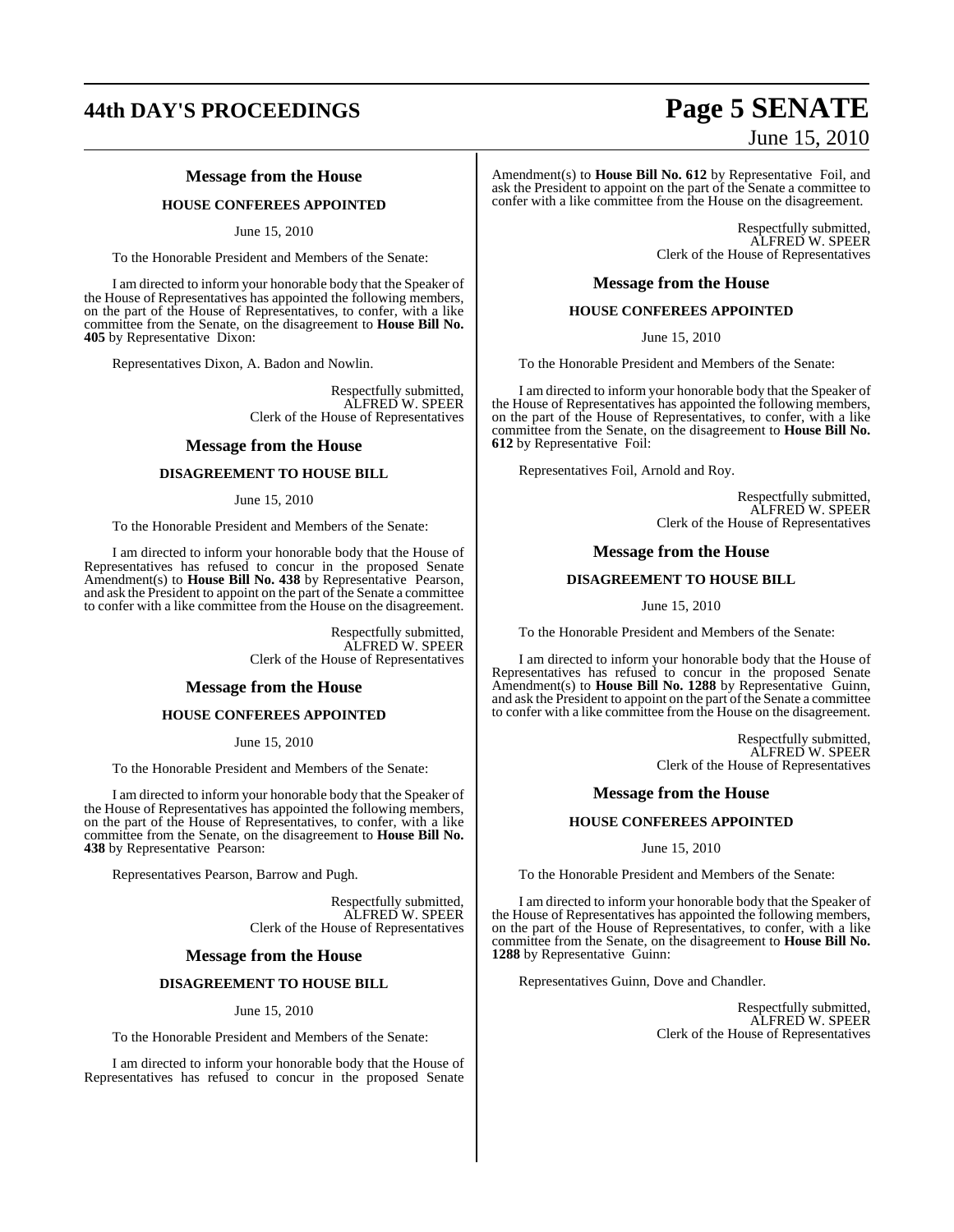# **Message from the House**

# **ADOPTION OF CONFERENCE COMMITTEE REPORT**

# June 14, 2010

To the Honorable President and Members of the Senate:

I am directed to inform your honorable body that the House of Representatives has adopted the Report of the Conference Committee on the disagreement to **House Bill No. 292**.

> Respectfully submitted, ALFRED W. SPEER Clerk of the House of Representatives

# **Introduction of Senate Resolutions**

Senator Appel asked for and obtained a suspension of the rules to read Senate Resolutions a first and second time.

SENATE RESOLUTION NO. 132—<br>BY SENATORS APPEL, ADLEY, ALARIO, AMEDEE, BROOME, CHABERT, CHAISSON, CHEEK, CLAITOR, CROWE, DONAHUE,<br>DORSEY, DUPLESSIS, ERDEY, B. GAUTREAUX, N. GAUTREAUX,<br>GUILLORY, HEBERT, HEITMEIER, JACKSON, KO A RESOLUTION

To commend Mike Mitternight upon receiving the National Small Business Association's Advocate of the Year Award.

On motion of Senator Appel the resolution was read by title and adopted.

# **SENATE RESOLUTION NO. 133—** BY SENATOR SHAW

A RESOLUTION

To commend Annalise Lee Gunn of C.E. Byrd High School upon her selection as a representative of Louisiana at the Hugh O'Brian World Leadership Congress.

On motion of Senator Shaw the resolution was read by title and adopted.

#### **SENATE RESOLUTION NO. 134—** BY SENATOR MORRISH

A RESOLUTION

To commend and congratulate Brask, Inc., for receiving a Louisiana Economic Development Lantern Award.

On motion of Senator Morrish the resolution was read by title and adopted.

# **Introduction of Senate Concurrent Resolutions**

Senator LaFleur asked for and obtained a suspension of the rules to read Senate Concurrent Resolutions a first and second time.

# **SENATE CONCURRENT RESOLUTION NO. 120—** BY SENATOR LAFLEUR AND REPRESENTATIVE PERRY A CONCURRENT RESOLUTION

To commend the efforts of the organizers of the Louisiana Hugh O'Brian Youth Leadership seminars and to recognize June 17, 2010, as Hugh O'Brian Youth Leadership Day in the state of Louisiana.

The resolution was read by title. Senator LaFleur moved to adopt the Senate Concurrent Resolution.

# **Page 6 SENATE 44th DAY'S PROCEEDINGS**

# **ROLL CALL**

The roll was called with the following result:

# YEAS

Mr. President Gautreaux B Michot<br>Alario Gautreaux N Morrish Amedee Guillory Mount<br>Appel Hebert Murray Appel Hebert Murray Broome Heitmeier Peters<br>
Chabert Kostelka Riser Chabert Kostelka Riser Donahue Long<br>Dorsey Martiny Dorsey Martiny Walsworth<br>
Erdey McPherson

Total - 29

Total - 0

Gautreaux N LaFleur Shaw<br>Long Smith McPherson

**NAYS** 

# ABSENT

| Adley        | Jackson       | Ouinn    |
|--------------|---------------|----------|
| Cheek        | Marionneaux   | Thompson |
| Claitor      | Morrell       |          |
| Duplessis    | <b>Nevers</b> |          |
| Total - $10$ |               |          |

The Chair declared the Senate adopted the Senate Concurrent Resolution and ordered it sent to the House.

#### **SENATE CONCURRENT RESOLUTION NO. 121—** BY SENATOR MORRELL

A CONCURRENT RESOLUTION

To direct the Louisiana State Law Institute to study and make recommendations on the revision of the laws regarding the transfer of a juvenile from the juvenile justice system to the adult criminal justice system.

The resolution was read by title. Senator Morrell moved to adopt the Senate Concurrent Resolution.

# **ROLL CALL**

The roll was called with the following result:

### YEAS

| Mr. President     | Gautreaux B   | Morrell       |
|-------------------|---------------|---------------|
| Alario            | Gautreaux N   | Morrish       |
| Amedee            | Guillory      | Mount         |
| Appel             | Hebert        | Murray        |
| <b>Broome</b>     | Heitmeier     | <b>Nevers</b> |
| Chabert           | Jackson       | Peterson      |
| Cheek             | Kostelka      | Riser         |
| Crowe             | LaFleur       | Shaw          |
| Donahue           | Long          | Smith         |
| Dorsey            | Martiny       | Thompson      |
| Duplessis         | McPherson     | Walsworth     |
| Erdey             | Michot        |               |
| <b>Total - 35</b> |               |               |
|                   | <b>NAYS</b>   |               |
| Total - 0         |               |               |
|                   | <b>ABSENT</b> |               |
| Adley             | Marionneaux   |               |

Claitor Quinn Total - 4

The Chair declared the Senate adopted the Senate Concurrent Resolution and ordered it sent to the House.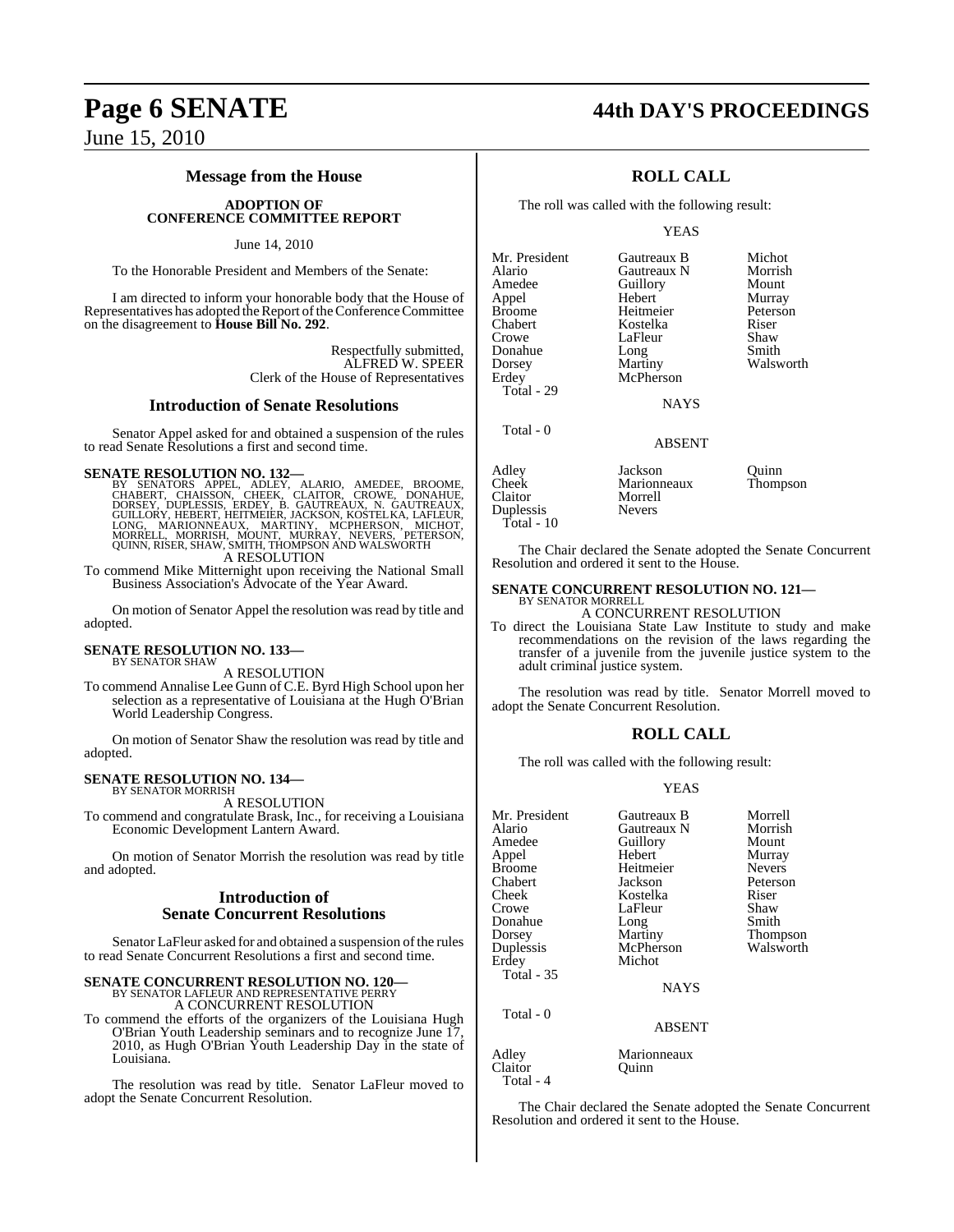# **44th DAY'S PROCEEDINGS Page 7 SENATE**

# **Messages from the House**

The following Messages from the House were received and read as follows:

# **Message from the House**

# **ASKING CONCURRENCE IN HOUSE CONCURRENT RESOLUTIONS**

June 14, 2010

To the Honorable President and Members of the Senate:

I am directed to inform your honorable body that the House of Representatives has finally passed and asks your concurrence in the following House Concurrent Resolutions:

| <b>HCR No. 24</b>  | <b>HCR No. 151</b> | <b>HCR No. 173</b> |
|--------------------|--------------------|--------------------|
| <b>HCR No. 187</b> | <b>HCR No. 206</b> | <b>HCR No. 247</b> |

Respectfully submitted, ALFRED W. SPEER Clerk of the House of Representatives

# **House Concurrent Resolutions**

Senator Mount asked for and obtained a suspension of the rules to read House Concurrent Resolutions a first and second time.

# **HOUSE CONCURRENT RESOLUTION NO. 24—** BY REPRESENTATIVE HARRISON

A CONCURRENT RESOLUTION

To claim state sovereignty for Louisiana under the Tenth Amendment of the Constitution of the United States and to demand that the government of the United States cease and desist from the promulgation of mandates that are beyond the scope of its constitutional powers.

The resolution was read by title and referred by the President to the Committee on Senate and Governmental Affairs.

#### **HOUSE CONCURRENT RESOLUTION NO. 151—** BY REPRESENTATIVE MICHAEL JACKSON A CONCURRENT RESOLUTION

To direct the Department of Insurance and the Office of Group Benefits to study the feasibility of Federally Qualified Health Centers providing group health insurance coverage for employees of those centers.

The resolution was read by title and referred by the President to the Committee on Insurance.

# **HOUSE CONCURRENT RESOLUTION NO. 173—**

BY REPRESENTATIVE RITCHIE A CONCURRENT RESOLUTION

To urge and request the House Committee on Agriculture, Forestry, Aquaculture, andRural Development and the SenateCommittee on Agriculture, Forestry, Aquaculture, and Rural Development to meet and function as a joint committee to study and make recommendations for the establishment of a comprehensive Rural Economic Development Initiative Program designed to provide members of all Louisiana communities the opportunity to establish and operate economically viable and sustainable local food-related and energy-related business enterprises.

The resolution was read by title and referred by the President to the Committee on Agriculture, Forestry, Aquaculture, and Rural Development.

June 15, 2010

# **HOUSE CONCURRENT RESOLUTION NO. 187— (Substitute for House Concurrent Resolution No. 103 by Representative Michael Jackson)** BY REPRESENTATIVE MICHAEL JACKSON A CONCURRENT RESOLUTION

To urge and request the House Committee on Ways and Means and Senate Committee on Revenue and Fiscal Affairs to meet and review the goals and purposes of various state tax exemptions, credits, and deductions.

The resolution was read by title and referred by the President to the Committee on Revenue and Fiscal Affairs.

# **HOUSE CONCURRENT RESOLUTION NO. 206—** BY REPRESENTATIVE KATZ A CONCURRENT RESOLUTION

To urge and request the House Select Committee on Homeland Security and the Senate Select Committee on Homeland Security to meet and function as a joint committee to study and make recommendations regarding air freight security.

The resolution was read by title and referred by the President to the Committee on Transportation, Highways and Public Works.

# **HOUSE CONCURRENT RESOLUTION NO. 247—** BY REPRESENTATIVE HARRISON

A CONCURRENT RESOLUTION

To urge and request the Department of Insurance to study the practice of credit scoring.

The resolution was read by title and referred by the President to the Committee on Insurance.

# **House Concurrent Resolutions on Second Reading**

#### **HOUSE CONCURRENT RESOLUTION NO. 245—** BY REPRESENTATIVE LEGER A CONCURRENT RESOLUTION

To urge and request the Louisiana State Law Institute to evaluate Louisiana's progress toward achieving juvenile justice reform as it relates to the "Missouri Model" and to report its findings and recommendations to the Louisiana Legislature as to additional steps necessary to further pursue a system of juvenile justice similar to that of the "Missouri Model".

The resolution was read by title and referred by the President to the Committee on Judiciary B.

# **Reports of Committees**

The following reports of committees were received and read:

# **REPORT OF COMMITTEE ON**

# **JUDICIARY B**

Senator Daniel R. Martiny, Chairman on behalf of the Committee on Judiciary B, submitted the following report:

June 14, 2010

To the President and Members of the Senate:

I am directed by your Committee on Judiciary B to submit the following report:

**HOUSE CONCURRENT RESOLUTION NO. 155—** BY REPRESENTATIVES CHAMPAGNE AND PATRICIA SMITH A CONCURRENT RESOLUTION

To direct the office of the legislative auditor to conduct a detailed performance study and audit of the Board of Pardons and the Board of Parole regarding the efficiency of the operations of each board and the feasibility of combining the two boards into one board, and to report its findings to the Legislature of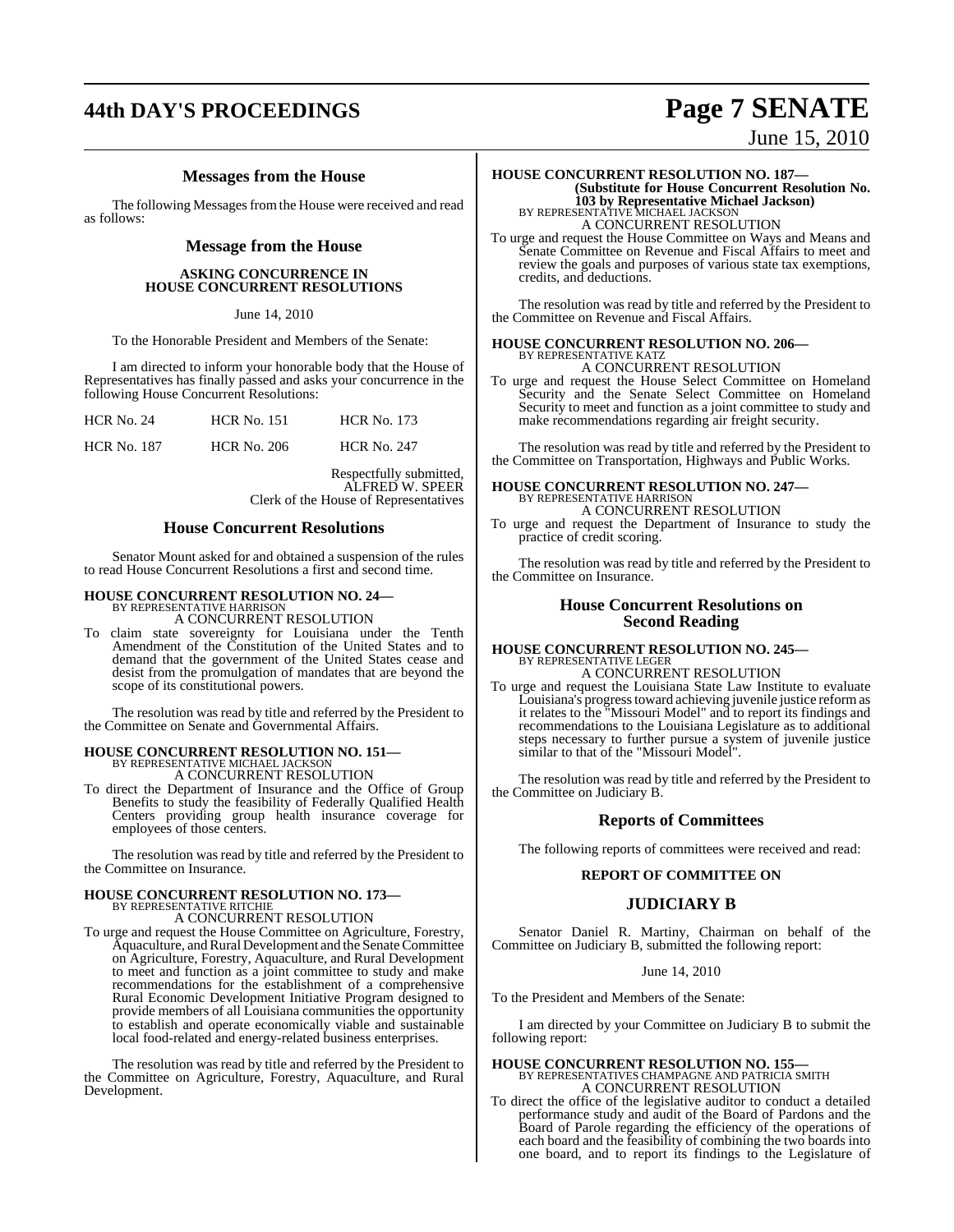# **Page 8 SENATE 44th DAY'S PROCEEDINGS**

# June 15, 2010

Louisiana prior to the convening of the 2012 Regular Session of the Legislature.

Reported with amendments.

#### **HOUSE BILL NO. 57—** BY REPRESENTATIVE DANAHAY

AN ACT

To amend and reenact R.S. 37:3521(B), relative to private investigators; to provide for increased penalties; and to provide for related matters.

Reported favorably.

# **HOUSE BILL NO. 510—**

BY REPRESENTATIVES BALDONE, HENRY BURNS, DOWNS,<br>GISCLAIR,HARDY,HARRISON,HINES,HOWARD,SAMJONES,KATZ,<br>LANDRY, LORUSSO, NORTON, NOWLIN, POPE, RICHARD,<br>RICHARDSON,RICHMOND,SIMON,JANE SMITH,ST.GERMAIN,<br>THIBAUT,TUCKER,ANDWILLMOT AN ACT

To amend and reenact R.S.  $14:100(C)(1)(b)$  and to enact R.S. 14:32.1(A)(7), 32.8(A)(2)(g), 39.1(A)(6), 39.2(A)(6), and  $98(A)(1)(f)$ , relative to driving offenses; to provide relative driving offenses when the offender is under the influence of a drug or drugs; to provide for a definition of "drug"; and to provide for related matters.

Reported favorably.

## **HOUSE BILL NO. 552—** BY REPRESENTATIVE LAFONTA

AN ACT

To amend and reenact Code of Criminal Procedure Article 899(F), R.S. 15:574.8(A), and R.S. 40:2531(A), relative to probation and parole officers; to provide for arrest powers; to provide for the rights of law enforcement officers under investigation; and to provide for related matters.

Reported favorably.

# **HOUSE BILL NO. 1228—** BY REPRESENTATIVE RICHMOND

AN ACT

To enact R.S. 49:191(5)(b) and to repeal R.S. 49:191(3)(l), relative to the Department of Justice, including provisions to provide for the re-creation of the Department of Justice and the statutory entities made a part of the department by law; to provide for the effective termination date for all statutory authority for the existence of such statutory entities; and to provide for related matters.

Reported favorably.

Respectfully submitted, DANIEL R. MARTINY Chairman

# **REPORT OF COMMITTEE ON**

# **REVENUE AND FISCAL AFFAIRS**

Senator Robert M. Marionneaux, Jr., Chairman on behalf of the Committee on Revenue and Fiscal Affairs, submitted the following report:

June 15, 2010

To the President and Members of the Senate:

I am directed by your Committee on Revenue and Fiscal Affairs to submit the following report:

# **HOUSE BILL NO. 325—**

BY REPRESENTATIVE STIAES A JOINT RESOLUTION

Proposing to amend Article VII, Sections 18(G)(5) and 20(A)(10) of the Constitution of Louisiana, relative to ad valorem taxes on a homestead which has been destroyed or is uninhabitable due to a disaster; to authorize an extension of the homestead exemption and special assessment level for such homesteads under certain circumstances; to provide for the claiming of the extension of the homestead exemption and the special assessment level; to provide for certain limitations and requirements; to provide for submission of the proposed amendment to the electors; and to provide for related matters.

Reported with amendments.

# **HOUSE BILL NO. 595—** BY REPRESENTATIVE STIAES

AN ACT

To amend and reenact R.S. 47:1703(E), relative to ad valorem taxes on a homestead which has been destroyed or is uninhabitable due to a disaster; to authorize an extension of the homestead exemption and special assessment level for such homesteads under certain circumstances; to provide for the claiming of the extension of the homestead exemption and the special assessment level; to provide for certain limitations and requirements; and to provide for related matters.

Reported with amendments.

# **HOUSE BILL NO. 604—**

BY REPRESENTATIVE CHAMPAGNE AND SENATOR ADLEY AN ACT

To amend and reenact R.S. 47:1957(E) and 1998(C), relative to the assessment of property for ad valorem taxation; to provide for procedures related to missing, incomplete, or incorrect reporting of taxable property; to require certain notifications to property owners under certain circumstances; to provide with respect to an assessor's authority to initiate litigation against certain taxpayers; to require the provision of notice to certain taxing authorities; and to provide for related matters.

Reported favorably.

#### **HOUSE BILL NO. 666—** BY REPRESENTATIVE NOWLIN

AN ACT

To amend and reenact R.S. 47:337.13.1, relative to tax collection; to provide relative to the authority of local collectors to employ private counsel; to authorize the recovery of attorney fees under certain circumstances; to provide for certain limitations; to provide for an effective date; and to provide for related matters.

Reported favorably.

#### **HOUSE BILL NO. 667—** BY REPRESENTATIVE NOWLIN

AN ACT

To enact R.S. 47:337.28.1, relative to collection of local sales and use tax; to prohibit certain arbitrary assessments by tax collectors; to define arbitrary assessment; to authorize the recovery of litigation costs under certain circumstances; and to provide for related matters.

Reported with amendments.

# **HOUSE BILL NO. 771—**

BY REPRESENTATIVE TIM BURNS

- AN ACT
- To amend and reenact R.S.  $47:1705(B)(2)(c)(i)$ , relative to ad valorem tax; to provide for requirements for notices for public hearings on proposals to increase millage rates without voter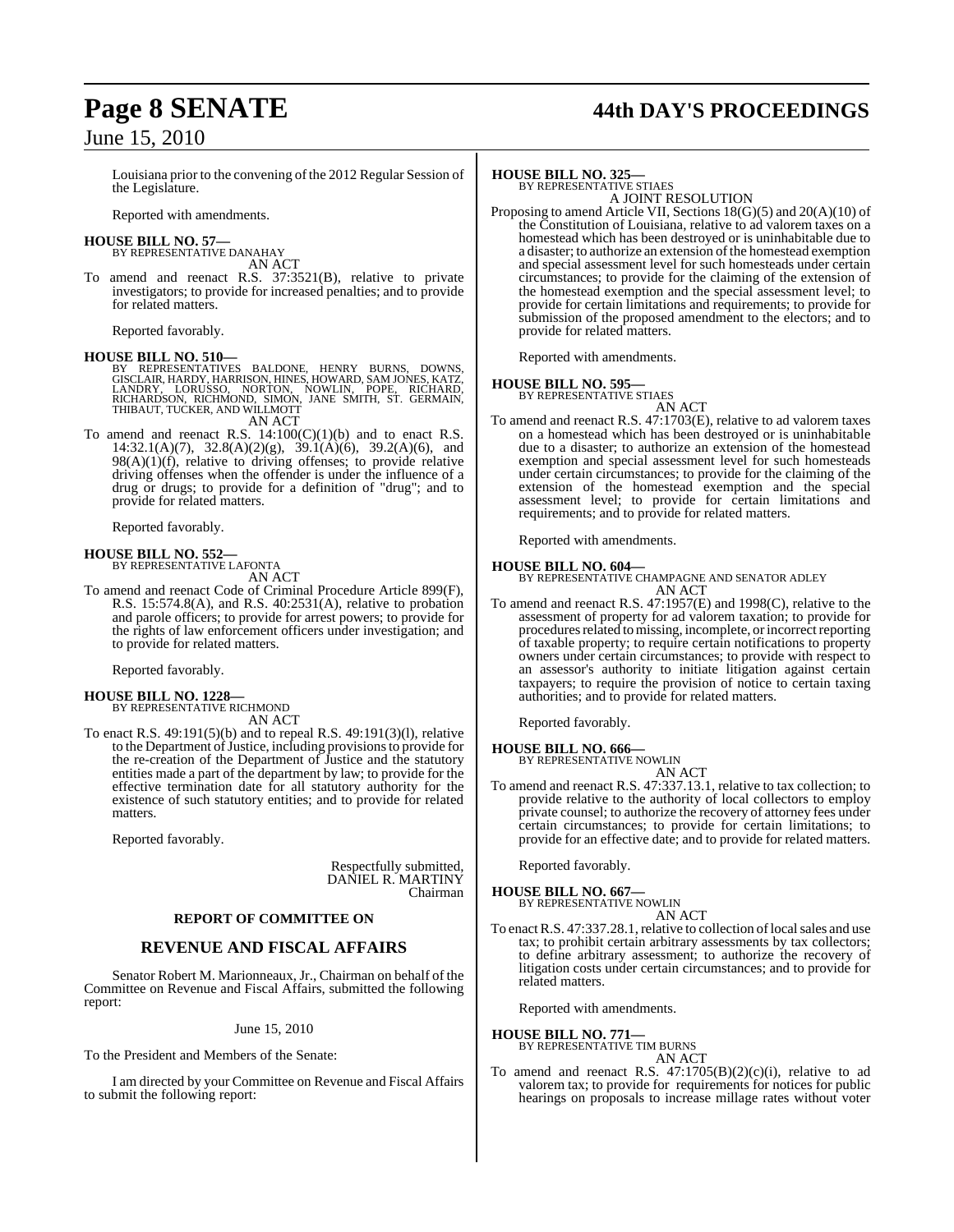# **44th DAY'S PROCEEDINGS Page 9 SENATE**

# June 15, 2010

approval; to require publication of certain information related to such millage increases; to provide for an effective date; and to provide for related matters.

Reported with amendments.

#### **HOUSE BILL NO. 845—** BY REPRESENTATIVE NOWLIN

AN ACT

To amend and reenact R.S. 47:337.26(C) and (D)(1)(introductory paragraph) and (c) and to enact R.S.  $47:337.26(D)(3)$ , (F), and (G), relative to collection of local sales and use tax; to provide for requirements governing certain activities of private contractors; to prohibit the sharing of certain taxpayer information; to provide with respect to contracts; to provide for oversight by the legislative auditor; and to provide for related matters.

Reported with amendments.

# **HOUSE BILL NO. 1320—** BY REPRESENTATIVE FANNIN

AN ACT

To enact R.S. 39:112(E)(2)(c), relative to capital outlay; to provide relative to the local match requirement for certain nonstate entity projects; to exempt certain nonstate entity projects from the local match requirement; and to provide for related matters.

Reported favorably.

# **HOUSE BILL NO. 1457—**

BY REPRESENTATIVE MONICA AN ACT

To amend and reenact R.S. 9:2347(M), R.S. 39:996, and R.S. 51:1160 and to enact R.S. 39:1002, relative to payments in lieu of taxes, fees, and charges paid by a lessee to a political subdivision, industrial development board, or certain public trust; to provide that certain payments, fees, and charges paid by a lessee to a political subdivision, industrial development board, or certain public trust under certain circumstances shall be statutory impositions; and to provide for related matters.

Reported favorably.

#### **HOUSE BILL NO. 1471— (Substitute for House Bill No. 1117 by Representative Greene)** BY REPRESENTATIVE GREENE

AN ACT

To enact R.S. 47:2323(D), relative to ad valorem taxation; to require consideration of the income approach for valuation of certain unoccupied residential immovable property; and to provide for related matters.

Reported with amendments.

Respectfully submitted, ROBERT M. MARIONNEAUX, JR. Chairman

# **REPORT OF COMMITTEE ON**

# **FINANCE**

Senator Michael J. "Mike" Michot, Chairman on behalf of the Committee on Finance, submitted the following report:

June 14, 2010

To the President and Members of the Senate:

I am directed by your Committee on Finance to submit the following report:

# **HOUSE BILL NO. 76—**

BY REPRESENTATIVE FANNIN AN ACT

To provide for the establishment and reestablishment of agency ancillary funds, to be specifically known as internal service funds, auxiliary accounts, or enterprise funds for certain state institutions, officials, and agencies; to provide for appropriation of funds; and to regulate the administration of said funds.

Reported with amendments.

# **HOUSE BILL NO. 1252—** BY REPRESENTATIVE FANNIN

- AN ACT
- To provide with respect to the Revenue Sharing Fund and the allocation and distribution thereof for Fiscal Year 2010-2011; and to provide for related matters.

Reported favorably.

**HOUSE BILL NO. 1386—** BY REPRESENTATIVES FANNIN AND TUCKER AND SENATORS MICHOT AND CHAISSON

AN ACT

To appropriate funds to defray the expenses of the Louisiana Judiciary, including the Supreme Court, Courts of Appeal, District Courts, Criminal District Court of Orleans Parish, and other courts; and to provide for related matters.

Reported with amendments.

Respectfully submitted, MICHAEL J. "MIKE" MICHOT Chairman

# **House Bills and Joint Resolutions on Second Reading Reported by Committees**

**HOUSE BILL NO. 3—** BY REPRESENTATIVE GREENE

AN ACT

To enact the Omnibus Bond Authorization Act of 2010, relative to the implementation of a five-year capital improvement program; to provide for the repeal of certain prior bond authorizations; to provide for new bond authorizations; to provide for authorization and sale of such bonds by the State Bond Commission; and to provide for related matters.

Reported favorably by the Committee on Revenue and Fiscal Affairs. The bill was read by title and referred to the Legislative Bureau.

# **HOUSE BILL NO. 377—** BY REPRESENTATIVE WOOTON

- AN ACT
- To amend and reenact R.S. 14:134.1(A) and to enact R.S. 14:134.1(C), relative to malfeasance in office; to provide with respect to malfeasance in office involving prohibited sexual conduct; and to provide for related matters.

Reported favorably by the Committee on Judiciary C. The bill was read by title and referred to the Legislative Bureau.

# **HOUSE BILL NO. 1337—**

BY REPRESENTATIVES ROBIDEAUX, TIM BURNS, CARMODY,<br>CARTER, CORTEZ, GREENE, HARDY, HENDERSON, KATZ, LANDRY,<br>LIGI, PEARSON, AND TUCKER AN ACT

To amend and reenact R.S. 11:62(4), (5)(a) and (c) and (10), 203, 211, 212, 214, 231, 403(5), 441(A) and (F), 444(A), 461(B), 471(A), 478(A), 551, 553 (introductory paragraph), 581, 601(B), 602, 701(5)(a), (b), and (c)(i), 761(A)(3), 768(B)(2), 778(C) and (D), 779, 1002(6)(b), 1141(A), 1144(B)(2)(a) and (3),  $1147(C)(2)(b)$ ,  $1151(A)$ ,  $1307(A)$ ,  $1310(A)$ ,  $1313(B)$ (introductory paragraph),  $1316(A)$ ,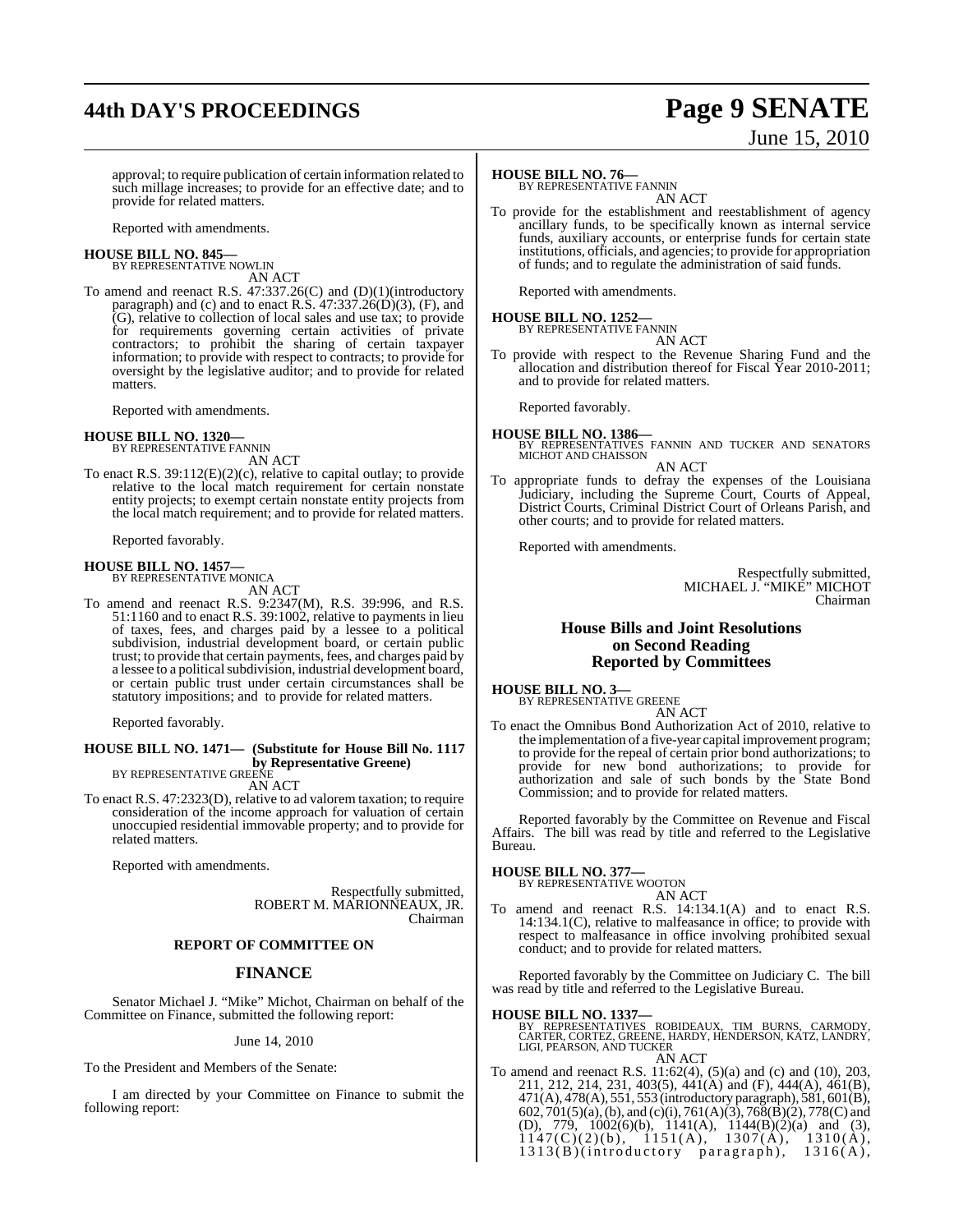1317(A)(1)(introductory paragraph), 1318(A), 1319, 1320(A), 1321(A)(1), 1322(A)(introductory paragraph) and to enact R.S.  $11:62(5)(g)$ , 471.1, Subpart D of Part VII of Chapter 1 of Subtitle II of Title 11 of the Louisiana Revised Statutes of 1950, to be comprised of R.S. 11:611 through 619, 761(A)(4), 779.1, 1002(6)(c), 1144(B)(4), 1147(C)(2)(a)(iii), 1151.1, 1313(C), 1323, 1323.1, Part III of Chapter 4 of Subtitle II of Title 11 of the Louisiana Revised Statutes of 1950, to be comprised of R.S. 11:1345.1 through 1345.9, and R.S. 24:36(M), relative to the Louisiana State Employees' Retirement System, the Teachers' Retirement System of Louisiana, the State Police Pension and Retirement System, and the Louisiana School Employees' Retirement System; to provide relative to membership, employee contributions, benefit calculation, survivor benefits, disability benefits, and retirement eligibility for members of such systems newly hired after a certain date; to provide an effective date; and to provide for related matters.

Reported with amendments by the Committee on Retirement.

# **SENATE COMMITTEE AMENDMENTS**

Amendments proposed by Senate Committee on Retirement to Reengrossed House Bill No. 1337 by Representative Robideaux

# AMENDMENT NO. 1

On page 1, line 2, change "11:62(4)," to "11:62(introductory paragraph), (4),

AMENDMENT NO. 2

On page 1, delete line 8 and insert "and 1322(A) and (B) and to enact R.S. 11:4, 62(5)(g), 471.1, Subpart D"

AMENDMENT NO. 3 On page 1, line 10, change "619," to "621,"

# AMENDMENT NO. 4

On page 2, line 5, change "11:62(4), to "11:62(introductory paragraph), (4),"

# AMENDMENT NO. 5

On page 2, line  $10$  after "1321(A)(1)," insert "and" and after " $1322(A)$ " delete "(introductory paragraph)" and insert "and (B)"

# AMENDMENT NO. 6

On page 2, line 11, change "11:62(5)(g)," to "11:4, 62(5)(g),"

AMENDMENT NO. 7 On page 2, line 12, change "619," to "621,"

# AMENDMENT NO. 8

On page 2 between lines 15 and 16 insert the following:

"§4. Classifications of public retirement systems; state systems; statewide systems

As used in this Title, unless the context clearly indicates otherwise, the following terms shall have the meanings ascribed to them:

A.(1) The term "state retirement system", "state system", or state pension or retirement system, plan, or fund" shall mean one of the following:

(a) Louisiana State Employees' Retirement System.

(b) Teachers' Retirement System of Louisiana.

(c) Louisiana School Employees' Retirement System.

(d) State Police Pension and Retirement System.

(2) The term "state retirement systems," "state systems," or  $\frac{2}{2}$  The term "state retirement systems," "state systems," or "state pension or retirement systems, plans, or funds" shall mean the four state systems listed in Paragraph (1) of this Subsection and no other system or systems.

B. (1) The term "statewide retirement system", "statewide system", or "statewide pension or retirement system, plan, or fund" shall mean one of the following:

(1) Assessors' Retirement Fund.

(2) Clerks' of Court Retirement and Relief Fund.

(3) District Attorneys' Retirement System.

# **Page 10 SENATE 44th DAY'S PROCEEDINGS**

(4) Firefighters' Retirement System.

(5) Municipal Employees' Retirement System of Louisiana. (6) Municipal Police Employees' Retirement System of Louisiana.

(7) Parochial Employees' Retirement System of Louisiana. (8) Registrars of Voters Employees' Retirement System.

(9) Sheriffs' Pension and Relief Fund.

(2) The term "statewide retirement systems," "statewide systems," or "statewide pension or retirement systems, plans or funds" shall mean the nine statewide systems listed in Paragraph  $(1)$ of this Subsection and no other system or systems.

Any public pension or retirement system, plan, or fund not listed in Subsection A or B of this Section shall not be considered a state or statewide retirement system. \* \* \*"

# AMENDMENT NO. 9

On page 2, line 18, after "rates" and before the colon ":" insert a comma "," and "except as otherwise provided by law"

# AMENDMENT NO. 10

On page 2, delete lines 21 and 22 and insert the following:

 $\overline{(a)}$  Employees whose first employment making them eligible for membership in one of the state systems occurred on or before December 31, 2010 - 7.5%.

(b) Employees whose first employment making themeligible for membership in one of the state systems occurred on or after January  $1, 2011 - 8\%$ .

# AMENDMENT NO. 11

On page 2, delete lines 26 and 27 and insert the following:

"(i) Employees whose first employment making them eligible for membership in one of the state systems occurred on or before December 31, 2010 - 11.5%.

(ii) Employees whose first employment making them eligible for membership in one of the state systems occurred on or after January  $, 2011 - 8\%$ .

# AMENDMENT NO. 12

On page 3, delete lines 3 and 4 and insert the following:

"(i) Employees whose first employment making them eligible for membership in one of the state systems occurred on or before December 31, 2010 - 9.5%.

(ii) Employees whose first employment making them eligible for membership in one of the state systems occurred on or after January  $1, 2011 - 8\%$ .

# AMENDMENT NO. 13

On page 3, delete lines 10 through 12 and insert the following:

"(a) Employees whose first employment making them eligible for membership in one of the state systems occurred on or before December 31, 2010 - 8.5%.

(b)Employees whose first employment making themeligible for membership in one of the state systems occurred on or after January  $\frac{1}{1,}$  2011 - 9.5%.

# AMENDMENT NO. 14

On page 3, delete lines 27 and 28 and insert the following:

 $\overline{B}(1)$  A person whose first employment making himeligible for membership in one of the state systems occurred on or before December 31, 2010, applying for a disability benefit"

# AMENDMENT NO. 15

On page 4, delete lines 3 and 4 and insert the following:

(2) A person whose first employment making him eligible for membership in one of the state systems occurred on or after January 2011, applying for a disability benefit shall

# AMENDMENT NO. 16

On page 4, delete lines 22 and 23 and insert the following:

A. A member whose first employment making him eligible for membership in one of the state systems occurred on or before December 31, 2010, who becomes disabled, and"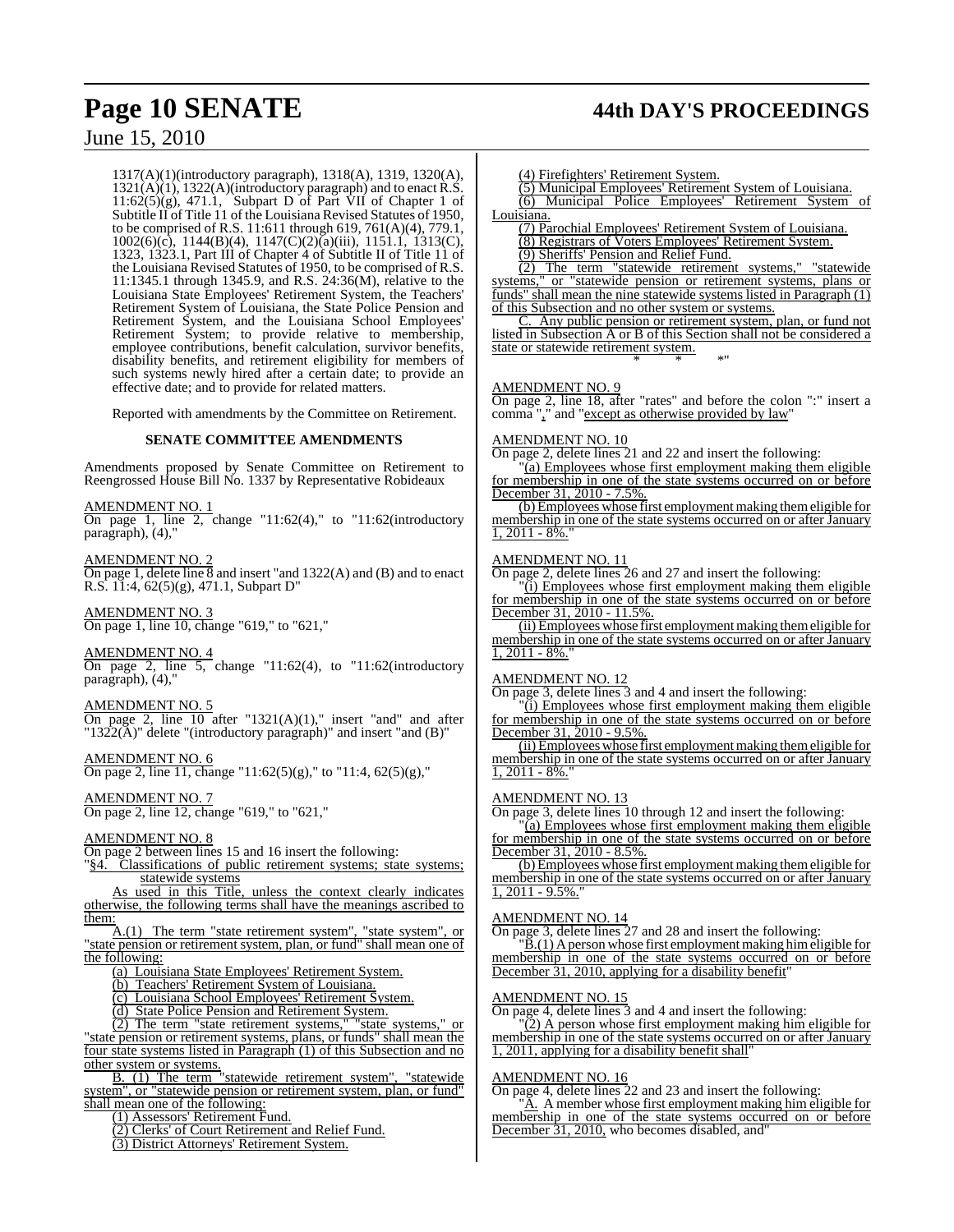# **44th DAY'S PROCEEDINGS Page 11 SENATE**

# June 15, 2010

# AMENDMENT NO. 17

On page 5, delete lines 3 and 4 and insert the following:

"B. A member whose first employment making him eligible for membership in one of the state systems occurred on or after January 1, 2011, who becomes disabled and who"

# AMENDMENT NO. 18

On page 6, line 4, after "System" delete the remainder of the line and delete lines 5 and 6 in their entirety and insert: "whose first employment making him eligible for membership in one of the state systems occurred on or before December 31, 2010, who is a correction officer, probation or parole officer, or security officer of the Department of Public Safety and Corrections, and who, upon"

### AMENDMENT NO. 19

On page 6, delete lines 14 through 16 in their entirety and insert:

"(2) Any member whose first employment making him eligible for membership in one of the state systems occurred on or after January 1, 2011, who is employed as a correction officer, probation or parole officer, or security officer of the Department of Public Safety and Corrections and who, upon medical examination and certification as"

## AMENDMENT NO. 20

On page 7, at the end of line 3 delete "who" and delete lines 4 and 5 In their entirety and insert: "whose first employment making him eligible for membership in one of the state systems occurred on or before December 31, 2010, who is an employee of the enforcement division in the Department of Wildlife and Fisheries, and who upon medical"

# AMENDMENT NO. 21

On page 7, delete lines 13 and 14 in their entirety and insert:

"(2) Any member whose first employment making him eligible for membership in one of the state systems occurred on or after January 1, 2011, who is employed by the enforcement division in the Department of Wildlife and Fisheries, who becomes'

# AMENDMENT NO. 22

On page 8, at the end of line 19, delete "and"

# AMENDMENT NO. 23

On page 8, at the beginning of line 22, delete "and"

# AMENDMENT NO. 24

On page 10, delete line 1 and insert the following: "making him eligible for membership in one of the state systems occurred on or before

AMENDMENT NO. 25 On page 10, line 10, after "hundred" delete "and"

AMENDMENT NO. 26 On page 10, line 12, after "hundred" delete "and"

# AMENDMENT NO. 27

On page 10, line 28 after "membership" delete "began" and insert "in one of the state systems occurred"

# AMENDMENT NO. 28

On page 11, line 20, after "membership" delete "began" and insert "in one of the state systems occurred"

# AMENDMENT NO. 29

On page 11, delete lines 23 and 24 and insert the following: "602 or R.S. 24:36 whose first employment making him eligible for membership in one of the state systems occurred on or after January 1, 2011."

# AMENDMENT NO. 30

On page 11, line 27, after "2006," delete the remainder of the line and insert "or any member"

# AMENDMENT NO. 31

On page 11, at the end of line 28, delete "and was hired on" and delete line 29 and insert the following: "and whose first employment making him eligible for membership in one of the state systems occurred on or before December 31, 2010, shall be eligible for retirement if he has:"

# AMENDMENT NO. 32

On page 12, line 14 after "if he has" delete the remainder of the line and insert a colon ":" and insert the following:

"(i) Five years or more of service, at age sixty or thereafter.

(ii) Twenty years of service credit at any age, exclusive of military service and unused annual and sick leave; however any person retiring under this Item shall have his benefit, inclusive of military service credit and allowable unused annual and sick leave, actuarially reduced from the earliest age that he would normally become eligible for a regular retirement benefit under Item (i) of this Subparagraph if he had continued in service to that age. Any employee who elects to retire under the provisions of this Item shall not be eligible to participate in the Deferred Retirement Option Plan provided by R.S. 11:447 or the Initial Benefit Option provided by R.S. 11:446."

# AMENDMENT NO. 33

On page 12, line 17, after "<u>membership</u>" delete "began" and insert "in one of the state systems occurred"

# AMENDMENT NO. 34

On page 13, line 5, after "thereafter," delete the remainder of the line and insert the following: "whose first employment making him eligible for membership in one of the state systems occurred on or before December 31, 2010, who"

# AMENDMENT NO. 35

On page 13, line 21 after "contrary," delete the remainder of the line and at the beginning of line 22 delete "by" and insert "employees of"

# AMENDMENT NO. 36

On page 13, on line 23 after "Development" insert "whose first employment making them eligible for membership in one of the state systems occurred

# AMENDMENT NO. 37

On page 14, line 11, after "membership" delete "began" and insert "in one of the state systems occurred"

# AMENDMENT NO. 38

On page 14, line 15, after "membership" delete "began" and insert "in one of the state systems occurred"

AMENDMENT NO. 39 On page 14, line 18, after "officer" insert "by the Department of Public Safety and Corrections"

AMENDMENT NO. 40 On page 14, at the end of line 19 delete the comma ","

AMENDMENT NO. 41 On page 14, line 20, delete "as determined under R.S. 11:231,"

AMENDMENT NO. 42 On page 14, line 23, after "officer" insert "by the Department of Public Safety and Corrections"

# AMENDMENT NO. 43

On page 15, line 1, after "officer" insert "by the Department of Public Safety and Corrections" and at the end of the line delete "but" and insert the following: "whose first employment making them eligible for membership in one of the state systems occurred on or"

# AMENDMENT NO. 44

On page 15, line 3, after "compensation" delete the comma "," and delete "as determined under R.S. 11:231,"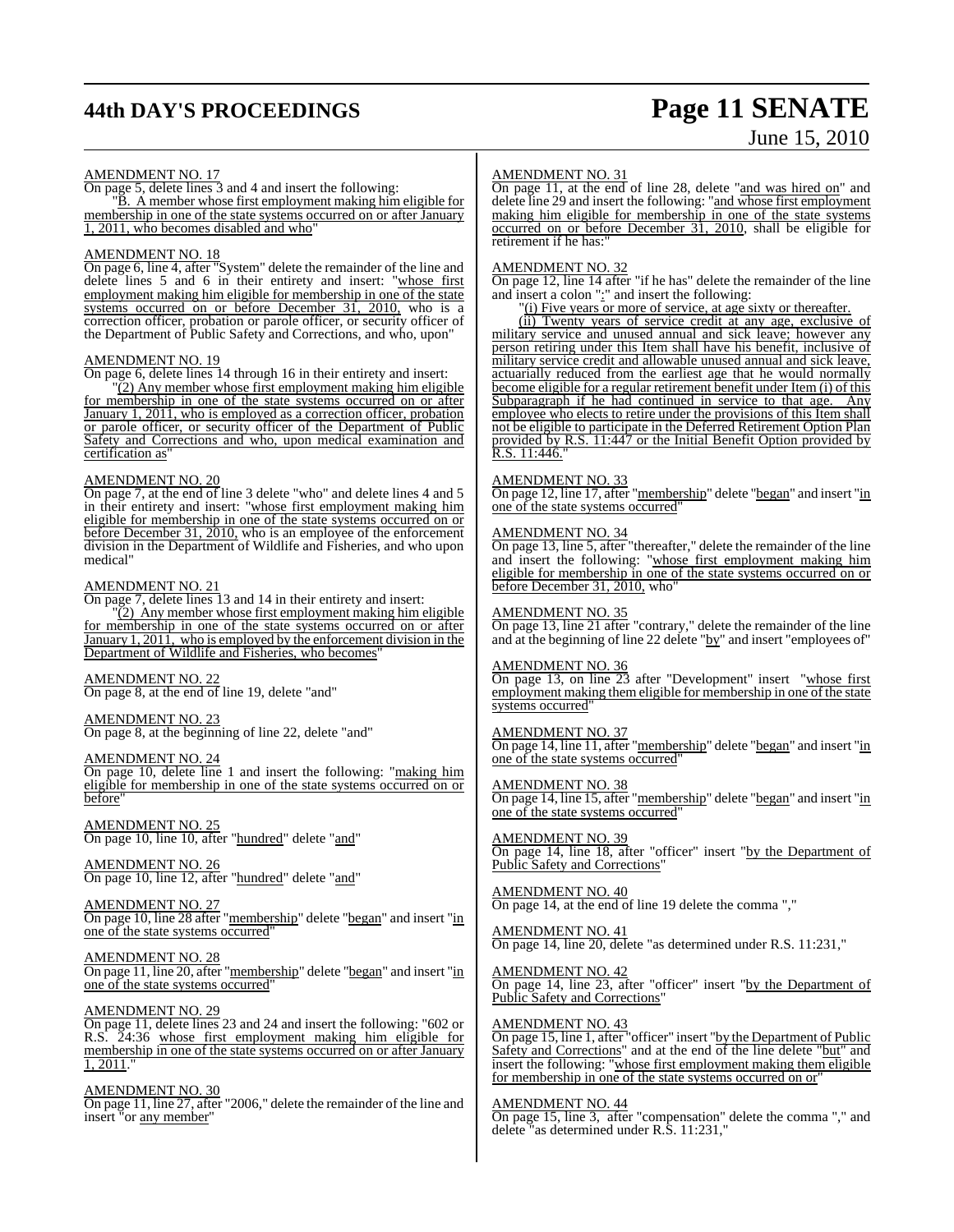# **Page 12 SENATE 44th DAY'S PROCEEDINGS**

AMENDMENT NO. 45 On page 15, line 4, after "officer," insert "employed by the Department of Public Safety and Corrections"

# AMENDMENT NO. 46

On page 15, line 14 after "compensation" delete the comma "," and "as" and on line 15 delete "determined pursuant to R.S.11:231,"

# AMENDMENT NO. 47

On page 15, line 25, delete "but" and insert "whose first employment making them eligible for membership in one of the state systems occurred on or"

# AMENDMENT NO. 48

On page 15, line 28, after "compensation" delete the comma "," and delete "as determined pursuant to R.S. 11:231,"

# AMENDMENT NO. 49

On page 16, delete lines 25 and 26 and insert "whose first employment making him eligible for membership in one of the state systems occurred"

# AMENDMENT NO. 50

On page 17, delete line 3 and insert "making him eligible for membership in one of the state systems occurred on or before December 31.

# AMENDMENT NO. 51

On page 17, line 4, after "any" delete the remainder of the line and insert "of the regular retirement plans plan which"

# AMENDMENT NO. 52

On page 17, delete line 14 and insert "eligible for membership in one of the state systems occurred on or before December 31, 2010."

# AMENDMENT NO. 53

On page 17, line 25, after "membership" delete the remainder of the line and insert "in one of the state systems"

# AMENDMENT NO. 54

On page 18, line 8, after "membership" delete the remainder of the line and insert "in one of the state systems occurred on or after January 1,

# AMENDMENT NO. 55

On page 18, line 28, after "divorce" and before "or death" insert "from"

# AMENDMENT NO. 56

On page 19, line 1, after "provisions" and before "Subparagraph" insert "of"

# AMENDMENT NO. 57

On page 19, line 13, after "spouse" insert "is" and after "benefits" delete "is present"

# AMENDMENT NO. 58

On page 20, line 6, after "divorce" and before "or death" insert "from"

## AMENDMENT NO. 59 On page 20, line 21, change "what" to "the amount that"

# AMENDMENT NO. 60

On page 21, line 15 after "employment" delete the remainder of the line and at the beginning of line 16, delete "position" and insert "making him eligible for membership in one of the state systems"

# AMENDMENT NO. 61

On page 22, line 6, after "for" delete the remainder of the line and insert "membership in one of the state systems occurred on"

# AMENDMENT NO. 62

On page 22, delete line 14 and insert "for membership in one of the state systems occurred on or before December 31, 2010:

# AMENDMENT NO. 63

On page 22, at the end of line 19 after "Commission" and before "on or" insert "whose first employment making them eligible for membership in one of the state systems occurred"

# AMENDMENT NO. 64

On page 22, line 26, after "for" delete the remainder of the line and insert "membership in one of the state systems occurred on or after"

# AMENDMENT NO. 65

On page 23, line 4, delete "system" and on line 5 delete "membership" began" and insert "membership in one of the state systems occurred

# AMENDMENT NO. 66

On page 23, delete line 18 and insert: "Corrections whose first employment making them eligible for membership in one of the state systems occurred on or before December 31, 2010, and who are or who upon enrollment"

# AMENDMENT NO. 67

On page 23, line 21 after "contributions." delete the remainder of the line and delete lines 22 through 24 in their entirety and insert: "The provisions of this Subpart shall not apply to wardens, correctional officers, probation and parole officers, and security personnel employed by the Department of Public Safety and Corrections whose first employment making them eligible for membership in one of the state systems occurred on or after January 1, 2011."

# AMENDMENT NO. 68

 $\overline{\text{On page 23}}$ , at the end of line 25, insert a semicolon ";" and "benefit calculation'

# AMENDMENT NO. 69

On page 24, delete lines 10 through 27 in their entirety and insert the following:

"A. The Hazardous Duty Services Plan is created within the Louisiana State Employees' Retirement System for persons whose first employment making them eligible for membership in a state system occurred on or after January 1, 2011, in hazardous duty positions as defined in this Subpart. Each member of an existing hazardous duty plan within the systemmay retain membership in that plan."

# AMENDMENT NO. 70

On page 26, delete lines 2 and 3 and insert the following: "employment making them eligible for membership in one of the state systems occurred on or after January 1, 2011:"

# AMENDMENT NO. 71

On page 26, lines 23 and 24, change "the various colleges and universities," to "any institution of postsecondary education"

# AMENDMENT NO. 72

On page 26, line 25, after "commission" delete the remainder of the line and insert "as required for employment as such officers."

# AMENDMENT NO. 73

On page 26, line 28, after "commission" delete the remainder of the line and insert "as required for employment as such officers."

# AMENDMENT NO. 74 On page 27, line 1, after "are" insert "employed" and change "in a

# position" to "in positions"

# AMENDMENT NO. 75

On page 27, between lines 2 and 3, insert the following:  $\chi$ <sup>"</sup>(k) Investigators of the office of state inspector general who are employed in positions required to be P.O.S.T.-certified."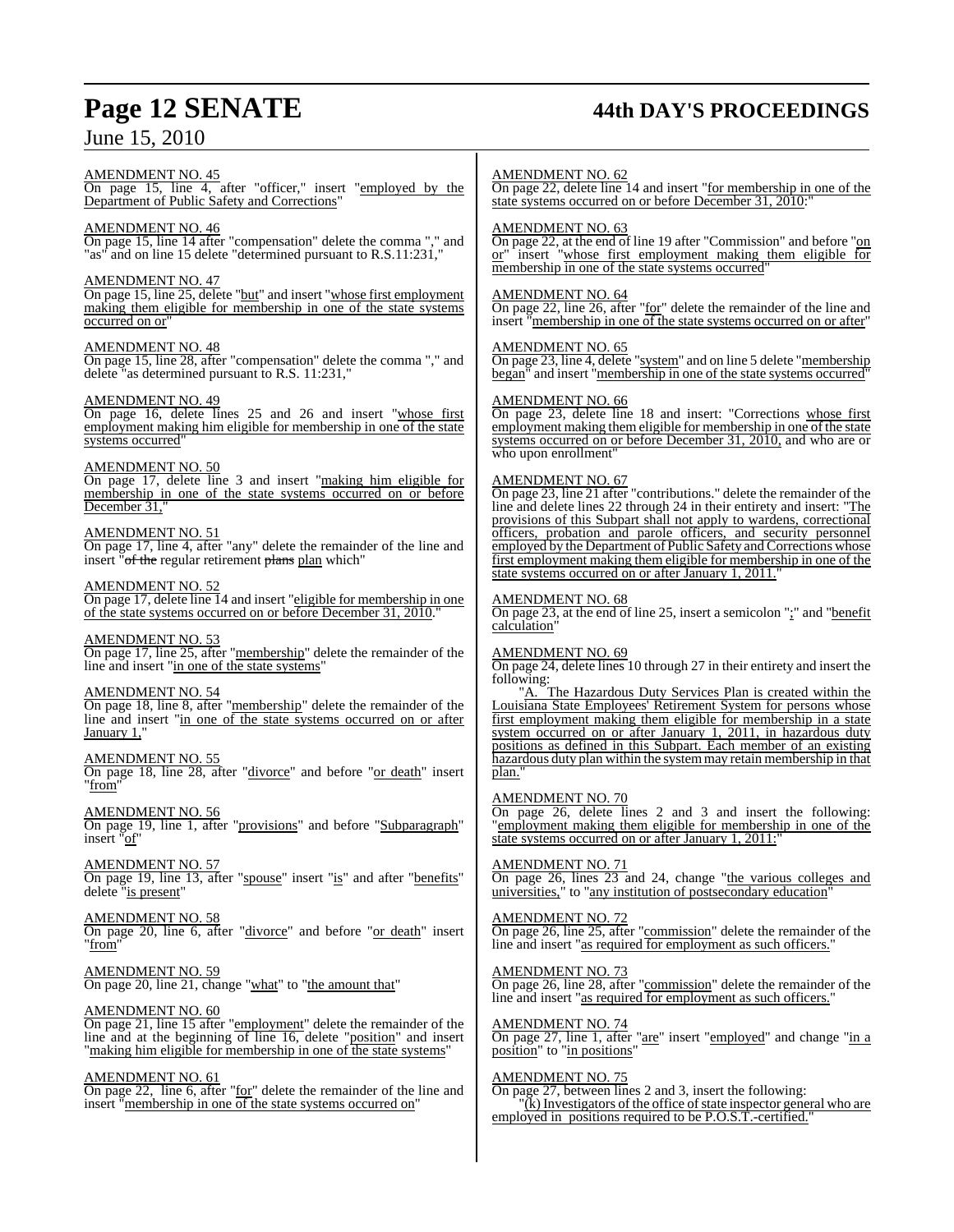# **44th DAY'S PROCEEDINGS Page 13 SENATE**

# June 15, 2010

# AMENDMENT NO. 76

On page 27, line 3, change " $(k)$ " to " $(l)$ " and change "in a position" to "in positions"

# AMENDMENT NO. 77

On page 27, line 4, after "arrest," delete the remainder of the line and insert "who hold a commission as required for employment in such positions, who are"

# AMENDMENT NO. 78

On page 27, line 5, after "and" and before "are" insert "who"

# AMENDMENT NO. 79

On page 27, line 10, change "Survivors" to "survivors" and after "spouse" insert "married to the decedent for at least two years prior to the decedent's death"

# AMENDMENT NO. 80

On page 27, line 13, after "for" and before "membership" insert "plan"

# AMENDMENT NO. 81

On page 27, line 15, change "enumerated" to "defined"

# AMENDMENT NO. 82

On page 27, line 18, at the beginning of the line delete " $\underline{A}$ ." and after "member" and before "shall" insert "of this plan"

# AMENDMENT NO. 83

On page 28, delete lines 6 through 11 in their entirety

# AMENDMENT NO. 84

On page 28, at the end of line 12, insert "calculation"

# AMENDMENT NO. 85

On page 28, delete line 13 and at the beginning of line 14 delete " $11:61\,(B)$ , " and insert:

A. Except as provided in Subsection B of this Section, a member shall receive a retirement benefit"

# AMENDMENT NO. 86

On page 28, between lines 16 and 17 insert the following:

"B. If the member's last ten years of creditable service were not accrued exclusively in one of the hazardous duty positions defined in R.S. 11:612(2), he shall receive a retirement benefit equal to two and one-half percent of his average compensation for the actual number of years of creditable service earned in a hazardous duty position."

# AMENDMENT NO. 87

On page 28, at the beginning of line 17, change " $\underline{B}$ ." to " $\underline{C}$ ." and delete lines 21 and 22

# AMENDMENT NO. 88

On page 28, delete line 24 and at the beginning of line 25 delete "participating" and insert "A member who is eligible for regular retirement may elect to participate

## AMENDMENT NO. 89

On page 29, line 9, after " $225$ " delete the comma "," and after "Section" delete the comma","

# AMENDMENT NO. 90

On page 29, line 11, change "Survivor's benefit" to "Survivors' benefits'

# AMENDMENT NO. 91

On page 29, line 26, after "477" delete the comma ","

# AMENDMENT NO. 92

On page 29, line 27, after "Section" delete the comma ","

#### AMENDMENT NO. 93 On page 30, line 1, change "Survivor's benefit" to "Survivors' **benefits**

# AMENDMENT NO. 94

On page 30, line 3, after "shall" delete the remainder of the line and insert "receive benefits"

AMENDMENT NO. 95 On page 30, line 5, after "477" delete the comma ","

# AMENDMENT NO. 96

On page 30, line 6, after "Section" delete the comma ","

# AMENDMENT NO. 97

On page 30, delete line 7, and insert "to survivors of plan members."

# AMENDMENT NO. 98

On page 30, between lines 7 and 8 insert the following: §620. Transfer of other service credit

A. Any member who would otherwise be eligible for benefits under the plan except that his first employment making him eligible for membership in any state system occurred on or before December 31, 2010, and who has not participated in the Deferred Retirement Option Plan, shall have the right to irrevocably elect to become a member of the plan by submitting an application to the board of trustees to be effective on or after January 1, 2011.

B. Any member who elects to join the Hazardous Duty Services Plan from an existing plan shall have the option of:

 $(1)$  Maintaining prior service credit in the existing plan pursuant to the provisions of that plan and accruing service credit and benefits in the Hazardous Duty Services Plan after the date of he joins the plan.

(2)(a) An internal actuarial transfer from plan to plan in accordance with the provisions of R.S.  $11:143(C)$  and (D) in which thissystem is both the transferring and receiving system in which the member transfers all of his service credit from each other plan in this system and maintains prior service credit at the accrual rate at which it was earned in the existing plan prior to joining the Hazardous Duty Services Plan. In the event that the amount of funds transferred is less than the actuarial cost of the service transferred to the plan, the member transferring, except as otherwise provided in this Section, shall pay the deficit or difference including the interest thereon at the board-approved actuarial valuation rate of the system.

(b) In lieu of paying the deficit or difference plus interest, the member may at his option, but only at the time of transfer, be granted an amount of credit in the plan which is based on the amount of funds actually transferred plus any additional funds less than the deficit paid by the member.

(c) Except as otherwise provided in Paragraph (d) of this Subsection, a member who completes a transfer under the provisions of this Section shall have his retirement benefit calculated using the accrual rate of the plan from which he transferred based on the number of years transferred.

(d) A member choosing an internal actuarial transfer shall be eligible to upgrade any service credit that was actuarially transferred pursuant to this Subsection to the accrual rate of the Hazardous Duty Services Plan by paying an amount that totally offsets the increase in actuarial liability resulting from the upgrade in accordance with R.S. 11:158.

C. An employee who is a contributing member of any other plan in this or another state or statewide system who would otherwise be required to become a member of this plan as a condition of employment in a position which would otherwise qualify him for such membership after January 1, 2011, may elect at the time of his employment in such position to remain a contributing member of such other system for which he remains eligible for membership.

D. A member whose first employment making him eligible for membership in a state retirement system occurred on or before December 31, 2010, who elects to transfer to this plan shall thereafter for purposes of all state retirement systems be treated as an employee whose first eligibility for membership occurred on or after January 1, 2011.

E. Notwithstanding any other provision of law to the contrary, the premiums for health insurance coverage paid by any retiree participating in the Office of Group Benefits program who has transferred service credit to this plan from another plan in this or any other state system and has retired pursuant to R.S.  $11:614(A)(1)$  or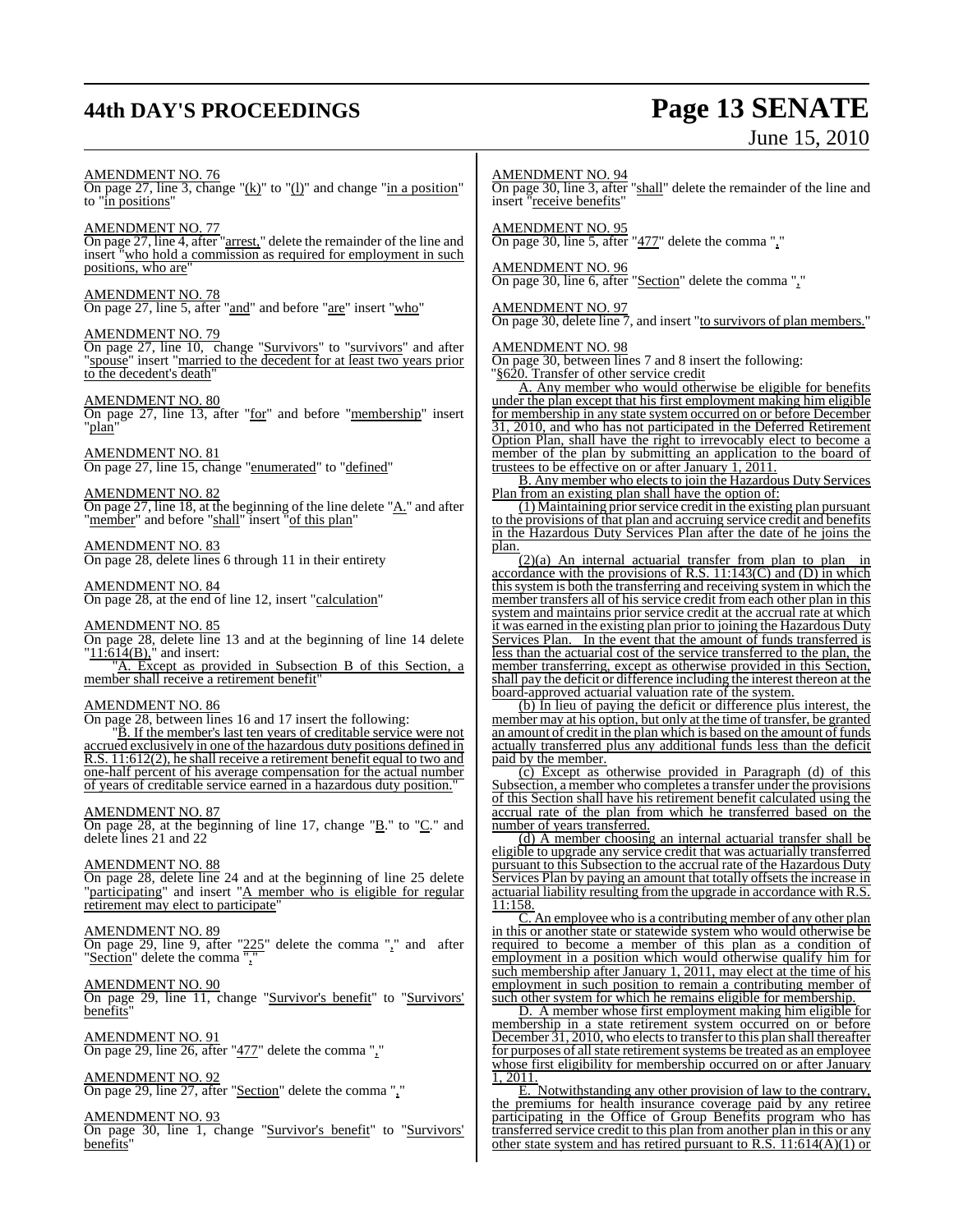# **Page 14 SENATE 44th DAY'S PROCEEDINGS**

# June 15, 2010

(2) shall be increased by an amount sufficient to pay for any increase in the employer's premiums resulting from his retirement pursuant to these provisions. Such increase in the retiree's premium shall be deducted from the retiree's monthly benefit and remitted to the Office of Group Benefits. The Office of Group Benefits shall offset the employer's premium payments by such amount.

§621. Survivors' benefits for former or retired members

A. The surviving spouse of a deceased former member shall receive a benefit in an amount equal to fifty percent of the monthly retirement benefit that would have been payable to the decedent, provided all of the following conditions exist:

(1) The decedent had terminated employment covered by this system prior to attaining the requisite age for retirement eligibility. (2) The decedent has credit for at least twelve years of service

in this system and has contributions credited to his account.

B. The surviving spouse of a deceased retired member shall receive a benefit in an amount equal to seventy-five percent of the monthly retirement benefit that was being paid to the decedent on the date of death.

C.(1) If there is no surviving spouse eligible to receive benefits pursuant to Subsection A or B of this Section, the minor children of the decedent shall be entitled to benefits as provided in R.S. 11:471.1.

(2) As each minor child attains age eighteen, or age twenty-three if a student, he shall receive no further benefits payable pursuant to this Subsection.

\* \* \*"

# AMENDMENT NO. 99

On page 30, at the end of line 14, delete "system" and delete line 15 and insert "membership in one of the state systems occurred on or before December 31, 2010, means the average earnable"

#### AMENDMENT NO. 100

On page 30, delete line 19 and insert "<u>membership in one of the state</u> systems occurred on or after January 1, 2011, "average compensation""

# AMENDMENT NO. 101

On page 30, line 26, after "eligible for" delete the remainder of the line and delete lines 27 and 28 and insert "membership in one of the state systems occurred on or before December 31, 2010, or by more than fifteen percent for a teacher whose first employment making him eligible for membership in one of the state systems occurred on or after January 1, 2011."

# AMENDMENT NO. 102

On page 31, line 4, after "eligible for" delete the remainder of the line and delete lines 5 and 6 and insert "membership in one of the state systems occurred on or before December 31, 2010, or by more than fifteen percent for a teacher whose first employment making him eligible for membership in one of the state systems occurred on or after January 1, 2011."

# AMENDMENT NO. 103

On page 31, line 10, after "eligible for" delete the remainder of the line and delete lines 11 through 13 and insert "membership in one of the state systems occurred on or before December 31, 2010, or by more than fifteen percent for a teacher whose first employment making him eligible for membership in one of the state systems occurred on or after January 1, 2011.

# AMENDMENT NO. 104

On page 32, line 8, after "eligible for" delete the remainder of the line and delete line 9 and insert "membership in one of the state systems occurred on or after January 1, 2011, may retire upon written application"

### AMENDMENT NO. 105

On page 33, line 10, after "1999," delete the remainder of the line and insert "whose first employment making him eligible for membership in one of the state systems occurred on or before December"

AMENDMENT NO. 106

On page 33, line 23, after "membership" delete the remainder of the line and insert "in one of the state systems"

AMENDMENT NO. 107

On page 34, line 2, after "membership" delete the remainder of the line and insert "in one of the state systems"

AMENDMENT NO. 108 On page 34, line 6, change "the system" to "one of the state systems"

AMENDMENT NO. 109 On page 34, line 18, change "the system began" to "one of the state systems occurred"

AMENDMENT NO. 110 On page 36, line 18 change " $\underline{B}$ " to " $\underline{(B)}$ "

AMENDMENT NO. 111 On page 36, line 19 change "B" to "(B)"

AMENDMENT NO. 112 On page 36, line 20 change " $\underline{B}$ " to " $\underline{B}$ "

AMENDMENT NO. 113 On page 36, line  $25$  change "B" to "(B)"

AMENDMENT NO. 114 On page 37, line 4, change "the system began" to "one of the state systems occurred"

AMENDMENT NO. 115

On page 37, line 19, after "2006," delete the remainder of the line and insert "whose first employment making him eligible for membership in one of the state systems occurred on or"

# AMENDMENT NO. 116

On page 38, line 11, change "the system began" to "one of the state systems occurred

# AMENDMENT NO. 117

On page 39, line 6, after "member" delete the comma "," and after "eligible for" delete "system" and on line 7, after "membership" delete "began" and insert "in one of the state systems occurred"

# AMENDMENT NO. 118

On page 39, line 12, after "eligible for" delete the remainder of the line and insert "membership in one of the state systems occurred"

# AMENDMENT NO. 119

On page 40, line 11, change "the system began" to "one of the state systems occurred"

#### AMENDMENT NO. 120

On page 40, line 24, change "system membership occurs" to "membership in one of the state systems occurred"

### AMENDMENT NO. 121

On page 40, line 27, change "membership in the system began" to "eligibility for membership in one of the state systems occurred"

# AMENDMENT NO. 122

On page 41, line 4, change "membership began" to "first employment making him eligible for membership in one of the state systems occurred

# AMENDMENT NO. 123

On page 41, delete lines 10 and 11 and insert the following:

"A. This Section shall apply to members whose first employment making them eligible for membership in one of the state systems occurred on or before December 31, 2010. Survivor's benefits are payable upon application"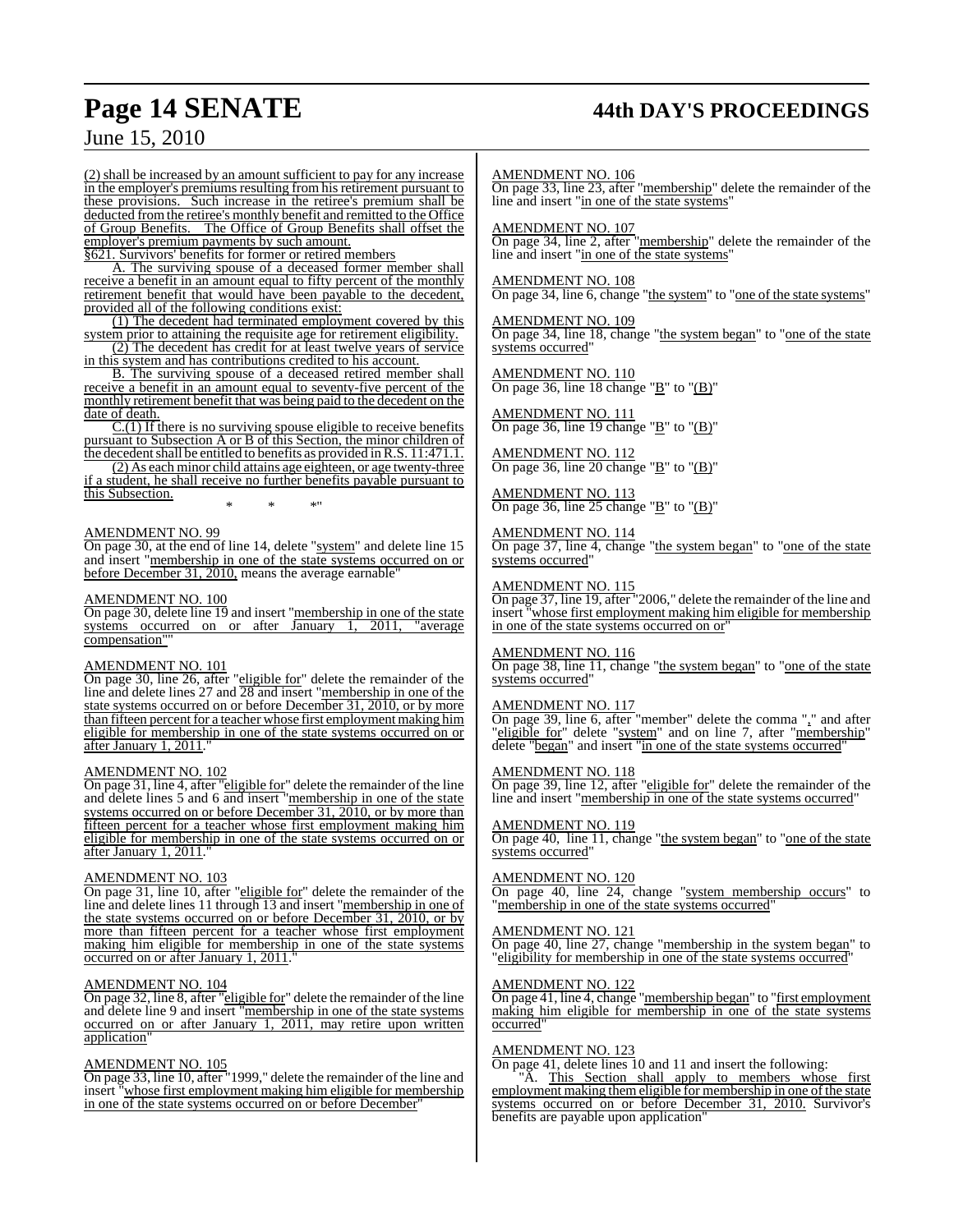# **44th DAY'S PROCEEDINGS Page 15 SENATE**

# June 15, 2010

# AMENDMENT NO. 124

On page 41, line 17, change "the system" to "one of the state systems"

# AMENDMENT NO. 125

On page 44, line 14, change "initial date of employment" to "first employment making him eligible for membership in one of the state systems"

# AMENDMENT NO. 126

On page 44, line 29, change "but" to "and whose first employment making him eligible for membership in one of the state systems occurred"

## AMENDMENT NO. 127

On page 45, line 28, change "but" to "and whose first employment making them eligible for membership in one of the state systems occurred"

# AMENDMENT NO. 128

On page 46, line 8, after "hundred" delete "and"

# AMENDMENT NO. 129

On page 46, line 10, after "hundred" delete "and"

# AMENDMENT NO. 130

On page 46, lines 18 and 19, change "initial date of employment" to "first employment making him eligible for membership in one of the state systems"

# AMENDMENT NO. 131

On page 46, lines 24 and 25, change "initial date of employment" to "first employment making him eligible for membership in one of the state systems"

## AMENDMENT NO. 132

On page 47, line 6, change "initial date of employment" to "first employment making him eligible for membership in one of the state systems"

# AMENDMENT NO. 133

On page 47, lines 18 and 19, change "initial date of employment" to "first employment making him eligible for membership in one of the state systems"

## AMENDMENT NO. 134

On page 47, delete line 29 and insert "or children of a deceased member whose first employment making him eligible for membership in one of the state systems occurred on or

# AMENDMENT NO. 135

On page 48, line 7, change "initial date of employment" to "first employment making him eligible for membership in one of the state systems"

# AMENDMENT NO. 136

On page 48, line 16, change "initial date of employment" to "first employment making him eligible for membership in one of the state systems"

# <u>AMENDMENT NO. 137</u>

On page 49, delete lines 6 and 7 and insert the following"

"A.(1) This Section shall apply to the surviving spouse of any member whose first employment making him eligible for membership in one of the state systems occurred on or before December 31, 2010. If the surviving spouse of"

# AMENDMENT NO. 138

On page 49, lines 14 and 15, change "initial date of employment" to "first employment making him eligible for membership in one of the state systems'

# AMENDMENT NO. 139

On page 49 between lines 18 and 19 insert the following:

 $\widetilde{f(1)}$  The decedent had terminated employment covered by this system prior to attaining the requisite age for retirement eligibilty eligibility.

(2) The decedent has credit for at least ten years of service in this system and has contributions credited to his account.

(3) The surviving spouse was:

(a) Married to the decedent for at least two years prior to the decedent's death; and

(b) For a decedent whose date of death occurred on or before December 31, 2010. Was was living with the decedent at the time of death.

B. The surviving spouse of a deceased retired employee shall receive a pension in an amount equal to the monthly retirement pay that was being paid to the decedent on the date of death, provided all of the following conditions exist:

(1) The surviving spouse was married to the decedent for at least two years prior to the decedent's death; and

(2) For a decedent whose retirement date occurred on or before December 31, 2010, Was was living with the decedent at the time of death<sup>1</sup>

# AMENDMENT NO. 140

On page 49, line 22, change "initial date of employment" to "first employment making him eligible for membership in one of the state systems"

# AMENDMENT NO. 141

On page 50, line 11, after "divorce" insert "from"

# AMENDMENT NO. 142

On page 50, at the end of line 28 delete "the" and insert "a" and on line 29 after "<u>benefit</u>" delete "<u>payable in accordance with R.S.</u>  $11:1323.1(A)(2)(a)$ 

## AMENDMENT NO. 143

On page 52 delete lines 13 through 29 and on page 53 delete lines 1 through 17 and insert the following:

"§1323.1.Death of former or retired employee hired on or after January 1, 2011; pension payable to survivors

This Section shall apply to any employee whose first employment making him eligible for membership in any state retirement system began on or after January 1, 2011. The surviving spouse of a deceased former employee shall receive a pension in an amount equal to fifty percent of the monthly retirement pay that would have been payable to the decedent, provided all of the following conditions exist:

(1) The decedent had terminated employment covered by this system prior to attaining the requisite age for retirement eligibility.

(2) The decedent has credit for at least twelve years of service in this system and has contributions credited to his account.

(3) The surviving spouse was married to the decedent for at least two years prior to the decedent's death.

B. The surviving spouse of a deceased retired employee shall receive a pension in an amount equal to seventy-five percent of the monthly retirement pay that was being paid to the decedent on the date of death, provided the surviving spouse was married to the decedent for at least two years prior to the decedent's death.

 $C(1)(a)$  If there is no surviving spouse eligible to receive benefits pursuant to Subsection A or B of this Section, or if the spouse has remarried and forfeited his or her benefit under R.S. 11:1321, the minor children of the decedent shall be entitled to benefits equal to fifty percent of the monthly retirement pay that would have been payable to the decedent, or was being paid to the decedent on the date of death.

(b) As each minor child attains age eighteen, or age twenty-three if a student, he shall receive no further benefits payable pursuant to this Subsection.

(2) If there is no surviving spouse eligible to receive benefits pursuant to Subsection A or B of this Section and there are no eligible minor children, then the parents of the decedent shall be entitled to benefits as provided in R.S. 11:1319.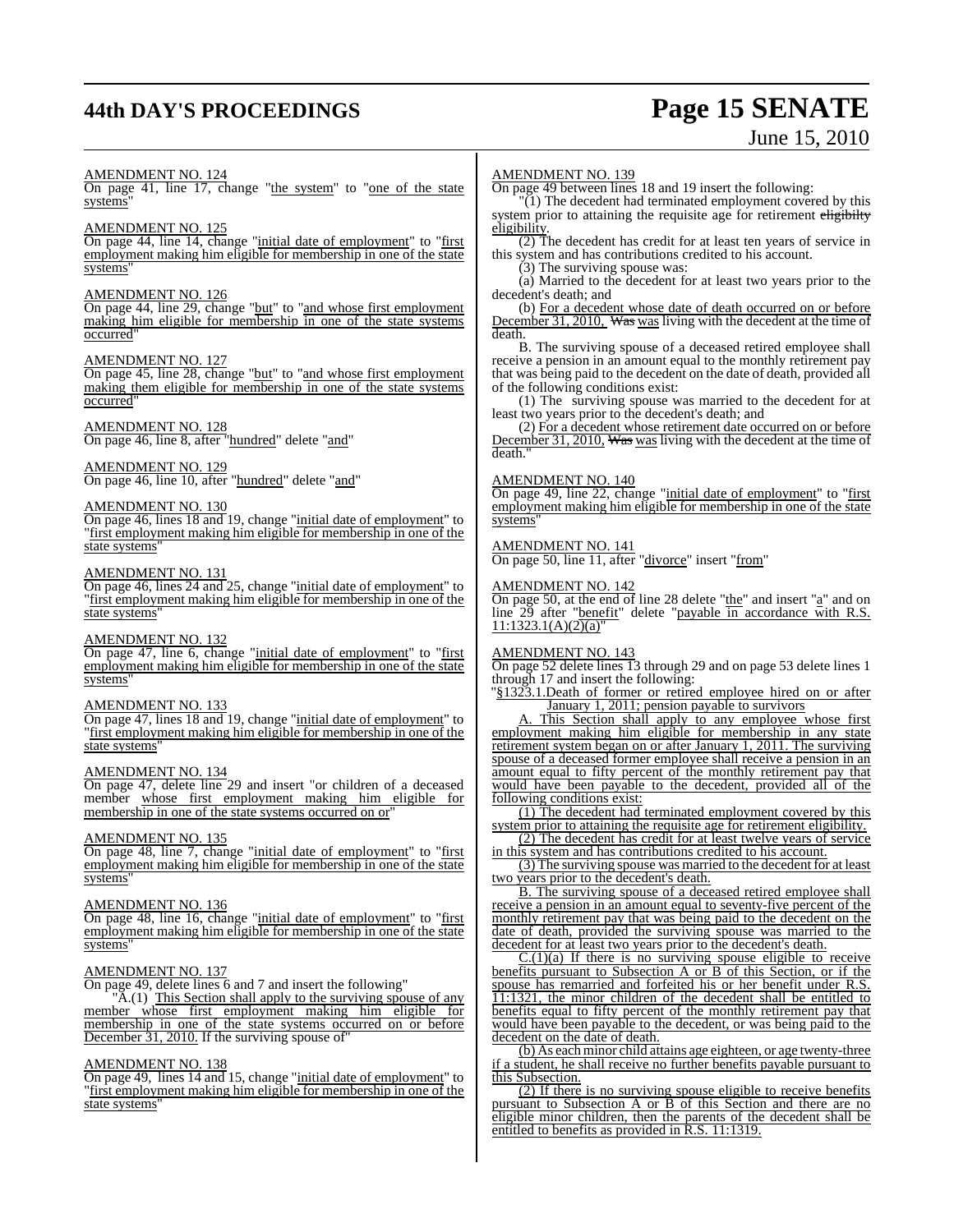# **Page 16 SENATE 44th DAY'S PROCEEDINGS**

D. Remarriage of the surviving spouse acts as a forfeiture of any rights to receive any further benefits pursuant to this Section."

# AMENDMENT NO. 144

On page 53, line 23, change "initial date of employment began" to "first employment making him eligible for membership in one of the state systems occurred"

# AMENDMENT NO. 145

On page 55, lines 2 and 3, change "initial date of employment began" to "first employment making them eligible for membership in one of the state systems occurred"

# AMENDMENT NO. 146

On page 55, line 9, change "initial date of employment began" to "first employment making him eligible for membership in one of the state systems occurred

# AMENDMENT NO. 147

On page 55, line 23, after  $"R.S. 11:1312.1"$  and before the period "." insert "or the Initial Benefit Option provided by R.S. 11:1307(E)"

AMENDMENT NO. 148 On page 56, line 1, change "Plan" to "Program"

AMENDMENT NO. 149 On page 56, line 3, change "Plan" to "Program"

AMENDMENT NO. 150 On page 57, line 3, change "Survivor's benefit" to "Survivors' benefits"

AMENDMENT NO. 151 On page 57, line 17, after "through" insert "the"

On motion of Senator B. Gautreaux, the committee amendment was adopted. The amended bill was read by title and referred to the Legislative Bureau.

# **Rules Suspended**

Senator Chaisson asked for and obtained a suspension of the rules to recall House Bill No. 1453 from the Committee on Finance.

# **HOUSE BILL NO. 1453—** BY REPRESENTATIVE JOHNSON

AN ACT

To enact R.S. 40:1299.39(A)(1)(a)(iv)(dd) and 1299.41(K), relative to medical malpractice; to exclude health care providers performing elective abortions from coverage under the Medical Malpractice Act and the Medical Malpractice Act for State Services; and to provide for related matters.

The bill was read by title and referred to the Legislative Bureau.

# **Rules Suspended**

Senator Cheek asked for and obtained a suspension of the rules to recall Senate Bill No. 452 from the Committee on Judiciary C.

#### **SENATE BILL NO. 452—** BY SENATOR CHEEK

AN ACT

To amend and reenact R.S. 15:587(F), relative to the Louisiana Bureau of Criminal Identification and Information; to provide for release of information of job applicants to authorized agencies on behalf of employers; and to provide for related matters.

On motion of Senator Cheek the bill was read by title and withdrawn from the files of the Senate.

# **Reconsideration**

The vote by which House Bill No. 296 failed to pass on Monday, June 14, 2010, was reconsidered.

## **HOUSE BILL NO. 296—** BY REPRESENTATIVE HUTTER

AN ACT

To amend and reenact R.S. 42:1123(26), relative to the Code of Governmental Ethics; to allow the acceptance of certain gifts by public servants under certain circumstances; and to provide for related matters.

On motion of Senator Smith, the bill was read by title and returned to the Calendar, subject to call.

# **Rules Suspended**

Senator Heitmeier asked for and obtained a suspension of the rules to advance to the order of:

# **House Bills and Joint Resolutions on Third Reading and Final Passage**

# **HOUSE BILL NO. 900—** BY REPRESENTATIVE GALLOT

AN ACT

To amend and reenact R.S. 49:149 and 149.2, relative to capitol police; to provide that capitol police officers shall be employees of the Department of Public Safety and Corrections; to provide relative to the carrying of weapons; to provide with respect to bonds; and to provide for related matters.

On motion of Senator Heitmeier the bill was read by title and recommitted to the Committee on Retirement.

# **Rules Suspended**

Senator Heitmeier asked for and obtained a suspension of the rules to revert to the order of:

# **House Concurrent Resolutions to be Adopted, Subject to Call**

# **Called from the Calendar**

Senator Heitmeier asked that House Concurrent Resolution No. 216 be called from the Calendar.

#### **HOUSE CONCURRENT RESOLUTION NO. 216—** BY REPRESENTATIVE ROBIDEAUX A CONCURRENT RESOLUTION

To suspend from 12:01 a.m. August 10, 2010, through 11:59 p.m. on August 13, 2010, the provisions of R.S.  $47:841(A)$  and  $(C)$  as it relatesto the excise tax collected on cigars and smoking tobacco by the state when a dealer gives away cigars or smoking tobacco for advertising or any other purpose whatsoever.

The resolution was read by title. Senator Heitmeier moved to concur in the House Concurrent Resolution.

# **ROLL CALL**

The roll was called with the following result:

# YEAS

| Mr. President    | Gautreaux B | Michot        |
|------------------|-------------|---------------|
| Alario           | Gautreaux N | Morrish       |
| Amedee           | Guillory    | Mount         |
|                  | Hebert      | Murray        |
| Appel<br>Chabert | Heitmeier   | <b>Nevers</b> |
| Cheek            | Jackson     | Riser         |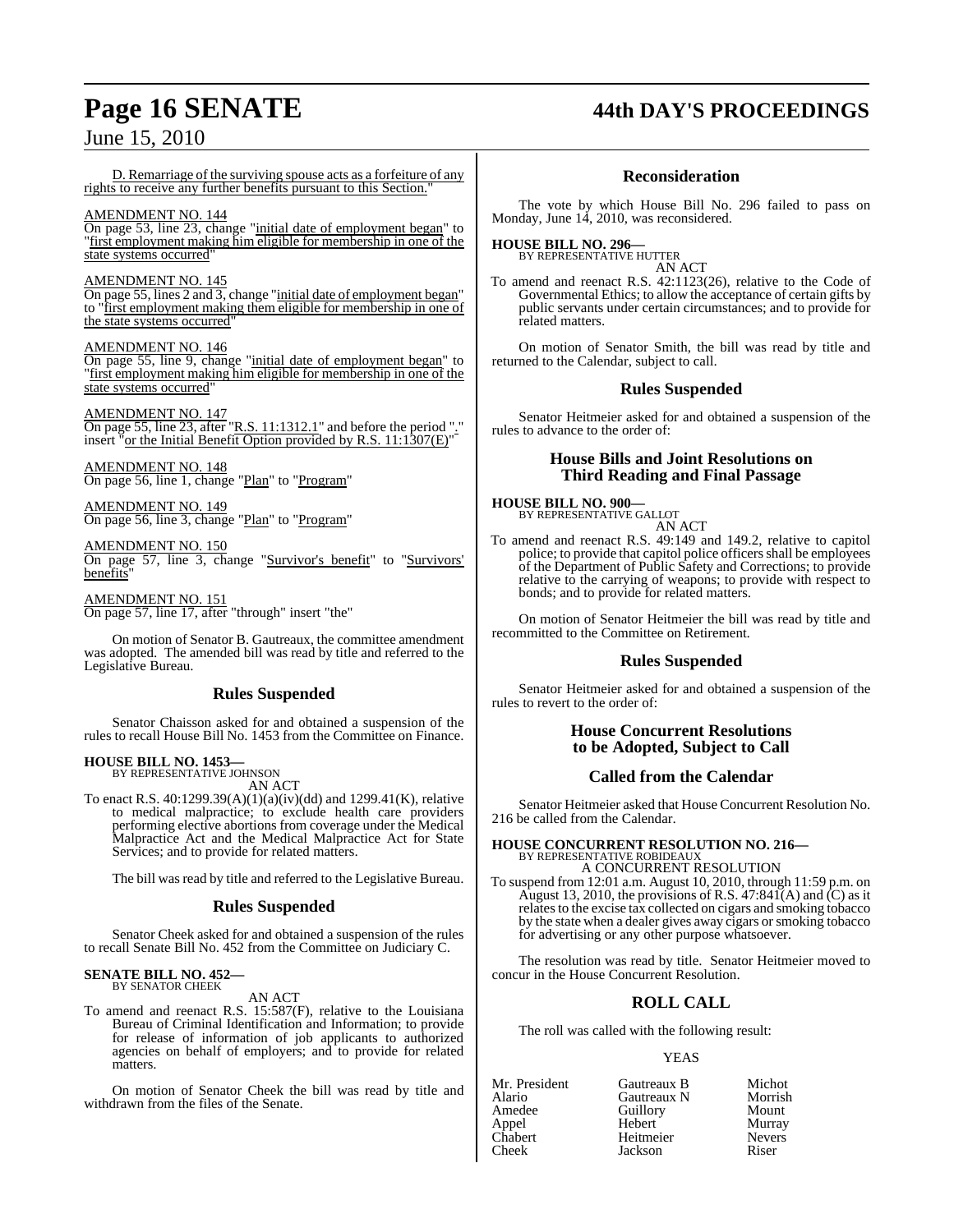# **44th DAY'S PROCEEDINGS Page 17 SENATE**

Crowe Kostelka Shaw Duplessis<br>Erdev Total - 29

LaFleur Thompson<br>
Long Walsworth Martiny

NAYS

Claitor Total - 1

# ABSENT

Adley Marionneaux Peterson Donahue Total - 9

Broome McPherson Quinn<br>
Donahue Morrell Smith

The Chair declared the Senate concurred in the House Concurrent Resolution and ordered it returned to the House.

# **House Bills and Joint Resolutions on Third Reading and Final Passage**

# **HOUSE BILL NO. 47—** BY REPRESENTATIVE WOOTON

AN ACT

To amend and reenact R.S. 27:308.1(E), relative to civil penaltiesfor violations of the Video Draw Poker Devices Control Law; to provide for the remote shutdown of devices for failure to remit civil penalties; and to provide for related matters.

The bill was read by title. Senator Martiny moved the final passage of the bill.

# **ROLL CALL**

The roll was called with the following result:

# YEAS

| Mr. President<br>Adley<br>Alario<br>Appel<br><b>Broome</b><br>Chabert<br>Cheek<br>Claitor<br>Crowe<br>Donahue<br>Dorsey<br>Duplessis<br>Erdey<br>Total - 38 | Gautreaux B<br>Gautreaux N<br>Guillory<br>Hebert<br>Heitmeier<br>Jackson<br>Kostelka<br>LaFleur<br>Long<br>Marionneaux<br>Martiny<br>McPherson<br>Michot | Morrell<br>Morrish<br>Mount<br>Murray<br><b>Nevers</b><br>Peterson<br>Ouinn<br>Riser<br>Shaw<br>Smith<br><b>Thompson</b><br>Walsworth |
|-------------------------------------------------------------------------------------------------------------------------------------------------------------|----------------------------------------------------------------------------------------------------------------------------------------------------------|---------------------------------------------------------------------------------------------------------------------------------------|
|                                                                                                                                                             | NAYS                                                                                                                                                     |                                                                                                                                       |
| Total - 0                                                                                                                                                   |                                                                                                                                                          |                                                                                                                                       |

#### ABSENT

Amedee Total - 1

The Chair declared the bill was passed and ordered it returned to the House. Senator Martiny moved to reconsider the vote by which the bill was passed and laid the motion on the table.

# **HOUSE BILL NO. 52—** BY REPRESENTATIVE PERRY

AN ACT

To amend and reenact Code of Criminal Procedure Article 894.4, relative to probation and parole; to remove provisions authorizing the extension of a period of parole from completion of a monetary obligation; and to provide for related matters.

# June 15, 2010

The bill was read by title. Senator Mount moved the final passage of the bill.

# **ROLL CALL**

The roll was called with the following result:

# YEAS

| Mr. President | Erdey       | Morrell         |
|---------------|-------------|-----------------|
| Adley         | Gautreaux B | Morrish         |
| Alario        | Gautreaux N | Mount           |
| Amedee        | Guillory    | Murray          |
| Appel         | Hebert      | <b>Nevers</b>   |
| <b>Broome</b> | Heitmeier   | Peterson        |
| Chabert       | Jackson     | Ouinn           |
| Cheek         | Kostelka    | Riser           |
| Claitor       | LaFleur     | Shaw            |
| Crowe         | Long        | Smith           |
| Donahue       | Martiny     | <b>Thompson</b> |
| Dorsey        | McPherson   | Walsworth       |
| Duplessis     | Michot      |                 |
| Total - 38    |             |                 |
|               | NAYS        |                 |

# ABSENT

Marionneaux

Total - 0

Total - 1

The Chair declared the bill was passed and ordered it returned to the House. Senator Mount moved to reconsider the vote by which the bill was passed and laid the motion on the table.

# **Senator Broome in the Chair**

HOUSE BILL NO. 191—<br>BY REPRESENTATIVES PERRY, ANDERS, ARNOLD, BOBBY BADON,<br>BALDONE, BARRAS, BILLIOT, BROSSETT, BURFORD, HENRY BURNS, TIM BURNS, CARTER, CHAMPAGNE, CHANEY, CONNICK, CROMER,<br>DOERGE, DOVE, HARDY, HENDERSON, HE

AN ACT

To amend and reenact R.S. 15:529.1(A), (C), (D), and (E), relative to the habitual offender law; to provide for increased penalties for multiple sex offenses; to repeal statutory language authorizing the use of juvenile adjudications of delinquency to enhance penalty provisions for felony offenses; to provide for technical changes; and to provide for related matters.

# **Floor Amendments**

Senator Mount proposed the following amendments.

# **SENATE FLOOR AMENDMENTS**

Amendments proposed by Senator Mount to Reengrossed House Bill No. 191 by Representative Perry

# AMENDMENT NO. 1

On page 2, line 11, change " $(2)$ " to " $(2)(a)$ "

# AMENDMENT NO. 2

On page 2, between lines 18 and 19, insert the following:

"(b) If the second felony and the prior felony are sex offenses as defined in R,S, 15:541, or the prior felony would be a sex offense as defined in R.S.15:541, except it occurred prior to June 18, 1992, or the conviction was obtained under the laws of any other state, the United States, or any foreign government, and the victims of the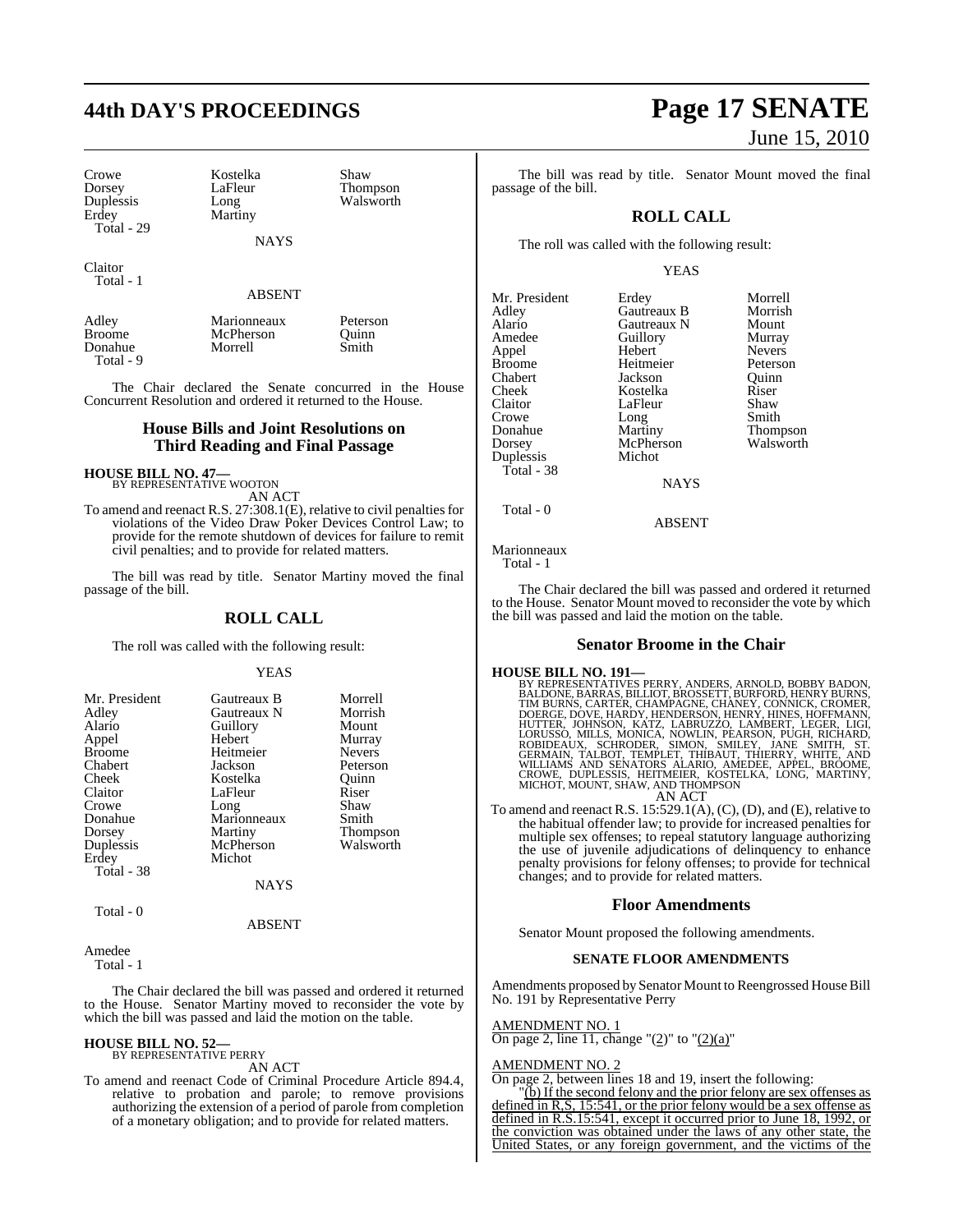previous offense and the instant offense were under the age of thirteen years at the time of the commission of the offense or any part thereof, the person shall be imprisoned for the remainder of his natural life, without benefit of parole, probation, or suspension of sentence.

On motion of Senator Mount, the amendments were adopted.

The bill was read by title. Senator Mount moved the final passage of the amended bill.

# **ROLL CALL**

The roll was called with the following result:

# YEAS

| Mr. President | Gautreaux B | Morrell       |
|---------------|-------------|---------------|
| Adley         | Gautreaux N | Morrish       |
| Alario        | Guillory    | Mount         |
| Amedee        | Hebert      | Murray        |
| Appel         | Heitmeier   | <b>Nevers</b> |
| <b>Broome</b> | Jackson     | Peterson      |
| Chabert       | Kostelka    | Ouinn         |
| Cheek         | LaFleur     | Riser         |
| Claitor       | Long        | Shaw          |
| Crowe         | Marionneaux | Smith         |
| Dorsey        | Martiny     | Thompson      |
| Duplessis     | McPherson   | Walsworth     |
| Erdey         | Michot      |               |
| Total - 38    |             |               |
|               | <b>NAYS</b> |               |
| Total - 0     |             |               |
|               | ARSENT      |               |

Donahue

Total - 1

The Chair declared the amended bill was passed and ordered it returned to the House. Senator Mount moved to reconsider the vote by which the bill was passed and laid the motion on the table.

# **HOUSE BILL NO. 194—**

BY REPRESENTATIVE PATRICIA SMITH AN ACT

To amend and reenact R.S.  $15:571.3(A)(1)$  and  $(B)(2)(a)$  and 574.4(B), relative to criminal sentences of certain offenders; to provide for the earning rate of diminution of sentence for an inmate convicted of a crime of violence; to reduce the percentage of the length of sentence a person convicted of a crime of violence must serve before being eligible for parole; and to provide for related matters.

The bill was read by title. Senator Dorsey moved the final passage of the bill.

# **ROLL CALL**

The roll was called with the following result:

# YEAS

| Alario      | Jackson     | Peterson |
|-------------|-------------|----------|
| Dorsey      | LaFleur     |          |
| Gautreaux B | Murray      |          |
| Total - 7   |             |          |
|             | <b>NAYS</b> |          |
|             |             |          |

Kostelka

Appel Hebert Riser<br>Chabert Heitmeier Shaw Chabert Heitmeier Shaw<br>Cheek Kostelka Smith

Adley Gautreaux N Nevers Guillory Quinn<br>
Hebert Riser

**Page 18 SENATE 44th DAY'S PROCEEDINGS**

Michot Walsworth<br>Morrish

Claitor Long Thompson Donahue<br>Erdey Total - 25

ABSENT

Mr. President Marionneaux Morrell Broome Martiny<br>
Duplessis McPhers Total - 7

The Chair declared the bill failed to pass.

McPherson

Mount

# **Notice of Reconsideration**

Senator Dorseymoved to reconsider on the next Legislative Day the vote by which the bill failed to pass.

**HOUSE BILL NO. 243—** BY REPRESENTATIVE WOOTON

AN ACT To amend and reenact R.S. 15:254.9(B)(1), relative to Plaquemines Parish; to provide with respect to the witness fee fund; to provide for the payment of benefits for employees of the Plaquemines Parish Sheriff's Office; and to provide for related matters.

The bill was read by title. Senator Heitmeier moved the final passage of the bill.

# **ROLL CALL**

The roll was called with the following result:

# YEAS

Mr. President Gautreaux N Morrell<br>Adley Guillory Morrish Guillory Morris<br>
Hebert Mount Alario Hebert Mount Amedee Heitmeier Murray<br>Appel Jackson Nevers Appel Jackson Nevers Broome Kostelka Peterson<br>Chabert LaFleur Cuinn LaFleur Quinn<br>Long Riser Cheek Long Riser<br>Dorsey Marionneaux Shaw Marionneaux Shaw<br>Martiny Smith Duplessis Erdey McPherson Thompson<br>
Gautreaux B Michot Walsworth Gautreaux B Total - 36

NAYS

Claitor Total - 1

## ABSENT

Crowe Donahue Total - 2

The Chair declared the bill was passed and ordered it returned to the House. Senator Heitmeier moved to reconsider the vote by which the bill was passed and laid the motion on the table.

#### **HOUSE BILL NO. 264—** BY REPRESENTATIVE WILLMOTT

AN ACT

To amend and reenact R.S. 40:1299.39(A)(1)(a)(ii)(introductory paragraph) and 1299.41(A)(10), relative to medical malpractice; to provide for certain persons to be included in the definition of health care provider under the private and state medical malpractice acts; and to provide for related matters.

The bill was read by title. Senator Quinn moved the final passage of the bill.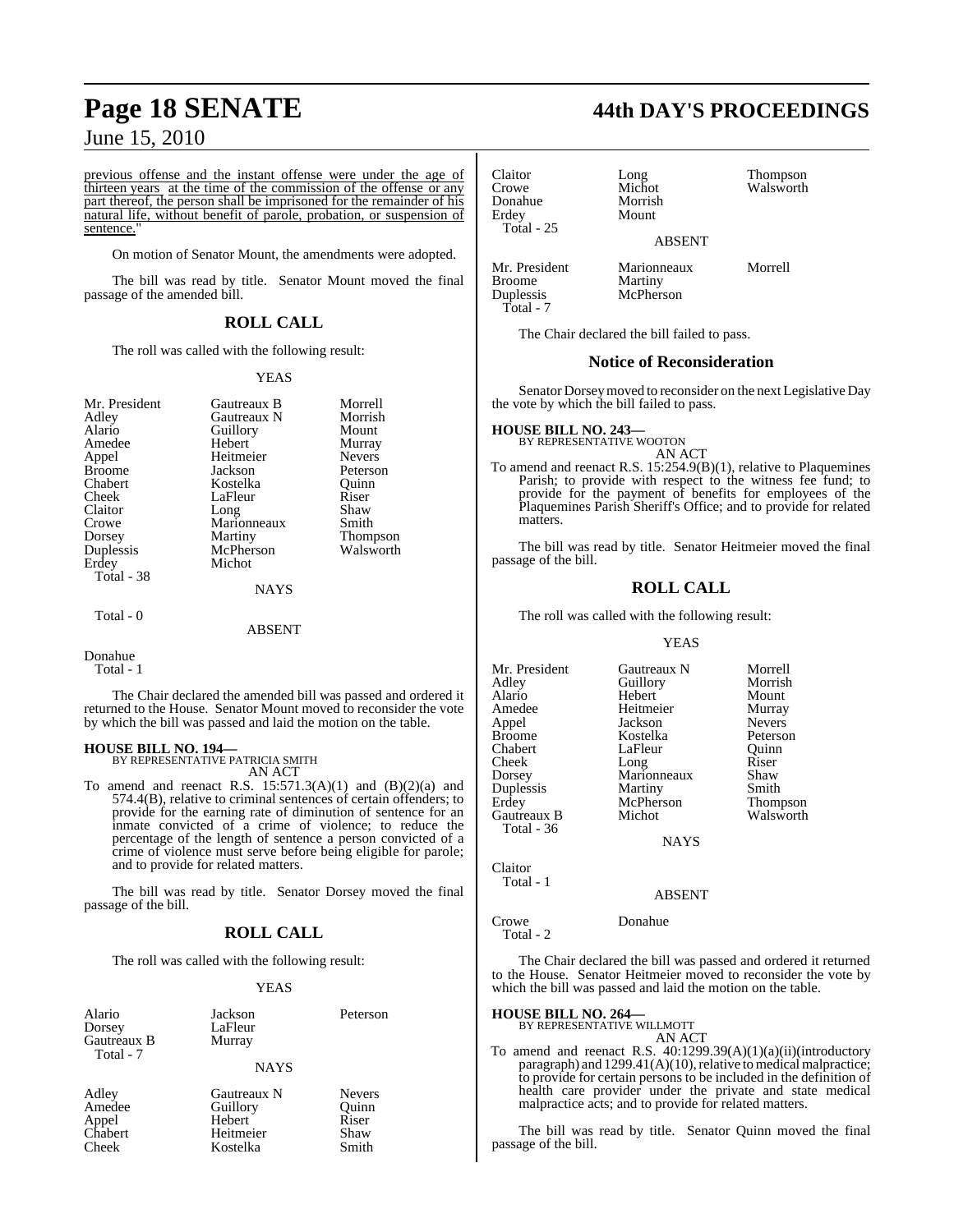# **44th DAY'S PROCEEDINGS Page 19 SENATE**

# **ROLL CALL**

The roll was called with the following result:

### YEAS

Morrell **Morrish** Mount Murray Nevers Peterson<br>Ouinn

Shaw Smith **Thompson** Walsworth

| Mr. President | Erdey         | Morre  |
|---------------|---------------|--------|
| Adley         | Gautreaux B   | Morris |
| Alario        | Gautreaux N   | Moun   |
| Amedee        | Guillory      | Murra  |
| Appel         | Hebert        | Never: |
| <b>Broome</b> | Heitmeier     | Peters |
| Chabert       | Jackson       | Ouinn  |
| Cheek         | Kostelka      | Riser  |
| Claitor       | LaFleur       | Shaw   |
| Crowe         | Long          | Smith  |
| Donahue       | Martiny       | Thom   |
| Dorsey        | McPherson     | Walsw  |
| Duplessis     | Michot        |        |
| Total - 38    |               |        |
|               | <b>NTANZO</b> |        |

NAYS

Total - 0

ABSENT

Marionneaux Total - 1

The Chair declared the bill was passed and ordered it returned to the House. Senator Quinn moved to reconsider the vote by which

the bill was passed and laid the motion on the table.

**HOUSE BILL NO. 276—** BY REPRESENTATIVES LEGER, HINES, AND BROSSETT A JOINT RESOLUTION

Proposing to amend Article I, Section 4(H)(1) of the Constitution of Louisiana, to provide relative to the sale of certain expropriated property; to provide an exception for the sale of property expropriated for the removal of a threat to public health or safety; to provide for submission of the proposed amendment to the electors; and to provide for related matters.

The bill was read by title. Senator Morrell moved the final passage of the bill.

# **ROLL CALL**

The roll was called with the following result:

# YEAS

| Appel<br>Chabert<br>Crowe<br>Donahue<br>Dorsey<br>Duplessis<br>Erdey<br>Gautreaux B<br>Gautreaux N<br>Total - 27 | Guillory<br>Hebert<br>Heitmeier<br>Jackson<br>Kostelka<br>LaFleur<br>Long<br>Martiny<br>Michot<br><b>NAYS</b> | Morrell<br>Murray<br>Peterson<br>Ouinn<br>Riser<br>Shaw<br>Smith<br>Thompson<br>Walsworth |
|------------------------------------------------------------------------------------------------------------------|---------------------------------------------------------------------------------------------------------------|-------------------------------------------------------------------------------------------|
| Adley<br>Alario<br>Total - 6                                                                                     | Claitor<br>Marionneaux<br><b>ABSENT</b>                                                                       | Mount<br><b>Nevers</b>                                                                    |
| Mr. President<br>Amedee<br>Total - 6                                                                             | <b>Broome</b><br>Cheek                                                                                        | McPherson<br>Morrish                                                                      |

# June 15, 2010

The Chair declared the bill was passed and ordered it returned to the House. Senator Morrell moved to reconsider the vote by which the bill was passed and laid the motion on the table.

# **HOUSE BILL NO. 357—** BY REPRESENTATIVE GALLOT

AN ACT

To enact R.S. 35:412, relative to notaries public; to provide for the appointment of certain persons licensed to practice law in Louisiana as notaries public ex officio; to provide for statewide authority; to require bond or insurance; and to provide for related matters.

# **Floor Amendments**

Senator Kostelka proposed the following amendments.

# **SENATE FLOOR AMENDMENTS**

Amendments proposed by Senator Kostelka to Reengrossed House Bill No. 357 by Representative Gallot

# AMENDMENT NO. 1

On page 1, line 4, change "statewide" to "limited"

# AMENDMENT NO. 2

On page 1, at the beginning of line 14, change "in this state" to "or parishes in which he maintains an office open to the public for the practice of law,

### AMENDMENT NO. 3

On page 2, line 3, change "notary public" to "notary public exofficio"

# AMENDMENT NO. 4

On page 2, after line 12, add the following:

F. A person authorized as a notary public ex officio pursuant to the provisions of this Section shall exercise his powers and functions as a notary public ex officio only within the parish or parishes in which he maintains an office open to the public for the practice of law in this state."

On motion of Senator Kostelka, the amendments were adopted.

The bill was read by title. Senator Kostelka moved the final passage of the amended bill.

# **ROLL CALL**

The roll was called with the following result:

# YEAS

| Mr. President     | Gautreaux B | Morrell       |
|-------------------|-------------|---------------|
| Adley             | Gautreaux N | Morrish       |
| Alario            | Guillory    | Mount         |
| Amedee            | Hebert      | Murray        |
| Appel             | Heitmeier   | <b>Nevers</b> |
| Broome            | Jackson     | Ouinn         |
| Chabert           | Kostelka    | Riser         |
| Cheek             | LaFleur     | Shaw          |
| Crowe             | Long        | Smith         |
| Donahue           | Marionneaux | Thompson      |
| Dorsey            | Martiny     | Walsworth     |
| Duplessis         | McPherson   |               |
| Erdey             | Michot      |               |
| <b>Total - 37</b> |             |               |
|                   | <b>NAYS</b> |               |
|                   |             |               |
|                   |             |               |

Total - 2

ABSENT

Total - 0

Claitor Peterson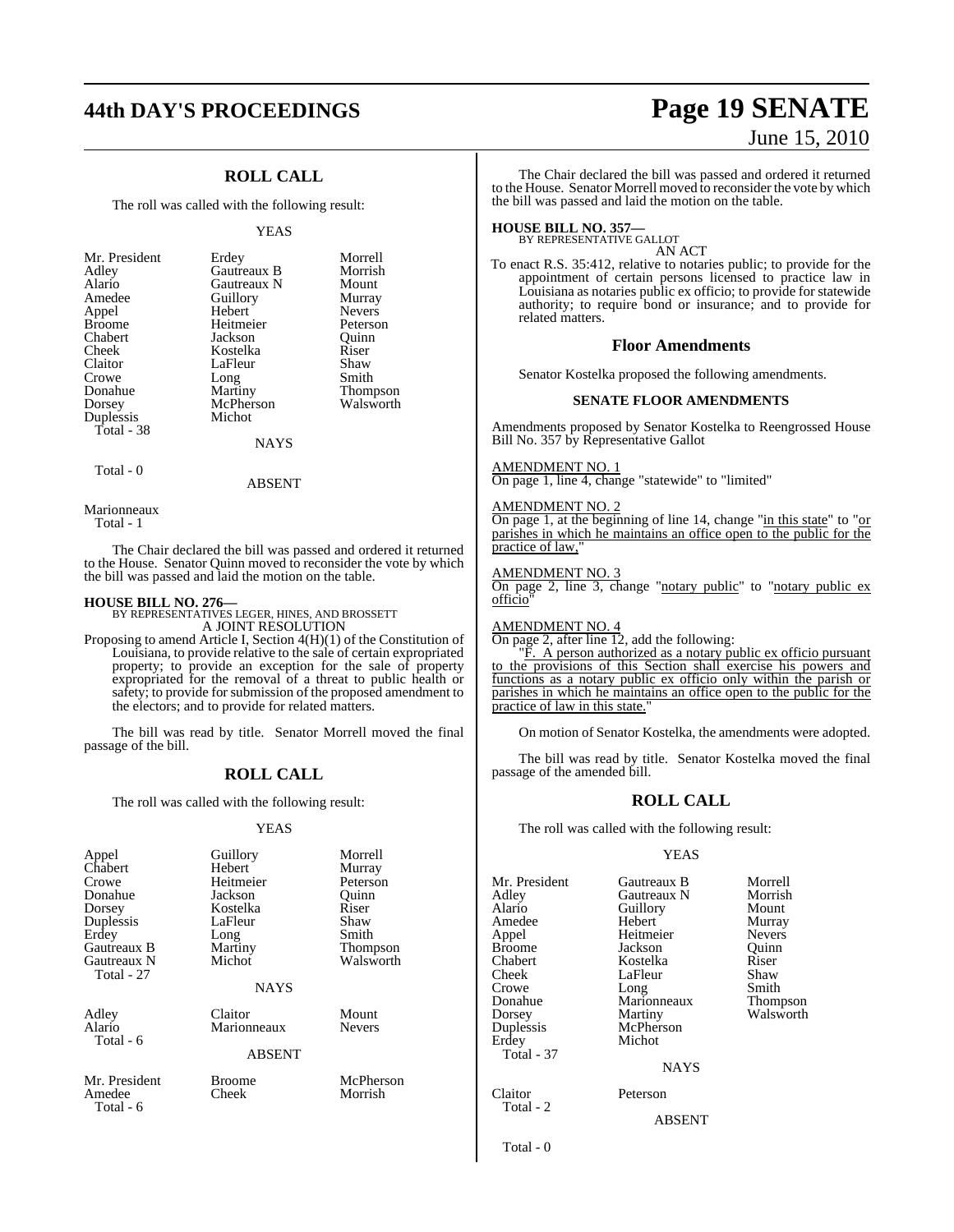The Chair declared the amended bill was passed and ordered it returned to the House. Senator Kostelka moved to reconsider the vote by which the bill was passed and laid the motion on the table.

# **HOUSE BILL NO. 428—** BY REPRESENTATIVE LEGER

AN ACT

To amend and reenact R.S. 14:102.2(C), relative to offenses affecting public sensibility; to provide with respect to the seizure of animals treated cruelly; and to provide for related matters.

The bill was read by title. Senator Morrell moved the final passage of the bill.

# **ROLL CALL**

The roll was called with the following result:

# YEAS

| Mr. President | Erdey       | Morrell         |
|---------------|-------------|-----------------|
| Adley         | Gautreaux B | Morrish         |
| Alario        | Guillory    | Mount           |
| Amedee        | Hebert      | Murray          |
| Appel         | Heitmeier   | <b>Nevers</b>   |
| <b>Broome</b> | Jackson     | Peterson        |
| Chabert       | Kostelka    | Ouinn           |
| Cheek         | LaFleur     | Riser           |
| Claitor       | Long        | Shaw            |
| Crowe         | Marionneaux | Smith           |
| Donahue       | Martiny     | <b>Thompson</b> |
| Dorsey        | McPherson   | Walsworth       |
| Duplessis     | Michot      |                 |
| Total - 38    |             |                 |
|               | <b>NAYS</b> |                 |
| Total - 0     |             |                 |

ABSENT

Gautreaux N Total - 1

The Chair declared the bill was passed and ordered it returned to the House. Senator Morrell moved to reconsider the vote by which the bill was passed and laid the motion on the table.

# **HOUSE BILL NO. 462—** BY REPRESENTATIVE MILLS

AN ACT

To amend and reenact Code of Criminal Procedure Article  $648(A)(2)$ , relative to procedures after a determination of mental capacity or incapacity; to provide for treatment after a determination of mental capacity or incapacity; to provide with respect to inpatient and outpatient treatment for persons charged with certain crimes; and to provide for related matters.

# **Floor Amendments**

Senator Hebert proposed the following amendments.

# **SENATE FLOOR AMENDMENTS**

Amendments proposed by Senator Hebert to Reengrossed House Bill No. 462 by Representative Mills

# AMENDMENT NO. 1

On page 1, line 17, change "Item" to "Subsubparagraph"

On motion of Senator Hebert, the amendments were adopted.

The bill was read by title. Senator Mount moved the final passage of the amended bill.

# **Page 20 SENATE 44th DAY'S PROCEEDINGS**

# **ROLL CALL**

The roll was called with the following result:

# YEAS

Mr. President Gautreaux B Morrish<br>Adley Gautreaux N Mount Gautreaux N Mount<br> **Guillory** Murray Alario Guillory Murray Amedee Hebert Nevers<br>
Appel Heitmeier Peterson Appel Heitmeier Peterson Broome **Jackson** Quinn<br>Chabert **Chaber** Kostelka Riser Chabert Kostelka Riser LaFleur Shaw<br>Long Smith Crowe Long Smith<br>
Donahue Marionneaux Thompson Donahue Marionneaux Thompson McPherson<br>Michot Duplessis<br>Erdey Morrell Total - 37

**NAYS** 

Claitor Total - 1

ABSENT

Martiny Total - 1

The Chair declared the amended bill was passed and ordered it returned to the House. Senator Mount moved to reconsider the vote by which the bill was passed and laid the motion on the table.

# **Mr. President in the Chair**

**HOUSE BILL NO. 570—**

BY REPRESENTATIVE SCHRODER AN ACT

To amend and reenact Code of Criminal Procedure Article 334.2, relative to bail; to provide with respect to the prohibition of releasing a defendant arrested for a crime of violence on his own recognizance or upon the signature of another person; to provide for technical changes; and to provide for related matters.

The bill was read by title. Senator Martiny moved the final passage of the bill.

# **ROLL CALL**

The roll was called with the following result:

# YEAS

|             | McPherson                                       |
|-------------|-------------------------------------------------|
|             | Michot                                          |
|             | Morrell                                         |
|             | Morrish                                         |
| Hebert      | Mount                                           |
| Heitmeier   | <b>Nevers</b>                                   |
| Jackson     | Ouinn                                           |
| Kostelka    | Riser                                           |
| LaFleur     | Shaw                                            |
| Long        | Smith                                           |
| Marionneaux | <b>Thompson</b>                                 |
| Martiny     | Walsworth                                       |
|             |                                                 |
| <b>NAYS</b> |                                                 |
| Peterson    |                                                 |
|             | Erdey<br>Gautreaux B<br>Gautreaux N<br>Guillory |

Total - 2

**ABSENT** 

Dorsey Total - 1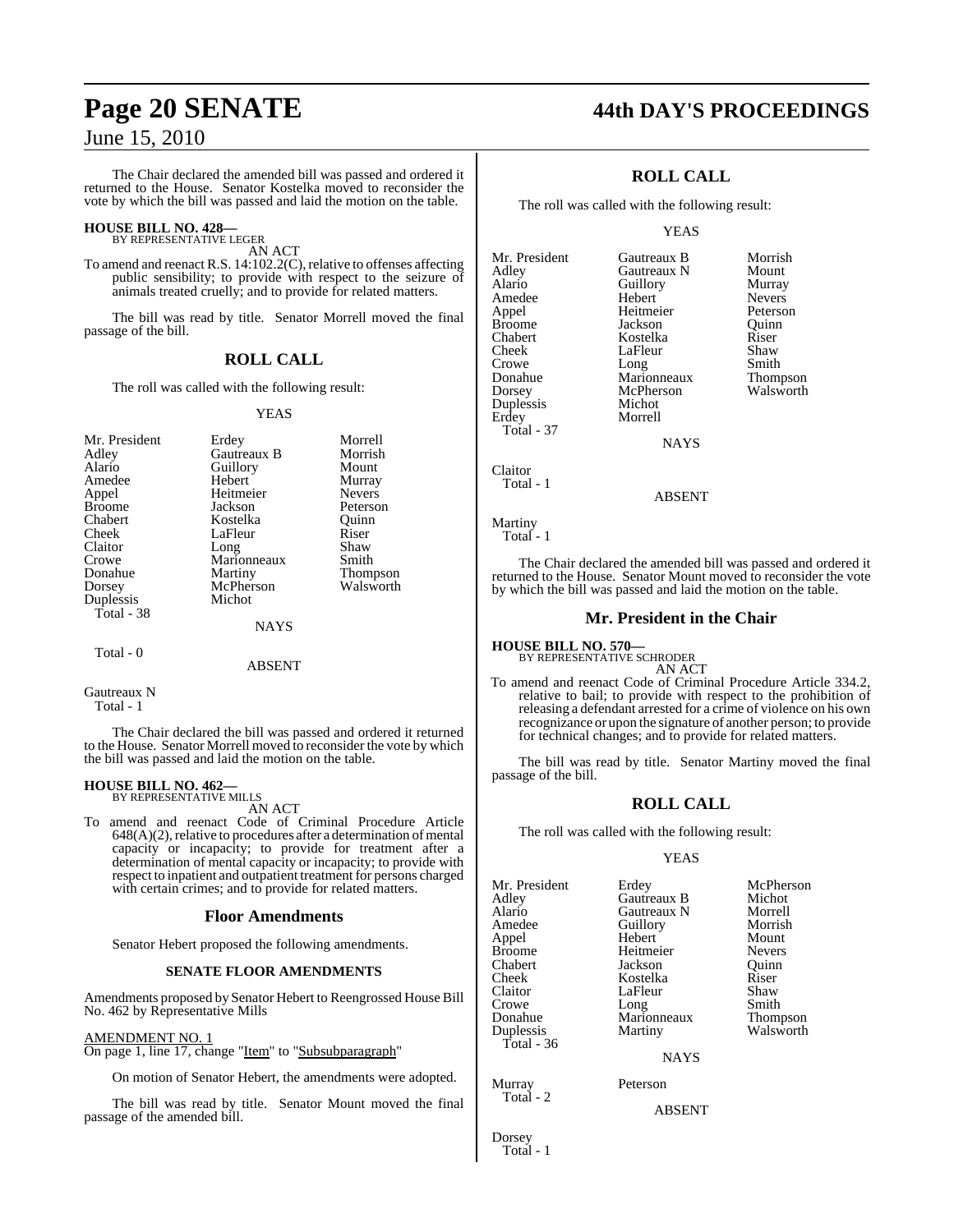# **44th DAY'S PROCEEDINGS Page 21 SENATE**

The Chair declared the bill was passed and ordered it returned to the House. Senator Martiny moved to reconsider the vote by which the bill was passed and laid the motion on the table.

# **HOUSE BILL NO. 624—** BY REPRESENTATIVE SMILEY

AN ACT

To amend and reenact Code of Criminal Procedure Article 322(A) and (B) and R.S. 15:85(1), (2), (4), and (7), relative to bail; to require the inclusion of additional information on bail bonds and judgments of bond forfeiture; to provide that a bail bond or judgment of bond forfeiture shall not be set aside for the invalidity or failure to include such information; to provide for the liability of a bail agent representing a surety as an insurance agent; to provide for the reliance on this additional information with respect to judgments of bond forfeiture; to provide that a judgment of bond forfeiture containing inaccurate information shall be deemed ineffective as a judicial mortgage to third parties who rely upon the information; and to provide for related matters.

The bill was read by title. Senator Amedee moved the final passage of the bill.

# **ROLL CALL**

The roll was called with the following result:

### YEAS

| Mr. President<br>Adlev<br>Alario<br>Amedee<br>Appel<br><b>Broome</b><br>Chabert<br>Cheek<br>Crowe<br>Donahue<br>Duplessis<br>Erdey<br>Total - 36 | Gautreaux B<br>Gautreaux N<br>Guillory<br>Hebert<br>Heitmeier<br>Jackson<br>LaFleur<br>Long<br>Marionneaux<br>Martiny<br>McPherson<br>Michot | Morrell<br>Morrish<br>Mount<br>Murray<br><b>Nevers</b><br>Peterson<br>Ouinn<br>Riser<br>Shaw<br>Smith<br><b>Thompson</b><br>Walsworth |
|--------------------------------------------------------------------------------------------------------------------------------------------------|----------------------------------------------------------------------------------------------------------------------------------------------|---------------------------------------------------------------------------------------------------------------------------------------|
|                                                                                                                                                  | <b>NAYS</b>                                                                                                                                  |                                                                                                                                       |
| Claitor<br>Total - 1                                                                                                                             |                                                                                                                                              |                                                                                                                                       |

## ABSENT

Dorsey Kostelka Total - 2

The Chair declared the bill was passed and ordered it returned to the House. Senator Amedee moved to reconsider the vote by which the bill was passed and laid the motion on the table.

# **HOUSE BILL NO. 795—** BY REPRESENTATIVE WOOTON

AN ACT

To amend and reenact R.S. 15:587(F), relative to criminal background information; to provide relative to an employer's access to criminal background information of a potential employee; to provide for duties of the Louisiana Bureau of Criminal Identification and Information; and to provide for related matters.

The bill was read by title. Senator Martiny moved the final passage of the bill.

# June 15, 2010

# **ROLL CALL**

The roll was called with the following result:

### YEAS

| Mr. President | Gautreaux B | Morrell         |
|---------------|-------------|-----------------|
| Adley         | Gautreaux N | Morrish         |
| Alario        | Hebert      | Mount           |
| Amedee        | Heitmeier   | Murray          |
| Appel         | Jackson     | <b>Nevers</b>   |
| <b>Broome</b> | Kostelka    | Peterson        |
| Cheek         | LaFleur     | Ouinn           |
| Claitor       | Long        | Riser           |
| Crowe         | Marionneaux | Shaw            |
| Donahue       | Martiny     | Smith           |
| Duplessis     | McPherson   | <b>Thompson</b> |
| Erdey         | Michot      | Walsworth       |
| Total - 36    |             |                 |
|               | <b>NAYS</b> |                 |
| Total - 0     |             |                 |

ABSENT

#### Chabert Dorsey Guillory Total - 3

The Chair declared the bill was passed and ordered it returned to the House. Senator Martiny moved to reconsider the vote by which the bill was passed and laid the motion on the table.

# **HOUSE BILL NO. 834—**

BY REPRESENTATIVE GREENE AN ACT

To amend and reenact Civil Code Article  $103.1(1)(c)$  and  $(2)$ , relative to judgments of divorce; to provide relative to a protective order; and to provide for related matters.

The bill was read by title. Senator Quinn moved the final passage of the bill.

# **ROLL CALL**

The roll was called with the following result:

# YEAS

| Mr. President | Erdey         | Morrell       |
|---------------|---------------|---------------|
| Adley         | Gautreaux B   | Morrish       |
| Alario        | Gautreaux N   | Mount         |
| Amedee        | Guillory      | Murray        |
| Appel         | Hebert        | <b>Nevers</b> |
| <b>Broome</b> | Heitmeier     | Peterson      |
| Chabert       | Jackson       | Ouinn         |
| Cheek         | Kostelka      | Riser         |
| Claitor       | LaFleur       | Shaw          |
| Crowe         | Long          | Smith         |
| Donahue       | Martiny       | Thompson      |
| Dorsey        | McPherson     | Walsworth     |
| Duplessis     | Michot        |               |
| Total - 38    |               |               |
|               | <b>NAYS</b>   |               |
| Total - 0     |               |               |
|               | <b>ABSENT</b> |               |
|               |               |               |

Marionneaux Total - 1

The Chair declared the bill was passed and ordered it returned to the House. Senator Quinn moved to reconsider the vote by which the bill was passed and laid the motion on the table.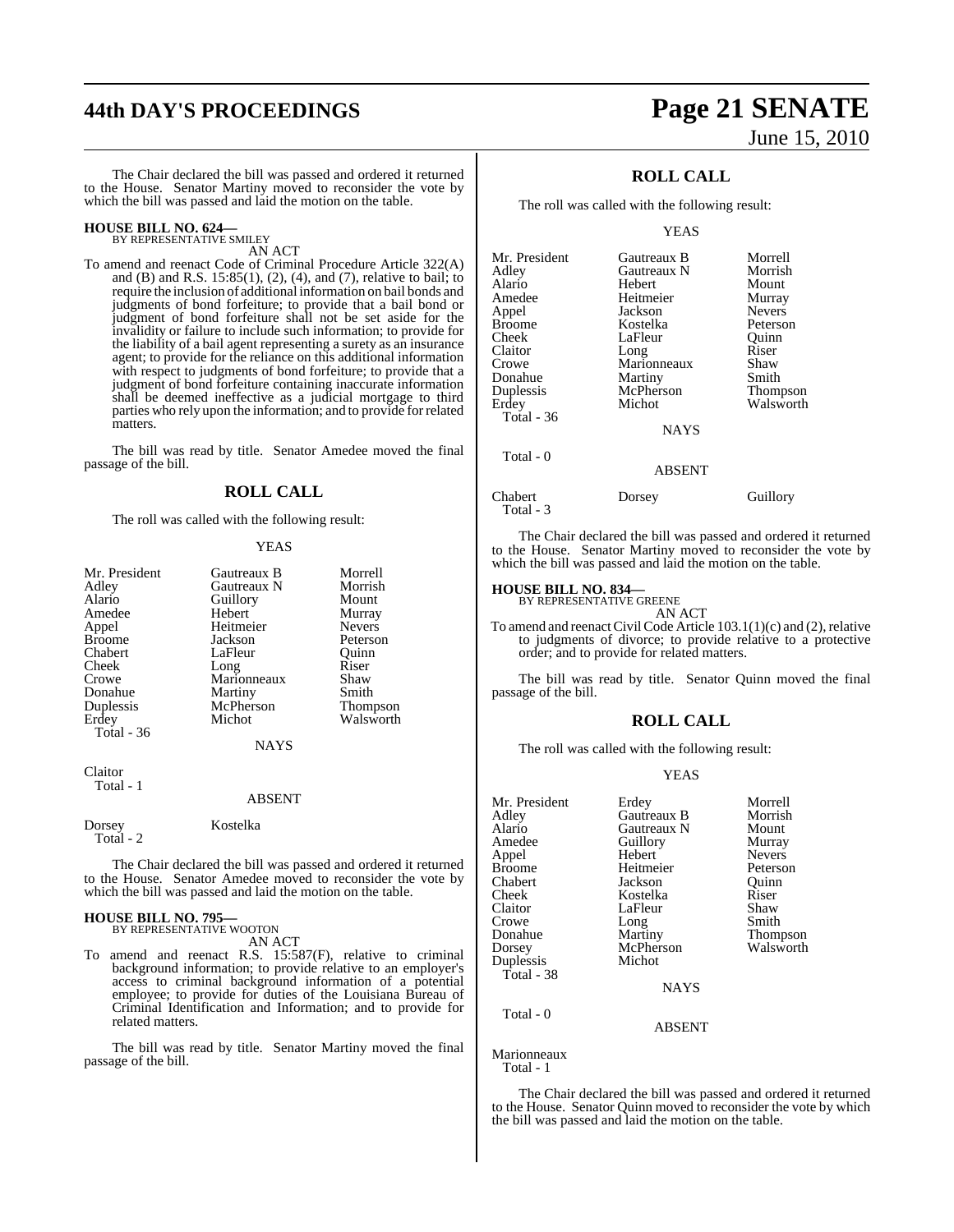# **HOUSE BILL NO. 896—**

BY REPRESENTATIVE ST. GERMAIN AN ACT

To amend and reenact R.S. 30:2023(A), relative to permits, registrations, variances, and licenses; to provide for the term of a solid waste permit for certain solid waste activities; and to provide for related matters.

# **Floor Amendments**

Senator Hebert proposed the following amendments.

# **SENATE FLOOR AMENDMENTS**

Amendments proposed by Senator Hebert to Engrossed House Bill No. 896 by Representative St. Germain

## AMENDMENT NO. 1

 $\overline{On}$  page 1, line 2, after "2023(A)" and before the comma "," insert "and to enact  $2154(B)(2)(h)$  and  $(10)$ "

# AMENDMENT NO. 2

On page 1, line 4, after "activities;" insert "to provide relative to requirements for commencing operations; to provide for authorization by local governing authorities; to provide for exceptions;"

# AMENDMENT NO. 3

On page 1, line 6, after "Section 1." delete the remainder of the line and insert "R.S. 30:2023(A) is hereby amended and reenacted and R.S.  $30:2154(B)(2)(h)$  and  $(10)$  are hereby enacted to read as follows:"

# AMENDMENT NO. 4

On page 1, after line 19, insert: "§2154. Powers; duties; restrictions; prohibitions; penalties \* \* \*

B. The secretary is hereby directed: \* \* \*

(2) \* \* \* (h) Prior to the department issuing an order to commence operations for any solid waste disposal facility in the parishes of Calcasieu, Beauregard, Allen, St. Landry, Acadia, Assumption, Iberville, or West Baton Rouge, the permittee shall provide the department with a written resolution or authorization which is dated within one hundred eighty days prior to such order. Such resolution or authorization shall be by the appropriate municipal or parish governing authority where the facility will be located, stating the facility is in compliance with all existing local zoning and land use restrictions. The provisions of this Subparagraph shall not apply to the following:

(i) Renewals of existing permits.

(ii) Transfer stations.

(iii) Facilities disposing of or processing industrial waste generated and disposed of on-site.

(iv) Facilities disposing of or processing industrial waste generated off-site from facilities under common ownership and control.

\* \* \* (10) To adopt by regulation a system requiring annual certifications of compliance for all solid waste disposal and processing facilities permitted under the regulations adopted under this Section. The regulations adopted for annual certifications of compliance shall specify any general compliance conditions such as capacity and total amounts of waste generated, processed, or disposed that shall be certified annually and shall also provide for annual certification of permit conditions for which annual compliance certification is required based on the specific permit issued."

Senator Hebert moved adoption of the amendments.

Senator Quinn objected.

# **Page 22 SENATE 44th DAY'S PROCEEDINGS**

# **ROLL CALL**

The roll was called with the following result:

# YEAS

**Duplessis** Morrell<br> **Gautreaux B** Nevers

Mr. President Donahue McPherson<br>Adley Duplessis Morrell Alario Gautreaux B Never<br>Amedee Hebert Shaw Amedee<br>Chabert Chabert Heitmeier<br>Cheek Marionnea Total - 16

Gautreaux N Total - 20

Total - 3

Marionneaux NAYS

Crowe LaFleur<br>Dorsey Long<br>Erdey Morrish

Appel Guillory Murray Broome Jackson Peterson<br>Claitor Kostelka Ouinn Claitor Kostelka Quinn Dorsey Long Thompson<br>Erdey Morrish Walsworth Morrish Walsworth

# ABSENT

Martiny Michot Smith

The Chair declared the amendments were rejected.

# **Floor Amendments**

Senator Amedee proposed the following amendments.

# **SENATE FLOOR AMENDMENTS**

Amendments proposed by Senator Amedee to Engrossed House Bill No. 896 by Representative St. Germain

# AMENDMENT NO. 1

On page 1, delete line 8, and insert:

A. A permit may be reviewed at any time for cause during its term and modified, suspended, or revoked as authorized by rules or regulations. All permits,

# AMENDMENT NO. 2

On page 1, line 14, after "license." insert "All permits issued to allow operation of a solid waste landfill shall include conditions requiring annual certification of compliance with the permit as required by regulations promulgated in accordance with R.S. 30:2154(B)(10). In addition, no permit for a Type III landfill shall be issued if the location of such facility violates a parish or municipal zoning ordinance applicable to its siting in effect at the time the permit is issued. A permit for a solid waste landfill may be issued for a term that equals the estimated life of the landfill based on landfill capacity, but in no case shall such term exceed twenty years.

# AMENDMENT NO. 3

On page 1, line 16, delete "ten" and insert "twenty"

# AMENDMENT NO. 4

On page 1, line 18, after "years" insert: ", and the department may in accordance with rules and regulations extend or reissue a permit for a solid waste landfill for another term of not more than twenty years"

# AMENDMENT NO. 5

On page 1, after line 19, insert:

Section 2. The provisions of this Act shall not apply to any existing permit issued by the Department of Environmental Quality.

On motion of Senator Amedee, the amendments were adopted.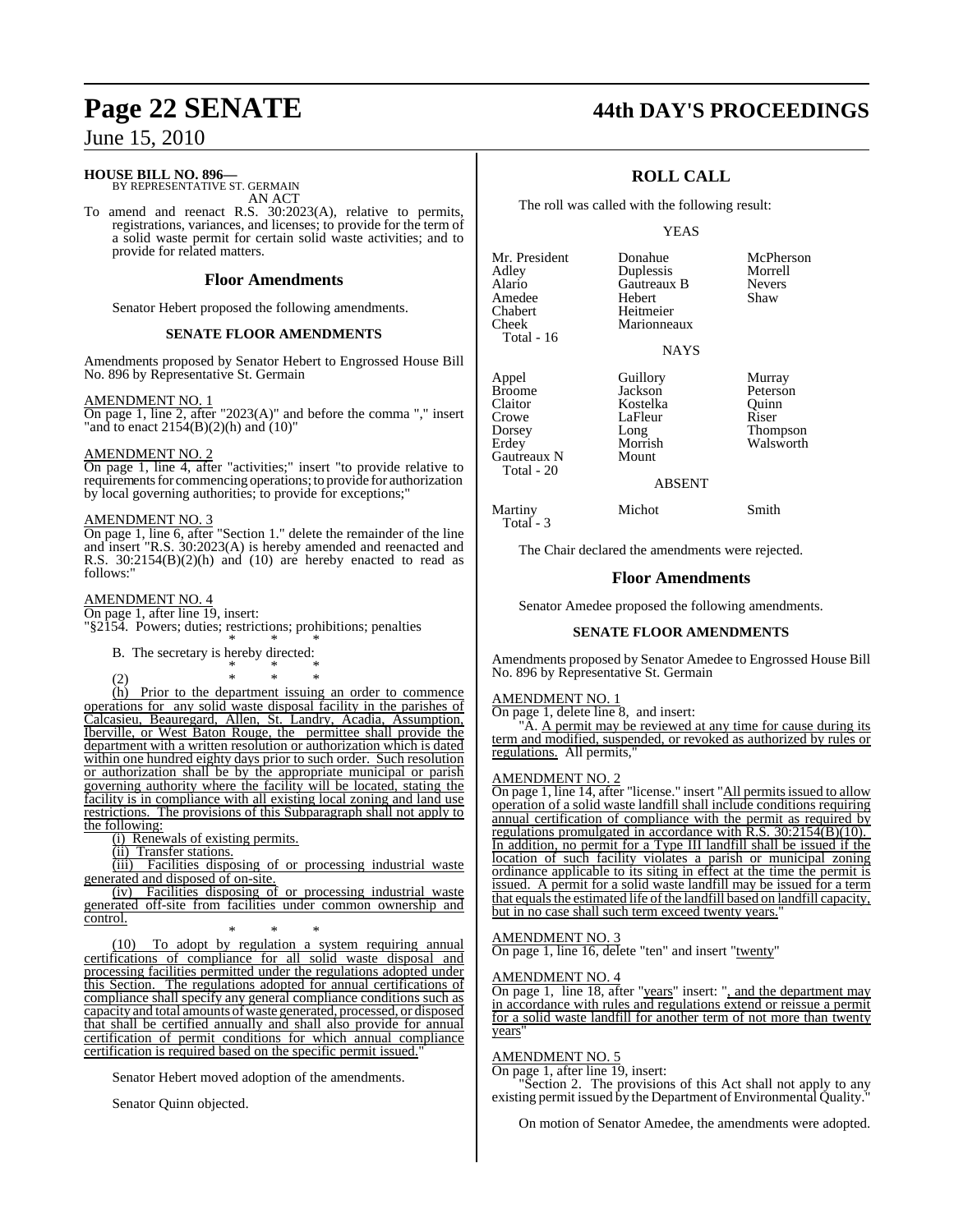# **44th DAY'S PROCEEDINGS Page 23 SENATE**

# June 15, 2010

The bill was read by title. Senator Hebert moved the final passage of the amended bill.

# **ROLL CALL**

The roll was called with the following result:

# YEAS

| Adley<br>Alario<br>Amedee<br>Appel<br><b>Broome</b><br>Chabert<br>Cheek<br>Dorsey<br>Duplessis<br>Total - $26$ | Erdey<br>Gautreaux B<br>Guillory<br>Hebert<br>Heitmeier<br>Jackson<br>LaFleur<br>Marionneaux<br>McPherson<br><b>NAYS</b> | Morrish<br>Mount<br>Murray<br><b>Nevers</b><br>Peterson<br>Ouinn<br>Smith<br>Walsworth |
|----------------------------------------------------------------------------------------------------------------|--------------------------------------------------------------------------------------------------------------------------|----------------------------------------------------------------------------------------|
| Claitor<br>Donahue<br>Gautreaux N<br>Total - 8                                                                 | Kostelka<br>Long<br>Riser<br><b>ABSENT</b>                                                                               | Shaw<br>Thompson                                                                       |

| Mr. President | Martiny | Morrell |
|---------------|---------|---------|
| Crowe         | Michot  |         |
| Total - 5     |         |         |

The Chair declared the amended bill was passed and ordered it returned to the House. Senator Hebert moved to reconsider the vote by which the bill was passed and laid the motion on the table.

**HOUSE BILL NO. 1272—** BY REPRESENTATIVE HENRY BURNS AN ACT

To amend and reenact R.S. 40:1379.3(H)(2) and to enact R.S. 40:1379.3(D)(3), relative to concealed handgun permits; to increase the period of time in which a concealed handgun permit is valid; to provide with respect to costs and fees; to provide with respect to the adoption of rules for certain permits; to authorize the use of fixed-case marking projectiles for handgun competency training; and to provide for related matters.

# **Rules Suspended**

Senator Crowe asked for and obtained a suspension of the rules to invoke 3 minute cloture.

Without objection, so ordered.

# **Floor Amendments**

Senator McPherson proposed the following amendments.

# **SENATE FLOOR AMENDMENTS**

Amendments proposed by Senator McPherson to Engrossed House Bill No. 1272 by Representative Henry Burns

AMENDMENT NO. 1

On page 1, line 2, after " $(H)(2)$ " insert "and  $(N)(8)$ " and after " $(D)(3)$ " insert "and (U)"

### AMENDMENT NO. 2

On page 1, line 5, after "permits" insert "and fees"

# AMENDMENT NO. 3

On page 1, line 6, after "training;" insert: "to authorize certain religious organizations to allow concealed handguns to be carried in places of worship pursuant to a valid concealed handgun permit; to provide for exceptions;"

# AMENDMENT NO. 4

On page 1, line 9, after " $(H)(2)$ " change "is" to "and  $(N)(8)$  are"

AMENDMENT NO. 5

On page 1, line 10, after "(D)(3)" change "is" to "and (U) are"

# AMENDMENT NO. 6

On page 2, after line 12, insert:

"N. No concealed handgun may be carried into and no concealed handgun permit issued pursuant to this Section shall authorize or entitle a permittee to carry a concealed handgun in any of the following:

\* \* \* (8) Any church, synagogue, mosque, or other similar place of worship, eligible for qualification as a tax-exempt organization under 26 USC 501, except as provided for in Subsection U of this Section. \* \* \*

 $U(1)$  The entity which owns the business or has authority over the administration of a church, synagogue, or mosque shall have the authority to authorize any person issued a valid concealed handgun permit as authorized by the provisions of this Section to carry a concealed handgun in the church, synagogue, or mosque.

(2) The provisions of this Subsection shall not be construed to limit or prohibit any church, synagogue, or mosque from employing armed security guards who are either certified law enforcement officers or who are authorized to carry concealed handguns pursuant to the provisions of this Section.

(3) If the church, synagogue, or mosque authorizes the carrying of concealed handguns as authorized by the provisions of this Subsection, the pastor, priest, minister, or other authority of the church, synagogue, or mosque shall inform the congregation of the authorization.

(4) The provisions of this Section shall not be construed to authorize the carrying of a concealed handgun in a church, synagogue, or mosque located on the property of any school or school property, which would otherwise be prohibited by the provisions of R.S. 14:95.2.

(5) Any church, synagogue, or mosque authorizing the carrying of concealed handguns pursuant to the provisions of this Subsection, shall require an additional eight hour tactical training for those persons wishing to carry concealed handguns in the church, synagogue, or mosque. The training shall be conducted annually.'

Senator McPherson moved adoption of the amendments.

Senator Murray objected.

# **ROLL CALL**

The roll was called with the following result:

Jackson<br>LaFleur

# YEAS

| Adley      |  |
|------------|--|
| Amedee     |  |
| Appel      |  |
| Cheek      |  |
| Claitor    |  |
| Crowe      |  |
| Donahue    |  |
| Erdey      |  |
| Total - 22 |  |
|            |  |

Mr. President Dorsey Murray<br>Alario Iackson Peterson Broome LaFleur<br>Chabert Morrell Chabert Total - 10

Gautreaux N Mount<br>
Guillory Duinn Amedeuthory<br>
Hebert Riser Hebert Riser<br>Kostelka Smith Kostelka<br>Long Marionneaux McPherson Morrish

NAYS

Thompson<br>Walsworth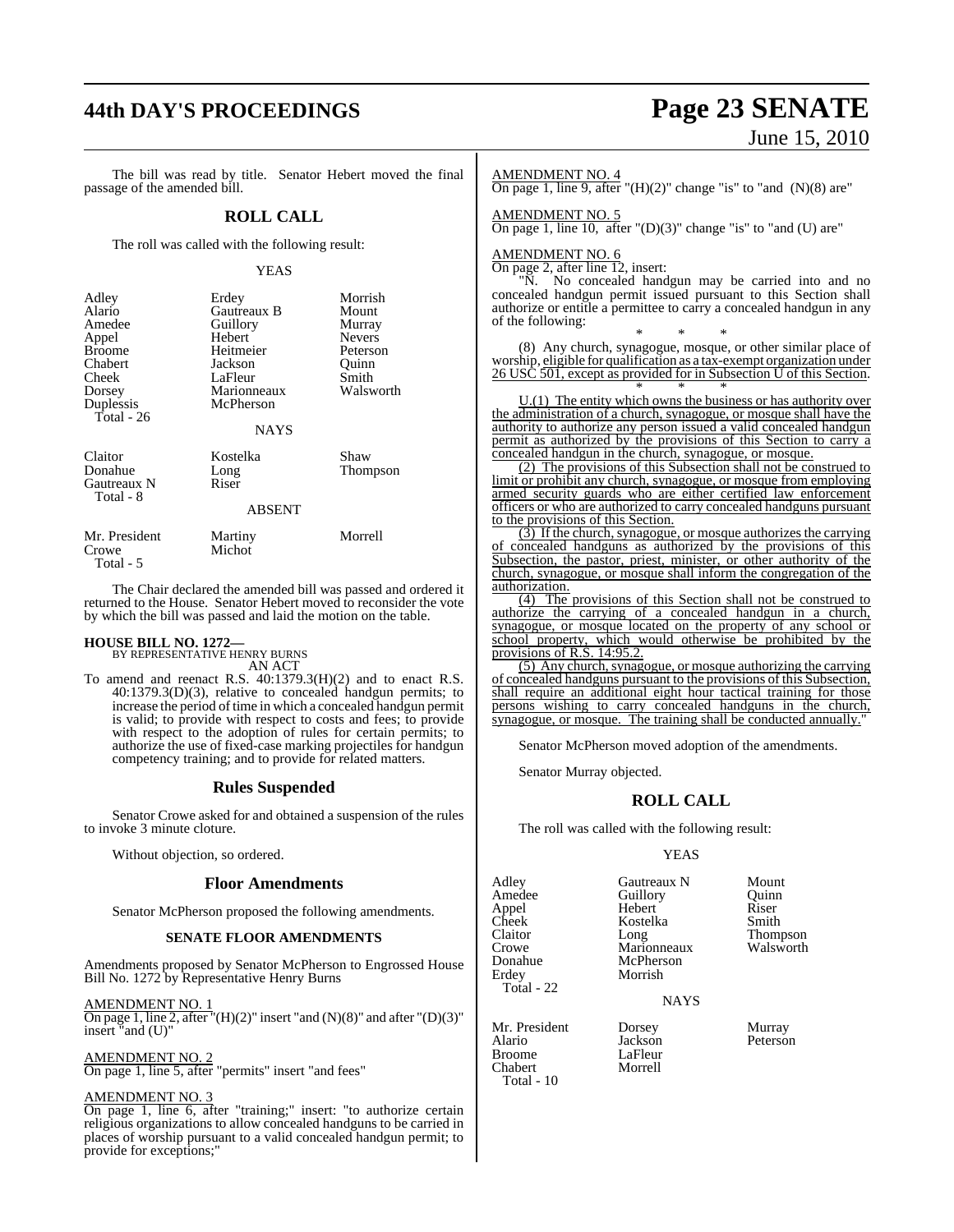# ABSENT

Duplessis Martiny Shaw Gautreaux B Michot<br>Heitmeier Nevers Heitmeier Total - 7

The Chair declared the amendments were adopted.

The bill was read by title. Senator McPherson moved the final passage of the amended bill.

# **ROLL CALL**

The roll was called with the following result:

# YEAS

| Alario<br>Amedee<br>Appel<br>Cheek<br>Claitor<br>Crowe<br>Donahue<br>Erdev<br>Total - 22 | Gautreaux N<br>Guillory<br>Hebert<br>Kostelka<br>LaFleur<br>Marionneaux<br>Martiny<br>McPherson<br><b>NAYS</b> | Mount<br>Quinn<br>Riser<br>Smith<br>Thompson<br>Walsworth |
|------------------------------------------------------------------------------------------|----------------------------------------------------------------------------------------------------------------|-----------------------------------------------------------|
| Mr. President<br>Broome<br>Chabert<br>Total - 9                                          | Dorsey<br>Jackson<br>Long<br><b>ABSENT</b>                                                                     | Morrell<br>Murray<br>Peterson                             |
| Adley<br>Duplessis<br>Gautreaux B<br>Total - 8                                           | Heitmeier<br>Michot<br>Morrish                                                                                 | <b>Nevers</b><br>Shaw                                     |

The Chair declared the amended bill was passed and ordered it returned to the House. Senator McPherson moved to reconsider the vote by which the bill was passed and laid the motion on the table.

# **Explanation of Vote**

Senator Adley stated he appeared as absent on the vote on House Bill No. 1272. He intended to vote yea and asked that the Official Journal so state.

# **Explanation of Vote**

Senator Nevers stated he appeared as absent on the vote on House Bill No. 1272. He intended to vote yea and asked that the Official Journal so state.

# **HOUSE BILL NO. 1361—** BY REPRESENTATIVE WOOTON

AN ACT

To amend and reenact R.S. 15:321(D) and 323(A) and (B) and to enact R.S. 15:323(G), relative to the Louisiana Sentencing Commission; to provide for evaluation of sentencing structure; to provide for membership of the commission; to provide for the appointment of a proxy; and to provide for related matters.

The bill was read by title. Senator Martiny moved the final passage of the bill.

# **Page 24 SENATE 44th DAY'S PROCEEDINGS**

# **ROLL CALL**

The roll was called with the following result:

YEAS

| Mr. President | Erdey           | Michot    |
|---------------|-----------------|-----------|
| Adley         | Gautreaux B     | Morrell   |
| Alario        | Gautreaux N     | Morrish   |
| Amedee        | Guillory        | Mount     |
| Appel         | Hebert          | Murray    |
| <b>Broome</b> | Jackson         | Peterson  |
| Chabert       | Kostelka        | Ouinn     |
| Cheek         | LaFleur         | Riser     |
| Crowe         | Long            | Shaw      |
| Donahue       | Marionneaux     | Smith     |
| Dorsey        | Martiny         | Thompson  |
| Duplessis     | McPherson       | Walsworth |
| Total - 36    |                 |           |
|               | <b>NAYS</b>     |           |
| Claitor       |                 |           |
| Total - 1     |                 |           |
|               | <b>A R SENT</b> |           |

## ABSENT

Heitmeier Nevers Total - 2

The Chair declared the bill was passed and ordered it returned to the House. Senator Martiny moved to reconsider the vote by which the bill was passed and laid the motion on the table.

# **HOUSE BILL NO. 1435—** BY REPRESENTATIVE GREENE

AN ACT

To amend and reenact Children's Code Article 311(A)(1)(introductory paragraph) and (B)(1)(introductory paragraph), R.S. 13:1401(A)(1) and 1621(A)(3), and R.S.  $46:236.2(A)(2)$  and (B)(2), and to repeal R.S. 13:1621(B) and (C), relative to jurisdiction; to provide for the exclusive jurisdiction of the East Baton Rouge Parish Family Court; and to provide for related matters.

The bill was read by title. Senator Claitor moved the final passage of the bill.

# **ROLL CALL**

The roll was called with the following result:

# YEAS

| Mr. President | Erdey       | Morrell         |
|---------------|-------------|-----------------|
| Adley         | Gautreaux B | Morrish         |
| Alario        | Gautreaux N | Mount           |
| Amedee        | Guillory    | Murray          |
| Appel         | Hebert      | <b>Nevers</b>   |
| Broome        | Jackson     | Peterson        |
| Chabert       | Kostelka    | Ouinn           |
| Cheek         | LaFleur     | Riser           |
| Claitor       | Long        | Shaw            |
| Crowe         | Marionneaux | Smith           |
| Donahue       | Martiny     | <b>Thompson</b> |
| Dorsey        | McPherson   | Walsworth       |
| Duplessis     | Michot      |                 |
| Total - 38    |             |                 |
|               | <b>NAYS</b> |                 |
| Total - 0     |             |                 |
|               | $\sqrt{2}$  |                 |

ABSENT

Heitmeier Total - 1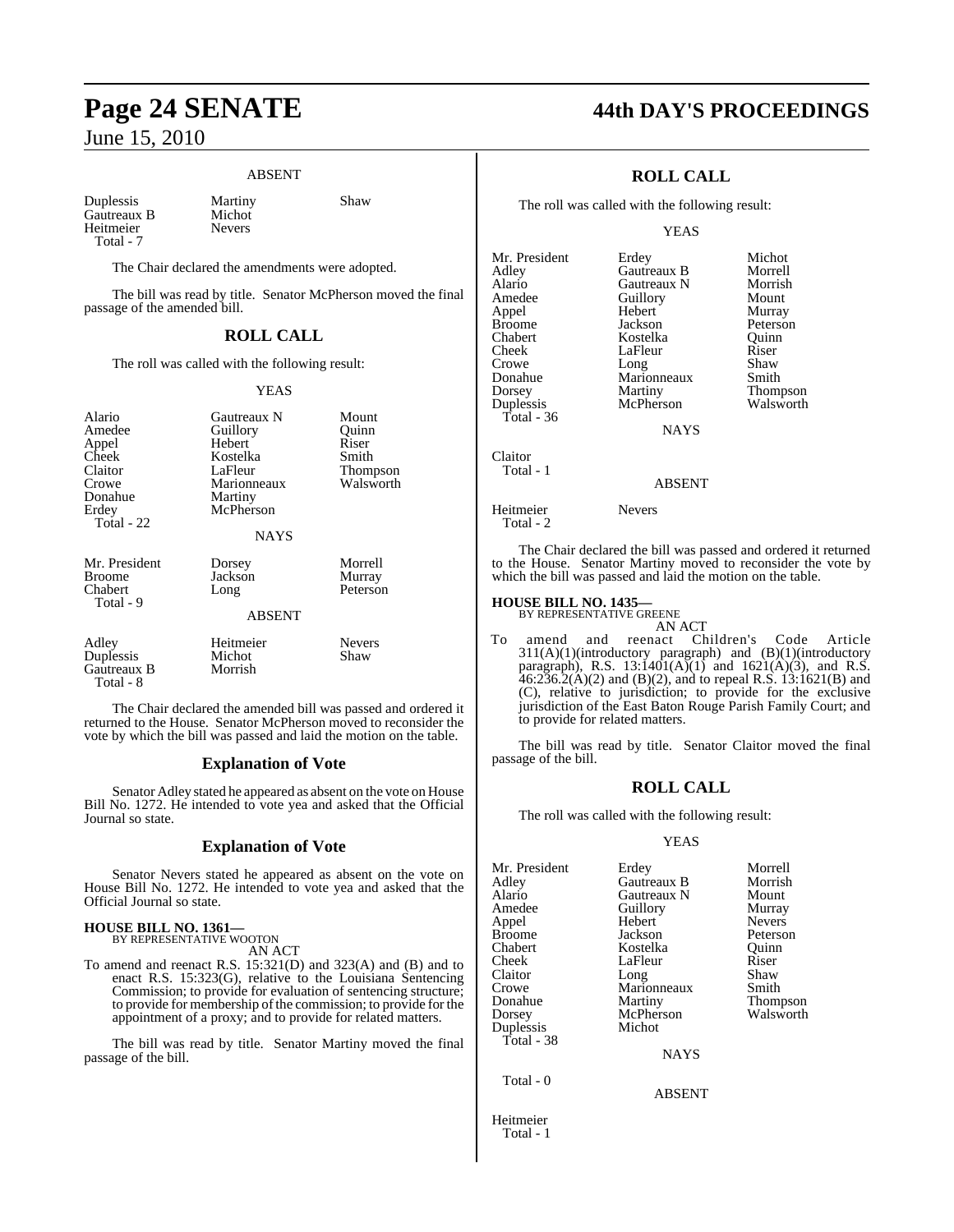# **44th DAY'S PROCEEDINGS Page 25 SENATE**

The Chair declared the bill was passed and ordered it returned to the House. Senator Claitor moved to reconsider the vote by which the bill was passed and laid the motion on the table.

# **HOUSE BILL NO. 309—** BY REPRESENTATIVE GREENE

AN ACT

To amend and reenact R.S. 43:31(B)(2) and to enact R.S. 43:31(B)(3), relative to public printing; to impose certain restrictions on public printing; to limit certain exemptions from certain public printing requirements; to require certain reports; to provide for penalties; and to provide for related matters.

The bill was read by title. Senator Claitor moved the final passage of the bill.

# **ROLL CALL**

The roll was called with the following result:

### YEAS

| Mr. President | Erdey       | Morrell         |
|---------------|-------------|-----------------|
| Adley         | Gautreaux B | Morrish         |
| Alario        | Gautreaux N | Mount           |
| Amedee        | Guillory    | Murray          |
| Appel         | Hebert      | <b>Nevers</b>   |
| <b>Broome</b> | Jackson     | Peterson        |
| Chabert       | Kostelka    | Ouinn           |
| Cheek         | LaFleur     | Riser           |
| Claitor       | Long        | Shaw            |
| Crowe         | Marionneaux | Smith           |
| Donahue       | Martiny     | <b>Thompson</b> |
| Dorsey        | McPherson   | Walsworth       |
| Duplessis     | Michot      |                 |
| Total - 38    |             |                 |
|               | NAYS        |                 |

Total - 0

ABSENT

Heitmeier Total - 1

The Chair declared the bill was passed and ordered it returned to the House. Senator Claitor moved to reconsider the vote by which the bill was passed and laid the motion on the table.

# **HOUSE BILL NO. 318—** BY REPRESENTATIVE GREENE

AN ACT

To amend and reenact R.S. 43:31.1, relative to public printing; to provide relative to needs assessments for printed matter; to require certain information in the needs assessment; and to provide for related matters.

The bill was read by title. Senator Claitor moved the final passage of the bill.

# **ROLL CALL**

The roll was called with the following result:

# YEAS

| Mr. President | Erdey       | Morrish       |
|---------------|-------------|---------------|
| Adley         | Gautreaux B | Mount         |
| Alario        | Gautreaux N | Murray        |
| Amedee        | Guillory    | <b>Nevers</b> |
| Appel         | Hebert      | Peterson      |
| <b>Broome</b> | Jackson     | Ouinn         |
| Chabert       | Kostelka    | Riser         |
| Cheek         | LaFleur     | Shaw          |
| Claitor       | Long        | Smith         |

# June 15, 2010

| Crowe<br>Donahue<br>Dorsey<br>Duplessis<br>Total - 37 | Martiny<br>McPherson<br>Michot<br>Morrell | Thompson<br>Walsworth |
|-------------------------------------------------------|-------------------------------------------|-----------------------|
|                                                       | <b>NAYS</b>                               |                       |
| Total - 0                                             | <b>ABSENT</b>                             |                       |
| Heitmeier<br>Total - 2                                | Marionneaux                               |                       |

The Chair declared the bill was passed and ordered it returned to the House. Senator Claitor moved to reconsider the vote by which the bill was passed and laid the motion on the table.

**HOUSE BILL NO. 1443—** BY REPRESENTATIVES EDWARDS, HAZEL, MCVEA, AND RICHARDSON AND SENATOR MARIONNEAUX AN ACT

To establish requirements of certain contracts entered into by the Department of Health and Hospitals for the privatization of activities performed by certain institutions or programs; to provide for the method of source selection; to provide evaluation factors to be included in a request for proposals; to require legislative approval; to provide for the submission of reports; and to provide for related matters.

# **Floor Amendments**

Senator Marionneaux proposed the following amendments.

# **SENATE FLOOR AMENDMENTS**

Amendments proposed by Senator Marionneaux to Engrossed House Bill No. 1443 by Representative Edwards

# AMENDMENT NO. 1

Delete Senate Committee Amendment Nos. 6 and 10 proposed by the Senate Committee on Health and Welfare and adopted by the Senate on June 4, 2010.

# AMENDMENT NO. 2

On page 1, line 13, after "2009-2010" and before ":" delete ", including without limitation"

# AMENDMENT NO. 3

On page 1, line 16, after "Hospital," and before "which" insert "and the Red River Treatment Center,"

# AMENDMENT NO. 4

On page 3, between lines 25 and 26 insert the following:

"Section 5. Notwithstanding any provision of law to the contrary, if the Department of Health and Hospitals does not execute a contract for the privatization of programs or services at the Red River Treatment Center, then the Department of Health and Hospitals shall operate the Red River Treatment Center during Fiscal Year 2011-2012 at only the amount appropriated for the operation of the facility by the Legislature in the Act which originated as House Bill No. 1 of the 2010 Legislative Session for Fiscal Year 2011-2012.

# AMENDMENT NO. 5

On page 3, line 26, change "Section 5." to "Section 6."

On motion of Senator Marionneaux, the amendments were adopted.

The bill was read by title. Senator Marionneaux moved the final passage of the amended bill.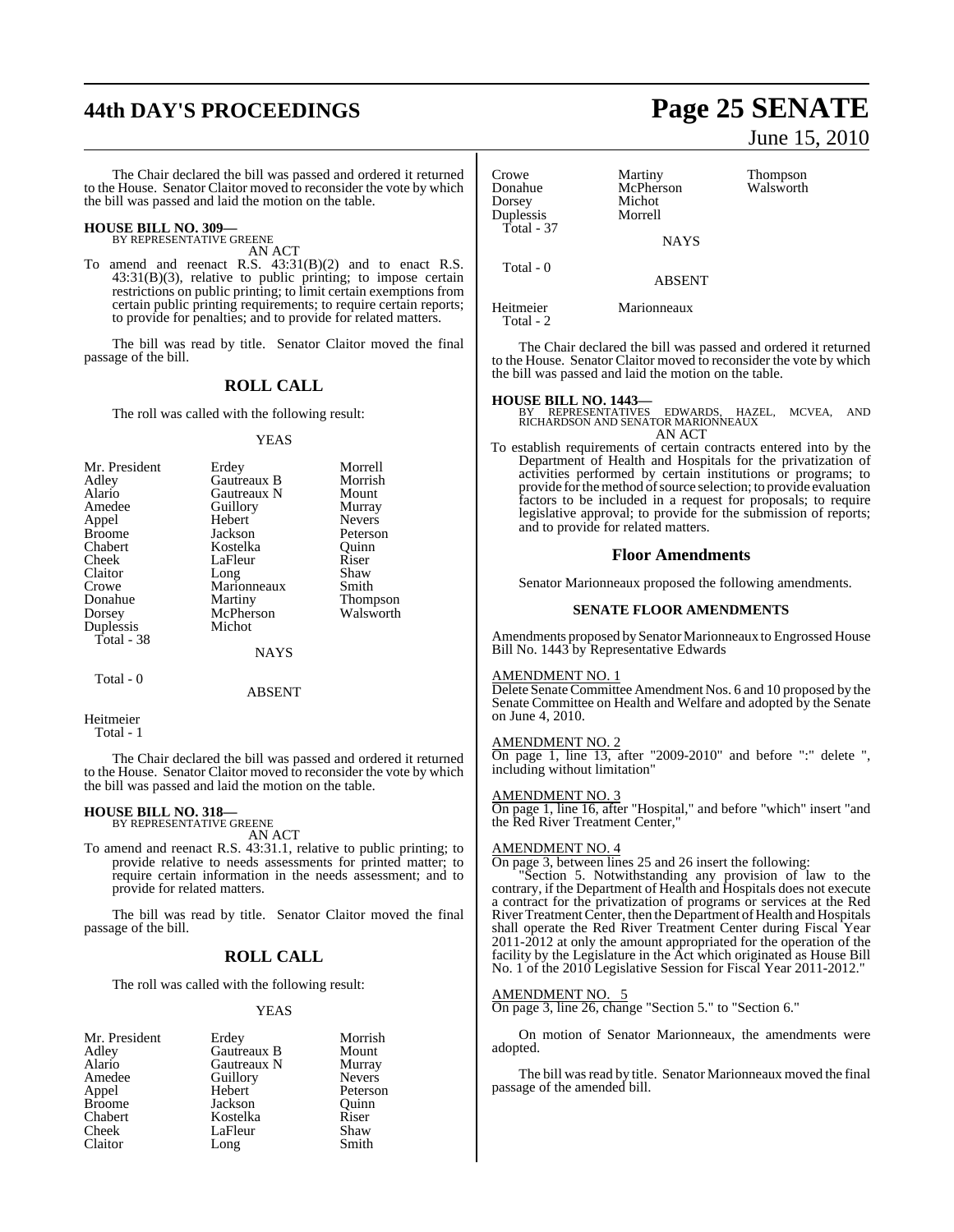# **ROLL CALL**

The roll was called with the following result:

# YEAS

| Mr. President<br>Adley<br>Alario<br>Amedee<br>Appel<br><b>Broome</b><br>Chabert<br>Claitor<br>Donahue<br>Dorsey<br>Duplessis<br><b>Total - 33</b> | Erdey<br>Gautreaux B<br>Guillory<br>Hebert<br>Heitmeier<br>Jackson<br>Kostelka<br>LaFleur<br>Long<br>Marionneaux<br>Martiny<br><b>NAYS</b> | McPherson<br>Morrell<br>Mount<br>Murray<br><b>Nevers</b><br>Peterson<br>Ouinn<br>Riser<br>Shaw<br>Smith<br><b>Thompson</b> |
|---------------------------------------------------------------------------------------------------------------------------------------------------|--------------------------------------------------------------------------------------------------------------------------------------------|----------------------------------------------------------------------------------------------------------------------------|
| Crowe<br>Gautreaux N<br>Total - 4                                                                                                                 | Morrish<br>Walsworth<br><b>ABSENT</b>                                                                                                      |                                                                                                                            |
| Cheek                                                                                                                                             | Michot                                                                                                                                     |                                                                                                                            |

Total - 2

The Chair declared the amended bill was passed and ordered it returned to the House. Senator Marionneaux moved to reconsider the

# vote by which the bill was passed and laid the motion on the table.

## **HOUSE BILL NO. 619—** BY REPRESENTATIVE PEARSON

AN ACT

To amend and reenact R.S. 22:1046(C), (F), and (H), relative to group health and accident insurance policies; to provide with respect to state continuation of such group health and accident insurance coverage upon termination of employment, including determining whether dependents are covered under continuation, extending the timeframe for election of continuation, and providing with respect to the notification of election of continuation; and to provide for related matters.

# **Floor Amendments**

Senator Peterson proposed the following amendments.

# **SENATE FLOOR AMENDMENTS**

Amendments proposed by Senator Peterson to Reengrossed House Bill No. 619 by Representative Pearson

# AMENDMENT NO. 1

On page 1, line 4, after "employment" insert ", including providing with respect to issues related to terminating state employment"

# AMENDMENT NO. 2

On page 2, at the end of line 21, insert:

Section 2. With respect to policies affecting state employees upon termination of their employment with the state:

A. The division of administration, the Louisiana Workforce Commission, the Department of Economic Development, the Department of State Civil Service, the office of group benefits, the Louisiana State University System, the Southern University System, the University of Louisiana System, the Louisiana Community and Technical College System, the Louisiana State Employees' Retirement System, the Teachers' Retirement System of Louisiana, and the State Police Pension and Retirement System are hereby directed to work together to develop a plan to support state employees who are terminated as a result of cost-saving actions in their preparation to reenter the workforce in the private sector, including determining whether dependents are covered under continuation of insurance coverage, extending the timeframe for

# **Page 26 SENATE 44th DAY'S PROCEEDINGS**

election of continuation, and how such employees will be notified of an election with respect to such continuation, and to report the plan design to the legislature on or before August 1, 2010.

B. The division of administration is hereby directed to publicly disclose, as a part of the contracting process, the savings to be achieved by outsourcing any services currently performed by state employees and the benefits, including but not limited to health insurance and retirement benefits, that the proposed contractor will be providing its employees who will be performing such services, including determining whether dependents are covered under continuation of insurance, extending the timeframe for election of continuation, and how such employees will be notified of an election with respect to such continuation, before any contract is entered into which changes the manner in which the state provides services to its citizens.

Section 3. This Act shall become effective upon signature by the governor or, if notsigned by the governor, upon expiration of the time for bills to become law without signature by the governor, as provided by Article III, Section 18 of the Constitution of Louisiana. If vetoed by the governor and subsequently approved by the legislature, this Act shall become effective on the day following such approval."

On motion of Senator Peterson, the amendments were adopted.

The bill was read by title. Senator Hebert moved the final passage of the amended bill.

# **ROLL CALL**

The roll was called with the following result:

YEAS

| Mr. President | Erdey       | Morrell         |
|---------------|-------------|-----------------|
| Adley         | Gautreaux B | Morrish         |
| Alario        | Gautreaux N | Mount           |
| Amedee        | Guillory    | Murray          |
| Appel         | Hebert      | <b>Nevers</b>   |
| <b>Broome</b> | Heitmeier   | Peterson        |
| Chabert       | Jackson     | Ouinn           |
| Cheek         | LaFleur     | Riser           |
| Claitor       | Long        | Shaw            |
| Crowe         | Marionneaux | Smith           |
| Donahue       | Martiny     | <b>Thompson</b> |
| Dorsey        | McPherson   | Walsworth       |
| Duplessis     | Michot      |                 |
| Total - 38    |             |                 |
|               | <b>NAYS</b> |                 |
| Total - 0     |             |                 |

ABSENT

Kostelka Total - 1

The Chair declared the amended bill was passed and ordered it returned to the House. Senator Hebert moved to reconsider the vote by which the bill was passed and laid the motion on the table.

# **HOUSE BILL NO. 722—**

BY REPRESENTATIVE GREENE AN ACT

To amend and reenact R.S. 24:173(A) and R.S. 25:125(A), relative to the distribution of Acts of the legislature by the secretary of state; to remove certain entities from the distribution list; to modify the number of copies distributed; and to provide for related matters.

The bill was read by title. Senator Kostelka moved the final passage of the bill.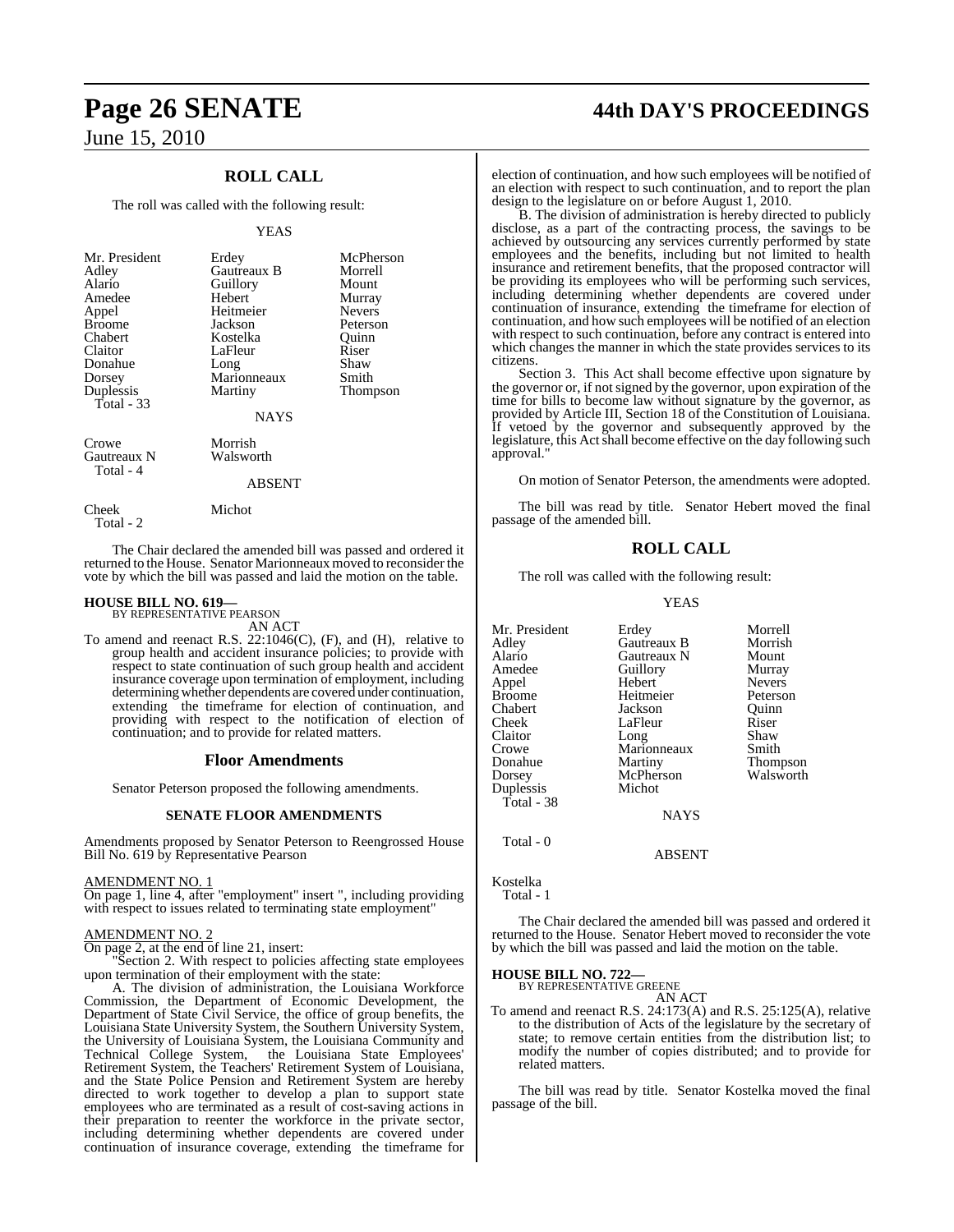# **ROLL CALL**

The roll was called with the following result:

#### YEAS

| Mr. President<br>Adley<br>Alario<br>Amedee<br>Appel | Erdey<br>Gautreaux B<br>Gautreaux N<br>Guillory<br>Hebert | Morrell<br>Morrish<br>Mount<br>Murray<br><b>Nevers</b> |
|-----------------------------------------------------|-----------------------------------------------------------|--------------------------------------------------------|
| <b>Broome</b>                                       | Jackson                                                   | Peterson                                               |
| Chabert                                             | Kostelka                                                  | Ouinn                                                  |
| Cheek                                               | LaFleur                                                   | Riser                                                  |
| Claitor                                             | Long                                                      | Shaw                                                   |
| Crowe                                               | Marionneaux                                               | Smith                                                  |
| Donahue                                             | Martiny                                                   | Thompson                                               |
| Dorsey                                              | McPherson                                                 | Walsworth                                              |
| Duplessis                                           | Michot                                                    |                                                        |
| Total - 38                                          |                                                           |                                                        |
|                                                     | <b>NAYS</b>                                               |                                                        |

Total - 0

Heitmeier Total - 1

The Chair declared the bill was passed and ordered it returned to the House. Senator Kostelka moved to reconsider the vote by which the bill was passed and laid the motion on the table.

ABSENT

# **HOUSE BILL NO. 1058—** BY REPRESENTATIVE GREENE

AN ACT

To enact R.S. 6:969.18(G), relative to motor vehicles; to require disclosure of certain fees not required by law charged upon the sale of a motor vehicle; to provide for an effective date; and to provide for related matters.

### **Floor Amendments**

Senator Thompson proposed the following amendments.

### **SENATE FLOOR AMENDMENTS**

Amendments proposed by Senator Thompson to Reengrossed House Bill No. 1058 by Representative Greene

# AMENDMENT NO. 1

Delete Amendment No. 1 proposed by the Senate Committee on Commerce, Consumer Protection and International Affairs and adopted by the Senate on June 4, 2010.

On motion of Senator Thompson, the amendments were adopted.

The bill was read by title. Senator Thompson moved the final passage of the amended bill.

# **ROLL CALL**

The roll was called with the following result:

### YEAS

| Duplessis   | Michot        |
|-------------|---------------|
| Erdey       | Morrell       |
| Gautreaux B | Morrish       |
| Gautreaux N | Mount         |
| Hebert      | Murray        |
| Jackson     | <b>Nevers</b> |
| Kostelka    | Peterson      |
| LaFleur     | Ouinn         |
|             |               |

# **44th DAY'S PROCEEDINGS Page 27 SENATE** June 15, 2010

| Claitor<br>Crowe<br>Donahue<br>Dorsey<br>Total - 36 | Long<br>Marionneaux<br>Martiny<br>McPherson<br><b>NAYS</b> | Riser<br>Smith<br>Thompson<br>Walsworth |
|-----------------------------------------------------|------------------------------------------------------------|-----------------------------------------|
| Total - 0                                           | <b>ABSENT</b>                                              |                                         |
| Guillory<br>Total - 3                               | Heitmeier                                                  | Shaw                                    |

The Chair declared the amended bill was passed and ordered it returned to the House. Senator Thompson moved to reconsider the vote by which the bill was passed and laid the motion on the table.

# **HOUSE BILL NO. 1096—** BY REPRESENTATIVE HENRY

AN ACT To amend and reenact R.S. 32:1728(D)(3), (4), and (5) and 1728.2(D)(introductory paragraph), (F)(introductory paragraph), and  $(G)(2)$  and  $(6)$  and to enact R.S. 32:1728 $(D)(6)$ , relative to the disposal of stored motor vehicles; to require a receipt of certificate of mailing to show proof of mailing of notices; to require submission of a photograph of the vehicle prior to disposal; to provide for the inspection of a stored motor vehicle prior to disposal; to require applications for crushing vehicles to be completed in a format specified by the Department of Public Safety and Corrections; and to provide for related matters.

The bill was read by title. Senator Martiny moved the final passage of the bill.

# **ROLL CALL**

The roll was called with the following result:

# YEAS

| Mr. President | Erdey       | Morrell         |
|---------------|-------------|-----------------|
| Adley         | Gautreaux B | Morrish         |
| Alario        | Gautreaux N | Mount           |
| Amedee        | Guillory    | Murray          |
| Appel         | Hebert      | <b>Nevers</b>   |
| Broome        | Jackson     | Peterson        |
| Chabert       | Kostelka    | Quinn           |
| Cheek         | LaFleur     | Riser           |
| Claitor       | Long        | Shaw            |
| Crowe         | Marionneaux | Smith           |
| Donahue       | Martiny     | <b>Thompson</b> |
| Dorsey        | McPherson   | Walsworth       |
| Duplessis     | Michot      |                 |
| Total - 38    |             |                 |
|               | <b>NAYS</b> |                 |
|               |             |                 |

 $Total - 0$ 

ABSENT

Heitmeier

Total - 1

The Chair declared the bill was passed and ordered it returned to the House. Senator Martiny moved to reconsider the vote by which the bill was passed and laid the motion on the table.

# **HOUSE BILL NO. 1321—**

#### BY REPRESENTATIVE MICHAEL JACKSON AN ACT

To enact R.S. 9:1105, relative to storage tanks; to provide for certain rights relative to the placement of certain storage tanks; to provide for an exemption; to provide for preemption; and to provide for related matters.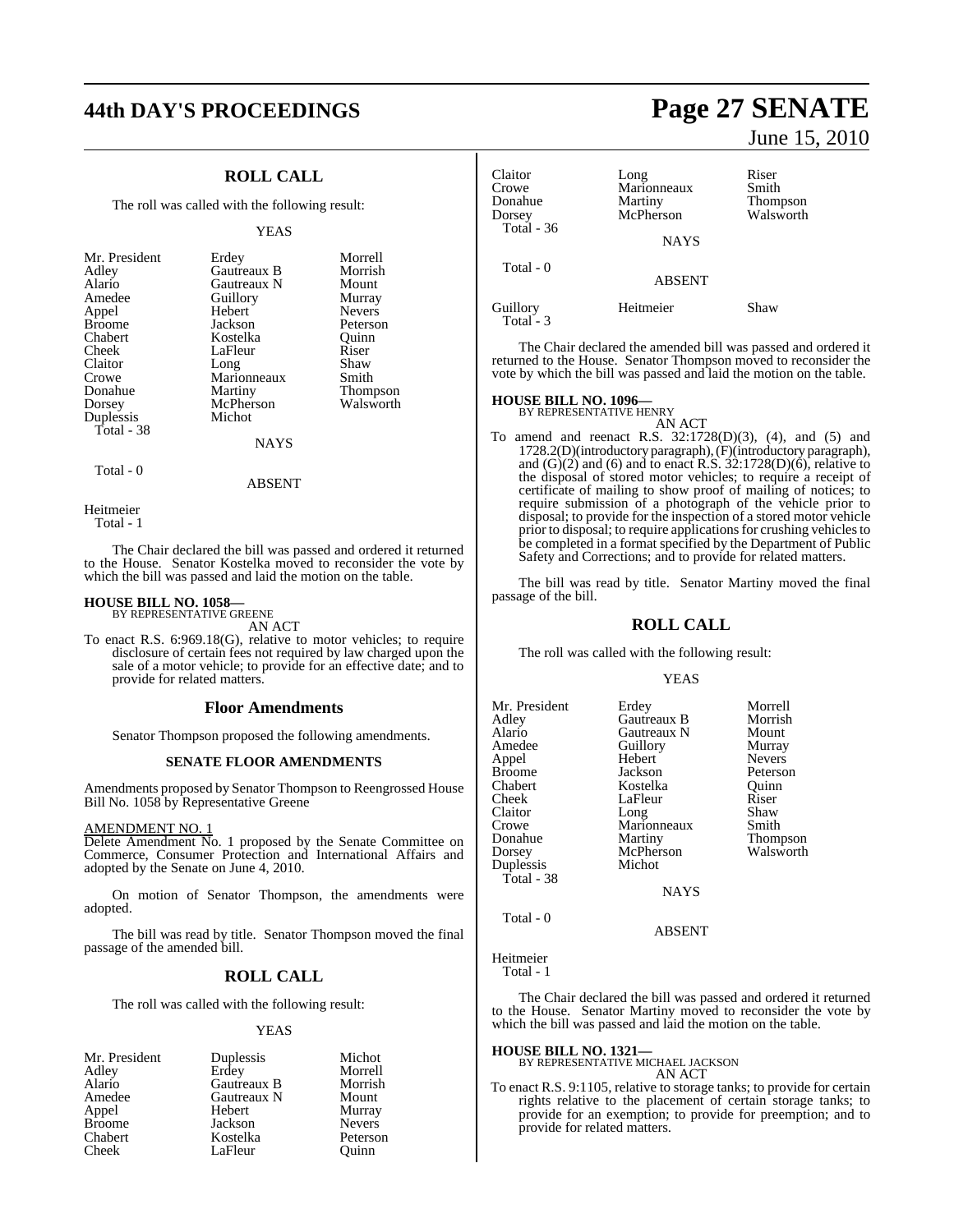# **Floor Amendments**

Senator Appel proposed the following amendments.

# **SENATE FLOOR AMENDMENTS**

Amendments proposed by Senator Appel to Reengrossed House Bill No. 1321 by Representative Michael Jackson

# AMENDMENT NO. 1

On page 1, line 3, delete "to provide for an exemption;"

## AMENDMENT NO. 2 On page 1, delete lines 12 through 14 in their entirety.

AMENDMENT NO. 3 On page 1, line 15, change "C." to "B."

# AMENDMENT NO. 4

On page 1, line 16, after "ordinance" delete the remainder of the line and in lieu thereof insert the following: "which has been or may be adopted.

On motion of Senator Appel, the amendments were adopted.

The bill was read by title. Senator N. Gautreaux moved the final passage of the amended bill.

# **ROLL CALL**

The roll was called with the following result:

# YEAS

| Mr. President | Erdey       | Morrell         |
|---------------|-------------|-----------------|
| Adley         | Gautreaux B | Morrish         |
| Alario        | Gautreaux N | Mount           |
| Amedee        | Guillory    | Murray          |
| Appel         | Hebert      | <b>Nevers</b>   |
| <b>Broome</b> | Heitmeier   | Peterson        |
| Chabert       | Jackson     | Ouinn           |
| Cheek         | Kostelka    | Riser           |
| Claitor       | LaFleur     | Shaw            |
| Crowe         | Long        | Smith           |
| Donahue       | Marionneaux | <b>Thompson</b> |
| Dorsey        | McPherson   | Walsworth       |
| Duplessis     | Michot      |                 |
| Total - 38    |             |                 |
|               | <b>NAYS</b> |                 |
|               |             |                 |

Total - 0

ABSENT

Martiny Total - 1

The Chair declared the amended bill was passed and ordered it returned to the House. Senator N. Gautreaux moved to reconsider the vote by which the bill was passed and laid the motion on the table.

#### **HOUSE BILL NO. 1339—** BY REPRESENTATIVE DOWNS

AN ACT

To amend and reenact R.S. 32:405.1 and 407(A)(3), (4), and (5), to enact R.S. 32:407(A)(6), and to repeal R.S. 32:407(E), relative to driver's licenses for minors; to provide additional requirements and restrictions for driver's licenses for minors; and to provide for related matters.

The bill was read by title. Senator Walsworth moved the final passage of the bill.

# **Page 28 SENATE 44th DAY'S PROCEEDINGS**

# **ROLL CALL**

The roll was called with the following result:

Kostelka<br>Morrish

# YEAS

NAYS

Mr. President Duplessis Mount<br>
Appel Brdey Cuinn Appel Erdey<br>Broome Guillorv Broome Guillory Shaw<br>Chabert Heitmeier Walsworth Chabert Heitmeier<br>Crowe Kostelka Donahue Total - 16

Total - 20

Total - 3

Gautreaux B Michot

Adley Gautreaux N Murray Hebert Nevers<br>
Jackson Peterson Amedee Jackson Peters<br>Cheek LaFleur Riser Cheek LaFleur Riser<br>Claitor Long Smith Claitor Long Smith Dorsey Marionneaux Thompson

ABSENT

Martiny McPherson Morrell

The Chair declared the bill failed to pass.

# **Notice of Reconsideration**

Senator Walsworth moved to reconsider on the next Legislative Day the vote by which the bill failed to pass.

# **Rules Suspended**

Senator N. Gautreaux asked for and obtained a suspension of the rules to allow the Senate Committee on Natural Resources to meet in Committee Room E while the Senate is in session.

# **Senator N. Gautreaux in the Chair**

#### **HOUSE BILL NO. 1418—** BY REPRESENTATIVE FOIL

AN ACT

To enact R.S. 32:1735.1, relative to storage of motor vehicles; to allow law enforcement agencies to place holds on motor vehicles stored at a licensed storage facility; to provide for notification; to provide for payment of the storage of the motor vehicle; and to provide for related matters.

# **Floor Amendments**

Senator McPherson proposed the following amendments.

# **SENATE FLOOR AMENDMENTS**

Amendments proposed by Senator McPherson to Engrossed House Bill No. 1418 by Representative Foil

# AMENDMENT NO. 1

Delete Senate Committee Amendments proposed by the Senate Committee on Transportation, Highways, and Public Works and adopted by the Senate on June 4, 2010.

# AMENDMENT NO. 2

On page 1, delete lines 10 through 19 and on page 2, delete lines 1 through 13 and insert the following:

A. Any law enforcement agency may place a hold on a vehicle stored at a licensed storage facility for up to fourteen calendar days. B. A law enforcement agency may request extension of a hold placed pursuant to subsection A of this Section. In order to extend a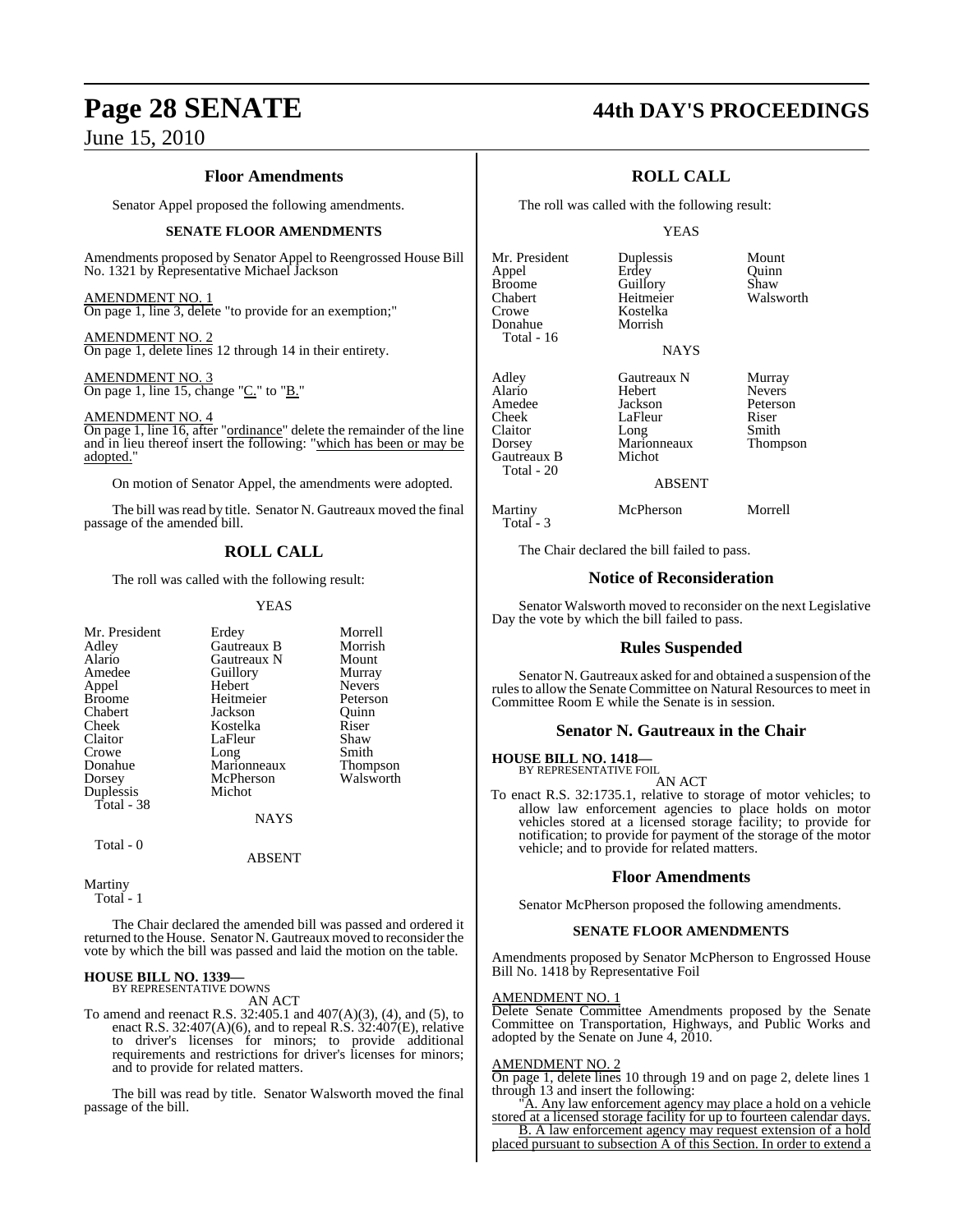hold, the law enforcement agency shall notify the storage facility in writing prior to expiration of the initial hold. If the law enforcement agency does not request extension of such hold, the storage facility shall release the vehicle to its owner upon payment by such owner of all towing and storage charges to the storage facility, provided that the storage facility has complied with the provisions of R.S. 32:1719 and R.S. 32:1720.

C. When a law enforcement agency extends its hold pursuant to subsection B of this Section, the law enforcement agency may remove the vehicle to a designated impound lot.

D. When a law enforcement agency extends its hold pursuant to subsection B of this Section and elects to continue storage of the motor vehicle at the storage facility, the law enforcement agency shall be responsible for payment of the storage facility's charges during the requested hold extension period; however, the owner of the motor vehicle shall be responsible for payment of the storage facility's towing and storage charges during the initial law enforcement hold period.

E. Upon judicial determination of no probable cause, a law enforcement agency shall release its hold on the impounded vehicle.

F. Upon judicial determination of guilt of an offense pursuant to Titles 14, 32, or 40 of the Louisiana Revised Statutes of 1950, for which law enforcement placed a hold on his vehicle, the owner of an impounded vehicle shall be liable for payment of all towing and storage costs."

On motion of Senator McPherson, the amendments were adopted.

The bill was read by title. Senator McPherson moved the final passage of the amended bill.

# **ROLL CALL**

The roll was called with the following result:

# YEAS

| Mr. President<br>Adley<br>Alario<br>Amedee<br>Appel<br>Chabert<br>Cheek<br>Crowe<br>Donahue<br>Dorsey<br>Duplessis<br>Erdey<br>Total - 35 | Gautreaux B<br>Gautreaux N<br>Guillory<br>Hebert<br>Heitmeier<br>Jackson<br>Kostelka<br>LaFleur<br>Martiny<br>McPherson<br>Michot<br>Morrell | Morrish<br>Mount<br>Murray<br><b>Nevers</b><br>Peterson<br>Ouinn<br>Riser<br>Shaw<br>Smith<br><b>Thompson</b><br>Walsworth |
|-------------------------------------------------------------------------------------------------------------------------------------------|----------------------------------------------------------------------------------------------------------------------------------------------|----------------------------------------------------------------------------------------------------------------------------|
|                                                                                                                                           | <b>NAYS</b>                                                                                                                                  |                                                                                                                            |

| <b>Broome</b> |  |
|---------------|--|
| `otal         |  |

ABSENT

Long Marionneaux Total - 2

The Chair declared the amended bill was passed and ordered it returned to the House. Senator McPherson moved to reconsider the vote by which the bill was passed and laid the motion on the table.

Claitor

# **HOUSE BILL NO. 830—** BY REPRESENTATIVE GREENE

AN ACT

To amend and reenact Civil Code Articles 2374(C) and 2375(C), relative to community property; to provide for the separation of community property; to provide for the procedure; to provide for the effectiveness of a judgment decreeing separation of property; and to provide for related matters.

# **44th DAY'S PROCEEDINGS Page 29 SENATE** June 15, 2010

The bill was read by title. Senator Quinn moved the final passage of the bill.

# **ROLL CALL**

The roll was called with the following result:

Guillory<br>Hebert

McPherson Michot

# YEAS

| Mr. President |
|---------------|
| Adley         |
| Alario        |
| Amedee        |
| Appel         |
| Broome        |
| Chabert       |
| Cheek         |
| Claitor       |
| Crowe         |
| Donahue       |
| Dorsey        |
| Duplessis     |
| Total - 38    |
|               |

Erdey Morrell<br>Gautreaux B Morrish Gautreaux B Morrisl<br>Gautreaux N Mount Gautreaux N Mount<br>
Guillory Murray Nevers<br>Peterson Heitmeier Peterson<br>Jackson Quinn Jackson Quinn<br>Kostelka Riser Kostelka Riser<br>LaFleur Shaw LaFleur Shaw<br>Long Smith Long Smith<br>
Marionneaux Thompson Marionneaux Thompson<br>McPherson Walsworth

**NAYS** 

# ABSENT

Martiny Total - 1

Total - 0

The Chair declared the bill was passed and ordered it returned to the House. Senator Quinn moved to reconsider the vote by which the bill was passed and laid the motion on the table.

## **HOUSE BILL NO. 1467— (Substitute for House Bill No. 1216 by Representative Gallot)**

BY REPRESENTATIVE GALLOT AN ACT

To amend and reenact Code of Civil Procedure Article 2593, Code of Criminal Procedure Articles 512 and 513, R.S. 3:3501, 3502(1), (4), (11), (15), and (21), 3503(E) and (F)(introductory paragraph), 3504, 3506, 3507, 3508(A), (B), and (C)(2),  $3509(A), (C), (D), (F), (G),$  and  $(I), 3510(A), (C)(3), (F), (K)(1),$ and (M), 3511, 3512(E) and (F)(3), 3513(A), (F), (H), (I), (L), and  $(M)(2)$ ,  $3514(H)$ ,  $(N)$ ,  $(P)$ , and  $(Q)$ ,  $3515(A)$  and (B)(introductory paragraph), 3517(A) and (B)(introductory paragraph),  $3519(A)$ ,  $(C)(2)$ , and  $(D)$ ,  $3520(B)$ ,  $3521(B)$ ,  $3522(\overline{C})$ ,  $3523(\overline{C})$  and  $(\overline{D})$ ,  $3524(\overline{A})$ ,  $3525(\overline{B})$ ,  $(\overline{C})$ ,  $(\overline{D})$ ,  $(\overline{H})$ ,  $(\overline{O})$ , and (P), 3531(introductory paragraph), 3532, 3533(E)(1) and (6), 3534(E) and (F), 3535(C) and (D), 3541(introductory paragraph),  $3542$ ,  $3543(D)(1)$  and  $(3)$ ,  $3544(A)(3)$ ,  $(C)$ , and  $(D)$ ,  $3545(C)$  and (D),  $3551, 3553(A)$ , (B), (C), and (E),  $3554(C)$  and (D),  $3555$ , and  $3556$ , R.S.  $11:42(B)(1)$ ,  $(2)$ ,  $(3)$ ,  $(6)$ ,  $(7)$ ,  $(8)(a)$ , and (9), 102(B)(3)(d)(v), (vi), (vii), and (viii), 103(B)(1) and  $(3)(d)$  and  $(e)(i)(bb)$  and  $(C)(introducing a graph)$ ,  $105(C)(1)$ ,  $106(C)(1)$ ,  $247(A)(2)$  and  $(3)(b)$  and  $(C)$ ,  $413(3)$ ,  $446(A)(5)(j)$ and (E), 542.1.1(E), 701(5)(c)(iii) and (33)(a)(viii) and (xii), 783(A)(3)(e), (C), (D)(1)(b)(ii), (F), (G)(1)(b)(ii), and  $(I)(1)(b)(ii)$ , 883.3 $(E)$ , and 1481 $(1)(a)(iii)(aa)$ , R.S. 12:202.1(D), R.S. 14:67.21(F) and 403.6(A), R.S. 15:574.7(A) and (B)(2)(a), R.S. 17:7(28)(c) and (d), 17.5(D)(1) and (2), 24.10(I)(1)(a)(iii), 53(A), 170.4(C)(2), 183.3(B)(2)(b) and (D)(1)(b)(iii)(cc), 270(A),  $416(A)(1)(c)(ii)(cc)$  and  $(2)(c)$ ,  $1206.2(A)(1)$ , 1518.1(I)(3), 1519.17, 1874(D) and (E), 2047(B), 2048.51(C)(14), 2922, 2923(A), 2924(A), 2926(A), 2927(A), 2928(A)(1) and (B), 2929, 2930(A) and (C), 2932(B), 3161,  $3165(A)(1)$ ,  $3983(A)(2)(b)$  and  $(3)(b)$  and  $(D)$ ,  $3995(A)(6)(a)$ ,  $3997(B)(2)(b)$  and (c)(i) and (ii)(aa),  $4012(1)$ ,  $4020(B)$ , and 4024, R.S. 22:1078(A)(1), R.S. 24:7, 31.4(B)(1), 31.5(A)(4)(a) and (b) and (5) and  $(C)(1)(a)$ , 52, 55(D)(2) and (E)(2)(a), 101,  $107(A)$ ,653(K)(1) and (3), R.S. 27:381(D) and (E), R.S. 29:653, R.S. 30:10.1(B)(3) and 213(A)(2) and 2117(E), R.S. 32:318(F), R.S. 33:322,  $2740.52(B)$ ,  $4710.3(A)(8)$ ,  $9024(E)(2)$ ,  $9206(5)$ ,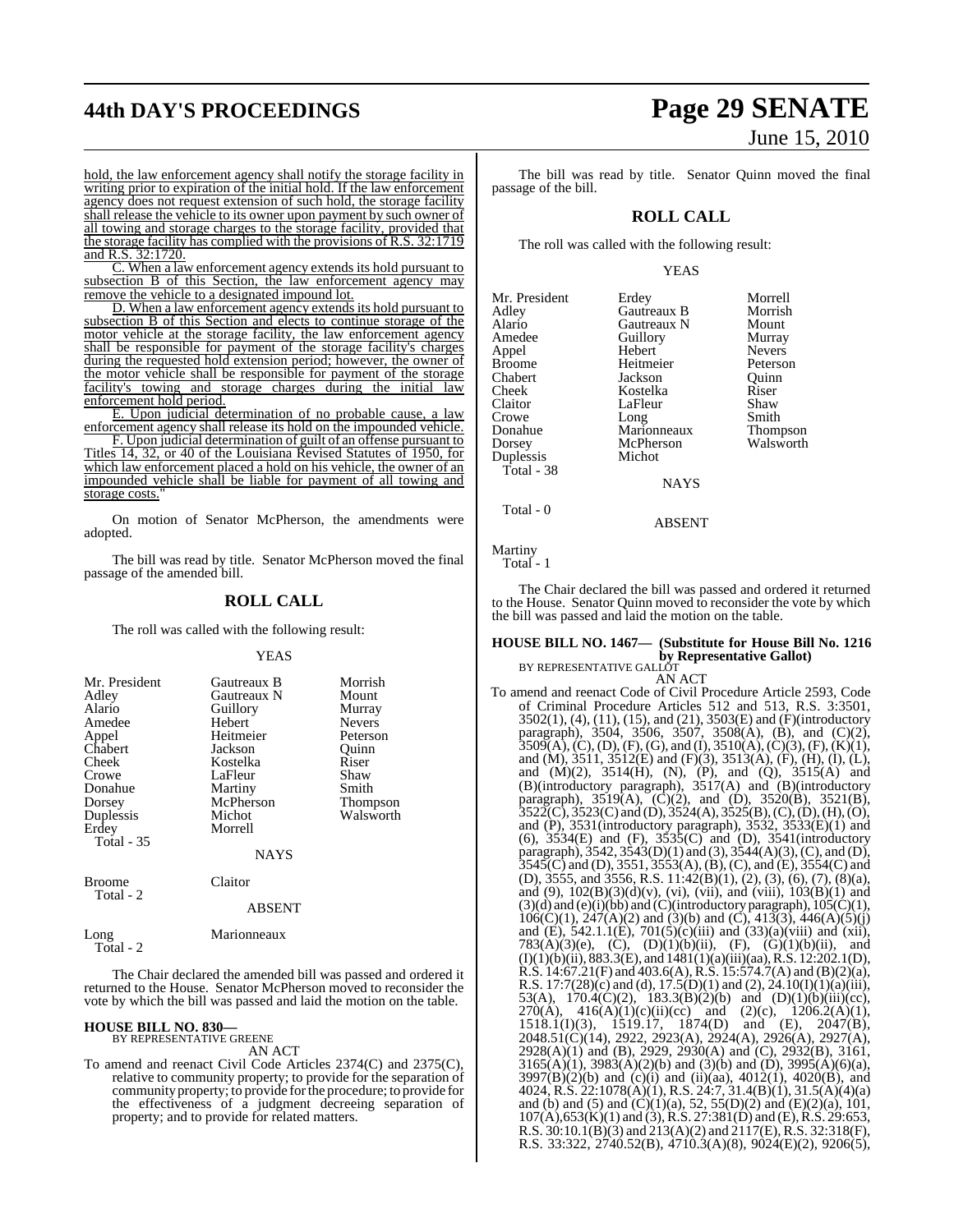9602(C), and 9614(C), R.S. 35:406(B), R.S. 36:4(B)(1)(a), (b), (c), (d), (e), (j), (k), (l), (m), (q), and (z) and (15),  $4.1(D)(14)$ ,  $209(C)(2)$ , (G), and (P),  $254(A)(10)(h)$ ,  $259(C)(1)$ , (9), (10),  $(11)$ ,  $(12)$ , and  $(16)$ ,  $(L)$ , and  $(O)$ ,  $509(B)$ ,  $610(B)(2)$ ,  $628(C)(1)$ , 642(B) and (D)(1), 651(D)(1), (J), and (Q), 744(D), and 769(F)(2), R.S. 42:1118.1(A) and 1123(13)(a)(i)(dd), R.S. 44:4.1(B)(6) and (7), R.S. 46:56(B)(1), 61(B), 932(10), and 2132(3), and R.S. 49:220.23(A)(1), 220.24(J), and 965.4(4), to enact R.S. 11:701(33)(a)(xiii) and R.S. 36:4(B)(1)(r), (s), and (aa), 259(K), (N), (R), and (BB)(1), 359(B) and (C), 409(K), 610(G), 629(H) and (M), 651(D)(5), (O), and (V), 706(B), 769(K) and (L), R.S. 42:4.1.1, and R.S. 44:1.1, and to repeal R.S. 11:701(33)(c), R.S. 36:4(B)(10), 259(E)(18), (F)(6), (7), (11), (13), (14), and (17), 409(C)(6) and (I), 651(S) and (T), and  $802.11$  and R.S.  $42:1141(B)(3)$ , relative to the various codal provisions and provisions of the Louisiana Revised Statutes of 1950; to provide for technical corrections to certain codal provisions; to provide for technical corrections to certain Louisiana Revised Statutes; and to provide for related matters.

# **Floor Amendments**

Senator Murray proposed the following amendments.

# **SENATE FLOOR AMENDMENTS**

Amendments proposed by Senator Murray to Reengrossed House Bill No. 1467 by Representative Gallot

# AMENDMENT NO. 1

On page 2, line 11, after "and R.S." delete the remainder of the line and on line 12, delete "965.4(4)," and insert "49:191(3)(f), 220.23(A)(1), 220.24(J), 965.4(4), and 968(B)(1),"

# AMENDMENT NO. 2

On page 31, line 8, after "with" delete the remainder of the line and at the beginning of line 9 delete "30, 2001," and insert "Fiscal Year 2000-2001,"

# AMENDMENT NO. 3

On page 31, line 14, after "before" delete the remainder of the line and at the beginning of line 15 delete "June 30, 2001," and insert "Fiscal Year 2000-2001,"

# AMENDMENT NO. 4

On page 31, line 16, after "with" delete "the fiscal year ending June 30, 2004" insert "Fiscal Year 2003-2004,"

AMENDMENT NO. 5 On page 86, line 17, change "15:1506" to "15:1501"

# AMENDMENT NO. 6

On page 87, line 4, change "49:220.23(A)(1)," to "49:191(3)(f),  $220.23(A)(1)$ ,"

# AMENDMENT NO. 7

On page 87, line 4, change "and 965.4(4)" to "965.4(4), and 968(B)(1)"

# AMENDMENT NO. 8

On page 87, between lines 5 and 6, insert the following:

"§191. Termination of legislative authority for existence of statutory entities; phase-out period for statutory entities; table of dates

Notwithstanding any termination dates set by any previous Act of the legislature, the statutory entities set forth in this Section shall begin to terminate their operations on July first of each of the following years, and all legislative authority for the existence of any statutory entity, as defined in R.S. 49:190, shall cease as of July first of the following year, which shall be the termination date: \* \* \*

(3) July 1, 2010:

\* \* \*

# **Page 30 SENATE 44th DAY'S PROCEEDINGS**

(f) Those entities transferred to or placed within the office of the governor pursuant to R.S.  $36:4(V)$  and  $4.1$  36:4.1. \* \* \*"

# AMENDMENT NO. 9

On page 88, between lines 8 and 9, insert the following: "§968. Review of agency rules; fees

\* \* \* B. Prior to the adoption, amendment, or repeal of any rule or the adoption, increasing, or decreasing of any fee, the agency shall submit a report relative to such proposed rule change or fee adoption, increase, or decrease to the appropriate standing committees of the legislature and the presiding officers of the respective houses as provided in this Section. The report shall be so submitted on the same day the notice of the intended action is submitted to the Louisiana Register for publication in accordance with R.S.  $49:953(A)(1)$ . The report shall be submitted to each standing committee at the committee's office in the state capitol by certified mail with return receipt requested or by messenger who shall provide a receipt for signature. The return receipt or the messenger's receipt shall be proof of receipt of the report by the committee.

(1) The Department of Economic Development, all of the agencies made a part of it, and those agencies transferred to or placed within the office of the governor pursuant to R.S.  $36:4(V)$  and 4.1  $36:4.1$  shall submit the report to the House Committee on Commerce and the Senate Committee on Commerce, Consumer Protection, and International Affairs.

\* \* \*"

On motion of Senator Murray, the amendments were adopted.

The bill was read by title. Senator Murray moved the final passage of the amended bill.

# **ROLL CALL**

The roll was called with the following result:

### YEAS

| Mr. President<br>Adley<br>Alario<br>Amedee<br>Appel<br>Broome<br>Chabert<br>Cheek<br>Crowe<br>Donahue<br>Dorsey<br>Duplessis<br>Erdey<br><b>Total - 37</b> | Gautreaux B<br>Gautreaux N<br>Guillory<br>Hebert<br>Heitmeier<br>Jackson<br>Kostelka<br>LaFleur<br>Long<br>Marionneaux<br>McPherson<br>Michot<br>Morrell<br><b>NAYS</b> | Morrish<br>Mount<br>Murray<br><b>Nevers</b><br>Peterson<br>Quinn<br>Riser<br>Shaw<br>Smith<br>Thompson<br>Walsworth |
|------------------------------------------------------------------------------------------------------------------------------------------------------------|-------------------------------------------------------------------------------------------------------------------------------------------------------------------------|---------------------------------------------------------------------------------------------------------------------|
|                                                                                                                                                            |                                                                                                                                                                         |                                                                                                                     |
| Total - 0                                                                                                                                                  | <b>ABSENT</b>                                                                                                                                                           |                                                                                                                     |

# Claitor Martiny Total - 2

The Chair declared the amended bill was passed and ordered it returned to the House. Senator Murray moved to reconsider the vote by which the bill was passed and laid the motion on the table.

# **HOUSE BILL NO. 166—**

BY REPRESENTATIVE GREENE AN ACT

To enact R.S. 49:191(4)(f) and to repeal R.S. 49:191(3)(c), relative to the Department of Revenue, including provisions to provide for the re-creation of the Department of Revenue and the statutory entities made a part of the department by law; to provide for the effective termination date for all statutory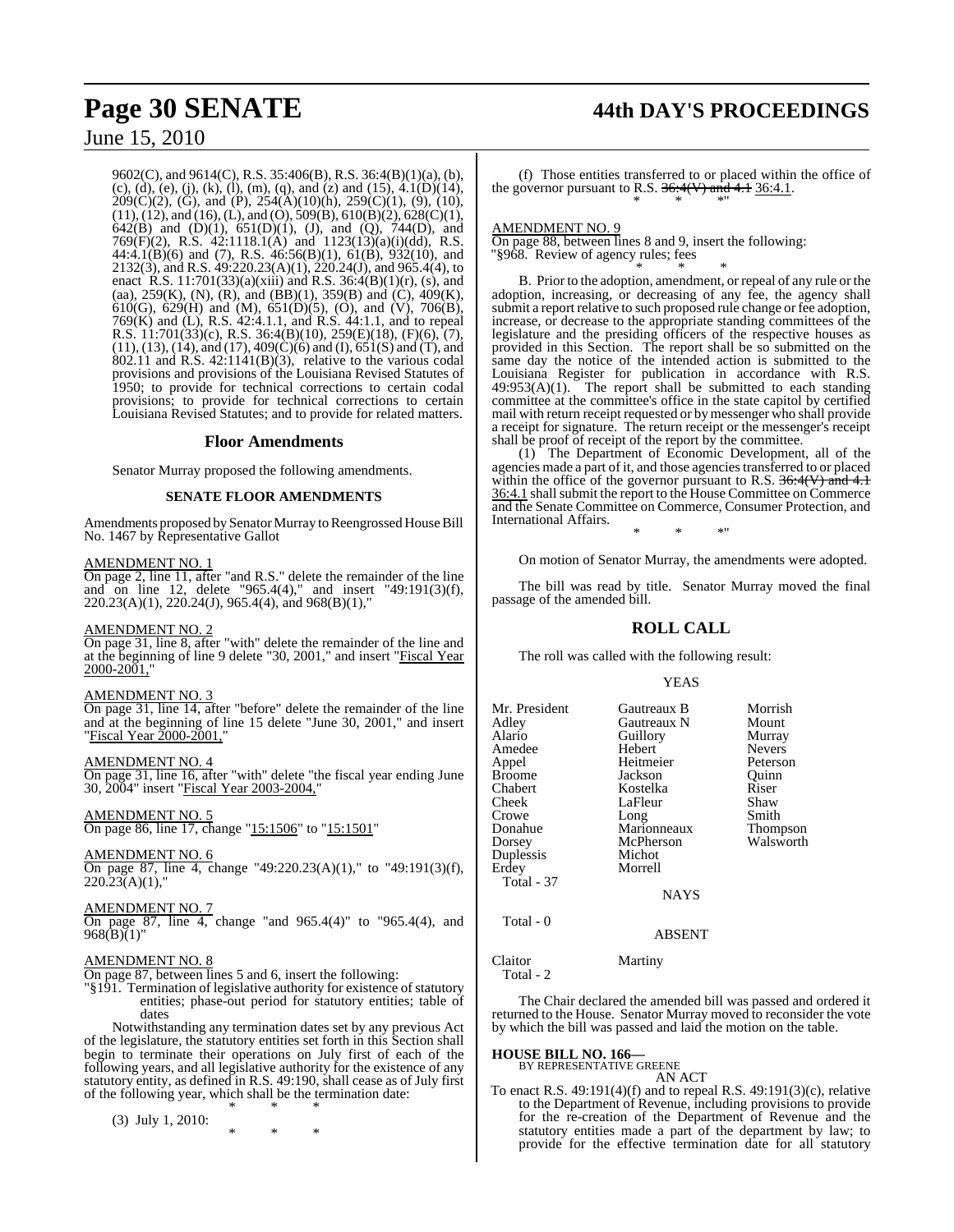# **44th DAY'S PROCEEDINGS Page 31 SENATE**

authority for the existence of such statutory entities; and to provide for related matters.

The bill was read by title. Senator Marionneaux moved the final passage of the bill.

# **ROLL CALL**

The roll was called with the following result:

YEAS

| Mr. President | Erdey       | Morrell       |
|---------------|-------------|---------------|
| Adley         | Gautreaux B | Morrish       |
| Alario        | Gautreaux N | Mount         |
| Amedee        | Guillory    | Murray        |
| Appel         | Hebert      | <b>Nevers</b> |
| <b>Broome</b> | Heitmeier   | Peterson      |
| Chabert       | Jackson     | Quinn         |
| Cheek         | Kostelka    | Riser         |
| Claitor       | LaFleur     | Shaw          |
| Crowe         | Long        | Smith         |
| Donahue       | Marionneaux | Thompson      |
| Dorsey        | McPherson   | Walsworth     |
| Duplessis     | Michot      |               |
| Total - 38    |             |               |
|               | <b>NAYS</b> |               |
| Total - 0     |             |               |
|               | ABSENT      |               |

Martiny

The Chair declared the bill was passed and ordered it returned to the House. Senator Marionneaux moved to reconsider the vote by which the bill was passed and laid the motion on the table.

# **HOUSE BILL NO. 486—**

BY REPRESENTATIVES HARRISON, ARNOLD, BALDONE, HENRY BURNS, CARMODY, CARTER, ELLINGTON, GISCLAIR, HARDY, GARY SMITH, PATRICIA SMITH, ST. GERMAIN, STIAES, TEMPLET, TUCKER, AND WILLIAMS

AN ACT

To enact R.S. 17:3006, relative to school guidance counselors; to require school guidance counselors employed in public high schools to complete an academic profile for each student in the ninth grade; to provide for information to be included in the profile; to provide for student and parental involvement in completing the profile; to provide for annual review of the profile; and to provide for related matters.

The bill was read by title. Senator B. Gautreaux moved the final passage of the bill.

# **ROLL CALL**

The roll was called with the following result:

### YEAS

| Mr. President | Gautreaux B | Morrish         |
|---------------|-------------|-----------------|
| Adley         | Gautreaux N | Mount           |
| Alario        | Guillory    | Murray          |
| Amedee        | Hebert      | <b>Nevers</b>   |
| Appel         | Heitmeier   | Peterson        |
| <b>Broome</b> | Jackson     | Ouinn           |
| Chabert       | Kostelka    | Riser           |
| Cheek         | LaFleur     | Shaw            |
| Claitor       | Long        | Smith           |
| Crowe         | Marionneaux | <b>Thompson</b> |
| Donahue       | McPherson   | Walsworth       |
| Dorsey        | Michot      |                 |
| Erdey         | Morrell     |                 |
| Total - 37    |             |                 |

# June 15, 2010

**NAYS** 

ABSENT

Duplessis Martiny

Total - 0

Total - 2

The Chair declared the bill was passed and ordered it returned to the House. Senator B. Gautreaux moved to reconsider the vote by which the bill was passed and laid the motion on the table.

# **HOUSE BILL NO. 521—** BY REPRESENTATIVE LORUSSO

AN ACT

To amend and reenact R.S. 33:9091.8(F)(2) and (4)(c), relative to the Lakewood Crime Prevention and Improvement District; to authorize the district to expand the levy of the parcel fee; to provide for an election on the question of expanding the parcel fee; to authorize the renewal of the parcel fee at any election; and to provide for related matters.

The bill was read by title. Senator Murray moved the final passage of the bill.

# **ROLL CALL**

The roll was called with the following result:

YEAS

| Mr. President         | Erdey         | Morrish       |
|-----------------------|---------------|---------------|
| Adley                 | Gautreaux B   | Mount         |
| Alario                | Gautreaux N   | Murray        |
| Amedee                | Guillory      | <b>Nevers</b> |
| Appel                 | Hebert        | Peterson      |
| <b>Broome</b>         | Heitmeier     | Ouinn         |
| Chabert               | Jackson       | Riser         |
| Cheek                 | Kostelka      | Shaw          |
| Claitor               | LaFleur       | Smith         |
| Crowe                 | Long          | Thompson      |
| Donahue               | Marionneaux   | Walsworth     |
| Dorsey                | Michot        |               |
| Duplessis             | Morrell       |               |
| Total - 37            |               |               |
|                       | <b>NAYS</b>   |               |
| Total - 0             |               |               |
|                       | <b>ABSENT</b> |               |
| Martiny<br>Total $-2$ | McPherson     |               |

The Chair declared the bill was passed and ordered it returned to the House. Senator Murray moved to reconsider the vote by which the bill was passed and laid the motion on the table.

**HOUSE BILL NO. 684—**

BY REPRESENTATIVE MONTOUCET AN ACT

To amend and reenact the heading of Chapter 31 of Title 48 of the Louisiana Revised Statutes of 1950, R.S. 48:2091, 2092, 2093, and 2094(A), (C), and (H) relative to the Lafayette Metropolitan Expressway Commission, to change the name of the commission; to change the composition of the board of directors; to change the jurisdictional boundaries of the commission; and to provide for related matters.

On motion of Senator Guillory, the bill was read by title and returned to the Calendar, subject to call.

Total - 1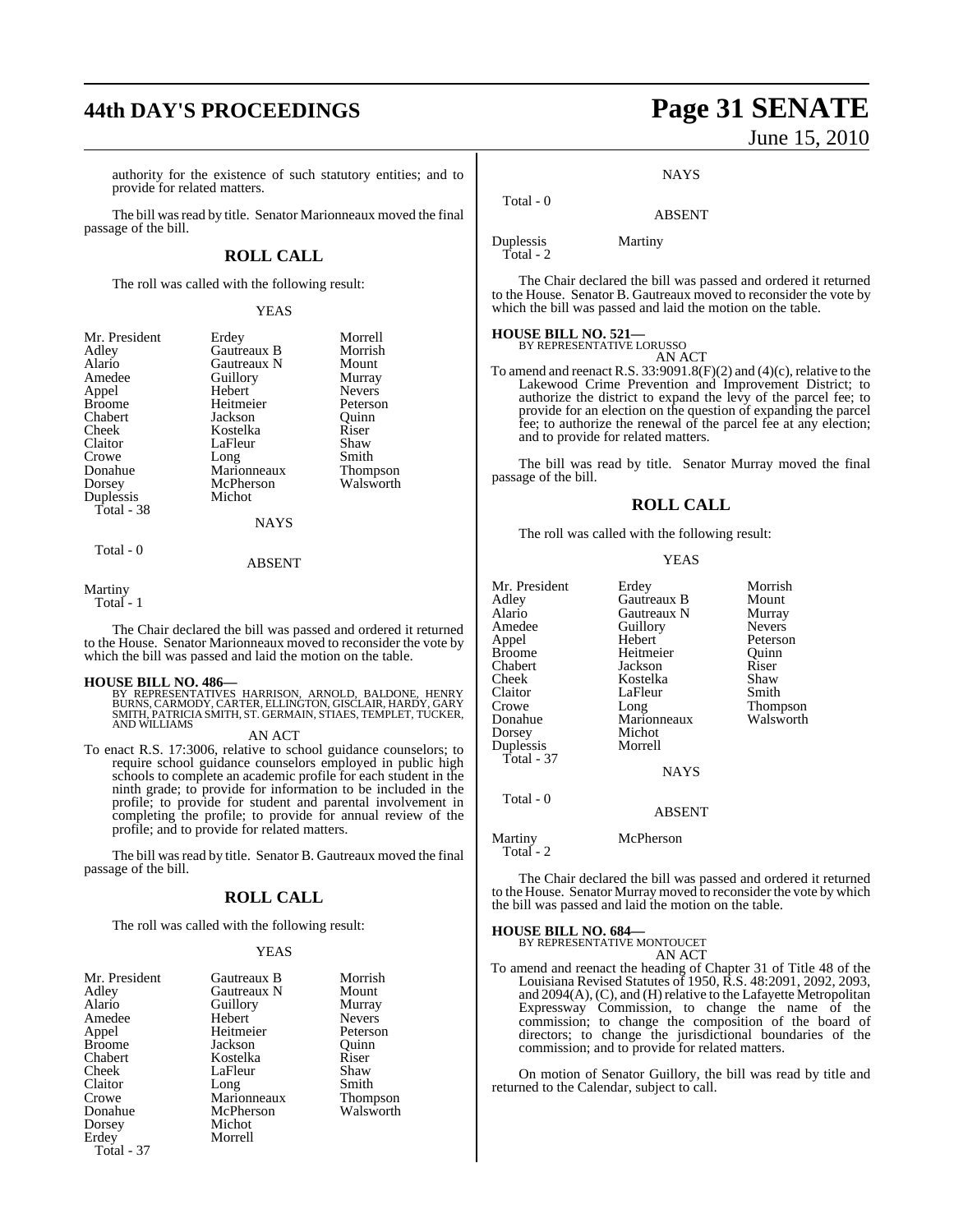# **Page 32 SENATE 44th DAY'S PROCEEDINGS**

# **Senator Amedee in the Chair**

**HOUSE BILL NO. 429—** BY REPRESENTATIVE CHANDLER AND SENATOR GUILLORY AN ACT

To amend and reenact R.S. 37:2554(B) and (D), 2555(B), and 2556(A), relative to court reporters; to provide for qualifications; to provide for definitions; to provide for the appointment of court reporters; and to provide for related matters.

# **Floor Amendments**

Senator Guillory proposed the following amendments.

# **SENATE FLOOR AMENDMENTS**

Amendments proposed by Senator Guillory to Reengrossed House Bill No. 429 by Representative Chandler

# AMENDMENT NO. 1

On page 1, delete line 2, and insert "To amend and reenact R.S. 37:2554 and 2556(A) and (B), and to enact R.S. 37:2555(F) and  $2558(A)(4)$ , relative to court"

# AMENDMENT NO. 2

On page 1, line 6, after "Section 1." delete the remainder of the line and line 7 and insert in lieu thereof the following: "R.S. 37:2554 and  $2556(A)$  and  $(B)$  are hereby amended and reenacted and R.S.  $37:2555(F)$  and  $2558(A)(4)$  are hereby enacted to read as follows:"

# AMENDMENT NO. 3

On page 1, delete lines 9 through 12 and insert in lieu thereof the following:

"A. The board shall determine the qualifications of persons applying for examination under this Chapter, make rules for the examination of applicants and for the issuance and maintenance of certificates herein provided for which shall be subject to legislative oversight review pursuant to the Administrative Procedure Act, and shall grant certificates to such applicants as may, upon examination, be qualified in professional shorthand reporting and in such other subjects as the board may deem advisable.

B.(1) The board may, at its discretion, waive regular examination of any person duly holding a comparable C.S.R. certificate from another state and desiring to move to Louisiana as a verbatim reporter practice as a certified reporter in the state of Louisiana.'

## AMENDMENT NO. 4

On page 1, line 13, change "electronic" to "digital" and on line 14, change "R.S. 37:2555(B)" to TR.S. 37:2555

#### AMENDMENT NO. 5

On page 1, at the end of line 19, delete "Twenty-" and on line 20, delete "Second, Twenty-Fourth,"

# AMENDMENT NO. 6

On page 2, delete lines 5 through 10 and insert the following:

"C. A certificate holder shall be restricted from changing from the system of reporting under which the certificate holder was certified to any other shorthand system as defined in R.S. 37:2555, until the certificate holder has been certified by the board under a different system of reporting. Violation of this restriction may result in the suspension or revocation of a certificate.

D. The board shall in no way restrict the use of electronic equipment to certificate holders hereunder in the performance of their duties, but shall exclude the use of all electronic recording equipment, except stenomask and digital recording equipment, to all applicants at the time and place of examination.

E. Every general or freelance certificate holder hereunder shall be deemed a certified court reporter, entitled to use the abbreviation "C.C.R." after his name, and at his expense shall receive from the board, and may keep while his certificate remains in effect, a metal seal imprinting his name and "Certified Court Reporter of the State

of Louisiana". Such certificate and seal shall authorize the holder thereof to issue affidavits with respect to his regular duties, to subpoena witnesses for depositions, to administer oaths and affirmations, and to take depositions, sworn statements, court proceedings, and related hearings.

F. The board shall promulgate by rule a procedure to convert to the certified court reporter, or C.C.R., certificate, all certificates previously issued by the board, including the certified shorthand reporter, or C.S.R., and the certified general reporter, or C.G.R., certificates, which remain in effect subject to the regulatory authority of the board pending conversion issue the certified digital reporter, or C.D.R., certificate. The board may also establish by rule appropriate designations bywhich the various capabilities of certified court digital reporters may be identified, including the system of shorthand reporting under which a certificate holder is certified, the means by which a certificate was obtained, and other criteria by which the public may be better informed in contracting for shorthand reporting services.

G. The maintenance and continued validity of any license issued by the board as provided for in this Chapter shall be dependent upon the satisfactory performance and completion by a certified court reporter of those continuing education requirements as established by the board, subject to legislative oversight pursuant to the Administrative Procedure Act.

H. Repealed by Acts 1993, No. 908, §2, eff. June 23, 1993.

I. Repealed by Acts 1993, No. 908, §2, eff. June 23, 1993.

 $H(H)(1)$  The board shall contract with a third party for the preparation and grading of the examination required in this Section.

(2) Each school which provides programs in court reporting shall annually report to the board and to the Senate Committee on Judiciary B and the House Committee on the Judiciary the number of program completers, the number of such completers who sit for the examination, and the number of examination takers who successfully pass the test."

## AMENDMENT NO. 7

On page 2, delete lines 13 through 26 and insert the following:

The "practice of digital reporting" is defined as the making of a verbatim record of any oral court proceeding through the use of digital, electronic, or audio recording equipment transcribed into a written record of the proceeding by an official or deputy official reporter who has been certified to engage in the practice of digital reporting as a certified electronic reporter and transcriber by the American Association of Electronic Reporters and Transcribers or any other national or state recognized association or organization which is approved by the board and authorized or licensed to provide education and certification for professionals engaged in digital reporting and transcribing a verbatim record of oral court proceedings, and which is approved by the judge or court employing the services of the court reporter, or any official or deputy official reporter who has satisfied equivalent testing and certification requirements established by the board."

#### AMENDMENT NO. 8

On page 2, delete lines 28 and 29 and insert the following:

A.(1) Official court reporters and deputy official court reporters employed as such in a court of record, as defined in R.S. 37:2555(C) and  $(D)$ , shall be subject to the certification requirements of this Chapter and shall be subject to the regulatory authority of the board during their employment or appointment as court reporters for purposes of either official and general or freelance reporting. The board shall recognize and provide by rule for a new method of digital reporting for use by an official or deputy official certified digital reporter, or C.D.R., in court proceedings. However, on On or before December 31, 1992, 2010, the board will accept, upon payment of a fee fixed by the board, applications for certification without examination from any person furnishing due proof that he or she was employed as an official court reporter or deputy official court reporter, as defined in R.S. 37:2555(C) and (D), as of <del>September 1,</del> 1991. December 31, 2010 and that he or she performed the duties of an official or deputy official court reporter utilizing electronic, audio, or digital recording equipment and transcribing as the method of producing an official record. The board may establish and administer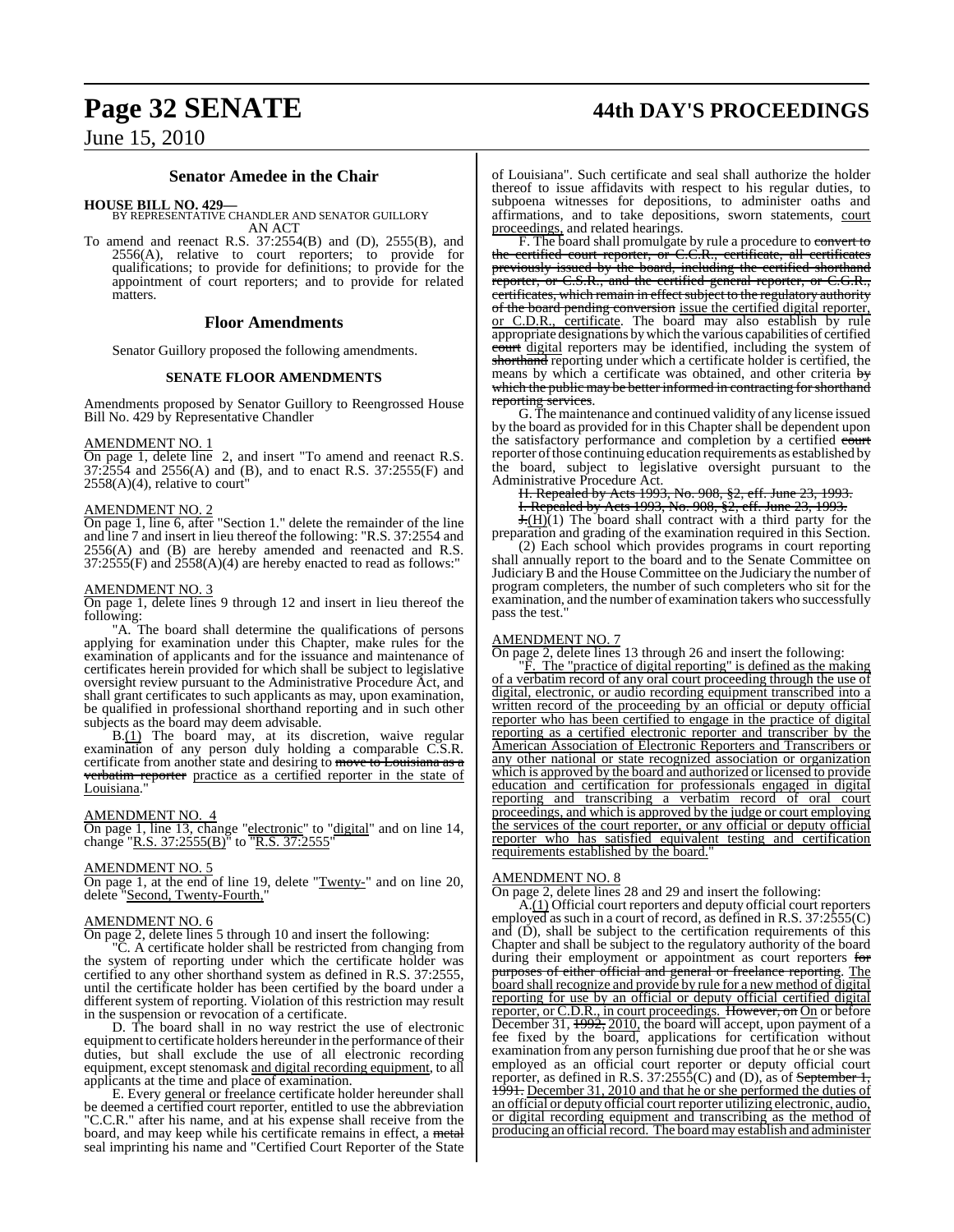# **44th DAY'S PROCEEDINGS Page 33 SENATE**

# June 15, 2010

an examination for digital reporting and may issue certificates to qualified applicants after December 31, 2010.

(2) No person employed as an official court reporter or deputy official court reporter, as defined in R.S. 37:2555(C) and (D), shall perform duties as a general or free-lance reporter, as defined in R.S. 37:2555(E), unless certified by the board to engage in such reporting outside of the court where such person is employed and on the payroll of the court to act as official court reporter or deputy official court reporter.

B. No person shall practice general reporting or freelance reporting unless he currently holds a valid certificate  $\overline{or}$  has paid the fee, provided the required proof of employment, and received certification from the board as required in Subsection A as a certified court reporter, or C.C.R.

\* \* \*"

# AMENDMENT NO. 9

On page 3, delete lines 1through 14 and insert the following: "§2558. Fees

A. The board shall collect fees from each applicant for a certificate as hereinafter provided. The board shall have power to require a reinstatement fee for suspended or revoked delinquent certificates, a reciprocalfee for certification without examination, and an annual renewal fee for all certificates and to collect therefor a fee of such amount as may be fixed by the board according to the following schedule:

\* \* \* (4) The fee for issuance of a new certificate to a reporter admitted to practice as a certified court reporter, or C.C.R., shall not exceed one hundred twenty-five dollars. \* \* \*"

On motion of Senator Guillory, the amendments were adopted.

The bill was read by title. Senator Guillory moved the final passage of the amended bill.

# **ROLL CALL**

The roll was called with the following result:

### YEAS

| Adley<br>Alario<br>Amedee<br>Appel<br><b>Broome</b><br>Chabert<br>Cheek<br>Crowe<br>Donahue<br>Dorsey<br>Duplessis<br>Total $-33$ | Erdey<br>Gautreaux B<br>Gautreaux N<br>Guillory<br>Hebert<br>Kostelka<br>LaFleur<br>Long<br>Martiny<br>McPherson<br>Michot | Morrell<br>Morrish<br>Mount<br>Murray<br><b>Nevers</b><br>Ouinn<br>Riser<br>Shaw<br>Smith<br><b>Thompson</b><br>Walsworth |
|-----------------------------------------------------------------------------------------------------------------------------------|----------------------------------------------------------------------------------------------------------------------------|---------------------------------------------------------------------------------------------------------------------------|
|                                                                                                                                   | <b>NAYS</b>                                                                                                                |                                                                                                                           |
| Jackson<br>Total - 2                                                                                                              | Peterson                                                                                                                   |                                                                                                                           |
|                                                                                                                                   | <b>ABSENT</b>                                                                                                              |                                                                                                                           |

| Mr. President | Heitmeier   |
|---------------|-------------|
| Claitor       | Marionneaux |
| Total - 4     |             |

The Chair declared the amended bill was passed and ordered it returned to the House. Senator Guillory moved to reconsider the vote by which the bill was passed and laid the motion on the table.

#### **HOUSE BILL NO. 849—** BY REPRESENTATIVE ROY

AN ACT

To enact R.S. 33:2841.1, relative to the collection of municipal taxes; to authorize the employment of private counsel or an agency to assist in the collection of delinquent taxes; to require the payment of attorney fees by a tax delinquent; to provide for the amount of the attorney fees; and to provide for related matters.

On motion of Senator Martiny, the bill was read by title and returned to the Calendar, subject to call.

**HOUSE BILL NO. 962—**<br>BY REPRESENTATIVES CARTER, BOBBY BADON, HENRY BURNS, TIMBURNS, CARMODY, CHAMPAGNE, CONNICK, GISCLAIR, HARDY,<br>HOFFMANN, KATZ, LABRUZZO, LIGI, NOWLIN, RICHARD,<br>ROBIDEAUX, SIMON, SMILEY, WILLIAMS, AND WO

# AN ACT

To amend and reenact R.S.  $17:3982(A)(1)(a)$  and  $(2)$  and  $(B)$  and  $3992(A)(1)$  and  $(2)$ , relative to charter schools; to provide relative to the process for submission, review, and approval of charter school proposals and renewal of charters; to provide relative to the use of local school board facilities and property by a chartering group; and to provide for related matters.

The bill was read by title. Senator Duplessis moved the final passage of the bill.

# **ROLL CALL**

The roll was called with the following result:

#### YEAS

| Adley<br>Alario<br>Amedee<br>Appel<br>Broome<br>Chabert<br>Cheek<br>Claitor<br>Donahue<br>Dorsey<br>Duplessis<br>Erdey<br>Total - 36 | Gautreaux B<br>Gautreaux N<br>Guillory<br>Hebert<br>Heitmeier<br>Jackson<br>Kostelka<br>LaFleur<br>Long<br>Martiny<br>McPherson<br>Michot<br><b>NAYS</b> | Morrell<br>Morrish<br>Mount<br>Murray<br><b>Nevers</b><br>Peterson<br>Ouinn<br>Riser<br>Shaw<br>Smith<br>Thompson<br>Walsworth |
|--------------------------------------------------------------------------------------------------------------------------------------|----------------------------------------------------------------------------------------------------------------------------------------------------------|--------------------------------------------------------------------------------------------------------------------------------|
| Total - 0                                                                                                                            | <b>ABSENT</b>                                                                                                                                            |                                                                                                                                |
| Mr. President                                                                                                                        | Crowe                                                                                                                                                    | Marionneaux                                                                                                                    |

The Chair declared the bill was passed and ordered it returned to the House. Senator Duplessis moved to reconsider the vote by which the bill was passed and laid the motion on the table.

Total - 3

**HOUSE BILL NO. 841—** BY REPRESENTATIVE ARNOLD AND SENATOR MICHOT AN ACT

To enact Chapter 10 of Subtitle I of Title 30 of the Louisiana Revised Statutes of 1950, to be comprised ofR.S. 30:1001 through 1003, relative to the development of renewable energy sources; to authorize the Department of Natural Resources to execute leases on state lands for development and production of energy from hydrokinetics; to provide for legislative finding; to provide a process for executing leases on state lands for the development and production of energy from hydrokinetics; to provide for the powers and duties of the secretary of natural resources; to provide for the powers and duties of the State Mineral and Energy Board; to authorize the implementation of fees; to provide for the promulgation of rules and regulations; and to provide for related matters.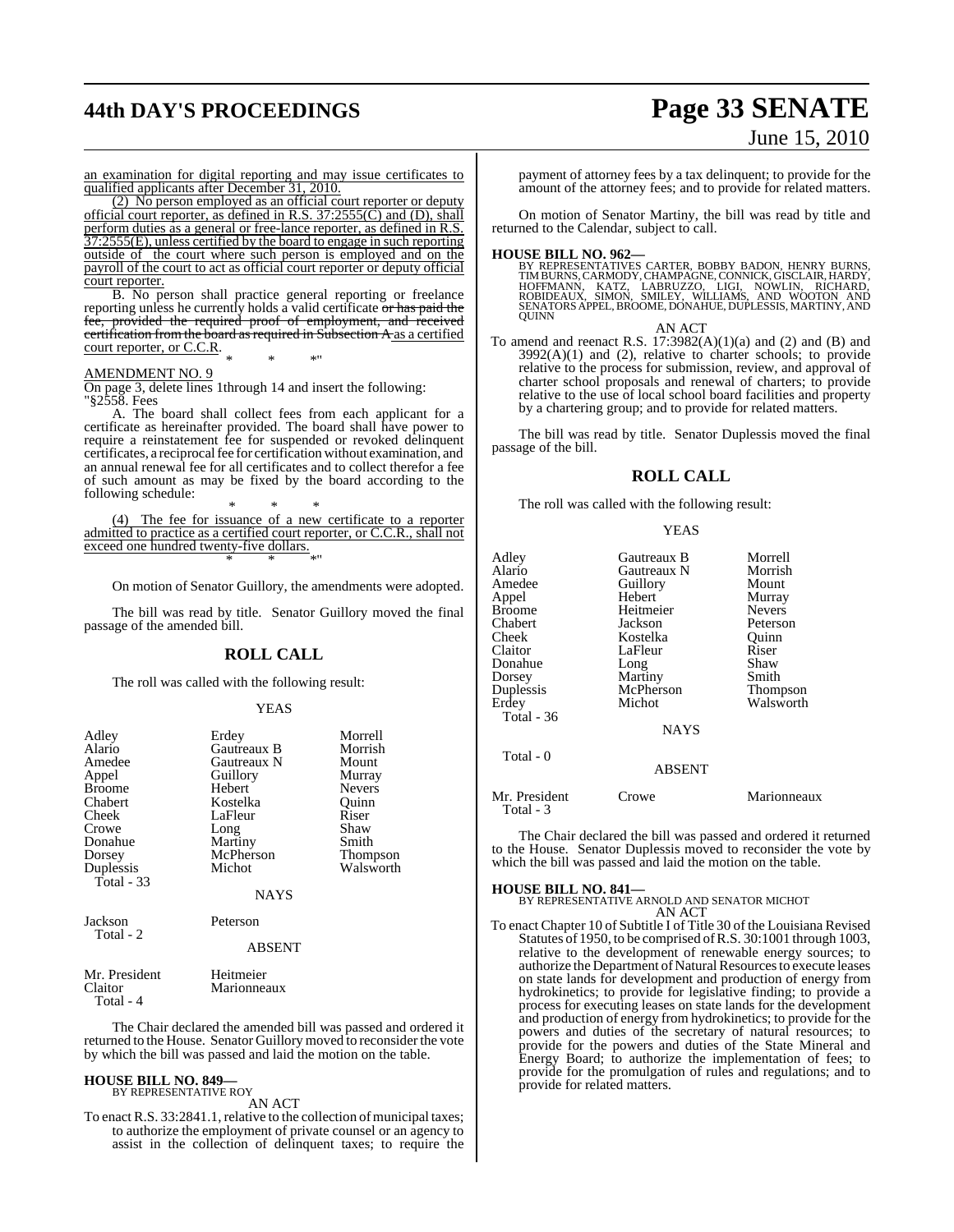# **Floor Amendments**

Senator N. Gautreaux proposed the following amendments.

# **SENATE FLOOR AMENDMENTS**

Amendments proposed by Senator N. Gautreaux to Reengrossed House Bill No. 841 by Representative Arnold

# AMENDMENT NO. 1

In Senate Committee Amendment No. 1 proposed by the Senate Committee on Natural Resources and adopted by the Senate on June 8, 2010, on page 1, delete lines 8 and 9, and insert "provide for rulemaking authority; and to provide for related matters.

# AMENDMENT NO. 2

In Senate Committee Amendment No. 1 proposed by the Senate Committee on Natural Resources and adopted by the Senate on June 8, 2010, on page 1, line 39, delete "Sec"

# AMENDMENT NO. 3

In Senate Committee Amendment No. 1 proposed by the Senate Committee on Natural Resources and adopted by the Senate on June 8, 2010, on page 1, delete lines 40 through 51

# AMENDMENT NO. 4

In Senate Committee Amendment No. 1 proposed by the Senate Committee on Natural Resources and adopted by the Senate on June 8, 2010, on page 2, delete lines 1 through 27

# AMENDMENT NO. 5

In Senate Committee Amendment No. 1 proposed by the Senate Committee on Natural Resources and adopted by the Senate on June 8, 2010, on page 2, line 28, change "E' to "E'

# AMENDMENT NO. 6

In Senate Committee Amendment No. 1 proposed by the Senate Committee on Natural Resources and adopted by the Senate on June 8, 2010, on page 2, after line 30, insert:

"Section 2. This Act shall take effect and become operative if and when the Act which originated as Senate Bill No. 183 of this 2010 Regular Session of the Legislature is enacted and becomes effective.

On motion of Senator N. Gautreaux, the amendments were adopted.

The bill was read by title. Senator N. Gautreaux moved the final passage of the amended bill.

# **ROLL CALL**

The roll was called with the following result:

# YEAS

| Mr. President | Gautreaux B | Morrish       |
|---------------|-------------|---------------|
| Adley         | Gautreaux N | Mount         |
|               |             |               |
| Alario        | Guillory    | Murray        |
| Amedee        | Hebert      | <b>Nevers</b> |
| Appel         | Heitmeier   | Peterson      |
| <b>Broome</b> | Jackson     | Ouinn         |
| Chabert       | Kostelka    | Riser         |
| Cheek         | LaFleur     | Shaw          |
| Claitor       | Long        | Smith         |
| Donahue       | Martiny     | Thompson      |
| Dorsey        | McPherson   | Walsworth     |
| Duplessis     | Michot      |               |
| Erdey         | Morrell     |               |
| Total - 37    |             |               |
|               | NAYS        |               |

Total - 0

# **Page 34 SENATE 44th DAY'S PROCEEDINGS**

# ABSENT

Crowe Marionneaux Total - 2

The Chair declared the amended bill was passed and ordered it returned to the House. Senator N. Gautreaux moved to reconsider the vote by which the bill was passed and laid the motion on the table.

# **Mr. President in the Chair**

# **HOUSE BILL NO. 973—**

BY REPRESENTATIVE FOIL

AN ACT To amend and reenact R.S. 33:130.812(C), relative to Sustainable Energy Financing Districts; to provide relative to financing for projectsin such districts; to provide for property assessment and collection of such assessments within such districts; and to provide for related matters.

# **Floor Amendments**

Senator N. Gautreaux proposed the following amendments.

# **SENATE FLOOR AMENDMENTS**

Amendments proposed by Senator N. Gautreaux to Reengrossed House Bill No. 973 by Representative Foil

# AMENDMENT NO. 1

In Senate Committee Amendment No. 4 proposed by the Senate Committee on Local and Municipal Affairs and adopted by the Senate on June 8, 2010, on page 1, line 37, delete "based on a minimum ten year" and insert "for the current year based on the amortization schedule for the loan."

# AMENDMENT NO. 2

In Senate Committee Amendment No. 4 proposed by the Senate Committee on Local and Municipal Affairs and adopted by the Senate on June 8, 2010, on page 1, line 38, delete "amortization."

### AMENDMENT NO. 3

In Senate Committee Amendment No. 4 proposed by the Senate Committee on Local and Municipal Affairs and adopted by the Senate on June 8, 2010, on page 1, delete lines 45 and 46, and insert "an ability to repay the loan as specified in the program rules."

# AMENDMENT NO. 4

In Senate Committee Amendment No. 4 proposed by the Senate Committee on Local and Municipal Affairs and adopted by the Senate on June 8, 2010, on page 2, line 15, after " $(10)$ " insert " $(a)$ " and after "loan" insert "in the amount of one hundred thousand dollars or more

### AMENDMENT NO. 5

In Senate Committee Amendment No. 4 proposed by the Senate Committee on Local and Municipal Affairs and adopted by the Senate on June 8, 2010, on page 2, delete lines 17 through 23, and insert: "the mortgagee, its successors or assigns, or mortgage servicer shall be provided prior written notice, by certified mail, return receipt requested of the proposed program loan. The mortgagee, its successors or assigns, or mortgage servicer shall have thirty days after receipt of such notice to approve or deny the proposed program loan. The notice shall contain the following information:

(i) The proposed borrower's name.

(ii) The description of the property for which the proposed improvements are to be made.

(iii) A description of the improvements to be made.

(iv) The proposed dollar amount to be loaned.

(v) The proposed amortization period in which the loan is to be repaid.

(vi) A statement that the mortgagee, its successors or assigns, has thirty days from receipt of the notice to approve or deny the proposed loan.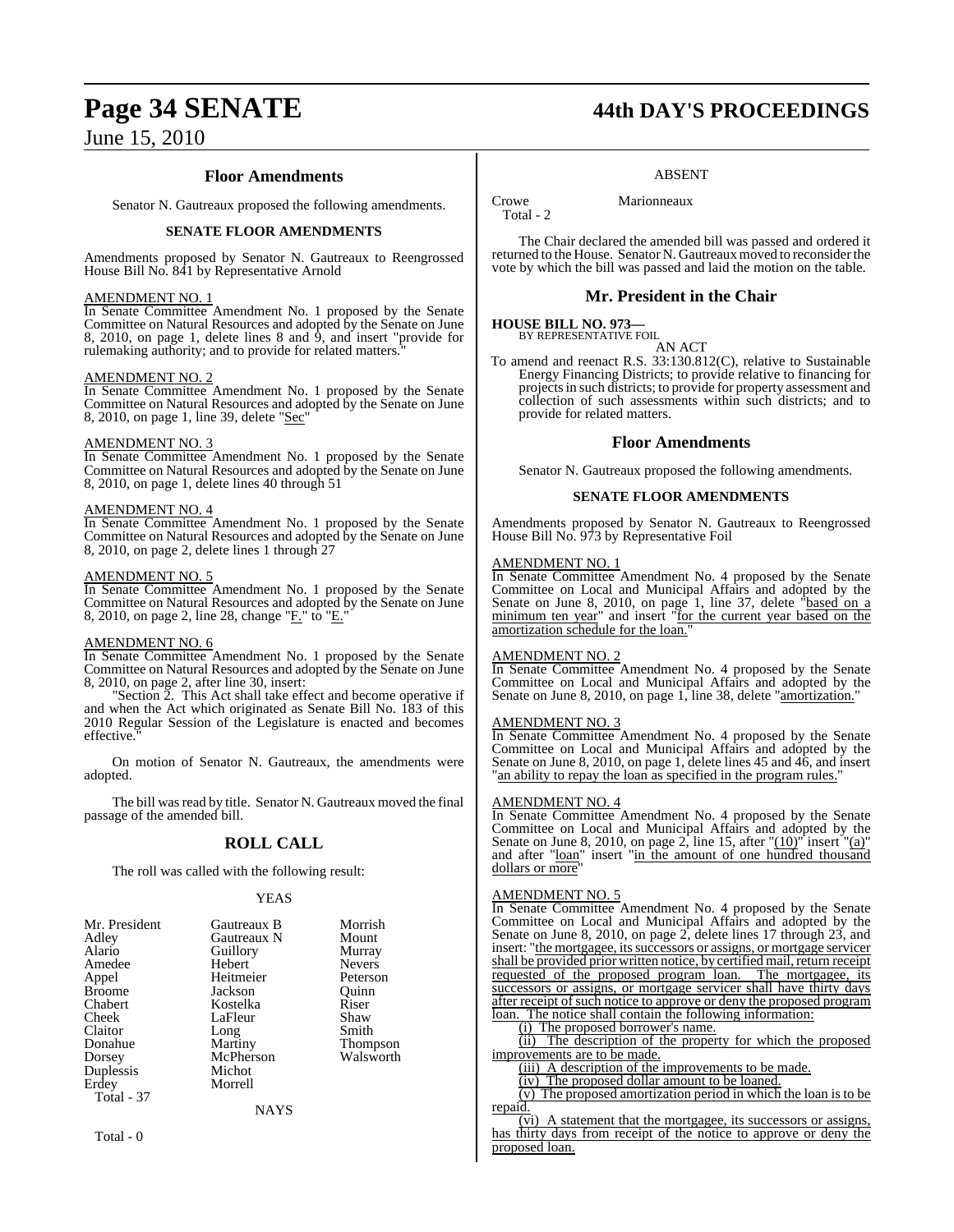# **44th DAY'S PROCEEDINGS Page 35 SENATE**

# June 15, 2010

(vii) The name and address of the office where to submit a written approval or denial of the proposed loan.

(b) If the mortgagee, its successors or assigns, or mortgage servicer approves the proposed loan or fails to give a written denial of the proposed program loan to the local government subdivision or district within the thirty day period, then the parties may proceed with the program loan without further notice to the mortgagee, its successors or assigns or mortgage servicer. In the event the mortgagee, its successors or assigns, or mortgage servicer provides a written denial, then the proposed loan shall not be made."

# AMENDMENT NO. 6

In Senate Committee Amendment No. 17 proposed by the Senate Committee on Local and Municipal Affairs and adopted by the Senate on June 8, 2010, on page 3, delete line 20, and insert "district shall have the right to enforce the lien and privilege to recover and collect the current year's payment or assessment along with any prior year's payment or assessment remaining delinquent.

## AMENDMENT NO. 7

In Senate Committee Amendment No. 17 proposed by the Senate Committee on Local and Municipal Affairs and adopted by the Senate on June 8, 2010, on page 3, line 21, delete "assessment"

# AMENDMENT NO. 8

In Senate Committee Amendment No. 17 proposed by the Senate Committee on Local and Municipal Affairs and adopted by the Senate on June 8, 2010, on page 3, line 23, delete "Such" and insert "Such The"

# AMENDMENT NO. 9

On page 1, line 4, after "districts" insert "to provide for notice of program loan; to provide terms, conditions, and requirements;"

# AMENDMENT NO. 10

On page 1, line 18, after "privilege" insert "shall be for the full amount of the program loan and"

On motion of Senator N. Gautreaux, the amendments were adopted.

The bill was read by title. Senator N. Gautreaux moved the final passage of the amended bill.

# **ROLL CALL**

The roll was called with the following result:

# YEAS

| Mr. President<br>Adley<br>Alario<br>Amedee<br>Appel<br><b>Broome</b><br>Chabert<br>Cheek<br>Claitor<br>Donahue<br>Dorsey<br>Duplessis<br>Erdey<br><b>Total - 37</b> | Gautreaux B<br>Gautreaux N<br>Guillory<br>Hebert<br>Heitmeier<br>Jackson<br>Kostelka<br>LaFleur<br>Long<br>Martiny<br>McPherson<br>Michot<br>Morrell<br><b>NAYS</b> | Morrish<br>Mount<br>Murray<br><b>Nevers</b><br>Peterson<br>Ouinn<br>Riser<br>Shaw<br>Smith<br>Thompson<br>Walsworth |
|---------------------------------------------------------------------------------------------------------------------------------------------------------------------|---------------------------------------------------------------------------------------------------------------------------------------------------------------------|---------------------------------------------------------------------------------------------------------------------|
|                                                                                                                                                                     |                                                                                                                                                                     |                                                                                                                     |
| Total - 0                                                                                                                                                           | ABSENT                                                                                                                                                              |                                                                                                                     |
| Crowe<br>Total - 2                                                                                                                                                  | Marionneaux                                                                                                                                                         |                                                                                                                     |

The Chair declared the amended bill was passed and ordered it returned to the House. Senator N. Gautreaux moved to reconsider the vote by which the bill was passed and laid the motion on the table.

# **HOUSE BILL NO. 1021—** BY REPRESENTATIVE GREENE

AN ACT

To amend and reenact R.S. 47:2433 and Sections 2 and 3 of Act No. 822 of the 2008 Regular Session of the Legislature, relative to inheritance and estate taxes; to provide for the accrual of interest on delinquent estate transfer taxes; to provide relative to filing extensions for estate transfer tax returns; to provide relative to the prescription period for estate transfer taxes; to provide for an effective date; and to provide for related matters.

The bill was read by title. Senator Claitor moved the final passage of the bill.

# **ROLL CALL**

The roll was called with the following result:

## YEAS

| Mr. President | Erdey         | Morrell         |
|---------------|---------------|-----------------|
| Adley         | Gautreaux B   | Morrish         |
| Alario        | Gautreaux N   | Mount           |
| Amedee        | Guillory      | Murray          |
| Appel         | Hebert        | <b>Nevers</b>   |
| Broome        | Heitmeier     | Peterson        |
| Chabert       | Jackson       | Ouinn           |
| Cheek         | Kostelka      | Riser           |
| Claitor       | LaFleur       | Shaw            |
| Crowe         | Long          | Smith           |
| Donahue       | Martiny       | <b>Thompson</b> |
| Dorsey        | McPherson     | Walsworth       |
| Duplessis     | Michot        |                 |
| Total - 38    |               |                 |
|               | <b>NAYS</b>   |                 |
| Total - 0     |               |                 |
|               | <b>ARSENT</b> |                 |

Marionneaux Total - 1

The Chair declared the bill was passed and ordered it returned to the House. Senator Claitor moved to reconsider the vote by which the bill was passed and laid the motion on the table.

# **HOUSE BILL NO. 1198—**

BY REPRESENTATIVE KATZ AN ACT

To amend and reenactR.S. 17:1518.1(J) and 1519.5(C),R.S. 23:1(A) and 17(A), R.S. 28:821(C) and 824(I),  $(J)(1)(b)$ ,  $(K)$ , and  $(L)$ , R.S. 36:258(F), 301(B), 308(B), and 471(B), R.S. 38:2261(C) and (D), R.S. 39:1554(D)(1)(d) and 1595.4(B), (C), and (D), R.S. 40:1300.14(B)(introductory paragraph) and (13), R.S. 46:51(2) and (10), 2116.1(1),  $(2)$ , and (4), 2116.2(A), 2351(A)(introductory paragraph), 2353, 2632(2), 2633(C) and  $(E)$ , 2634(A) and  $(B)$ (1), and 2635(B), R.S. 47:305.15(A) and  $360(A)$ , R.S.  $48:307(B)(2)$  and (3), to enact R.S.  $23:1(B)(6)$  and Chapter 15 of Title 23 of the Louisiana Revised Statutes of 1950, to be comprised of R.S. 23:3001 through 3061, R.S.  $36:259(K)$  and  $(N)$ , and  $309(E)$ , and to repeal  $\overline{R}$ . S.  $36:474(F)$ and  $478(C)$ , (D), (E), (G), (I), and (J), Subparts B and C of Part III of Chapter 3 of Title 46 of the Louisiana Revised Statutes of 1950, comprised of R.S. 46:331 through 373, Chapter 26 of Title 46 of the Louisiana Revised Statutes of 1950, comprised of R.S.  $46:2101$  through 2106, and Chapter 50 of Title  $46$  of the Louisiana Revised Statutes of 1950, comprised of R.S. 46:2651 through 2655, relative to the office of Louisiana Rehabilitation Services within the Department of Social Services; to provide for the transfer of such functions from the Department of Social Services to the Department of Health and Hospitals and the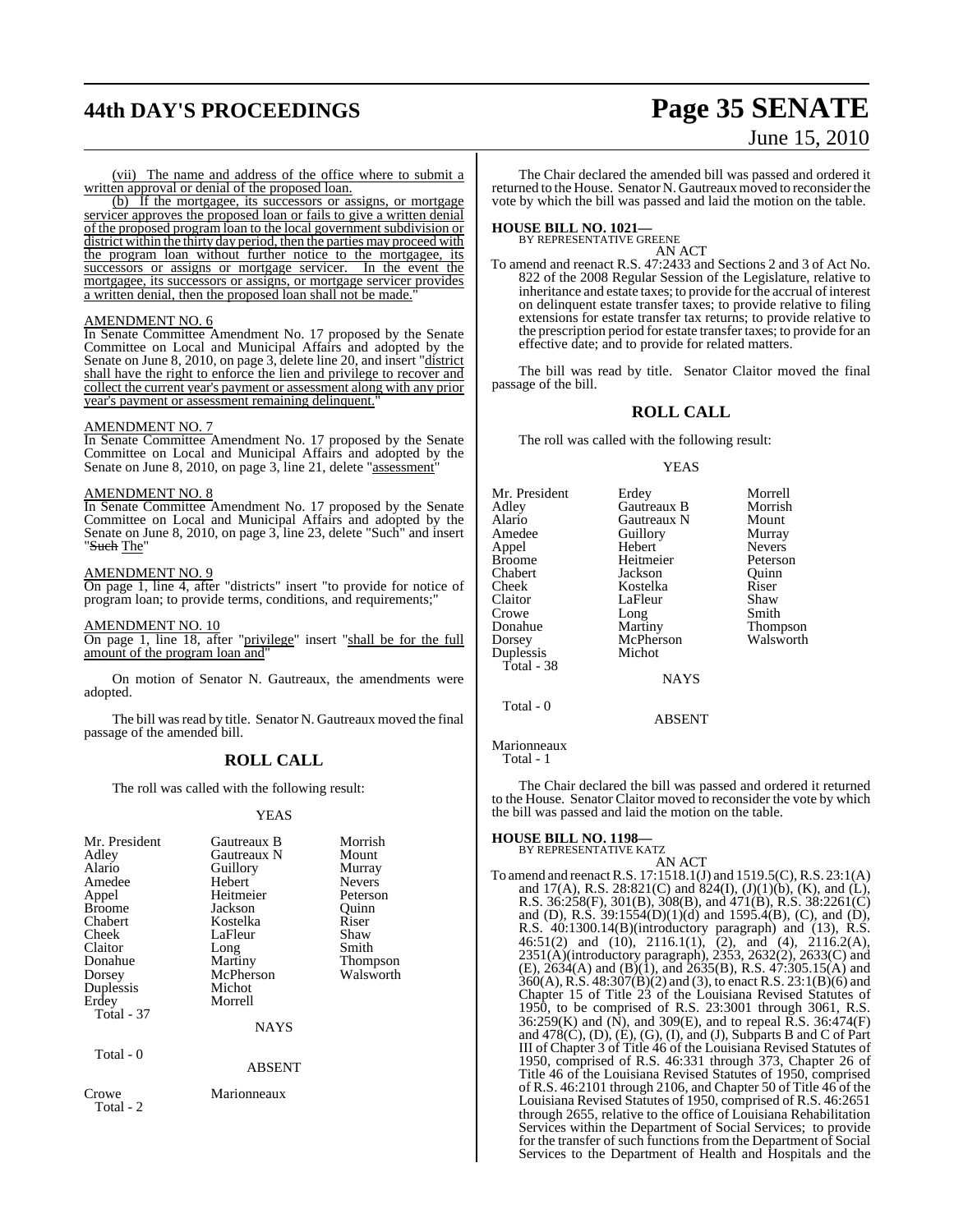Louisiana Workforce Commission; and to provide for related matters.

The bill was read by title. Senator Mount moved the final passage of the bill.

# **ROLL CALL**

The roll was called with the following result:

YEAS

| Mr. President | Erdey       | Morrell         |
|---------------|-------------|-----------------|
| Adley         | Gautreaux B | Morrish         |
| Alario        | Gautreaux N | Mount           |
| Amedee        | Guillory    | Murray          |
| Appel         | Hebert      | <b>Nevers</b>   |
| <b>Broome</b> | Heitmeier   | Peterson        |
| Chabert       | Jackson     | Ouinn           |
| Cheek         | Kostelka    | Riser           |
| Claitor       | LaFleur     | Shaw            |
| Crowe         | Long        | Smith           |
| Donahue       | Martiny     | <b>Thompson</b> |
| Dorsey        | McPherson   | Walsworth       |
| Duplessis     | Michot      |                 |
| Total - 38    |             |                 |
|               | <b>NAYS</b> |                 |
| Total - 0     |             |                 |

ABSENT

Marionneaux

Total - 1

The Chair declared the bill was passed and ordered it returned to the House. Senator Mount moved to reconsider the vote by which the bill was passed and laid the motion on the table.

# **HOUSE BILL NO. 1368—**

BY REPRESENTATIVES JANE SMITH, BOBBY BADON, HENRY BURNS, TIM BURNS, CARMODY, CARTER, CHAMPAGNE, CONNICK, DOVE,<br>GISCLAIR, HARDY, HOFFMANN, KATZ, LABRUZZO, LIGI, NOWLIN,<br>ROBIDEAUX, SIMON, SMILEY, WILLIAMS, AND WOOTON AND<br>SENATORS APPEL,BROOME,DONAHUE,DUPLESSIS,MARTINY,AND **QUINN** 

# AN ACT

To enact Chapter 44 of Title 17 of the Louisiana Revised Statutes of 1950, to be comprised of R.S. 17:4031 through 4040, relative to public elementary and secondary education; to authorize the State Board of Elementary and Secondary Education to exempt school districts from various laws and regulations pertaining to education; to provide procedures regarding request for and approval of such waivers; to provide for terms and conditions on such waivers; to provide with respect to schools within the jurisdiction of the Recovery School District and schools which may be transferred to that jurisdiction; to provide for reports; and to provide for related matters.

# **Rules Suspended**

Senator Kostelka asked for a suspension of the rules to grant the speaker an additional 3 minutes.

Senator Morrell objected.

# **ROLL CALL**

The roll was called with the following result:

# YEAS

- Mr. President Gautreaux B Murray<br>Adley Gautreaux N Nevers Adley Gautreaux N<br>Alario Hebert Alario Hebert Peterson Amedee Heitmeier Riser<br>Broome Jackson Shaw
- **Jackson**

| Chabert        | Kostelka  | Smith     |
|----------------|-----------|-----------|
| <b>Claitor</b> | LaFleur   | Thompson  |
| Dorsey         | McPherson | Walsworth |
| Erdey          | Morrish   |           |
| Total $-26$    |           |           |

 $D$ onahue Total - 5 **NAYS** 

Appel **Duplessis** Morrell<br>Donahue Martiny

ABSENT

Cheek Long Mount<br>Crowe Marionneaux Ouinn Guillory Total - 8

The Chair declared the rules were suspended and the speaker was granted an additional 3 minutes.

# **Floor Amendments**

Senator Shaw proposed the following amendments.

Marionneaux<br>Michot

# **SENATE FLOOR AMENDMENTS**

Amendments proposed by Senator Shaw to Engrossed House Bill No. 1368 by Representative Jane Smith

# AMENDMENT NO. 1

Delete Amendment No. 3 and 4 proposed by the Senate Education Committee and adopted by the Senate on June 8, 2010

# AMENDMENT NO. 2

On page 1, line 5, between "various" and "regulations" delete "laws and"

# AMENDMENT NO. 3

On page 1, delete lines 14 and 15, and insert in lieu thereof the following:

#### "CHAPTER 44. SCHOOL REGULATORY WAIVER PROGRAM"

# AMENDMENT NO. 4

On page 2, line, 12, after "from any" delete the remainder of the line, delete lines 13 through  $\overline{22}$  in their entirety, and insert "rule, regulation, or policy promulgated by the State Board of Elementary and Secondary Education.

# AMENDMENT NO. 5

On page 3, line 7, between "specific" and "rules" delete "laws,"

# **Motion**

Senator Adley moved for a division of the question on the floor amendments.

Without objection, so ordered.

Senator Shaw moved adoption of Amendment No. 1, 2, 3 and 5.

Senator Duplessis objected.

# **ROLL CALL**

The roll was called with the following result:

# YEAS

Total - 12

Morrell

Broome Kostelka Morrish Gautreaux B LaFleur Murray<br>
Hebert McPherson Peterson Hebert McPherson Peterson

**Page 36 SENATE 44th DAY'S PROCEEDINGS**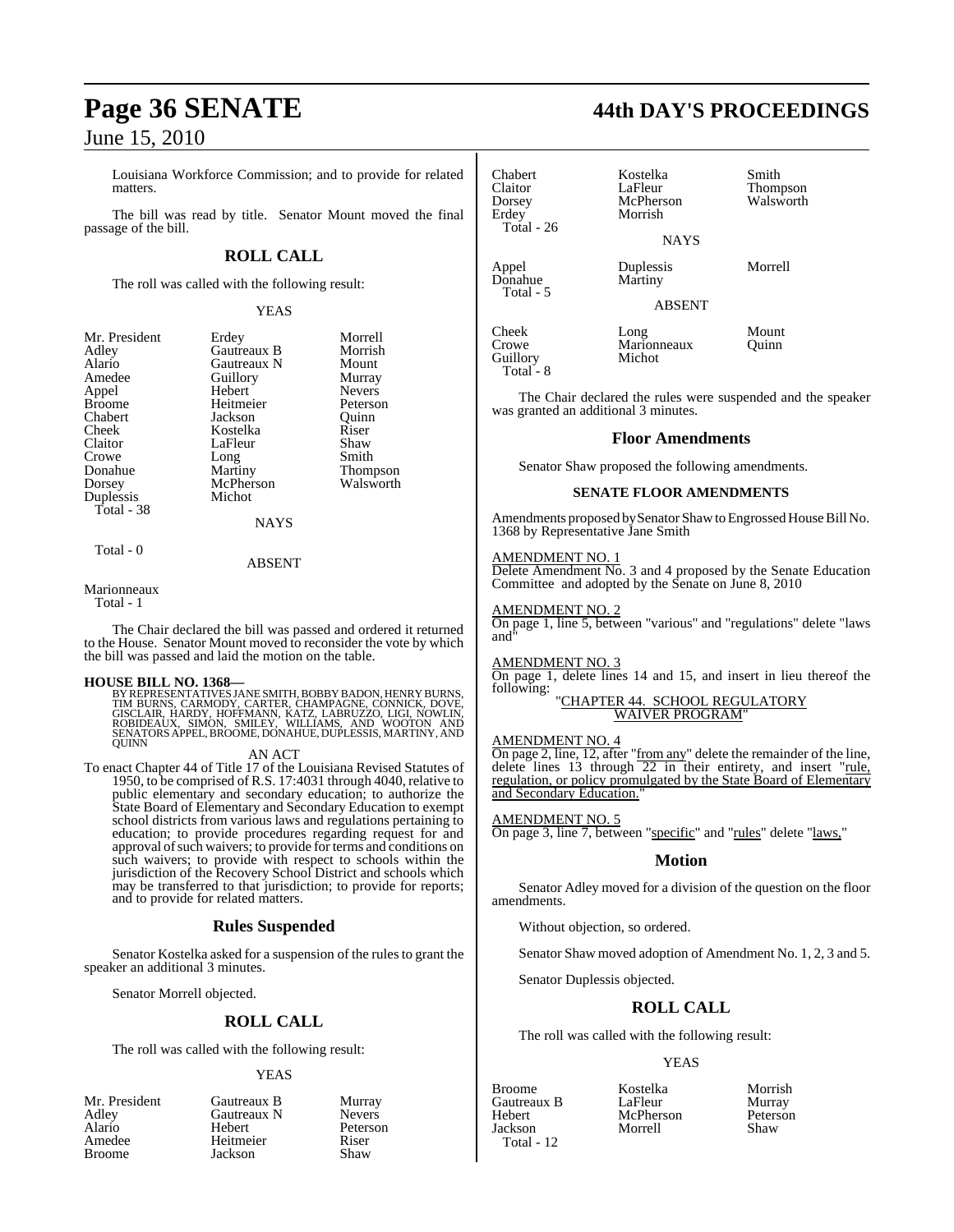### NAYS

| Mr. President<br>Adley<br>Alario<br>Amedee<br>Appel<br>Chabert<br>Cheek<br>Claitor<br>Total - 24 | Donahue<br>Duplessis<br>Erdey<br>Gautreaux N<br>Guillory<br>Heitmeier<br>Long<br>Martiny | Michot<br>Mount<br><b>Nevers</b><br>Quinn<br>Riser<br>Smith<br>Thompson<br>Walsworth |
|--------------------------------------------------------------------------------------------------|------------------------------------------------------------------------------------------|--------------------------------------------------------------------------------------|
|                                                                                                  | <b>ABSENT</b>                                                                            |                                                                                      |
| Crowe                                                                                            | Dorsev                                                                                   | Marionneaux                                                                          |

Total - 3

The Chair declared the Amendment No. 1, 2, 3 and 5 were rejected.

Senator Shaw moved adoption of Amendment No. 4.

Senator Duplessis objected.

### **ROLL CALL**

The roll was called with the following result:

### **YEAS**

| Adley<br><b>Broome</b><br>Dorsey<br>Erdey<br>Gautreaux B<br>Total - 15                           | Gautreaux N<br>Hebert<br>Jackson<br>Kostelka<br>McPherson                             | Morrell<br>Morrish<br>Murray<br>Peterson<br>Shaw                                  |
|--------------------------------------------------------------------------------------------------|---------------------------------------------------------------------------------------|-----------------------------------------------------------------------------------|
|                                                                                                  | <b>NAYS</b>                                                                           |                                                                                   |
| Mr. President<br>Alario<br>Amedee<br>Appel<br>Chabert<br>Cheek<br>Claitor<br>Crowe<br>Total - 23 | Donahue<br>Duplessis<br>Guillory<br>Heitmeier<br>LaFleur<br>Long<br>Martiny<br>Michot | Mount<br><b>Nevers</b><br>Ouinn<br>Riser<br>Smith<br><b>Thompson</b><br>Walsworth |

ABSENT

Marionneaux

Total - 1

The Chair declared Amendment No. 4 was rejected.

### **Floor Amendments**

Senator N. Gautreaux proposed the following amendments.

### **SENATE FLOOR AMENDMENTS**

Amendments proposed by Senator N. Gautreaux to Engrossed House Bill No. 1368 by Representative Jane Smith

### AMENDMENT NO. 1

On page 7, between lines 27 and 28, insert the following:

"Section 3. Beginning with the effective date of this Act, no city, parish, or other local public school board shall be required to comply with any unfunded mandate imposed by state law or any rule, regulation, or policy promulgated by the State Board of Elementary and Secondary Education."

### AMENDMENT NO. 2

On page 7, at the beginning of line 28, change "Section 3." to "Section 4."

# **44th DAY'S PROCEEDINGS Page 37 SENATE** June 15, 2010

Senator N. Gautreaux moved adoption of the amendments.

Senator Duplessis objected.

### **ROLL CALL**

The roll was called with the following result:

### YEAS

Adley Gautreaux N Morrish<br>Amedee Heitmeier Mount Amedee Heitmeier<br>Broome Jackson Broome Jackson Murray<br>Chabert Kostelka Nevers Chabert Kostelka<br>Crowe LaFleur Crowe LaFleur Peterson<br>
Dorsey Martiny Shaw Dorsey Martiny Shaw<br>Erdey McPherson Thompson Gautreaux B Total - 23

Mr. President Donahue Michot Alario Duplessis Quinn Appel Guillory Riser Cheek Hebert<br>Claitor Long Total - 15

McPherson<br>Morrell **NAYS** 

Walsworth

### ABSENT

Marionneaux Total - 1

The Chair declared the amendments were adopted.

The bill was read by title. Senator Duplessis moved the final passage of the amended bill.

### **ROLL CALL**

The roll was called with the following result:

### YEAS

Guillory Nevers<br>
Hebert Quinn

Heitmeier Riser<br>LaFleur Smith

Long Walsworth<br>Martiny

Mr. President Erdey Michot<br>Alario Gautreaux B Mount Alario Gautreaux B Mount<br>Amedee Guillory Nevers Appel Hebert Quinn Crowe LaFleur<br>Donahue Long Duplessis Total - 23

Broome Jackson Murray Chabert Kostelka Peterson McPherson<br>Morrell Dorsey Morrell Thompson<br>
Gautreaux N Morrish Thompson

ABSENT

NAYS

Adley Marionneaux

Total - 2

Gautreaux N Total - 14

The Chair declared the amended bill was passed and ordered it returned to the House. Senator Duplessis moved to reconsider the vote by which the bill was passed and laid the motion on the table.

### **Explanation of Vote**

Senator Adley stated he appeared as absent on the vote on House Bill No. 1368. He intended to vote nay and asked that the Official Journal so state.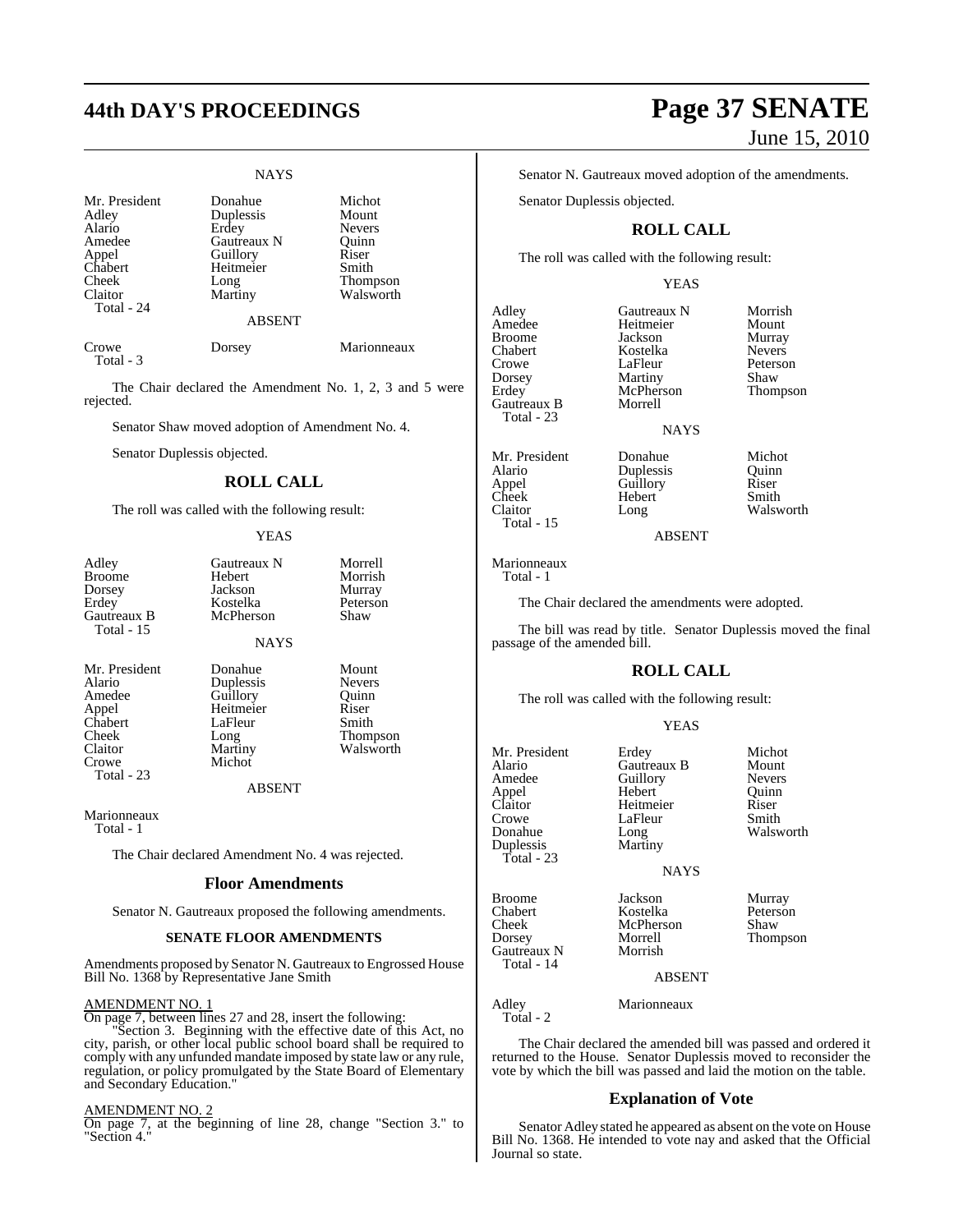# **Page 38 SENATE 44th DAY'S PROCEEDINGS**

### June 15, 2010

**HOUSE BILL NO. 1287—** BY REPRESENTATIVES LORUSSO, HENDERSON, AND HUTTER AN ACT

To enact Chapter 27 of Title 25 of the Louisiana Revised Statutes of 1950, to be comprised of R.S. 25:1231 through 1237, and R.S. 36:209(Q), relative to creating the Battle of New Orleans Bicentennial Commission; to provide for membership on the commission and its operation; to provide relative to powers, duties, and activities of the commission; to provide relative to funds and property of the commission; to provide for termination of the commission; and to provide for related matters.

On motion of Senator Murray, the bill was read by title and returned to the Calendar, subject to call.

### **HOUSE BILL NO. 1042—** BY REPRESENTATIVE HENRY

AN ACT To amend and reenact R.S. 32:1720.1, relative to stored motor vehicles; to provide that a hold harmless agreement between a holder of a lien on a motor vehicle and a storage facility or a repair or body shop shall not require notarization; and to provide for related matters.

On motion of Senator Mount, the bill was read by title and returned to the Calendar, subject to call.

### **HOUSE BILL NO. 706—**

BY REPRESENTATIVE ABRAMSON

- AN ACT
- To amend and reenact R.S. 22:2302(A), relative to the Louisiana Citizens Property Insurance Corporation; to require such corporation to provide certain information to applicants for coverage; and to provide for related matters.

On motion of Senator Mount, the bill was read by title and returned to the Calendar, subject to call.

### **HOUSE BILL NO. 445—** BY REPRESENTATIVE ROSALIND JONES

AN ACT

To amend and reenact Code of Civil Procedure Article 4843(E) and (G), relative to city courts; to increase the jurisdictional amount in dispute for the City Court of Monroe; and to provide for related matters.

On motion of Senator Murray, the bill was read by title and returned to the Calendar, subject to call.

### **Rules Suspended**

Senator Morrell asked for and obtained a suspension of the rules to recommit a bill.

### **HOUSE BILL NO. 458—** BY REPRESENTATIVE ARNOLD

AN ACT

To amend and reenact R.S. 11:3385.1(C) and (L), relative to the Firefighters' Pension and Relief Fund in the city of New Orleans; to provide with respect to the Deferred Retirement Option Plan; to change the maximum participation period from five years to ten years; to provide an effective date; and to provide for related matters.

Senator Morrell moved to recommit the bill from the Committee on Retirement to the Committee on Local and Municipal Affairs.

Without objection, so ordered.

### **Rules Suspended**

Senator Morrell asked for and obtained a suspension of the rules to recommit a bill.

### **HOUSE BILL NO. 661—**

BY REPRESENTATIVE ARNOLD AN ACT

To amend and reenact R.S. 11:3688(A)(6), relative to the Harbor Police Retirement System; to provide with respect to the number of votes required for the board of trustees to transact business and make decisions; to provide an effective date; and to provide for related matters.

Senator Morrell moved to recommit the bill from the Committee on Retirement to the Committee on Local and Municipal Affairs.

Without objection, so ordered.

### **Rules Suspended**

Senator Morrell asked for and obtained a suspension of the rules to recommit a bill.

### **HOUSE BILL NO. 747—**

BY REPRESENTATIVE ARNOLD AN ACT

To amend and reenact R.S. 11:3683(3)(b) and 3690(D)(1), (3), and (6) and to repeal R.S.  $11:3690(D)(8)$ , relative to the Harbor Police Retirement System (Port of New Orleans); to provide for membership in such system; to allow certain retirees of other systems to be members of such system; to provide relative to employer contributions; to provide an effective date; and to provide for related matters.

Senator Morrell moved to recommit the bill from the Committee on Retirement to the Committee on Local and Municipal Affairs.

Without objection, so ordered.

### **Rules Suspended**

Senator Mount asked for and obtained a suspension of the rules to revert to the order of:

### **Senate Bills and Joint Resolutions Returned from the House of Representatives with Amendments**

### **SENATE BILL NO. 13—**

BY SENATOR B. GAUTREAUX AN ACT

To amend and reenact R.S. 11:292, 570, 930, 951.3, 952.3, 1378, 1905, 3014, 3051, 3111, 3140, 3198, 3229, 3321(A), 3345, 3389, 3408, 3440, 3470, 3513, 3608(A), 3691, 3770, 3800, and 3823, and R.S. 13:3881(D)(1), relative to garnishment or seizure of pension or retirement benefits; to provide for garnishment or seizure of benefits from public retirement or pension systems, plans, or funds; to provide relative to the applicability of certain court orders to such benefits; to provide for garnishment or seizure of such benefits to pay any fine or restitution, or any costs of incarceration, probation, or parole, ordered for certain felony convictions associated with service as an elected official or public employee; to provide for an effective date; and to provide for related matters.

The bill was read by title. Returned from the House of Representatives with amendments:

### **HOUSE FLOOR AMENDMENTS**

Amendments proposed by Representative Robideaux to Reengrossed Senate Bill No. 13 by Senator B. Gautreaux

### AMENDMENT NO. 1

On page 2, line 17, after "**accrued** insert a comma "**,**" and insert "**the commission of which felony occurred on or after July 1, 2010**"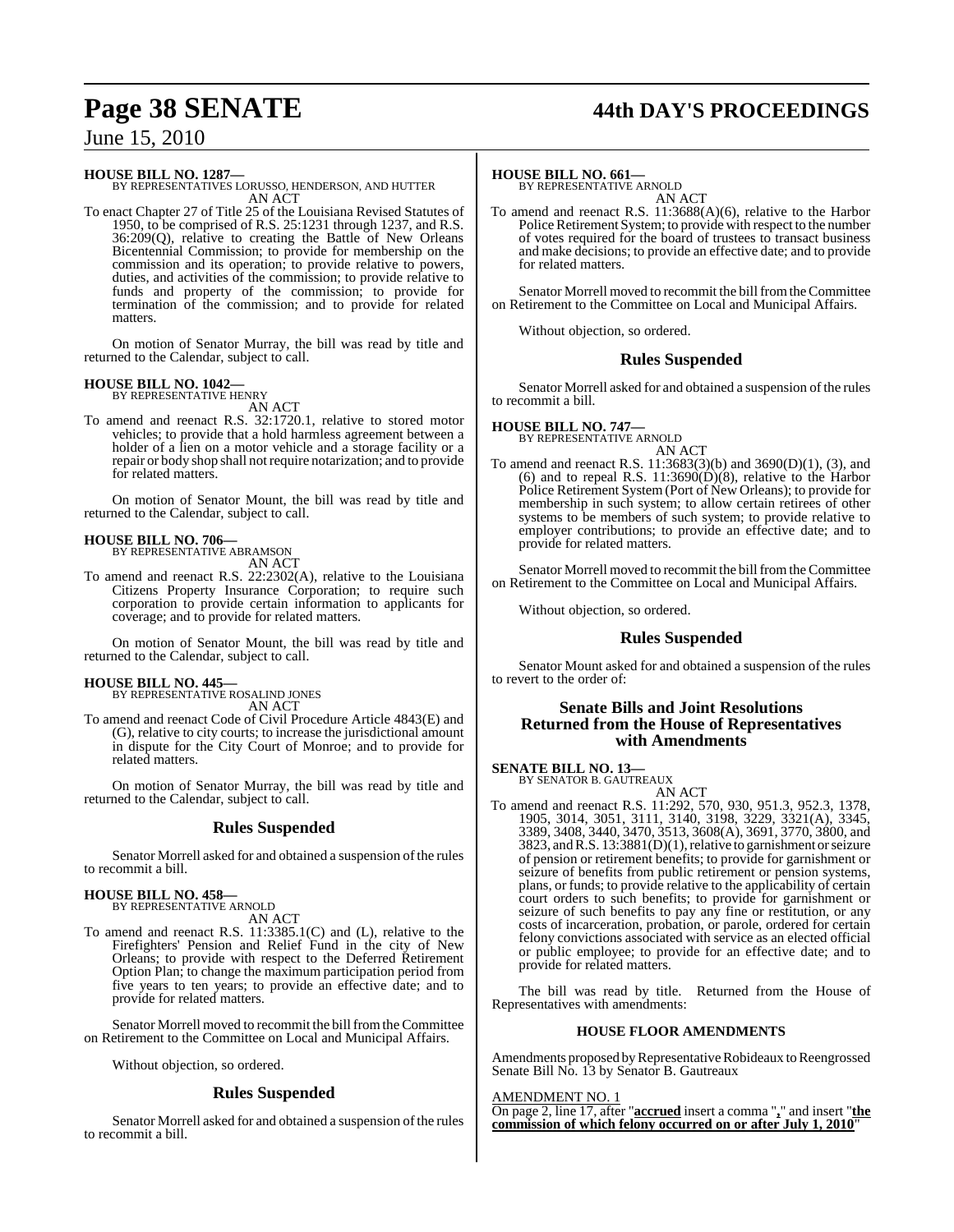# **44th DAY'S PROCEEDINGS Page 39 SENATE** June 15, 2010

| Senator B. Gautreaux moved to concur in the amendments<br>proposed by the House.                                                                                                                                                                                                                                                                                                                                                                                                                                                                 |                                                                                               | <b>AMENDMENT NO. 5</b>                                                                                                                                                                                                                                                   | change " <b>Item (i)</b> " to " <b>Subparagraph (b)</b> "                  | On page 2, at the beginning of line 20, change " $(ii)$ to " $(c)$ " and                                                                                                                                         |                                                                                                                                                                                                                                                                               |
|--------------------------------------------------------------------------------------------------------------------------------------------------------------------------------------------------------------------------------------------------------------------------------------------------------------------------------------------------------------------------------------------------------------------------------------------------------------------------------------------------------------------------------------------------|-----------------------------------------------------------------------------------------------|--------------------------------------------------------------------------------------------------------------------------------------------------------------------------------------------------------------------------------------------------------------------------|----------------------------------------------------------------------------|------------------------------------------------------------------------------------------------------------------------------------------------------------------------------------------------------------------|-------------------------------------------------------------------------------------------------------------------------------------------------------------------------------------------------------------------------------------------------------------------------------|
|                                                                                                                                                                                                                                                                                                                                                                                                                                                                                                                                                  | <b>ROLL CALL</b>                                                                              |                                                                                                                                                                                                                                                                          |                                                                            |                                                                                                                                                                                                                  |                                                                                                                                                                                                                                                                               |
| The roll was called with the following result:                                                                                                                                                                                                                                                                                                                                                                                                                                                                                                   |                                                                                               | <b>AMENDMENT NO. 6</b><br>"Paragraph"                                                                                                                                                                                                                                    |                                                                            | On page 2, at the beginning of line 21, change "Subparagraph" to                                                                                                                                                 |                                                                                                                                                                                                                                                                               |
|                                                                                                                                                                                                                                                                                                                                                                                                                                                                                                                                                  | <b>YEAS</b>                                                                                   |                                                                                                                                                                                                                                                                          |                                                                            |                                                                                                                                                                                                                  |                                                                                                                                                                                                                                                                               |
| Mr. President<br>Adley<br>Alario<br>Amedee<br>Appel<br><b>Broome</b><br>Chabert<br>Cheek                                                                                                                                                                                                                                                                                                                                                                                                                                                         | Erdey<br>Gautreaux B<br>Gautreaux N<br>Guillory<br>Hebert<br>Heitmeier<br>Jackson<br>Kostelka | Morrish<br>Mount<br>Murray<br><b>Nevers</b><br>Peterson<br>Quinn<br>Riser<br>Shaw                                                                                                                                                                                        | <b>AMENDMENT NO. 7</b><br><b>AMENDMENT NO. 8</b><br><b>AMENDMENT NO. 9</b> | On page 2, line 23, after "shall" and before "be" insert "only"<br>On page 3, at the beginning of line 19, change " $(b)(i)$ " to " $(b)$ "<br>On page 3, line 24, after "is" and before "filed" delete "either" |                                                                                                                                                                                                                                                                               |
| Claitor<br>Crowe<br>Dorsey<br>Duplessis<br>Total $-35$                                                                                                                                                                                                                                                                                                                                                                                                                                                                                           | Long<br>Martiny<br>McPherson<br>Michot<br><b>NAYS</b>                                         | Smith<br>Thompson<br>Walsworth                                                                                                                                                                                                                                           | <b>AMENDMENT NO. 10</b><br>insurer of the property.'                       |                                                                                                                                                                                                                  | On page 3, line 27, after "disaster" delete the remainder of the line<br>and from the beginning of line 28, delete "against the homeowner's<br>insurer or insurers." and insert a comma "," and insert "or if a<br>homeowner has a damage claim filed and pending against the |
| Total - 0                                                                                                                                                                                                                                                                                                                                                                                                                                                                                                                                        | <b>ABSENT</b>                                                                                 |                                                                                                                                                                                                                                                                          | <b>AMENDMENT NO. 11</b>                                                    |                                                                                                                                                                                                                  | On page 3, line 29, after "level" and before "with" delete "directly"                                                                                                                                                                                                         |
| Donahue<br>LaFleur<br>Total - 4                                                                                                                                                                                                                                                                                                                                                                                                                                                                                                                  | Marionneaux<br>Morrell                                                                        |                                                                                                                                                                                                                                                                          | <b>AMENDMENT NO. 12</b>                                                    |                                                                                                                                                                                                                  | On page 4, line 4, after " <b>documentation</b> " delete the remainder of the line and delete line $5 \text{ in its entirety}$ and insert the following:<br>"evidencing the homeowner has a damage claim filed and pending against the insurer of the property."              |
| The Chair declared the amendments proposed by the House<br>were concurred in. Senator B. Gautreaux moved to reconsider the<br>vote by which the amendments were concurred in and laid the motion<br>on the table.                                                                                                                                                                                                                                                                                                                                |                                                                                               | <b>AMENDMENT NO. 13</b>                                                                                                                                                                                                                                                  | change "Item (i)" to "Subparagraph (b)"                                    | On page 4, at the beginning of line 6, change " $(ii)'$ to " $(c)$ " and                                                                                                                                         |                                                                                                                                                                                                                                                                               |
| <b>SENATE BILL NO. 20-</b><br>BY SENATOR MURRAY AND REPRESENTATIVE STIAES<br>AN ACT<br>To amend and reenact R.S. $47:1703(E)$ , relative to ad valorem<br>property tax exemptions and assessments; to authorize an<br>extension of the homestead exemption or a special assessment<br>level on property damaged or destroyed in certain disasters or<br>emergencies and provide for claiming the extension; and to<br>provide for related matters.<br>The bill was read by title. Returned from the House of<br>Representatives with amendments: |                                                                                               | <b>AMENDMENT NO. 14</b><br>"Paragraph"                                                                                                                                                                                                                                   |                                                                            | On page 4, at the beginning of line 7, change "Subparagraph" to                                                                                                                                                  |                                                                                                                                                                                                                                                                               |
|                                                                                                                                                                                                                                                                                                                                                                                                                                                                                                                                                  |                                                                                               | <u>AMENDMENT NO. 15</u><br><b>AMENDMENT NO. 16</b>                                                                                                                                                                                                                       | On page 4, line 9, after "shall" and before "be" insert "only"             |                                                                                                                                                                                                                  |                                                                                                                                                                                                                                                                               |
|                                                                                                                                                                                                                                                                                                                                                                                                                                                                                                                                                  |                                                                                               | On page 4, line 17, after "Article VII," delete the remainder of the<br>line in its entirety and insert "Sections $18(G)(5)$ and $20(A)(10)$ "                                                                                                                           |                                                                            |                                                                                                                                                                                                                  |                                                                                                                                                                                                                                                                               |
|                                                                                                                                                                                                                                                                                                                                                                                                                                                                                                                                                  | <b>HOUSE FLOOR AMENDMENTS</b>                                                                 |                                                                                                                                                                                                                                                                          | by the House.                                                              |                                                                                                                                                                                                                  | Senator Murray moved to concur in the amendments proposed                                                                                                                                                                                                                     |
|                                                                                                                                                                                                                                                                                                                                                                                                                                                                                                                                                  |                                                                                               | Amendments proposed by Representative Stiaes to Reengrossed<br>Senate Bill No. 20 by Senator Murray                                                                                                                                                                      | <b>ROLL CALL</b>                                                           |                                                                                                                                                                                                                  |                                                                                                                                                                                                                                                                               |
| <b>AMENDMENT NO. 1</b><br>On page 2, at the beginning of line 4, change " $(b)(i)$ " to " $(b)$ "                                                                                                                                                                                                                                                                                                                                                                                                                                                |                                                                                               | The roll was called with the following result:<br><b>YEAS</b>                                                                                                                                                                                                            |                                                                            |                                                                                                                                                                                                                  |                                                                                                                                                                                                                                                                               |
| AMENDMENT NO. 2                                                                                                                                                                                                                                                                                                                                                                                                                                                                                                                                  | On page 2, at the beginning of line 9, change "such" to "the"                                 |                                                                                                                                                                                                                                                                          | Mr. President<br>Adley                                                     | Gautreaux B<br>Gautreaux N                                                                                                                                                                                       | Morrish<br>Mount                                                                                                                                                                                                                                                              |
| <b>AMENDMENT NO. 3</b><br>property."                                                                                                                                                                                                                                                                                                                                                                                                                                                                                                             |                                                                                               | On page 2, line 14, after "disaster" delete the remainder of the line<br>and from the beginning of line 15, delete "insurers." and insert a<br>comma "," and insert the following: "or if a homeowner has a<br>damage claim filed and pending against the insurer of the | Alario<br>Amedee<br>Appel<br><b>Broome</b><br>Chabert<br>Cheek<br>Claitor  | Guillory<br>Hebert<br>Heitmeier<br>Jackson<br>Kostelka<br>LaFleur<br>Long                                                                                                                                        | Murray<br><b>Nevers</b><br>Peterson<br>Quinn<br>Riser<br>Shaw<br>Smith                                                                                                                                                                                                        |
| <b>AMENDMENT NO. 4</b><br>On page 2, line 17, after " <b>process or</b> " delete the remainder of the line<br>and delete lines $18$ and $19$ in their entirety and insert the following:<br>"official documentation evidencing the homeowner has a damage<br>claim filed and pending against the insurer of the property."                                                                                                                                                                                                                       |                                                                                               | Crowe<br>Donahue<br>Duplessis<br>Erdey<br>Total - 37                                                                                                                                                                                                                     | Martiny<br>McPherson<br>Michot<br>Morrell<br><b>NAYS</b>                   | Thompson<br>Walsworth                                                                                                                                                                                            |                                                                                                                                                                                                                                                                               |

Total - 0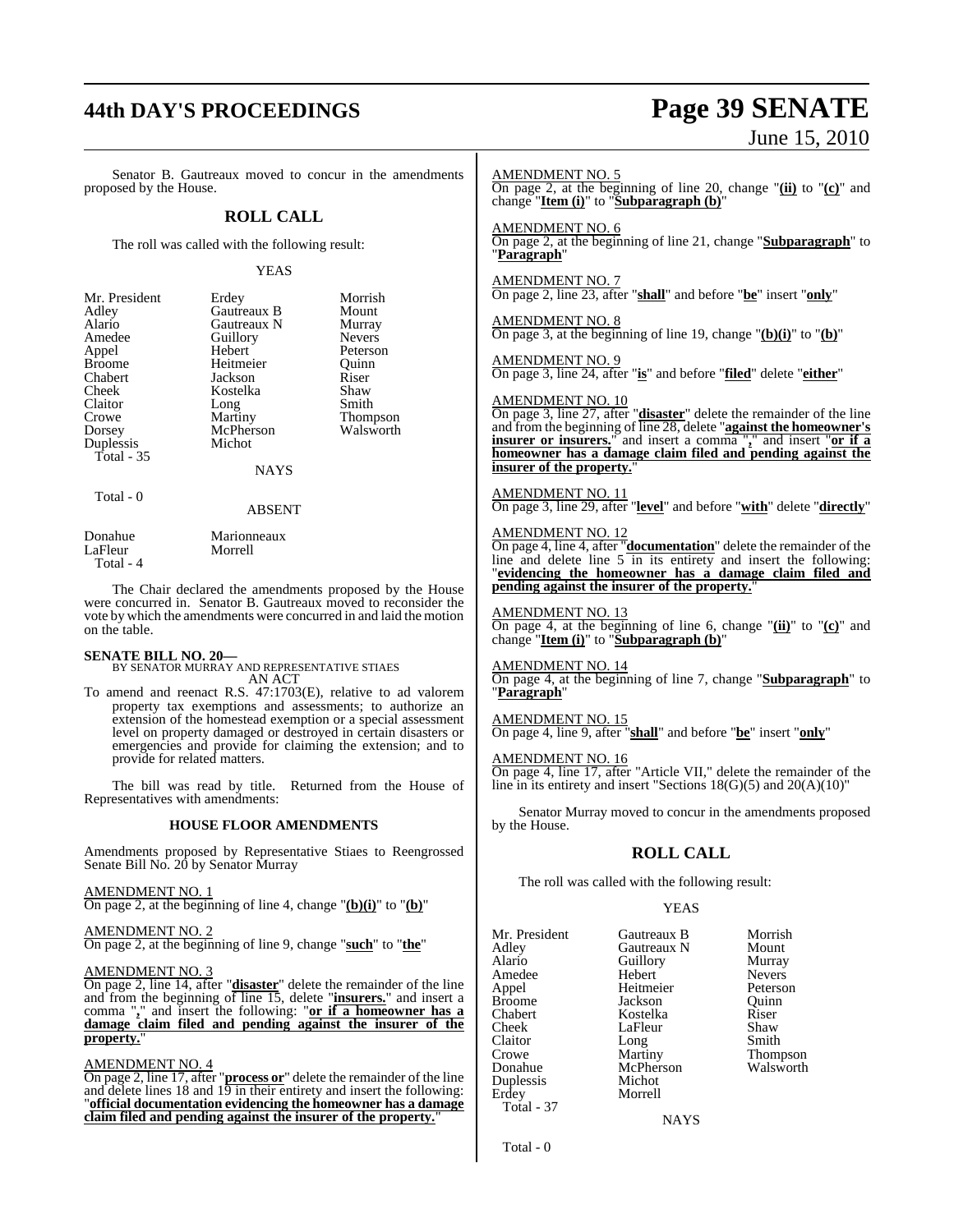## **Page 40 SENATE 44th DAY'S PROCEEDINGS**

### ABSENT

Dorsey Marionneaux

Total - 2

The Chair declared the amendments proposed by the House were concurred in. Senator Murray moved to reconsider the vote by which the amendments were concurred in and laid the motion on the table.

### **SENATE BILL NO. 21—**

BY SENATOR MURRAY AND REPRESENTATIVE STIAES A JOINT RESOLUTION

Proposing to amend Article VII, Section 18(G)(5) and Article VII, Section 20(A)(10) of the Constitution of Louisiana, relative to ad valorem property tax exemptions and assessments; to authorize an extension of the homestead exemption or a special assessment level on property damaged or destroyed in certain disasters or emergencies and provide for claiming the extension; and to specify an election for submission of the proposition to electors and provide a ballot proposition.

The bill was read by title. Returned from the House of Representatives with amendments:

### **HOUSE COMMITTEE AMENDMENTS**

Amendments proposed by House Committee on Civil Law and Procedure to Reengrossed Senate Bill No. 21 by Senator Murray

AMENDMENT NO. 1 On page 1, line 2, change "Section 18(G)(5) and Article VII, Section" to "Sections  $18(G)(5)$  and"

AMENDMENT NO. 2 On page 1, line 11, change "Section 18(G)(5) and Article VII, Section" to "Sections  $18(G)(5)$  and"

AMENDMENT NO. 3 On page 1, line 15, change " $(G)$  \* \* \*" to " $(G)(H)$  Special Assessment Level."

AMENDMENT NO. 4 On page 1, between lines 15 and 16, insert "(1)"

AMENDMENT NO. 5 On page 2, at the beginning of line 14, change "must" to "**shall**"

AMENDMENT NO. 6 On page 2, at the end of line 16, change "**Item**" to "**Subsubparagraph**"

AMENDMENT NO. 7 On page 2, line 21, delete "**either**"

AMENDMENT NO. 8 On page 2, line 24, change "**disaster or in a legal**" to "**disaster, or in a**"

AMENDMENT NO. 9 On page 2, line 25, change "**homeowner's insurer or insurers**" to "**insurer of the property**"

AMENDMENT NO. 10 On page 2, line 26, delete "**directly**"

AMENDMENT NO. 11 On page 3, line 1, delete "**legal**"

AMENDMENT NO. 12 On page 3, line 2, change "**or insurers of the damaged property, all**" to "**of the damaged property,**"

AMENDMENT NO. 13

On page 3, line 4, change "**Subitem**" to "**Item**" and at the beginning of line 5, change "**Item**" to "**Subsubparagraph**"

AMENDMENT NO. 14 On page 3, line 5, delete "**on a case-by-case basis**"

AMENDMENT NO. 15 On page 3, at the end of line 6 and at the beginning of line 7, change "**under circumstances**" to "**as**"

AMENDMENT NO. 16 On page 3, line 22, change "**Item**" to "**Subsubparagraph**"

AMENDMENT NO. 17 On page 3, line 26, change "**such**" to "**the**"

AMENDMENT NO. 18 On page 4, line 3, change "**disaster or is filed and pending in a legal**" to "**disaster, or in a filed and pending**"

AMENDMENT NO. 19 On page 4, line 4, change "**homeowner's insurer or insurers**" to "**insurer of the property**"

AMENDMENT NO. 20 On page 4, line 6, delete "**the homeowner's**"

AMENDMENT NO. 21 On page 4, line 7, change "**showing the homeowner has a legal**" to "**that the homeowner has a**"

AMENDMENT NO. 22 On page 4, line 8, change "**or insurers of the damaged property, all**" to "**of the damaged property,**"

AMENDMENT NO. 23 On page 4, line 9, change "**Subitem**" to "**Item**"

AMENDMENT NO. 24 On page 4, at the beginning of line 10, change "**Item**" to "**Subsubparagraph**"

AMENDMENT NO. 25 On page 4, at the end of line 11 and at the beginning of line 12, change "**under circumstances**" to "**as**"

AMENDMENT NO. 26 On page 4, line 24, change "that has been destroyed or is" to "destroyed or"

AMENDMENT NO. 27 On page 4, delete line 28 in its entirety and insert "or in a claim or action against the insurer of the property; to"

AMENDMENT NO. 28 On page 5, line 2, change "under circumstances" to "as"

AMENDMENT NO. 29 On page 5, line 3, change "Section 18(G)(5) and Article VII, Section" to "Sections 18(G)(5) and"

### **LEGISLATIVE BUREAU AMENDMENTS**

Amendments proposed byLegislative Bureau to Reengrossed Senate Bill No. 21 by Senator Murray

AMENDMENT NO. 1 On page 2, line 9, following "this" and before "." change "Subparagraph" to "Subsubparagraph"

AMENDMENT NO. 2 On page 2, line 15, following "this" and before "." change "Subparagraph" to "Subsubparagraph"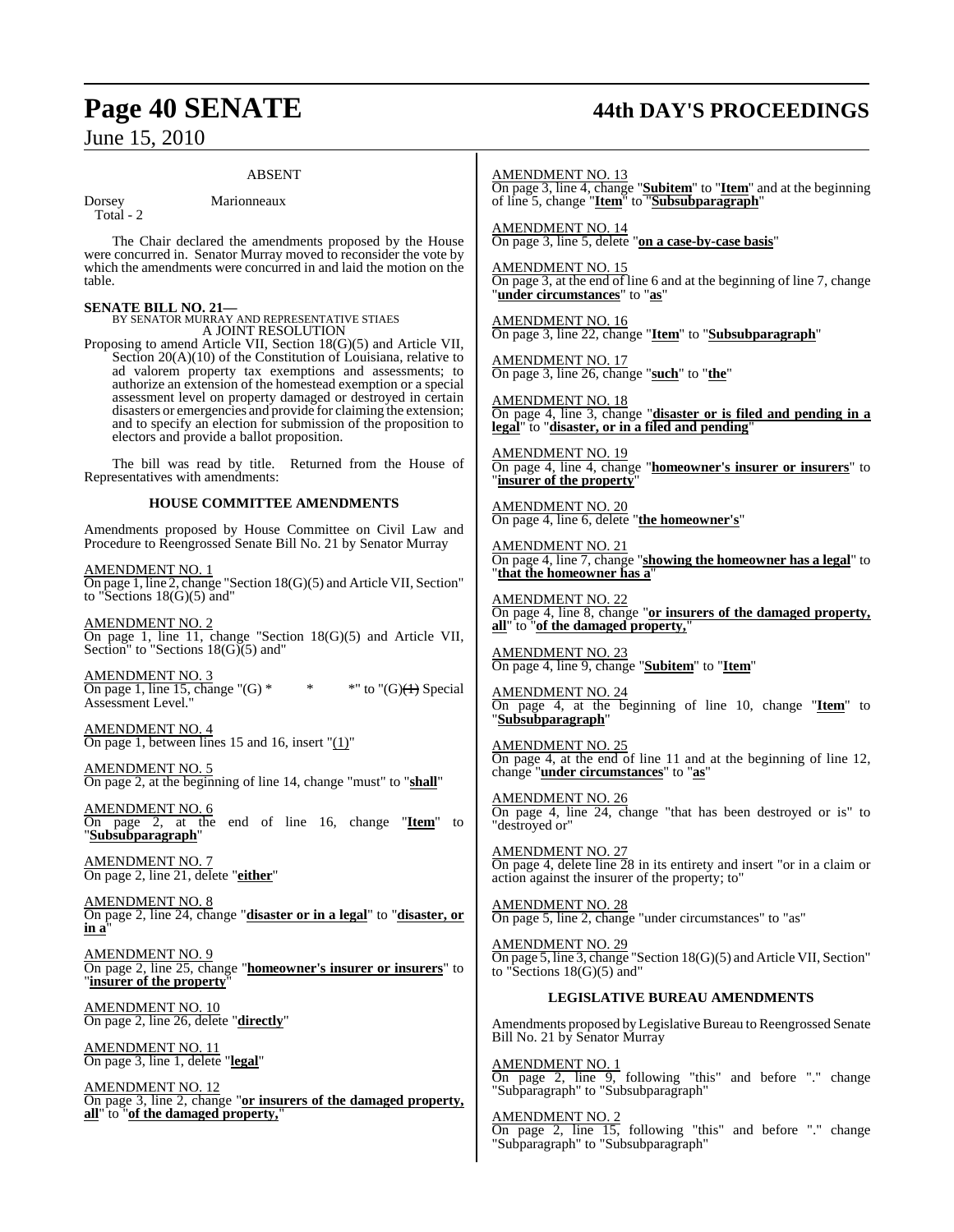# **44th DAY'S PROCEEDINGS Page 41 SENATE**

### **HOUSE FLOOR AMENDMENTS**

Amendments proposed by Representative Stiaes to Reengrossed Senate Bill No. 21 by Senator Murray

### AMENDMENT NO. 1

Delete Amendment No. 8, 11, 13, 14, 18, 20, 21, 22, 23, 24, 26, and 27 proposed by the House Civil Law Committee and adopted by the House of Representative on May 26, 2010.

### AMENDMENT NO. 2 On page 2, at the beginning of line 16, change "**(b)(i)**" to "**(b)**"

AMENDMENT NO. 3

On page 2, line 24, after "**disaster**" insert a comma "**,**" and delete the remainder of the line in its entirety and insert "**or if a homeowner has a damage claim filed and pending against**"

### AMENDMENT NO. 4

On page 3, line 1, after "**documentation**" and before "**claim**" delete "**showing the homeowner has a legal**" and insert "**evidencing the homeowner has a damage**"

AMENDMENT NO. 5 On page 3, at the beginning of line 4, change "**(ii)**" to "**(c)**"

AMENDMENT NO. 6 On page 3, line 4, change "**Subitem (i)**" to "**Subsubparagraph (b)**"

AMENDMENT NO. 7 On page 3, at the beginning of line 5, change "**Item**" to "**Subparagraph**"

AMENDMENT NO. 8 On page 3, at the beginning of line 21, change "**(b)(i)**" to "**(b)**"

AMENDMENT NO. 9 On page 4, line 3, after "**disaster**" insert a comma "**,**" and delete the remainder of the line and insert "**or if a homeowner has a damage claim filed and pending**"

### AMENDMENT NO. 10

On page 4, at the beginning of line 7, after "**or**" delete "**evidence showing the homeowner has a legal**" and insert "**official documentation evidencing the homeowner has a damage**"

AMENDMENT NO. 11 On page 4, line 8, after "**insurer**" delete the remainder of the line and insert "**of the property as provided by law.**"

AMENDMENT NO. 12 On page 4, at the beginning of line 9, change "**(ii)**" to "**(c)**"

AMENDMENT NO. 13 On page 4, line 9, change "**Subitem (i)**" to "**Subsubparagraph (b)**"

AMENDMENT NO. 14 On page 4, at the beginning of line 10, change "**Item**" to "**Subparagraph**"

### AMENDMENT NO. 15

On page 4, delete line 28 in its entirety and insert the following: "or if a homeowner has a damage claim filed and pending against the insurer of the property; to"

Senator Murray moved to concur in the amendments proposed by the House.

# June 15, 2010

### **ROLL CALL**

The roll was called with the following result:

YEAS

| Mr. President | Erdey       | Morrell       |
|---------------|-------------|---------------|
| Adley         | Gautreaux B | Morrish       |
| Alario        | Gautreaux N | Mount         |
| Amedee        | Guillory    | Murray        |
| Appel         | Hebert      | <b>Nevers</b> |
| <b>Broome</b> | Heitmeier   | Peterson      |
| Chabert       | Jackson     | Ouinn         |
| Cheek         | Kostelka    | Riser         |
| Claitor       | LaFleur     | Shaw          |
| Crowe         | Long        | Smith         |
| Donahue       | Martiny     | Thompson      |
| Dorsey        | McPherson   | Walsworth     |
| Duplessis     | Michot      |               |
| Total - 38    |             |               |
|               | NAYS        |               |

**NAYS** 

ABSENT

Marionneaux Total - 1

Total - 0

The Chair declared the amendments proposed by the House were concurred in. Senator Murray moved to reconsider the vote by which the amendments were concurred in and laid the motion on the table.

## **SENATE BILL NO. 31—** BY SENATOR MORRELL

AN ACT To enact Part IV of Chapter 29 of Title 33 of the Louisiana Revised Statutes of 1950, to be comprised of R.S. 33:9098, relative to crime prevention and security districts; to provide that an election for the renewal of a parcel fee imposed within any crime prevention and security district or improvement district may be held during a primary or general election; and to provide for related matters.

The bill was read by title. Returned from the House of Representatives with amendments:

### **HOUSE COMMITTEE AMENDMENTS**

Amendments proposed by House Committee on Municipal, Parochial and Cultural Affairs to Reengrossed Senate Bill No. 31 by Senator Morrell

### AMENDMENT NO. 1 On page 1, line 3, change "33:9098," to "33:0908.1,"

AMENDMENT NO. 2 On page 1, line 9, change "33:9098" to "33:9098.1,"

AMENDMENT NO. 3

On page 1, line 11, change "**§9098.**" to "**§9098.1.**"

### AMENDMENT NO. 4

On page1, after line 16, insert the following:

"Section 2. This Act shall become effective upon signature by the governor or, if notsigned by the governor, upon expiration of the time for bills to become law without signature by the governor, as provided by Article III, Section 18 of the Constitution of Louisiana. If vetoed by the governor and subsequently approved by the legislature, this Act shall become effective on the day following such approval."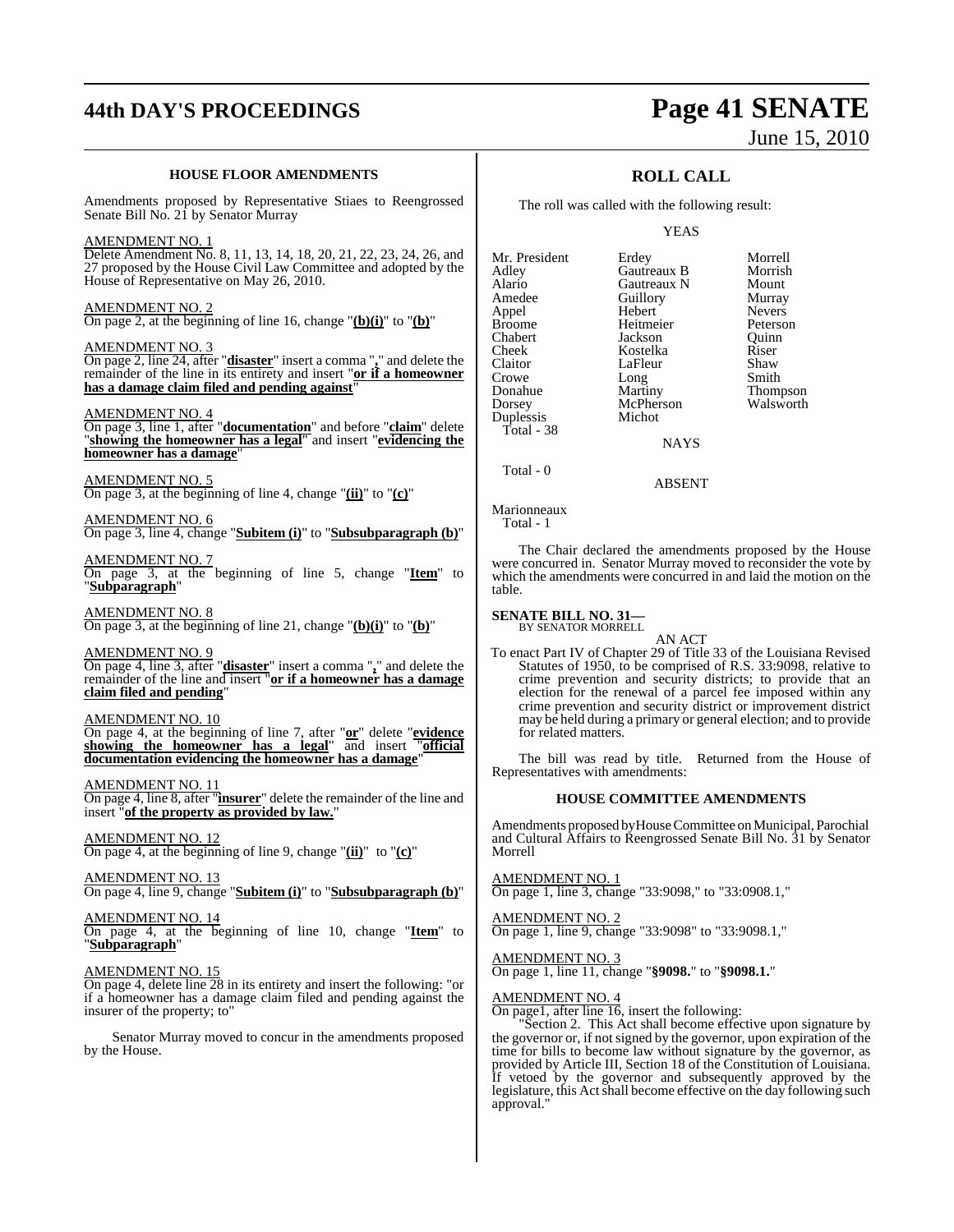### **LEGISLATIVE BUREAU AMENDMENTS**

Amendments proposed by Legislative Bureau to Reengrossed Senate Bill No. 31 by Senator Morrell

### AMENDMENT NO. 1

In House Committee Amendment No.1 proposed by the House Committee on Municipal, Parochial and Cultural Affairs to Reengrossed Senate Bill No. 31, on line 2, following "to" change "33:0908.1," to "33:9098.1"

Senator Morrell moved to concur in the amendments proposed by the House.

### **ROLL CALL**

The roll was called with the following result:

### YEAS

| Mr. President | Erdey       | Morrell         |
|---------------|-------------|-----------------|
| Adley         | Gautreaux B | Morrish         |
| Alario        | Gautreaux N | Mount           |
| Amedee        | Guillory    | Murray          |
| Appel         | Hebert      | <b>Nevers</b>   |
| <b>Broome</b> | Heitmeier   | Peterson        |
| Chabert       | Jackson     | Ouinn           |
| Cheek         | Kostelka    | Riser           |
| Claitor       | LaFleur     | Shaw            |
| Crowe         | Long        | Smith           |
| Donahue       | Martiny     | <b>Thompson</b> |
| Dorsey        | McPherson   | Walsworth       |
| Duplessis     | Michot      |                 |
| Total - 38    |             |                 |
|               | <b>NAYS</b> |                 |

Total - 0

ABSENT

Marionneaux Total - 1

The Chair declared the amendments proposed by the House were concurred in. Senator Morrell moved to reconsider the vote by which the amendments were concurred in and laid the motion on the table.

**SENATE BILL NO. 53—** BY SENATORS N. GAUTREAUX AND WALSWORTH AN ACT

To amend and reenact R.S.  $46:236.15(D)(1)(a)$ , and to enact R.S.  $27:2(C)$  and (D) and  $24(A)(5)$ , relative to support; to provide for public policy regarding gaming and child support; to provide for the intercept and seizure of payments of progressive slot machine annuities and cash gaming winnings for the payment of child support and overpayments to the department; to provide certain procedures and conditions; and to provide for related matters.

The bill was read by title. Returned from the House of Representatives with amendments:

### **LEGISLATIVE BUREAU AMENDMENTS**

Amendments proposed by Legislative Bureau to Reengrossed Senate Bill No. 53 by Senator N. Gautreaux

### AMENDMENT NO. 1

On page 1, line 2, following "46:236.15(D)(1)" and before ", and" change "(a)" to "(introductory paragraph) and (a)"

### AMENDMENT NO.

On page 4, line 21, following "46:236.15(D)(1)" and before "is hereby" change "(a)" to "(introductory paragraph) and (a)"

### **Page 42 SENATE 44th DAY'S PROCEEDINGS**

Senator N. Gautreaux moved to concur in the amendments proposed by the House.

### **ROLL CALL**

The roll was called with the following result:

### YEAS

| Erdey         | Morrish       |
|---------------|---------------|
| Gautreaux B   | Mount         |
| Gautreaux N   | Murray        |
| Hebert        | <b>Nevers</b> |
| Heitmeier     | Peterson      |
| Jackson       | Quinn         |
| Kostelka      | Riser         |
| LaFleur       | Shaw          |
| Long          | Smith         |
| Martiny       | Thompson      |
| McPherson     | Walsworth     |
| Michot        |               |
| Morrell       |               |
|               |               |
|               |               |
|               |               |
| <b>ABSENT</b> |               |
| Marionneaux   |               |
|               | <b>NAYS</b>   |

The Chair declared the amendments proposed by the House were concurred in. Senator N. Gautreaux moved to reconsider the vote by which the amendments were concurred in and laid the motion on the table.

**SENATE BILL NO. 56—**<br>
BY SENATORS MARTINY, ALARIO, AMEDEE, APPEL, BROOME,<br>
CROWE, DONAHUE, DUPLESSIS, HEITMEIER, KOSTELKA, LONG,<br>
CROWE, DONAHUE, DUPLESSIS, HEITMEIER, KOSTELKA, LONG,<br>
MICHOT, MOUNT, SHAW AND THOMPSON AND AN ACT

To amend and reenact R.S. 14:80(D), 81.1(E)(3), (4), (5) and (6), and 86 and to enact R.S. 14:40.3(C)(4), 46.2(B)(4), 46.3(D)(3), 81(H)(3), 81.1(E)(7), 81.2(G), and 81.3(B)(4) and R.S. 15:539.1, relative to criminal offenses; to provide for forfeiture of certain property used in the commission of certain crimes; to provide for forfeiture procedure; to provide for exempt property; to provide for allocation of proceeds; and to provide for related matters.

The bill was read by title. Returned from the House of Representatives with amendments:

### **HOUSE COMMITTEE AMENDMENTS**

Amendments proposed by House Committee on Administration of Criminal Justice to Reengrossed Senate Bill No. 56 by Senator Martiny

### AMENDMENT NO. 1

On page 7, line 2, after "is" and before "enacted" insert "hereby"

### AMENDMENT NO. 2

On page 7, at the end of line 19, insert the following: "An Internet service provider shall not be required to pay seizure or storage fees to secure the release of equipment leased to an offender.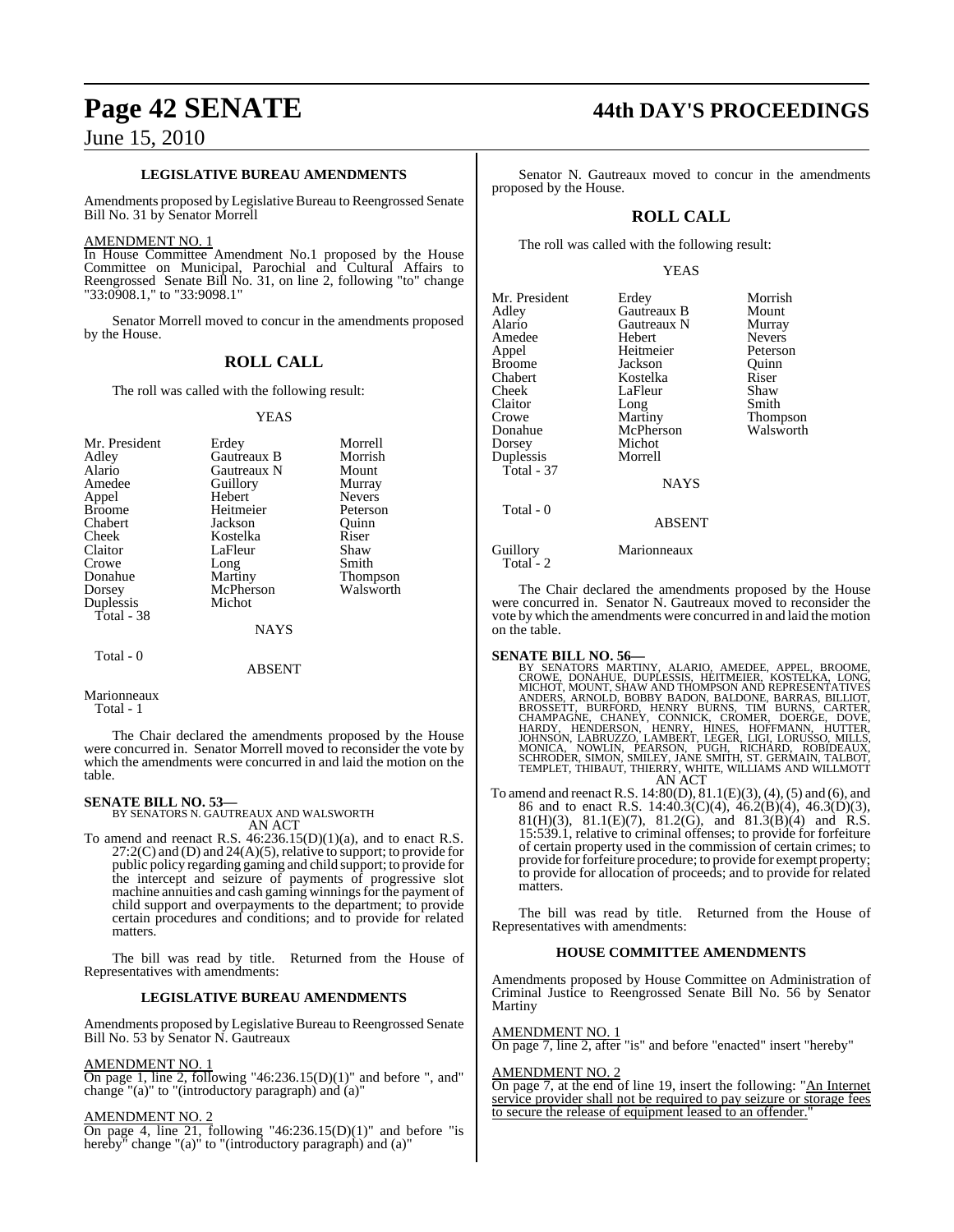# **44th DAY'S PROCEEDINGS Page 43 SENATE**

AMENDMENT NO. 3

On page 7, after line 29, add the following:  $\sqrt[1]{(3)}$  The property of an Internet service provider shall be exempt from forfeiture.

AMENDMENT NO. 4

On page 8, at the beginning of line 1, change  $\degree$ (3) $\degree$  to  $\degree$ (4) $\degree$ 

Senator Martiny moved to concur in the amendments proposed by the House.

### **ROLL CALL**

The roll was called with the following result:

### YEAS

| Mr. President<br>Adley<br>Alario<br>Amedee<br>Appel<br><b>Broome</b><br>Chabert<br>Cheek<br>Claitor<br>Crowe<br>Donahue<br>Dorsey | Erdey<br>Gautreaux B<br>Gautreaux N<br>Guillory<br>Hebert<br>Heitmeier<br>Jackson<br>LaFleur<br>Long<br>Martiny<br>McPherson<br>Michot | Morrish<br>Mount<br>Murray<br><b>Nevers</b><br>Peterson<br>Ouinn<br>Riser<br>Shaw<br>Smith<br>Thompson<br>Walsworth |
|-----------------------------------------------------------------------------------------------------------------------------------|----------------------------------------------------------------------------------------------------------------------------------------|---------------------------------------------------------------------------------------------------------------------|
| Duplessis<br><b>Total - 37</b><br>Total - 0                                                                                       | Morrell<br>NAYS<br><b>ABSENT</b>                                                                                                       |                                                                                                                     |
| Kostelka<br>Total - 2                                                                                                             | Marionneaux                                                                                                                            |                                                                                                                     |

The Chair declared the amendments proposed by the House were concurred in. Senator Martiny moved to reconsider the vote by which the amendments were concurred in and laid the motion on the table.

#### **SENATE BILL NO. 58—** BY SENATOR B. GAUTREAUX

AN ACT

To amend and reenact R.S. 11:429(B), relative to the purchase of service credit in the Louisiana State Employees' Retirement System; to provide for the purchase of service credit and the use of such credit for the purposes of attaining eligibility for retirement subject to certain limitations; to provide for an effective date; and to provide for related matters.

The bill was read by title. Returned from the House of Representatives with amendments:

### **HOUSE COMMITTEE AMENDMENTS**

Amendments proposed by House Committee on Retirement to Engrossed Senate Bill No. 58 by Senator B. Gautreaux

### AMENDMENT NO. 1

On page 1, line 5, after "limitations;" insert "to provide relative to the payment of group benefits premiums by individuals purchasing such service credit;"

### AMENDMENT NO. 2

On page 3, between lines 20 and 21, insert the following:

"**(4) Notwithstanding any other provision of law to the contrary, the premiums for health insurance coverage paid by any retiree participating in the Office of Group Benefits program who has purchased service credit and has retired pursuant to Paragraph (2) or (3) of this Subsection shall be increased by an**

# June 15, 2010

**amount sufficient to pay for any increase in the employer's premiums resulting from his retirement. Such increase in the retiree's premium shall be deducted from the retiree's monthly benefit and remitted to the Office of Group Benefits. The Office of Group Benefits shall offset the employer's premium payments by such amount.**"

Senator B. Gautreaux moved to reject the amendments proposed by the House.

### **ROLL CALL**

The roll was called with the following result:

### YEAS

| Mr. President | Erdey       | Morrell         |
|---------------|-------------|-----------------|
| Adley         | Gautreaux B | Morrish         |
| Alario        | Gautreaux N | Mount           |
| Amedee        | Guillory    | Murray          |
| Appel         | Hebert      | <b>Nevers</b>   |
| <b>Broome</b> | Heitmeier   | Peterson        |
| Chabert       | Jackson     | Ouinn           |
| Cheek         | Kostelka    | Riser           |
| Claitor       | LaFleur     | Shaw            |
| Crowe         | Long        | Smith           |
| Donahue       | Martiny     | <b>Thompson</b> |
| Dorsey        | McPherson   | Walsworth       |
| Duplessis     | Michot      |                 |
| Total - 38    |             |                 |
|               | <b>NAYS</b> |                 |
| Total - 0     |             |                 |
|               | A D CENT    |                 |

ABSENT

Marionneaux Total - 1

The Chair declared the amendments proposed by the House were rejected. Senator B. Gautreaux moved to reconsider the vote by which the amendments were rejected and laid the motion on the table.

### **SENATE BILL NO. 73—** BY SENATOR HEITMEIER

AN ACT

To amend and reenact R.S. 3:2465(C), relative to operating procedures for animal shelters; to prohibit euthanasia by carbon monoxide gas chambers on cats and dogs beginning on January 1, 2013 and thereafter; to prohibit euthanasia by intracardiac injection on a conscious animal; and to provide for related matters.

The bill was read by title. Returned from the House of Representatives with amendments:

### **LEGISLATIVE BUREAU AMENDMENTS**

Amendments proposed by Legislative Bureau to Reengrossed Senate Bill No. 73 by Senator Heitmeier

### AMENDMENT NO. 1

On page 1, line 14, following "**Paragraphs**" and before "**of this Subsection**" change "**(C)(2) and (C)(3)**" to "**(2) and (3)**"

Senator Heitmeier moved to concur in the amendments proposed by the House.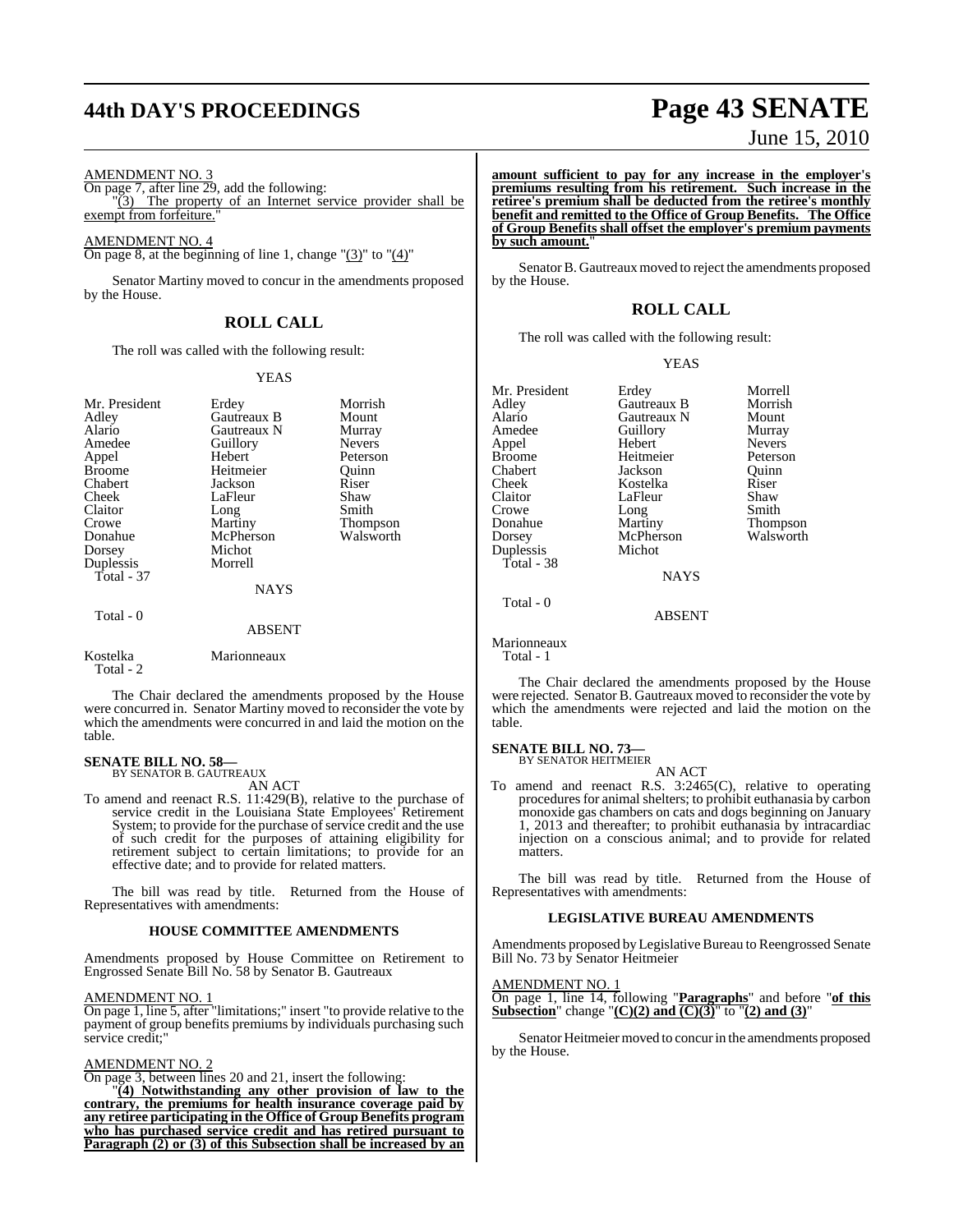### **ROLL CALL**

The roll was called with the following result:

### YEAS

| Mr. President<br>Adley<br>Alario<br>Amedee<br>Appel<br><b>Broome</b><br>Chabert<br>Cheek<br>Claitor<br>Crowe<br>Donahue<br>Dorsey<br>Duplessis<br>Total - 37 | Erdey<br>Gautreaux B<br>Gautreaux N<br>Guillory<br>Hebert<br>Heitmeier<br>Jackson<br>LaFleur<br>Long<br>Martiny<br>McPherson<br>Michot<br>Morrell | Morrish<br>Mount<br>Murray<br><b>Nevers</b><br>Peterson<br>Ouinn<br>Riser<br>Shaw<br>Smith<br>Thompson<br>Walsworth |
|--------------------------------------------------------------------------------------------------------------------------------------------------------------|---------------------------------------------------------------------------------------------------------------------------------------------------|---------------------------------------------------------------------------------------------------------------------|
|                                                                                                                                                              | <b>NAYS</b>                                                                                                                                       |                                                                                                                     |
| Total - 0                                                                                                                                                    | <b>ABSENT</b>                                                                                                                                     |                                                                                                                     |

Kostelka Marionneaux Total - 2

The Chair declared the amendments proposed by the House were concurred in. Senator Heitmeier moved to reconsider the vote by which the amendments were concurred in and laid the motion on the table.

### **SENATE BILL NO. 76—** BY SENATOR B. GAUTREAUX

AN ACT

To amend and reenact R.S. 11:1903(A)(introductory paragraph), and (2), (5), and (6) and 1922(G) and to enact R.S.  $11:1903(A)(7)$ , relative to the Parochial Employees' Retirement System; to provide relative to eligibility to participate in the system; to provide for requirements and limitations on such ability; to require a participating employer to extend benefits to all employees; to prohibit participation by certain employees whose employment is covered by another public system, plan, or fund; to specify that an employer with employees eligible for another public system, plan, or fund shall not be eligible to enter a participation agreement with this system; to provide for an effective date; and to provide for related matters.

The bill was read by title. Returned from the House of Representatives with amendments:

### **LEGISLATIVE BUREAU AMENDMENTS**

Amendments proposed by Legislative Bureau to Engrossed Senate Bill No. 76 by Senator B. Gautreaux

#### AMENDMENT NO. 1 On page 1, line 2, following "R.S. 11:1903(A)" and before "(2), (5)"

delete "(introductory paragraph), and"

### AMENDMENT NO. 2

On page 1, line 13, following "R.S. 11:1903(A)" and before "(2), (5)" delete "(introductory paragraph); and"

Senator B. Gautreaux moved to concur in the amendments proposed by the House.

### **Page 44 SENATE 44th DAY'S PROCEEDINGS**

### **ROLL CALL**

The roll was called with the following result:

### YEAS

| Mr. President<br>Adlev | Erdey<br>Gautreaux B | Morrell<br>Morrish |
|------------------------|----------------------|--------------------|
| Alario                 | Gautreaux N          | Mount              |
| Amedee                 | Guillory             | Murray             |
| Appel                  | Hebert               | <b>Nevers</b>      |
| Broome                 | Heitmeier            | Peterson           |
| Chabert                | Jackson              | Ouinn              |
| Cheek                  | Kostelka             | Riser              |
| Claitor                | LaFleur              | Smith              |
| Crowe                  | Long                 | <b>Thompson</b>    |
| Donahue                | Martiny              | Walsworth          |
| Dorsey                 | McPherson            |                    |
| Duplessis              | Michot               |                    |
| Total - 37             |                      |                    |
|                        | <b>NAYS</b>          |                    |
| Total - 0              |                      |                    |
|                        | <b>ABSENT</b>        |                    |
| . .                    | $\sim$               |                    |

Marionneaux Shaw Total - 2

The Chair declared the amendments proposed by the House were concurred in. Senator B. Gautreaux moved to reconsider the vote by which the amendments were concurred in and laid the motion on the table.

### **SENATE BILL NO. 90—** BY SENATOR MURRAY

AN ACT

To amend and reenact R.S.  $33:9091.1(F)(3)(c)(ii)$ , relative to Orleans Parish; to provide for renewal elections of parcel fees for the Lakeview Crime Prevention District; and to provide for related matters.

The bill was read by title. Returned from the House of Representatives with amendments:

### **HOUSE COMMITTEE AMENDMENTS**

Amendments proposed byHouseCommittee on Municipal, Parochial and Cultural Affairs to Reengrossed Senate Bill No. 90 by Senator Murray

### AMENDMENT NO. 1

On page 1, line 2, after "33:9091.1" delete the remainder of the line and delete line 3 in its entirety and insert in lieu thereof:

 $'(D)(1)(c)$ , (d), (e), and (f) and (3) and (F)(2)(a) and (3) and to repeal R.S. 33:9091.1 (D)(1)(g) and (h), relative to Orleans Parish; to provide for appointments to the board of commissioners of the Lakeview Crime Prevention District; to provide for elections relative to the levy and the renewal of a parcel fee in the district; to remove certain restrictions on renewing the fee; and to"

### AMENDMENT NO. 2

On page 1, line 7, after "33:9091.1" delete " $(F)(3)(c)(ii)$  is" and insert in lieu thereof  $'(D)(1)(c)$ , (d), (e), and (f) and (3) and (F)(2)(a) and (3) are"

### AMENDMENT NO. 3

On page 1, delete lines 11 through 17 in their entirety and delete page 2 and insert in lieu thereof:

"D. Governance. (1) The district shall be governed by a board of commissioners consisting of eleven members as follows: \* \* \*

(c) The member or members of the Louisiana House of Representatives who represent the area which comprises the district shall appoint one member two members.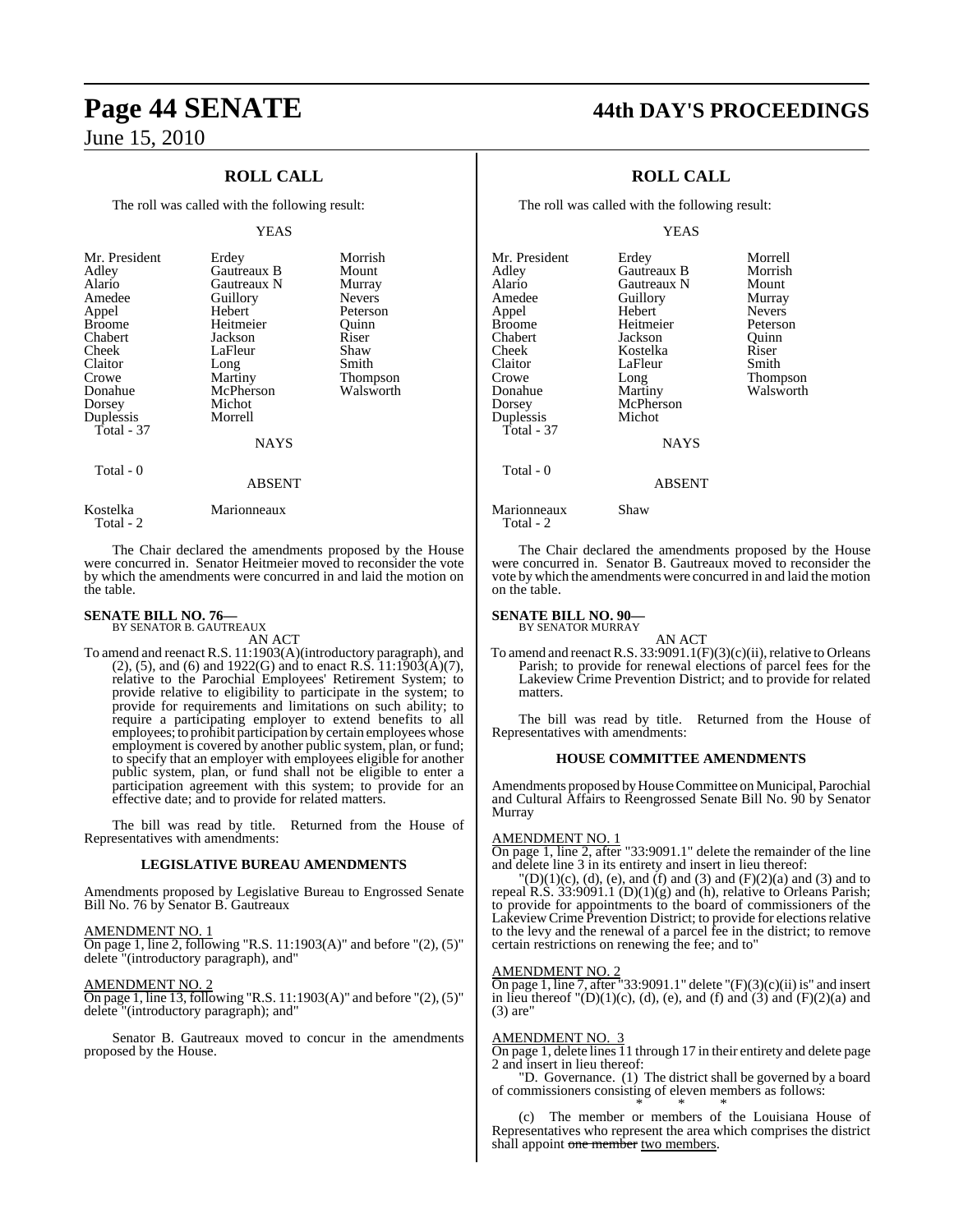# **44th DAY'S PROCEEDINGS Page 45 SENATE**

# June 15, 2010

(d) The member or members of the Louisiana Senate who represent the area which comprises the district shall appoint one member two members.

(e) The assessor for the second municipal district shall appoint member.

(f) The assessor for the seventh municipal district shall appoint one member.

 $(g)$  The mayor shall appoint one member.

 $\overrightarrow{th}$  (f) The council member or council members who represent the district shall appoint one member.

\* \* \* (3)(a) The terms of the members appointed pursuant to Subparagraphs  $\left(\frac{1}{g}\right)$  and  $\left(\frac{h}{1}\right)(1)(c)$ , (d), (e), and (f) of this Subsection shall be concurrent with the respective appointing authority.

(b) The initial terms of office for the remaining members shall be one, two, three, or four years. Two members shall serve one year, two shall serve two years, two shall serve three years, and three shall serve four years as determined by lot at the first meeting of the board. Subsequent terms shall also be four years. Vacancies resulting from the expiration of a term or any other reason shall be filled in the manner of the original appointment. Members shall be eligible for reappointment.

\* \* \* F. Parcel fee. The governing authority of the city of New Orleans is hereby authorized to impose and collect a parcel fee within the district subject to and in accordance with the provisions of this Subsection:

\* \* \* (2)(a)(i) The fee shall be imposed on each and every improved parcel located within the district.

(ii) Notwithstanding the provisions of Item (i) of this Subparagraph, the fee imposed pursuant to this Subsection shall be imposed on all parcels in the district, whether or not improved, as provided by duly adopted resolution of the board of commissioners of the district and after approval by a majority of the registered voters of the district voting on the proposition at an election held for that purpose in accordance with the Louisiana Election Code; such election shall be held only if requested by duly adopted resolution of the board of commissioners of the district and shall be held only at the 2010 mayoral primary election. If imposition of the fee on all parcels in the district is authorized as provided in this Item, it shall be imposed in the same amount and for the same duration as otherwise authorized pursuant to this Section. \* \* \*

(3)(a) The fee shall be imposed only after the question of its imposition has been approved by a majority of the registered voters of the district voting on the proposition at an election held for that purpose in accordance with the Louisiana Election Code.

(b) The election on the question of the imposition of the fee shall be held at the same time as the 1998 mayoral primary election is held in the city

 $\overline{(c)(i)}$  The fee shall expire four years from its initial levy.

 $(ii)$  The fee may be renewed as provided in Subparagraph  $(3)(a)$ of this Subsection Paragraph at a mayoral primary any election subsequent to the 1998 mayoral primary election. If the fee is renewed, the term of the imposition of the fee shall be as provided in the proposition authorizing such renewal, not to exceed eight years.

(iii) Notwithstanding the provisions of Item (i) of this Subparagraph, the fee shall expire not later than Decemberthirty-first of the year of the mayoral primary election for the city of New Orleans that occurs eight years after the year in which the fee is renewed, but only if such renewal term is approved by a majority of the registered voters of the district voting on the proposition at an election held for that purpose in accordance with the Louisiana Election Code. Such election shall be held only if requested by duly adopted resolution of the board of commissioners of the district and shall be held only at the 2006 mayoral primary election. If requested by duly adopted resolution of the board of commissioners, the proposition at such election or a separate proposition at such election may provide that the term of the fee approved at the mayoral primary election in 2006 shall expire on December 31, 2014, and if such proposition is approved by a majority of the registered voters of the district voting on the proposition at such election, the term of the fee

approved at the mayoral primary election in 2006 shall expire on such date.

\* \* \* Section 2. R.S.  $33:9091.1(D)(1)(g)$  and (h) are hereby repealed in their entirety.

Section 3. This Act shall become effective upon signature by the governor or, if notsigned by the governor, upon expiration of the time for bills to become law without signature by the governor, as provided by Article III, Section 18 of the Constitution of Louisiana. If vetoed by the governor and subsequently approved by the legislature, this Act shall become effective on the day following such approval."

### **HOUSE FLOOR AMENDMENTS**

Amendments proposed by Representative Lorusso to Reengrossed Senate Bill No. 90 by Senator Murray

### AMENDMENT NO. 1

In House Committee Amendment No. 1 proposed by the House Committee on Municipal, Parochial and Cultural Affairs and adopted by the House on June 3, 2010, on line 4, between "(f) and" and "to repeal" change "(3) and  $(F)(2)(a)$  and (3) and" to "(3)(a) and  $(F)(3)(c)(ii)$ "

### AMENDMENT NO. 2

In House Committee Amendment No. 2 proposed by the House Committee on Municipal, Parochial andCultural Affairs and adopted by the House on June 3, 2010, on line 11, between "and (f) and "and "are" change "(3) and (F)(2)(a) and (3)" to "(3)(a) and (F)(3)(c)(ii)"

### AMENDMENT NO. 3

In House Committee Amendment No. 3 proposed by the House Committee on Municipal, Parochial andCultural Affairs and adopted by the House on June 3, 2010, delete lines 13 and 14 in their entirety and insert in lieu thereof: "On page 1, between lines 10 and 11, insert the following:"

### AMENDMENT NO. 4

In House Committee Amendment No. 3 proposed by the House Committee on Municipal, Parochial and Cultural Affairs and adopted by the House on June 3, 2010, delete line 32 in its entirety and delete the remainder of the page in its entirety and on page 2 delete page 2 in its entirety and insert a set of asterisks

#### AMENDMENT NO. 5

On page 2, at the beginning of line 2, delete "Subsection" and insert in lieu thereof "**Paragraph**"

### AMENDMENT NO. 6

On page 2, line 6, after "Section 2." delete the remainder of the line in its entirety and insert the following in lieu thereof: "R.S.  $33:9091.1(D)(1)(g)$  and (h) are hereby repealed in their entirety.

Section 3. This Act shall become effective on July 1, 2010; if vetoed by the governor and subsequently approved by the legislature, this Act shall become effective on July 1, 2010, or on the day following such approval by the legislature, whichever is later."

Senator Murray moved to concur in the amendments proposed by the House.

### **ROLL CALL**

The roll was called with the following result:

#### YEAS

| Mr. President | Erdey       | Morrish       |
|---------------|-------------|---------------|
| Adley         | Gautreaux B | Mount         |
| Alario        | Gautreaux N | Murray        |
| Amedee        | Guillory    | <b>Nevers</b> |
| Appel         | Hebert      | Peterson      |
| <b>Broome</b> | Heitmeier   | Ouinn         |
| Chabert       | Jackson     | Riser         |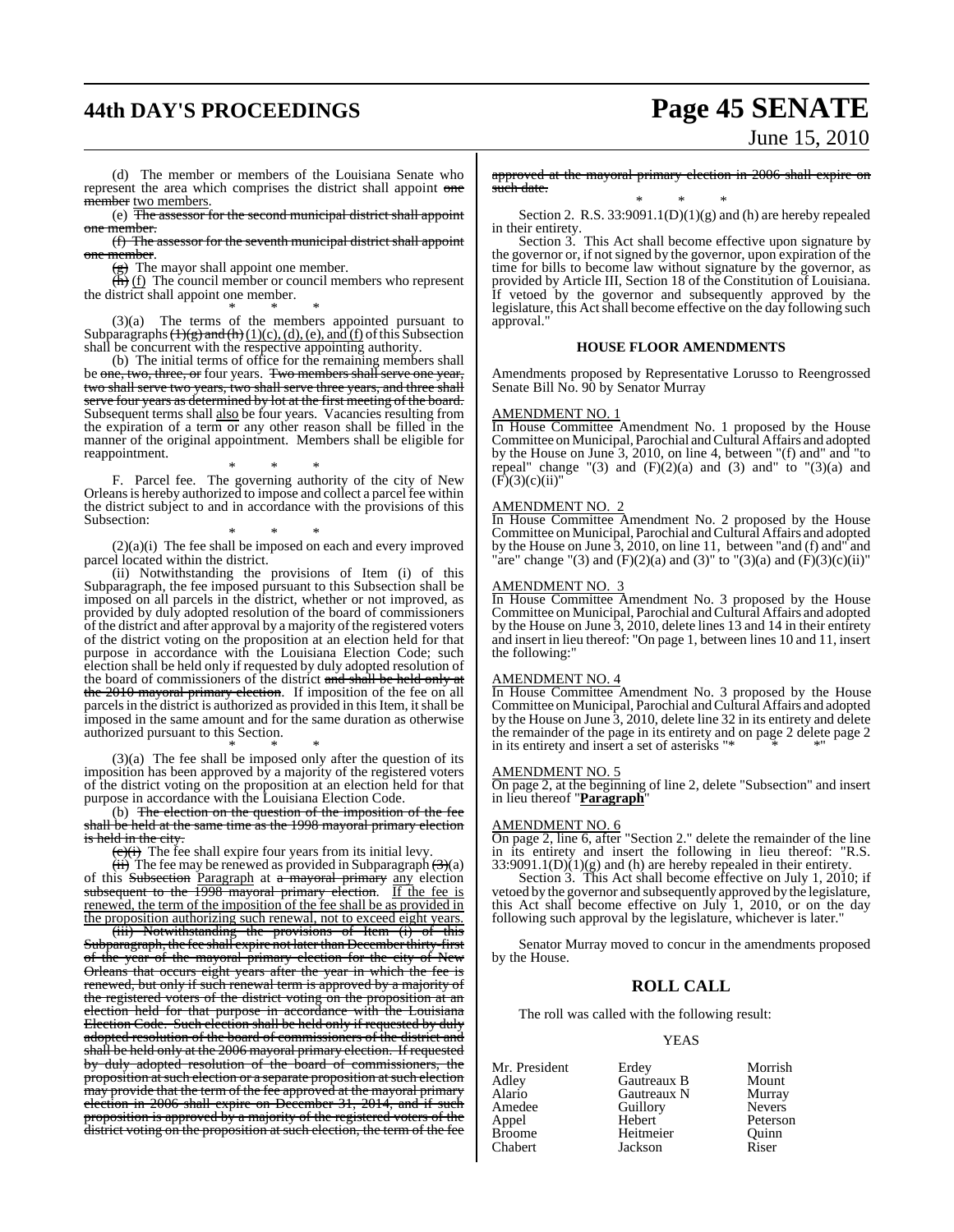Cheek Kostelka Shaw<br>Claitor LaFleur Smith Claitor LaFleur<br>Crowe Long Crowe Long Thompson<br>
Donahue Martiny Walsworth Donahue Martiny Walsworth<br>
Dorsey McPherson<br>
McPherson Duplessis Total - 37

McPherson<br>Michot

**NAYS** 

ABSENT

Total - 0

Marionneaux Morrell Total - 2

The Chair declared the amendments proposed by the House were concurred in. Senator Murray moved to reconsider the vote by which the amendments were concurred in and laid the motion on the table.

### **SENATE BILL NO. 92—** BY SENATOR MURRAY

AN ACT

To enact R.S. 18:1485(F), relative to campaign finance reporting requirements; to provide relative to procedures for the filing of certain reports electronically; and to provide for related matters.

The bill was read by title. Returned from the House of Representatives with amendments:

### **HOUSE COMMITTEE AMENDMENTS**

Amendments proposed by House Committee on House and Governmental Affairs to Engrossed Senate Bill No. 92 by Senator Murray

### AMENDMENT NO. 1

On page 1, line 9, after "**F.**" delete the remainder of the line and delete lines 10 through 17 and on page 2, delete lines 1 through 22 and insert the following:

"**(1) If a person or committee required by this Section to electronically file a report through the Board of Ethics Computerized Data Management System is unable to do so because of a technical problem beyond the person's or committee's control, the person or committee shall file the report by the date the report is due via other means specified in Subsection A of this Section.**

**(2) The person or committee shall file with such report a certification detailing the technical problem that prevented the person or committee from electronically filing the report through the Board of Ethics Computerized Data Management System.**

**(3) The person or committee shall electronically file the report through the Board of Ethics Computerized Data Management System no later than five days after the date the** report was originally due.

Senator Murray moved to concur in the amendments proposed by the House.

### **ROLL CALL**

The roll was called with the following result:

### YEAS

Mr. President Erdey Morrell<br>Adley Gautreaux B Morrish Adley Gautreaux B Morrish Alario Gautreaux N Mount Appel Hebert Nevers Broome Heitmeier Peterson<br>Chabert Jackson Ouinn Chabert Jackson<br>Cheek Kostelka Cheek Kostelka Riser<br>Claitor LaFleur Shaw LaFleur

Guillory Murray<br>
Hebert Nevers

## **Page 46 SENATE 44th DAY'S PROCEEDINGS**

Crowe Long Smith<br>
Donahue Martiny Thom Donahue Martiny Thompson McPherson<br>Michot Duplessis Total - 37 **NAYS**  Total - 0 ABSENT

Marionneaux Walsworth Total - 2

The Chair declared the amendments proposed by the House were concurred in. Senator Murray moved to reconsider the vote by which the amendments were concurred in and laid the motion on the table.

**SENATE BILL NO. 130—** BY SENATOR MORRELL

AN ACT

To enact R.S. 46:236.1.5(D) and Chapter 13-D of Title 51 of the Louisiana Revised Statutes of 1950, to be comprised of R.S. 51:1441 through 1449, relative to child support; to provide relative to the collection of child support through private party child support collection agencies; to provide for definitions; to provide for the regulation of services of private party child support collection agencies; to provide relative to prohibited practices and penalties; and to provide for related matters.

The bill was read by title. Returned from the House of Representatives with amendments:

### **HOUSE COMMITTEE AMENDMENTS**

Amendments proposed by House Committee on Civil Law and Procedure to Reengrossed Senate Bill No. 130 by Senator Morrell

### AMENDMENT NO. 1

On page 1, line 2, change "13-D" to "13-B"

AMENDMENT NO. 2 On page 1, line 3, change "1449" to "1448"

AMENDMENT NO. 3

On page 2, line 1, change "1449" to "1448"

AMENDMENT NO. 4

On page 3, delete lines 3 through 5 in their entirety and insert the following:

"**(7) "Obligor" means a resident of this state required to pay child support in accordance with an order of support issued by** child support in accordance with an order of support issued by a court or other tribunal."

### AMENDMENT NO. 5

On page 3, line 13, delete "**a fee or**" and at the beginning of line 14, delete "**other**"

### AMENDMENT NO. 6

On page 3, delete lines 21 through 23 in their entirety and insert the following: "**he is not employed by a private child support collection agency or does not derive a substantial portion of business from the**"

### AMENDMENT NO. 7

On page 3, at the end of line 24, change "**Subitem**" to "**Section**"

AMENDMENT NO. 8 On page 3, line 27, delete "**for other individuals**"

### AMENDMENT NO. 9

On page 4, line 3, change "**under the**" to "**in accordance with**"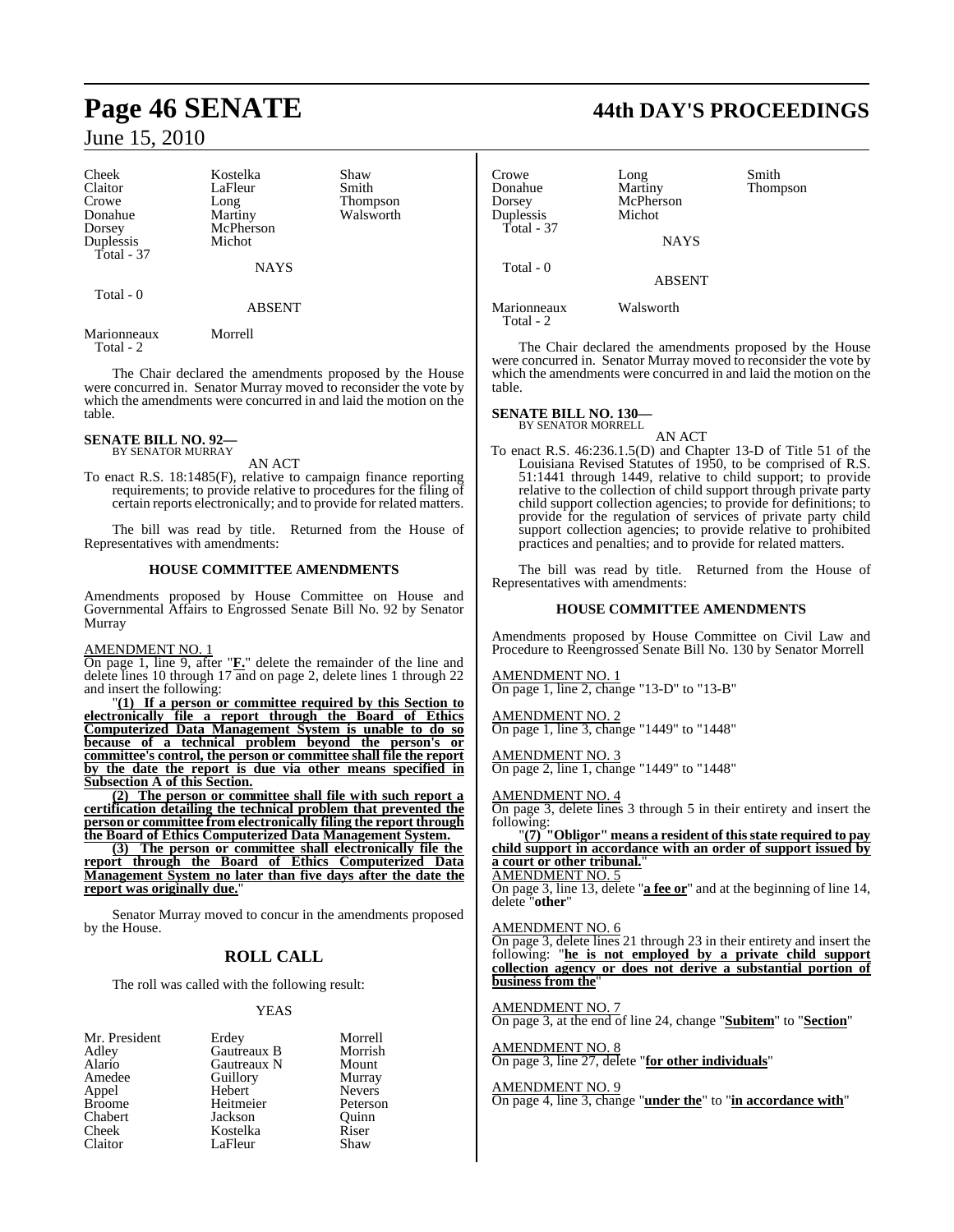## **44th DAY'S PROCEEDINGS Page 47 SENATE**

# June 15, 2010

AMENDMENT NO. 10 On page 4, line 4, change "**order of a court**" to "**a court order**" AMENDMENT NO. 11 On page 4, line 6, change "**Department of Social Services**" to "**department**" AMENDMENT NO. 12 On page 4, line 14, delete "**to whom**" and at the beginning of line 15, delete "**the payment is owed**" AMENDMENT NO. 13 On page 4, line 17, change "**intending to provide**" to "**providing**" AMENDMENT NO. 14 On page 4, line 18, change "**collect**" to "**collecting**" AMENDMENT NO. 15 On page 4, line 19, after "**shall**" insert "**comply with the following**" AMENDMENT NO. 16 On page 4, line 21, change "**requested by the secretary of state, including but not limited to**" to "**requested, including**" AMENDMENT NO. 17 On page 4, line 22, after "**agency**" insert a comma "," and delete "**and**" and at the end of the line, delete "**for such entity**" AMENDMENT NO. 18 On page 4, at the end of line 23, insert a period "." and delete line 24 in its entirety AMENDMENT NO. 19 On page 4, line 25, after "**(2)**" delete the remainder of the line and insert "**Submit to the state treasurer not later than 4:30 p.m. on the fifth business day after registering with the secretary of state all of the following:**" AMENDMENT NO. 20 On page 5, line 13, after "**form**" insert a period "." and delete the remainder of the line AMENDMENT NO. 21 On page 5, delete line 14 and insert "**The contract shall include all of the following:**" AMENDMENT NO. 22 On page 5, line 16, after "**provided**" insert a period "." and delete the remainder of the line AMENDMENT NO. 23 On page 5, at the end of line 17, delete "**by the**" and at the beginning of line 18, delete "**public child support collection agency**" AMENDMENT NO. 24 On page 5, line 19, after "collected" insert a period "." and delete the remainder of the line and delete line 20 in its entirety AMENDMENT NO. 25 On page 5, line 22, change "**could**" to "**may**" AMENDMENT NO. 26 On page 5, line 29, change "**that a private child support**" to "**the**" AMENDMENT NO. 27 On page 6, delete line 1 and insert "**to refund any improperly retained fee.**" AMENDMENT NO. 28 On page 6, line 7, after "agency" insert a period "." and delete the remainder of the line and delete line 8 in its entirety AMENDMENT NO. 29 On page 6, delete lines 16 through 18, and insert the following: "**(10) A statement that the obligee may continue to receive or pursue support enforcement services through the department and the collection agency may not prohibit this in any way.**" AMENDMENT NO. 30 On page 6, line 26, delete "**private child support**" AMENDMENT NO. 31 On page 7, line 3, after "collected" insert a period "." and delete the remainder of the line AMENDMENT NO. 32 On page 7, delete lines  $\overline{4}$  through 9 in their entirety AMENDMENT NO. 33 On page 7, delete line 11 and insert "**include any of the following:**" AMENDMENT NO. 34 On page 7, delete lines 12 through 20 and insert the following: "**(1) A requirement that the obligee waive the right to pursue any civil or criminal matter, agree to resolve disputes in a jurisdiction other than the obligee's, or agree to the application of laws other than those of the residence of the obligee. Any waiver, including an agreement to arbitrate or a choice of forum or law, required as a condition of doing business with the collection agency shall be presumed against public policy and unenforceable.**" AMENDMENT NO. 35 On page 7, delete line 27 and insert "**(3) A requirement that the obligee not pursue a child**" AMENDMENT NO. 36 On page 8, delete lines 2 through 7 and insert the following: "**(4) A requirement that the obligee waive his right to review and consent to any modification of the contract. (5) A prohibition against termination of the contract for the collection of child support payments until the arrears are paid. (6) A requirement that the obligee waive his right to accept a settlement offer.**" AMENDMENT NO. 37 On page 8, line 11, after "**D.**" and before "**In**" insert "**The provisions of this Subsection shall be attached to the contract as an addendum, in at least ten-point font, and be signed and dated by the obligee.**" AMENDMENT NO. 38 On page 8, line 12, delete "**between a private child support collection agency and**" AMENDMENT NO. 39 On page 8, delete line 13 and insert "**it shall be cancelled or terminated if any of the following:**" AMENDMENT NO. 40 On page 8, line 18, delete "**private child support**" AMENDMENT NO. 41 On page 8, at the beginning of line 23, before "**A**" insert "**A.**" and after "**shall**" and before the colon ":" insert "**comply with all of the following**" AMENDMENT NO. 42 On page 8, delete lines 24 through 26 and insert the following: "**(1) Enter into a written contract with the obligee, as provided in R.S. 51:1444, before providing support enforcement services.**" AMENDMENT NO. 43 On page 8, line 29, delete "**with him that the**"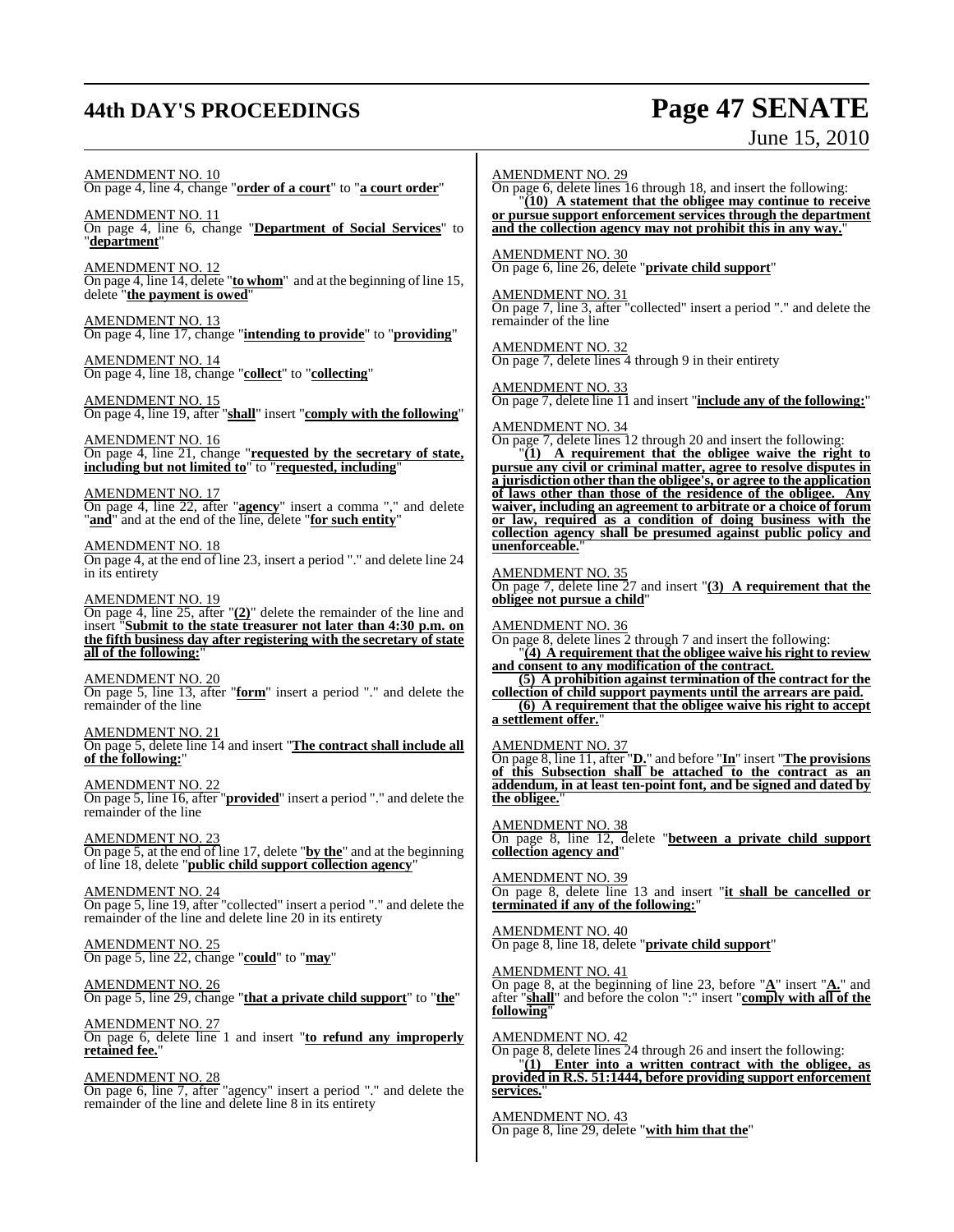## **Page 48 SENATE 44th DAY'S PROCEEDINGS**

AMENDMENT NO. 44 On page 9, delete lines 1 and 2 and insert "**that he is not obligated to hire a collection agency to collect child support.**" AMENDMENT NO. 45 On page 9, line 4, delete "**to the obligee**" AMENDMENT NO. 46 On page 9, at the end of line 5, delete "**as child support or**" and at the beginning of line 6, delete "**arrearages**" AMENDMENT NO. 47

On page 9, line 7, delete "**by the collection agency**"

AMENDMENT NO. 48

On page 9, delete lines 9 through 21 and insert the following: "**(a) The name of the obligor and any other identifying information.**

**(b) The amount of support collected.**

**(c) The date each amount was received.**

**(d) The date each amount received was forwarded to the obligee.**

**(e) The amount of each payment forwarded to the obligee. (f) The source of payment and the actions taken by the collection agency which resulted in the payment.**"

AMENDMENT NO. 49 On page 9, line 22, change "**kept**" to "**retained**" and delete "**private**"

AMENDMENT NO. 50 On page 9, at the beginning of line 23, delete "**child support**"

AMENDMENT NO. 51 On page 9, line 25, change the period "." to a comma "," and change "**This**" to "**excluding**"

AMENDMENT NO. 52 On page 9, line 26, delete "**provision shall not apply to**"

AMENDMENT NO. 53 On page 9, delete lines 28 and 29 and insert "**(5) Forward**"

AMENDMENT NO. 54 On page 10, line 3, delete the period "." and delete "**The records required under this Section shall be maintained by the**" and on line 4, delete "**private child support collection agency**"

AMENDMENT NO. 55 On page 10, delete lines 6 and 7, and insert "**of the contract, the collection agency shall maintain all of the following:**"

AMENDMENT NO. 56 On page 10, line 9, delete "**private child support**"

AMENDMENT NO. 57 On page 10, line 10, delete "**private child support**"

AMENDMENT NO. 58 On page 10, line 15, delete "**private child support**"

AMENDMENT NO. 59 On page 10, delete lines 18 through 20 and insert the following: "**the disclosure of information pertaining to the obligee or obligor, including protections for records maintained**"

AMENDMENT NO. 60 On page 10, line 22, delete "**private child support**"

AMENDMENT NO. 61 On page 10, line 24, delete "**private child support**"

AMENDMENT NO. 62 On page 10, delete lines 25 and 26 and insert "**agency as provided in this Paragraph. The obligee shall be**"

AMENDMENT NO. 63 On page 10, line 28, delete "**private child support**"

AMENDMENT NO. 64 On page 11, line 1, delete "**private child support**"

AMENDMENT NO. 65 On page 11, line 2, delete "**private child support**"

AMENDMENT NO. 66 On page 11, at the beginning of line 11, change "**(11)**" to "**B.**"

AMENDMENT NO. 67 On page 11, delete lines 13 through 16 in their entirety and insert the following: "**attorney contracting with an obligee to provide child support collection servicesfor compensation shall comply with all provisions governing attorney conduct.**"

AMENDMENT NO. 68 On page 11, at the beginning of line 19, insert "**A.**"

AMENDMENT NO. 69 On page 11, at the end of line 20, delete the colon ":" and insert "**obtain from the obligee all of the following:**" and delete line 21 in its entirety

AMENDMENT NO. 70 On page 11, at the beginning of line 22, change "**(a)**" to "**(1)**"

AMENDMENT NO. 71 On page 11, at the beginning of line 23, change "**(b)**" to "**(2)**"

AMENDMENT NO. 72  $\overline{On}$  page 11, at the beginning of line 25, change " $\overline{(c)}$ " to " $\overline{(3)}$ "

AMENDMENT NO. 73 On page 11, line 26, after "**owed**" insert a period "." and delete the remainder of the line and delete line 27 in its entirety

AMENDMENT NO. 74 On page 11, at the beginning of line 28, change "**(d)**" to "**(4)**"

AMENDMENT NO. 75 On page 12, delete lines 2 through 4, and insert the following: "**B. In addition to Subsection A of this Section, before commencing support enforcement services, the collection agency shall send the obligor a written notice no later than five days after the obligee and collection agency sign a contract. The notice shall include all of the following:**"

AMENDMENT NO. 76 On page 12, at the beginning of line 5, change "**(i)**" to "**(1)**"

AMENDMENT NO. 77 On page 12, at the beginning of line 6, change "**(ii)**" to "**(2)**"

AMENDMENT NO. 78 On page 12, delete line 8 and insert "**the current child support owed by the obligor.**"

AMENDMENT NO. 79 On page 12, at the beginning of line 9, change "**(iii)**" to "**(3)**"

AMENDMENT NO. 80 On page 12, line 11, delete "**pursuant to this Paragraph**"

AMENDMENT NO. 81

On page 12, delete lines 14 through 22 and insert the following: "**(4) A statement that if the obligor provides written notice to the collection agency within the time period in Paragraph (3) of this Subsection, disputing the existence or amount of the child support obligation or arrears, the collection agency shall cease efforts to collect the support until it obtains and mails to the**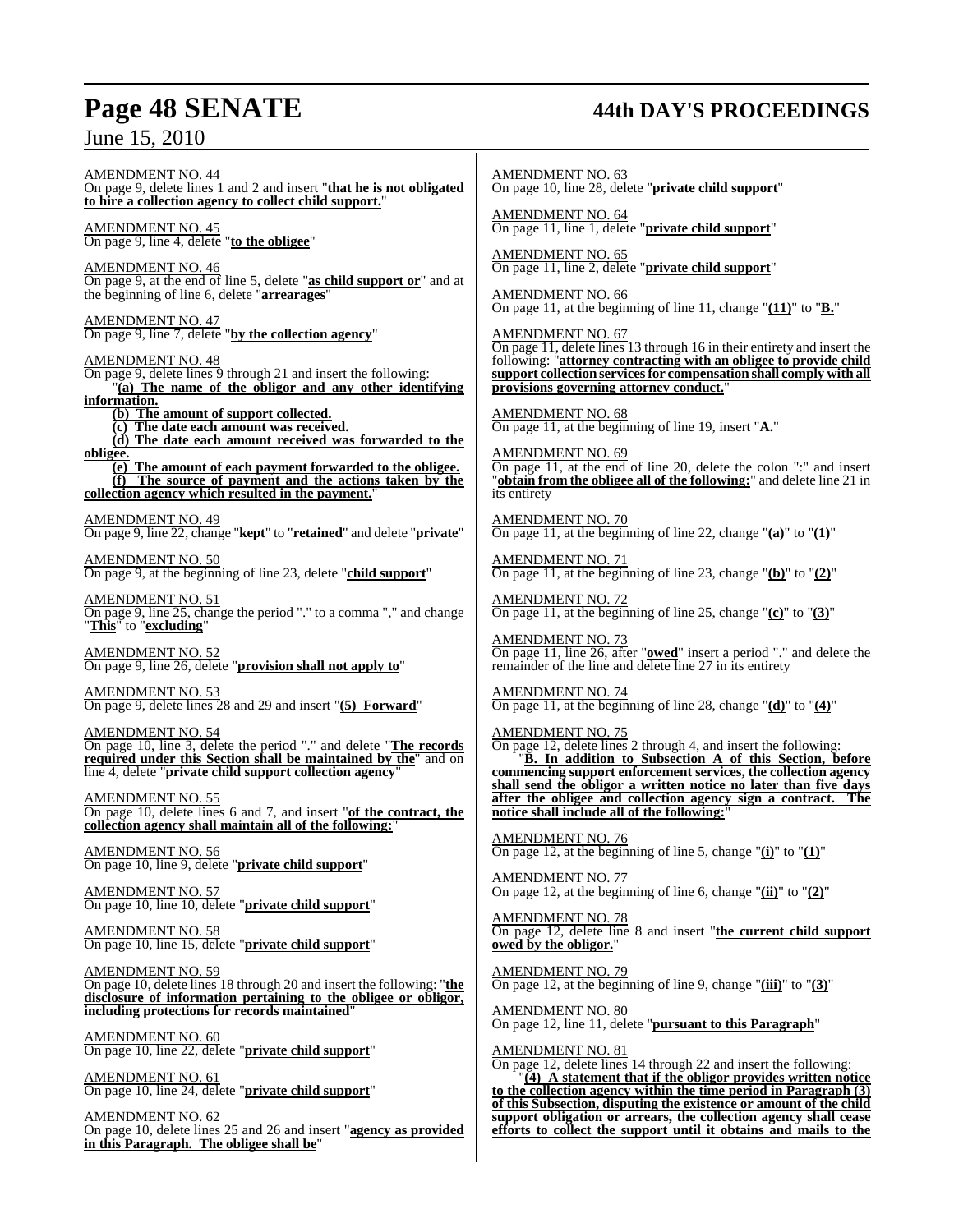# **44th DAY'S PROCEEDINGS Page 49 SENATE**

### **obligor written verification of the existence or amount of the obligation.**"

AMENDMENT NO. 82 On page 12, at the beginning of line 23, change "**(v)**" to "**(5)**"

AMENDMENT NO. 83 On page 12, delete line 26 and insert "**C. A statement in accordance with Subsection B(4)**"

AMENDMENT NO. 84

On page 13, at the beginning of line 2, change "**(3)**" to "**(D)**"

### AMENDMENT NO. 85

On page 13, line 3, delete "**pursuant to Item (2)(a)(iii) of this Section**"

AMENDMENT NO. 86

On page 13, delete lines 5 through 29 in their entirety and insert the following:

### "**§1447. Prohibited acts**

**A. A private child support collection agency providing support enforcement services to an obligee in this state or collecting support or arrears from an obligor shall not engage in any act which violates any provision of the Fair Debt Collection Practices Act, 15 U.S.C. 1692 et seq., or the Federal Trade Commission Act, 15 U.S.C. 42 et seq. §1448. Civil penalties**

**A. When a private child support collection agency is found by a court to have violated the provisions of R.S. 51:1443, the court shall award to the state a civil penalty not to exceed ten thousand dollars.**

**B. A collection agency found by a court to have violated any of the provisions of R.S. 51:1444 through 1447 shall be ordered to pay to the plaintiff a civil penalty not to exceed five thousand dollars per violation and reasonable attorney fees, expenses, and court costs.**

**C. The civil penalties provided in this Section shall be cumulative to each other and any other provision of law.**"

### AMENDMENT NO. 87

Delete pages 14 through 19 in their entirety

### AMENDMENT NO. 88

On page 20, delete lines 1 through 24 in their entirety

### **LEGISLATIVE BUREAU AMENDMENTS**

Amendments proposed by Legislative Bureau to Reengrossed Senate Bill No. 130 by Senator Morrell

#### AMENDMENT NO. 1

In House Committee Amendment No. 23 proposed by the House Committee on Civil Law and Procedure on page 2 line 30 change "**public**" to "**private**"

### AMENDMENT NO. 2

In House Committee Amendment No. 29 proposed by the House Committee on Civil Law and Procedure on page 3 line 11 change "lines 16 through 18" to "lines 16 through 19"

### AMENDMENT NO. 3

In House Committee Amendment No. 81 proposed by the House Committee on Civil Law and Procedure on page 7 line 29 following "**period**" and before "**in**" insert "**provided**"

#### AMENDMENT NO. 4

In House Committee Amendment No. 83 proposed by the House Committee on Civil Law and Procedure on page 8 line 4 following "**with**" change "**Subsection**" to "**Paragraph**"

### AMENDMENT NO. 5

On page 11, line 5, following "**this**" change "**Section**" to "**Subsection**"

# June 15, 2010

Senator Morrell moved to concur in the amendments proposed by the House.

### **ROLL CALL**

The roll was called with the following result:

### YEAS

| Mr. President | Erdey       | Morrell       |
|---------------|-------------|---------------|
| Adley         | Gautreaux B | Morrish       |
| Alario        | Gautreaux N | Mount         |
| Amedee        | Guillory    | Murray        |
| Appel         | Hebert      | <b>Nevers</b> |
| <b>Broome</b> | Heitmeier   | Peterson      |
| Chabert       | Jackson     | Ouinn         |
| Cheek         | Kostelka    | Riser         |
| Claitor       | LaFleur     | Shaw          |
| Crowe         | Long        | Smith         |
| Donahue       | Martiny     | <b>Thomps</b> |
| Dorsey        | McPherson   |               |
| Duplessis     | Michot      |               |
| Total - 37    |             |               |
|               | NAYS        |               |
|               |             |               |

Murray ert Nevers<br>
meier Peterso meier Peterson<br>Son Ouinn son Quinn<br>elka Riser Thompson

### ABSENT

Marionneaux Walsworth Total - 2

Total - 0

The Chair declared the amendments proposed by the House were concurred in. Senator Morrell moved to reconsider the vote by which the amendments were concurred in and laid the motion on the table.

#### **SENATE BILL NO. 134—** BY SENATOR B. GAUTREAUX

AN ACT

To amend and reenact R.S. 11:104 and Chapter 3 of Subtitle I of Title 11 of the Louisiana Revised Statutes of 1950, comprised of R.S. 11:121 through 127, relative to the Public Retirement Systems' Actuarial Committee; to provide relative to membership, officers, meetings, duties, and staffing of the committee; to provide for an effective date; and to provide for related matters.

The bill was read by title. Returned from the House of Representatives with amendments:

### **HOUSE COMMITTEE AMENDMENTS**

Amendments proposed by House Committee on Retirement to Reengrossed Senate Bill No. 134 by Senator B. Gautreaux

AMENDMENT NO. 1 On page 2, line 11, after "A." delete "**(1)**"

AMENDMENT NO. 2 On page 2, delete lines 13 through 15 in their entirety

Senator B. Gautreaux moved to concur in the amendments proposed by the House.

### **ROLL CALL**

The roll was called with the following result:

### YEAS

| Mr. President | Erdev       | Morrell |
|---------------|-------------|---------|
| Adley         | Gautreaux B | Morrish |
| Alario        | Gautreaux N | Mount   |
| Amedee        | Guillory    | Murray  |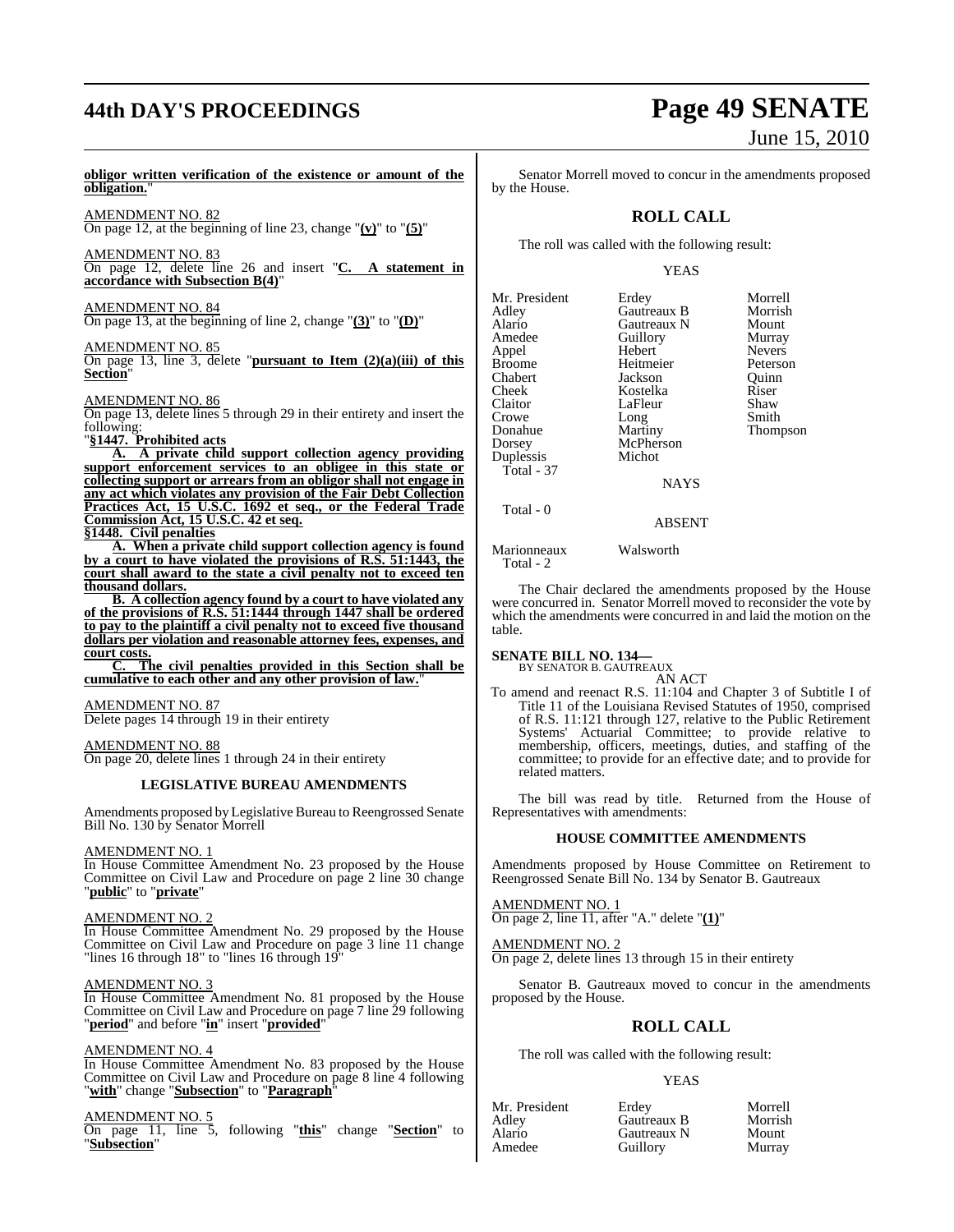Appel Hebert Nevers<br>Broome Heitmeier Peterson Chabert Jackson Quinn Cheek Kostelka Riser<br>Claitor LaFleur Shaw Crowe Long Smith<br>Donahue Martiny Thom Donahue Martiny Thompson Duplessis Total - 38

Heitmeier Peterson<br>Jackson Ouinn LaFleur McPherson<br>Michot

NAYS

ABSENT

### Marionneaux

Total - 0

Total - 1

The Chair declared the amendments proposed by the House were concurred in. Senator B. Gautreaux moved to reconsider the vote by which the amendments were concurred in and laid the motion on the table.

#### **SENATE BILL NO. 147—** BY SENATOR THOMPSON

AN ACT

To amend and reenact R.S. 3:3402(4), 3403(C), 3405(B)(2), the introductory paragraph of  $3407(A)$ ,  $3410(D)$ ,  $3410.2(D)(4)$ , the introductory paragraph of 3410.2(F), 3411(B), 3414.3(L), 3414.4(B),  $\overline{3419}$ (D) and 3422(D) and to repeal Subpart B of Part V of Chapter 6 of Title 3 of the Louisiana Revised Statutes of 1950, comprised of R.S. 3:691 through 695, Subpart C of Part V of Chapter 6 of Title 3 of the Louisiana Revised Statutes of 1950, comprised of R.S. 3:697 through 699, 3405(B)(1),  $3409(I)$ ,  $3414.3(E)$  and  $3415(B)$ , relative to agricultural commodities; to provide for changes in the Agricultural Commodity Dealer and Warehouse Law; to provide relative to seizure of facilities; to repeal grain dealer license exams; to provide relative to moisture measuring devices and to repeal obsolete provisions related thereto; to repeal certain certification requirements related to grain sampling; to repeal certain licensure requirements concerning weighmasters; to repeal certain policies for sampling and grading grain; to repeal provision requiring design approval for scale tickets; to provide for technical corrections; and to provide for related matters.

The bill was read by title. Returned from the House of Representatives with amendments:

### **LEGISLATIVE BUREAU AMENDMENTS**

Amendments proposed by Legislative Bureau to Engrossed Senate Bill No. 147 by Senator Thompson

AMENDMENT NO. 1

On page 5, line 21, following "examine," and before "audit" change "and/or" to "or"

AMENDMENT NO. 2 On page 5, line 22, following "examination," and before "audit" change "and/or" to "or"

AMENDMENT NO. 3 On page 5, line 25, following "examination," and before "audit" change "and/or" to "or"

Senator Thompson moved to concur in the amendments proposed by the House.

## **Page 50 SENATE 44th DAY'S PROCEEDINGS**

### **ROLL CALL**

The roll was called with the following result:

YEAS

Mr. President Erdey Morrell<br>Adley Gautreaux B Morrish **Gautreaux B** Morrish<br> **Gautreaux N** Mount Alario Gautreaux N Mount<br>Amedee Guillory Murray Amedeu<br>
Amedeu<br>
Amedeu<br>
Amedeu<br>
Nevers Appel Hebert Nevers Heitmeier Peterson<br>Jackson Ouinn Chabert Jackson Quinn Cheek Kostelka Riser Claitor LaFleur<br>Crowe Long Crowe Long Smith<br>Donahue Martiny Thom Donahue Martiny Thompson McPherson<br>Michot Duplessis Total - 38 **NAYS** 

Total - 0

Marionneaux

Total - 1

The Chair declared the amendments proposed by the House were concurred in. Senator Thompson moved to reconsider the vote by which the amendments were concurred in and laid the motion on the table.

ABSENT

#### **SENATE BILL NO. 159—** BY SENATOR MURRAY

AN ACT

To authorize and provide for a cooperative endeavor agreement for use of certain state property in Orleans Parish with the city of New Orleans; to provide for an effective date; and to provide for related matters.

The bill was read by title. Returned from the House of Representatives with amendments:

### **HOUSE COMMITTEE AMENDMENTS**

Amendments proposed by House Committee on Appropriations to Reengrossed Senate Bill No. 159 by Senator Murray

### AMENDMENT NO. 1

On page 1, line 10, after "complex" and before the period "." insert "in exchange for consideration proportionate to the appraised value of the property"

Senator Murray moved to concur in the amendments proposed by the House.

### **ROLL CALL**

The roll was called with the following result:

Kostelka

### YEAS

Mr. President Erdey Morrell<br>Adley Gautreaux B Morrish Adley Gautreaux B Morrish Alario Gautreaux N Mount<br>Amedee Guillory Murray Amedee Guillory Murray<br>Appel Hebert Nevers Appel Hebert Nevers Broome Heitmeier<br>Chabert Jackson Chabert Jackson Quinn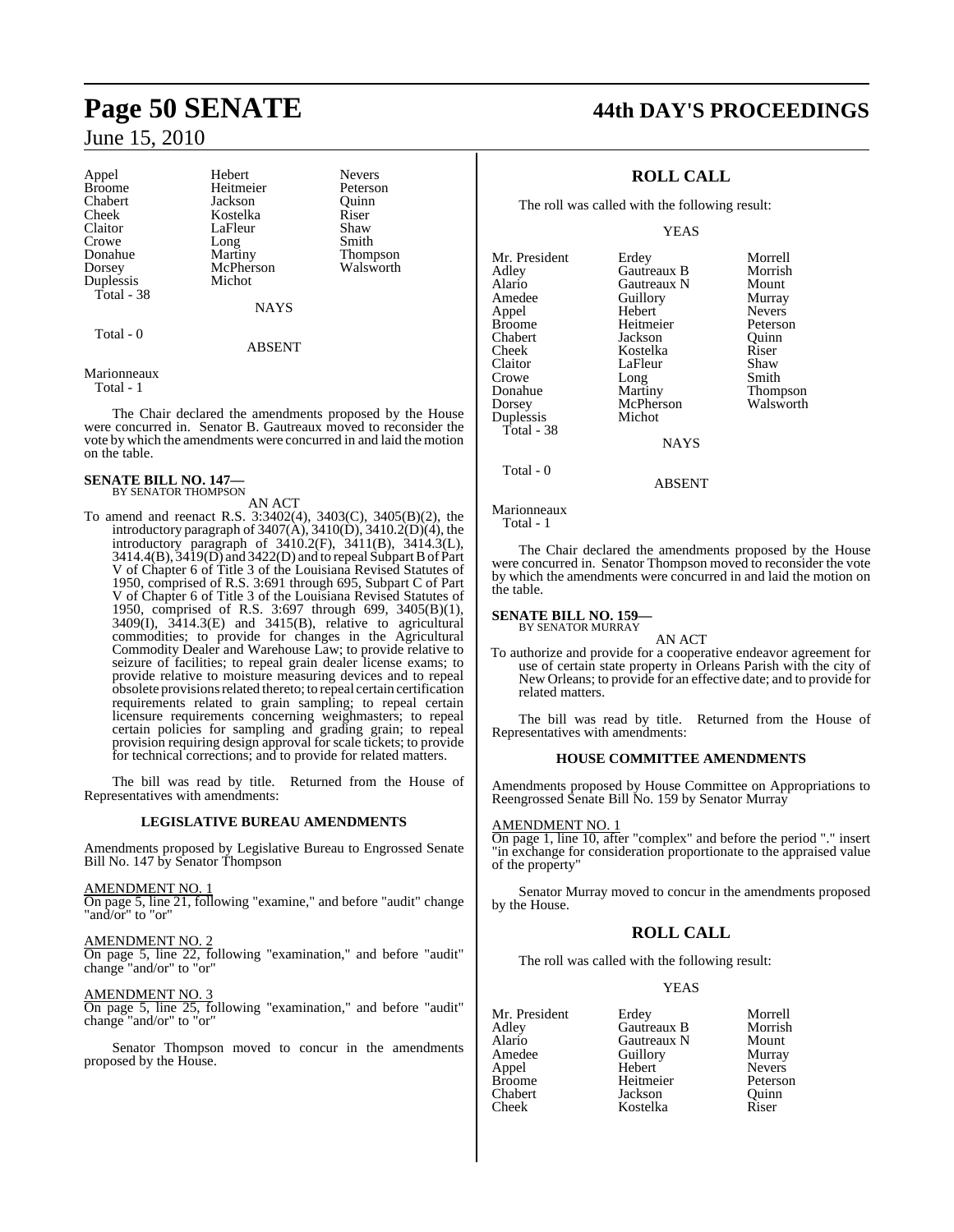## **44th DAY'S PROCEEDINGS Page 51 SENATE**

Claitor LaFleur Shaw<br>Crowe Long Smith Crowe Long<br>
Donahue Martiny Donahue Martiny Thompson<br>Dorsey McPherson Walsworth Duplessis Total - 38

McPherson<br>Michot

Total - 0

ABSENT

**NAYS** 

Marionneaux Total - 1

The Chair declared the amendments proposed by the House were concurred in. Senator Murray moved to reconsider the vote by which the amendments were concurred in and laid the motion on the table.

**SENATE BILL NO. 184—** BY SENATOR N. GAUTREAUX

AN ACT

To enact R.S. 30:136(D), relative to the State Mineral and Energy Board; to provide relative to the disposition of certain funds payable to the state as the lessor of certain mineral leases; to provide for reimbursement of certain monies to the Mineral ResourcesOperation Fund; to provide terms and conditions; and to provide for related matters.

The bill was read by title. Returned from the House of Representatives with amendments:

### **HOUSE FLOOR AMENDMENTS**

Amendments proposed by Representative Lambert to Engrossed Senate Bill No. 184 by Senator N. Gautreaux

AMENDMENT NO. 1 On page 1, at the end of line 4, change "Resources" to "and Energy"

AMENDMENT NO. 2 On page 1, line 15, change "Resources" to "and Energy"

AMENDMENT NO. 3 On page 1, line 16, change "Resources" to "and Energy"

Senator N. Gautreaux moved to concur in the amendments proposed by the House.

### **ROLL CALL**

The roll was called with the following result:

### YEAS

| Mr. President       | Erdey             | Morrish       |
|---------------------|-------------------|---------------|
| Adley               | Gautreaux B       | Mount         |
| Alario              | Gautreaux N       | Murray        |
| Amedee              | Guillory          | <b>Nevers</b> |
| Appel               | Hebert            | Peterson      |
| Broome              | Heitmeier         | Ouinn         |
| Chabert             | Jackson           | Riser         |
| Cheek               | Kostelka          | Shaw          |
| Claitor             | Long              | Smith         |
| Crowe               | Martiny           | Thompson      |
| Donahue             | McPherson         | Walsworth     |
| Dorsey<br>Duplessis | Michot<br>Morrell |               |
| Total $-37$         | <b>NAYS</b>       |               |

Total - 0

# June 15, 2010

### ABSENT

LaFleur Marionneaux

Total - 2

The Chair declared the amendments proposed by the House were concurred in. Senator N. Gautreaux moved to reconsider the vote bywhich the amendments were concurred in and laid the motion on the table.

**SENATE BILL NO. 218—** BY SENATOR APPEL

AN ACT

To enact R.S. 9:4815, relative to the Private Works Act; to provide for the escrow of funds due under certain contracts; to provide for the duties of an escrow agent; to provide for the release of funds from escrow; to provide for exceptions; and to provide for related matters.

The bill was read by title. Returned from the House of Representatives with amendments:

### **HOUSE COMMITTEE AMENDMENTS**

Amendments proposed by House Committee on Civil Law and Procedure to Reengrossed Senate Bill No. 218 by Senator Appel

AMENDMENT NO. 1 **On page 1, line 4, after "exceptions;" and before "and" insert "to** provide for a limitation of liability;"

AMENDMENT NO. 2 On page 3, at the end of line 9, change the colon ":" to a comma "," and insert "the following shall occur:

AMENDMENT NO. 3 On page 3, line 14, change "or arbitrators who have" to "who has"

AMENDMENT NO. 4 On page 3, line 16, delete "or arbitrators"

AMENDMENT NO. 5 On page 3, at the end of line 17, delete " $or$ " and at the beginning of line 18, delete "arbitrators"

AMENDMENT NO. 6 On page 3, line 24, change "Further, neither" to "Neither"

AMENDMENT NO. 7 On page 3, line 25, after "shall" and before "be" delete "not"

Senator Appel moved to concur in the amendments proposed by the House.

### **ROLL CALL**

The roll was called with the following result:

### YEAS

Mr. President Duplessis McPherson<br>Adley Erdey Michot Adley Erdey Michot Alario Gautreaux B Morrell Amedee Gautreaux N Morris<br>
Appel Guillory Mount Appel Guillory<br>Broome Hebert Broome Hebert Murray Example Heitmeier Nevers<br>
Cheek Jackson Ouinn Cheek Jackson<br>Claitor Kostelka Claitor **Kostelka** Riser<br>Crowe LaFleur Smith Crowe LaFleur<br>Donahue Long Donahue Long Thompson Total - 36

Martiny Walsworth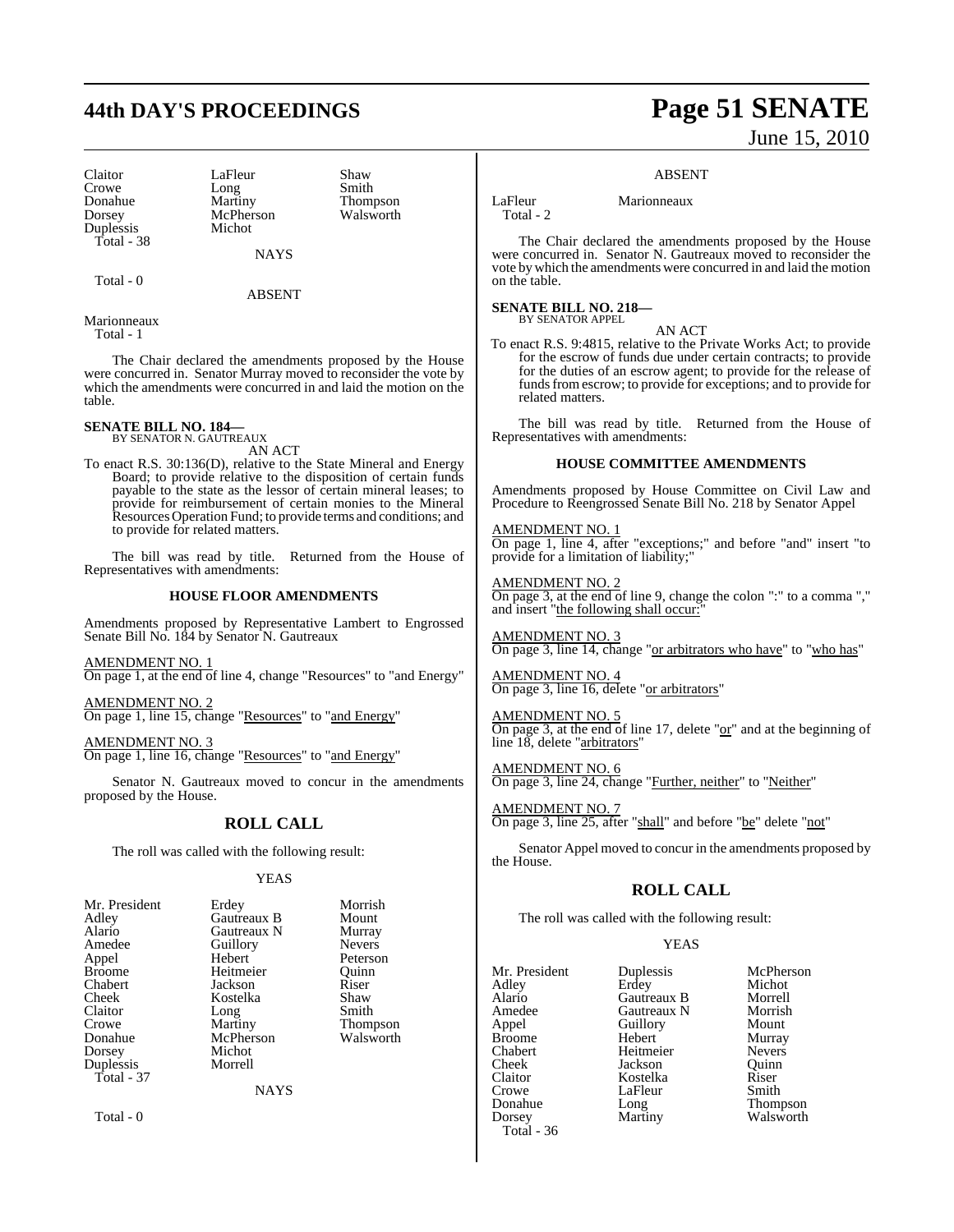### **NAYS**

Peterson Total - 1

### ABSENT

Marionneaux Shaw Total - 2

The Chair declared the amendments proposed by the House were concurred in. Senator Appel moved to reconsider the vote by which the amendments were concurred in and laid the motion on the table.

#### **SENATE BILL NO. 228—** BY SENATOR DUPLESSIS

AN ACT

To amend and reenact R.S.  $9:3571.1(M)$ ,  $(N)$ ,  $(O)$ ,  $(R)$  (introductory paragraph), (S), (U) (introductory paragraph), and (Y), and to enact R.S. 9:3571.1(Z), relative to credit reporting agency information and reports; to provide for methods a consumer may use to place a security freeze on his credit report; to provide for the credit reporting agency's obligation to freeze the report upon request; and to provide for related matters.

The bill was read by title. Returned from the House of Representatives with amendments:

### **HOUSE COMMITTEE AMENDMENTS**

Amendments proposed by House Committee on Commerce to Reengrossed Senate Bill No. 228 by Senator Duplessis

AMENDMENT NO. 1 On page 1, line 2, after "(S)," insert "and"

AMENDMENT NO. 2  $\overline{On}$  page 1, line 3, after "(introductory paragraph)," delete "and (Y),"

AMENDMENT NO. 3 On page 1, line 9, after "(S)," insert "and"

AMENDMENT NO. 4 On page 1, line 10, after "(introductory paragraph)," delete "and (Y),"

AMENDMENT NO. 5 On page 2, line 5, change "**Secure**" to "**Electronically by secure**"

AMENDMENT NO. 6 On page 2, line 9, after "**electronically**" insert "**by secure website**"

AMENDMENT NO. 7 On page 2, line 25, delete "must" and insert "**shall**"

AMENDMENT NO. 8 On page 3, at the end of line 15, after "**electronically**" insert "**by secure website**"

AMENDMENT NO. 9 On page 3, line 16, change "**fifteen minutes**" to "**twenty-four hours**"

AMENDMENT NO. 10 On page 3, line 22, after "**written**" delete "**or telephonic**"

AMENDMENT NO. 11 On page 3, line 23, change "**fifteen minutes**" to "**twenty-four hours**"

AMENDMENT NO. 12 On page 3, line 23, after "**request**" insert "**by secure website or telephonic request**"

### AMENDMENT NO. 13

On page 3, delete lines 26 through 29 in their entirety and on page 4, delete lines 1 through 4 in their entirety

## **Page 52 SENATE 44th DAY'S PROCEEDINGS**

AMENDMENT NO. 14

On page 4, line 9, after "**Section**" and before the period "**.**" insert "**or commits or attempts to commit a fraud or misrepresentation**"

### **HOUSE FLOOR AMENDMENTS**

Amendments proposed by Representative Landry to Reengrossed Senate Bill No. 228 by Senator Duplessis

### AMENDMENT NO. 1

On page 1, line 6, after "request;" insert "to provide for credit reports of minor children;"

### AMENDMENT NO. 2

On page 4, after line 25, insert the following:

"**AA. A consumer whose minor child has a credit report that is subject to the provisions of this Section shall have the authority to exercise, on behalf of his minor child, all rights afforded to a consumer pursuant to this Section.**"

Senator Duplessis moved to reject the amendments proposed by the House.

### **ROLL CALL**

The roll was called with the following result:

### YEAS

| Mr. President<br>Adley<br>Alario<br>Amedee<br>Appel<br>Broome<br>Chabert<br>Cheek<br>Claitor<br>Crowe<br>Donahue<br>Dorsey<br>Duplessis | Erdey<br>Gautreaux B<br>Gautreaux N<br>Guillory<br>Hebert<br>Heitmeier<br>Jackson<br>Kostelka<br>LaFleur<br>Long<br>Martiny<br>McPherson<br>Michot | Morrell<br>Morrish<br>Mount<br><b>Nevers</b><br>Peterson<br>Ouinn<br>Riser<br>Shaw<br>Smith<br>Thompson<br>Walsworth |
|-----------------------------------------------------------------------------------------------------------------------------------------|----------------------------------------------------------------------------------------------------------------------------------------------------|----------------------------------------------------------------------------------------------------------------------|
|                                                                                                                                         |                                                                                                                                                    |                                                                                                                      |
| Total - 37                                                                                                                              | <b>NAYS</b>                                                                                                                                        |                                                                                                                      |
| Total - 0                                                                                                                               |                                                                                                                                                    |                                                                                                                      |

ABSENT

Marionneaux Murray Total - 2

The Chair declared the amendments proposed by the House were rejected. Senator Duplessis moved to reconsider the vote by which the amendments were rejected and laid the motion on the table.

## **SENATE BILL NO. 229—** BY SENATOR MARTINY

AN ACT

To amend and reenact Code of Evidence Art. 902(1), relative to selfauthentication; to provide relative to electronically generated documents under seal; and to provide for related matters.

The bill was read by title. Returned from the House of Representatives with amendments:

### **HOUSE COMMITTEE AMENDMENTS**

Amendments proposed by House Committee on Civil Law and Procedure to Engrossed Senate Bill No. 229 by Senator Martiny

AMENDMENT NO. 1 On page 1, line 2, change "Art." to "Article"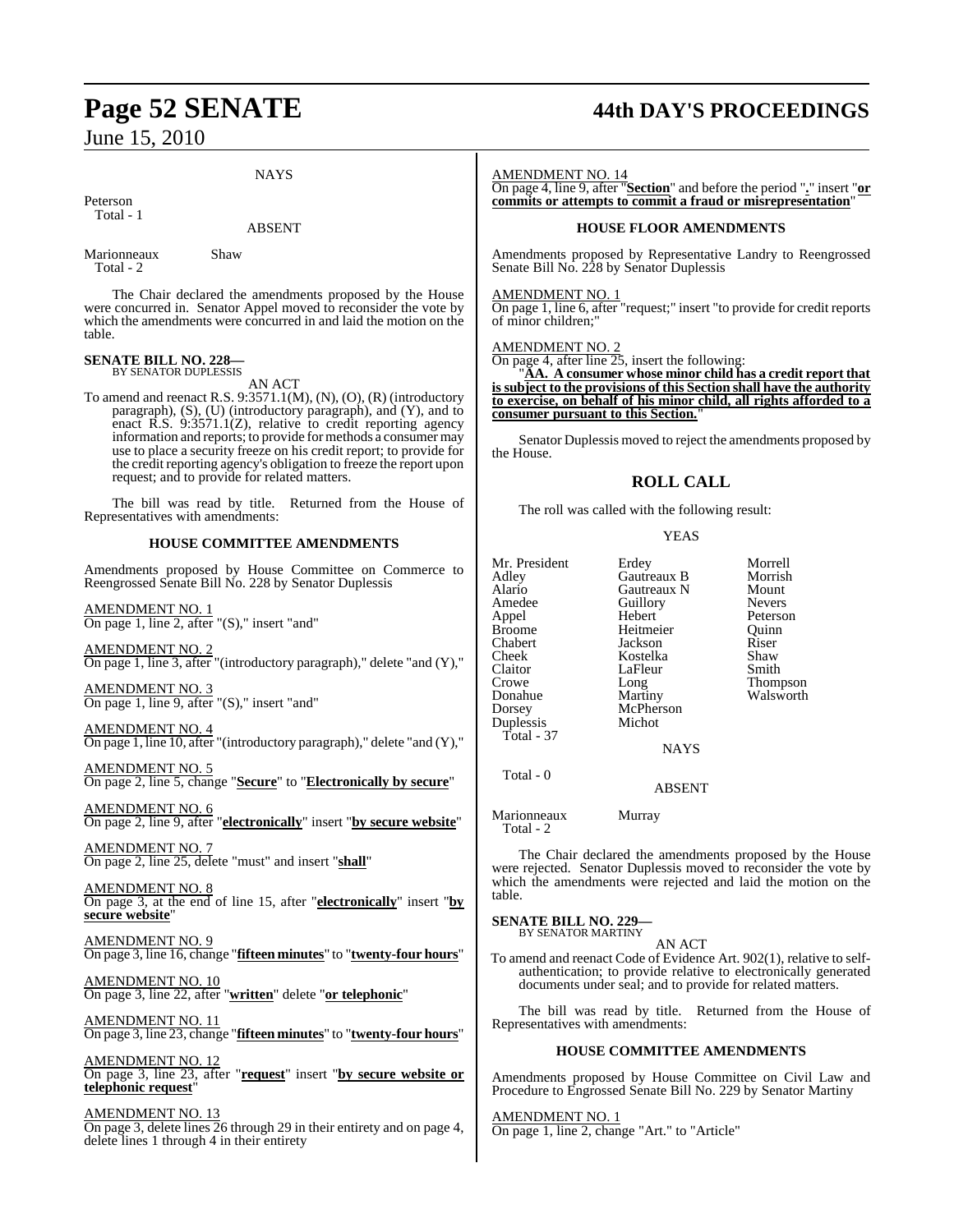# **44th DAY'S PROCEEDINGS Page 53 SENATE**

### AMENDMENT NO. 2

On page 1, line 6, change "Art." to "Article"

Senator Martiny moved to concur in the amendments proposed by the House.

### **ROLL CALL**

The roll was called with the following result:

YEAS

|               | Morrell                                     |
|---------------|---------------------------------------------|
|               |                                             |
|               | Morrish                                     |
|               | Mount                                       |
| Guillory      | Murray                                      |
| Hebert        | <b>Nevers</b>                               |
| Heitmeier     | Peterson                                    |
| Jackson       | Ouinn                                       |
| Kostelka      | Riser                                       |
| LaFleur       | Shaw                                        |
|               | Smith                                       |
| Martiny       | Thompson                                    |
| McPherson     | Walsworth                                   |
| Michot        |                                             |
|               |                                             |
| <b>NAYS</b>   |                                             |
|               |                                             |
| <b>ABSENT</b> |                                             |
|               | Erdey<br>Gautreaux B<br>Gautreaux N<br>Long |

Marionneaux Total - 1

The Chair declared the amendments proposed by the House were concurred in. Senator Martiny moved to reconsider the vote by which the amendments were concurred in and laid the motion on the table.

### **SENATE BILL NO. 233—** BY SENATOR HEITMEIER

AN ACT

To amend and reenact Code of Criminal Procedure Arts. 774 and 806, relative to jury trials; to provide for the closing arguments and charges to a jury prior to deliberations; and to provide for related matters.

The bill was read by title. Returned from the House of Representatives with amendments:

### **HOUSE COMMITTEE AMENDMENTS**

Amendments proposed by House Committee on Administration of Criminal Justice to Engrossed Senate Bill No. 233 by Senator Heitmeier

AMENDMENT NO. 1 On page 1, line 2, change "Arts." to "Articles"

### AMENDMENT NO. 2

On page 1, line 6, change "Arts." to "Articles"

### AMENDMENT NO. 3

On page 1, line 13, after "shall not" delete the remainder of the line, and at the beginning of line 14, delete "upon" and insert "refer to"

### **HOUSE FLOOR AMENDMENTS**

Amendments proposed by Representative Gary Smith to Engrossed Senate Bill No. 233 by Senator Heitmeier

### AMENDMENT NO. 1

On page 1, line 3, after "deliberations;" insert "to provide for notification of mandatory minimum penalties or punishment;"

# June 15, 2010

### AMENDMENT NO. 2

On page 1, at the end of line 14, after "<u>punishment.</u>" insert "However, the court shall have the authority to notify the jury that there is a mandatory minimum penalty or punishment."

### AMENDMENT NO. 3

On page 2, at the end of line 7, "punishment." insert "However, the court shall have the authority to notify the jury that there is a mandatory minimum penalty or punishment.

Senator Heitmeier moved to reject the amendments proposed by the House.

### **ROLL CALL**

The roll was called with the following result:

Gautreaux N

YEAS

Mr. President Erdey Morrell<br>Adley Gautreaux B Morrish Adley Gautreaux B Morrish Amedee Guillory Murray<br>Appel Hebert Nevers Appel Hebert Nevers Broome Heitmeier Quinn<br>Chabert Jackson Riser Chabert Jackson Riser Cheek Kostelka Shaw Claitor LaFleur<br>Crowe Long Crowe Long Thompson<br>
Donahue Martiny Walsworth Dorsey McPherson<br>Duplessis Michot Duplessis Total - 37 Peterson

NAYS

Walsworth

ABSENT

Marionneaux

Total - 1

Total - 1

The Chair declared the amendments proposed by the House were rejected. Senator Heitmeier moved to reconsider the vote by which the amendments were rejected and laid the motion on the table.

### **SENATE BILL NO. 262—** BY SENATOR NEVERS

AN ACT

To enact R.S. 17:100.8, relative to students; to require the governing authority of each public elementary and secondary school that collects biometric information from students to develop, adopt, and implement policies governing the collection, storage, and use of such information; to provide relative to policy guidelines and requirements; and to provide for related matters.

The bill was read by title. Returned from the House of Representatives with amendments:

### **HOUSE FLOOR AMENDMENTS**

Amendments proposed by Representative Nowlin to Reengrossed Senate Bill No. 262 by Senator Nevers

### AMENDMENT NO. 1

On page 2, at the end of line 8, add the following: "**Such written permission shall be obtained on a form that is created for the express purpose of obtaining the required permission. granting of permission shall not be included as a part of any form used for enrollment purposes or other form required by the school's governing authority for any other purpose.**"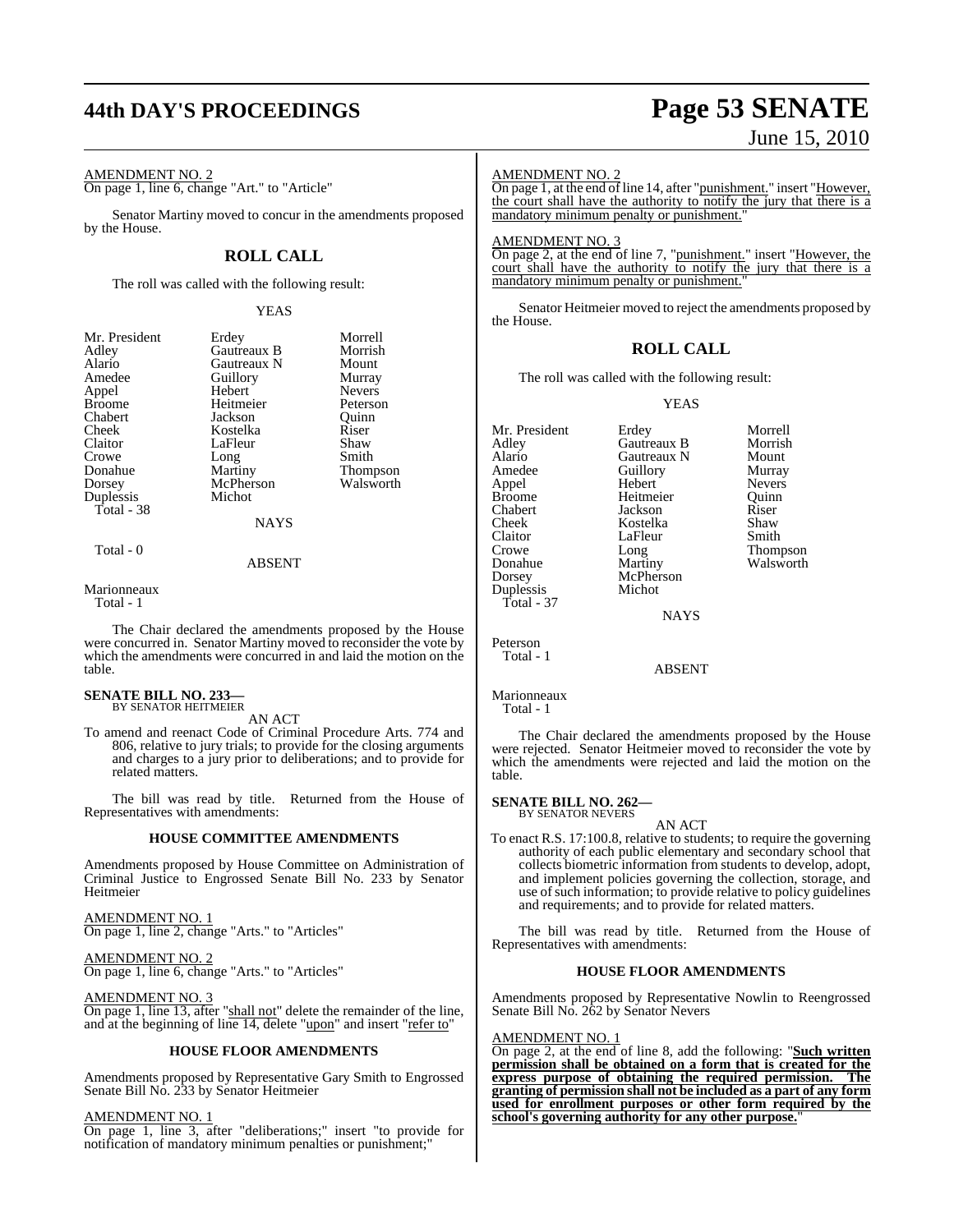Senator Nevers moved to concur in the amendments proposed by the House.

### **ROLL CALL**

The roll was called with the following result:

### YEAS

Nevers<br>Peterson

Thompson<br>Walsworth

| Mr. Preside    |
|----------------|
| Adley          |
| Alario         |
| Amedee         |
| Appel          |
| <b>Broome</b>  |
| <b>Chabert</b> |
| Cheek          |
| Crowe          |
| Donahue        |
| Dorsey         |
| Duplessis      |
| Erdey          |
| Total - 37     |

Morrish Cautreaux B<br>
Morrish Gautreaux N<br>
Mount Gautreaux N Mount<br>Guillory Murray Guillory<br>Hebert Heitmeier Peterson<br>Jackson Quinn Jackson Quinn<br>Kostelka Riser Kostelka Riser<br>LaFleur Shaw LaFleur Shaw<br>Long Smith Long<br>Martiny McPherson Michot Morrell **NAYS** 

Claitor Total - 1

ABSENT

Marionneaux Total - 1

table.

The Chair declared the amendments proposed by the House were concurred in. Senator Nevers moved to reconsider the vote by which the amendments were concurred in and laid the motion on the

### **SENATE BILL NO. 283—** BY SENATOR MARTINY

AN ACT

To amend and reenact R.S. 33:1423.1(B), (C) and (D), relative to the collection and disposition of bonds, fines, fees, licenses, and taxes by sheriffs and ex officio tax collectors; to authorize sheriffs and ex officio tax collectors to contract with certain parties to aid in the collection of certain delinquent taxes and obligations; to provide for the payment for collection services on a fee basis; to limit the amount of the fee; and to provide for related matters.

The bill was read by title. Returned from the House of Representatives with amendments:

### **HOUSE COMMITTEE AMENDMENTS**

Amendments proposed by House Committee on Ways and Means to Engrossed Senate Bill No. 283 by Senator Martiny

### AMENDMENT NO. 1

On page 2, at the end of line 5, delete the comma "**,**" and insert a period "**.**" and delete lines 6 through 10 in their entirety, and at the beginning of line 11, delete "schedule." and insert the following: "**The contract shall include the method of compensation to be paid, which shall be either by an hourly rate for services or a specific fee. The hourly rate shall not exceed the attorney general's fee schedule. If the method of compensation is a fee, it shall not exceed ten percent of the amount collected, which percentage shall be calculated on the total amount collected inclusive of any monies due as a result of a fine, bond, tax, license fee, or any other payment to be collected. The compensation due to the private attorney or agency shall be payable to the tax recipient body by the taxpayer.**"

Senator Martiny moved to concur in the amendments proposed by the House.

### **Page 54 SENATE 44th DAY'S PROCEEDINGS**

### **ROLL CALL**

The roll was called with the following result:

YEAS

| Mr. President | Erdey       | Morrish       |
|---------------|-------------|---------------|
| Adley         | Gautreaux B | Mount         |
| Alario        | Guillory    | Murray        |
| Amedee        | Hebert      | <b>Nevers</b> |
| Appel         | Heitmeier   | Peterson      |
| <b>Broome</b> | Jackson     | Ouinn         |
| Chabert       | Kostelka    | Riser         |
| Cheek         | LaFleur     | Shaw          |
| Claitor       | Long        | Smith         |
| Crowe         | Martiny     | Thompson      |
| Donahue       | McPherson   | Walsworth     |
| Dorsey        | Michot      |               |
| Duplessis     | Morrell     |               |
| Total - $37$  |             |               |
|               | NAYS        |               |

S

Gautreaux N Total - 1

ABSENT

Marionneaux Total - 1

The Chair declared the amendments proposed by the House were concurred in. Senator Martiny moved to reconsider the vote by which the amendments were concurred in and laid the motion on the table.

### **SENATE BILL NO. 289—** BY SENATOR DONAHUE

AN ACT To enact Chapter 28 of Title 42 of the Louisiana Revised Statutes of 1950, to be comprised of R.S. 42:1601, relative to the Department of State Civil Service; to provide for reporting of employee turnover; to require the department to report each year to the Joint Legislative Committee on the Budget regarding the employee turnover; to provide for an effective date; and to provide for related matters.

The bill was read by title. Returned from the House of Representatives with amendments:

### **HOUSE COMMITTEE AMENDMENTS**

Amendments proposed by House Committee on House and Governmental Affairs to Engrossed Senate Bill No. 289 by Senator Donahue

### AMENDMENT NO. 1

On page 2, line 4, after "**previous year**" delete the comma "**,**" and delete the remainder of the line and insert a period ".

AMENDMENT NO. 2

On page 2, line 6, after "**previous year**" delete the comma "**,**" and delete the remainder of the line and line 7 and insert a period "**.**"

AMENDMENT NO. 3

On page 2, line 9, change "**submitted on the**" to "**submitted by the**"

#### AMENDMENT NO. 4

On page 2, line 10, after "**year**" delete the period "**.**" and insert the following: "**and shall contain information reported for previous years up to and including the previous ten years of information reported pursuant to this Section.**"

Senator Donahue moved to concur in the amendments proposed by the House.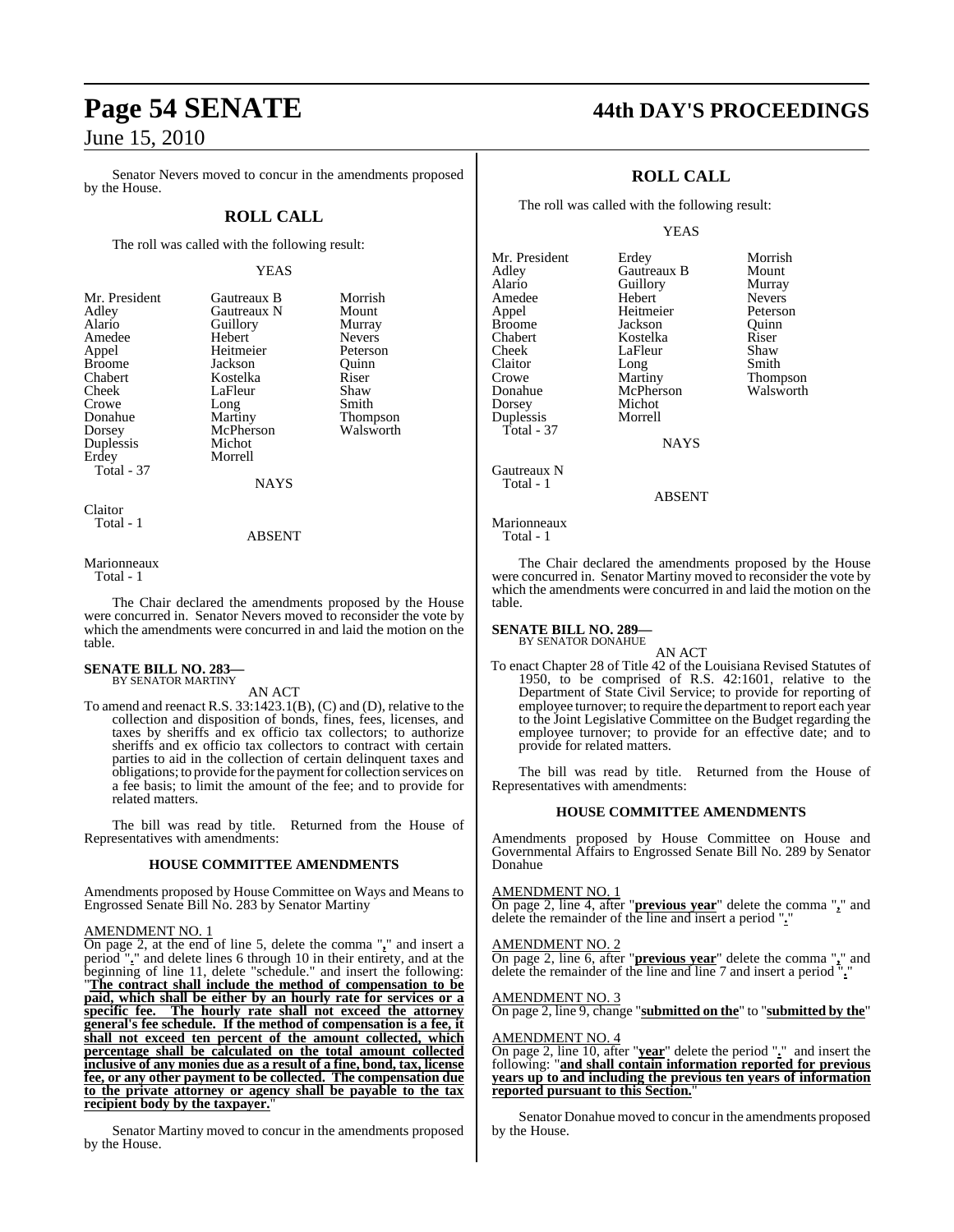### **44th DAY'S PROCEEDINGS Page 55 SENATE**

### **ROLL CALL**

The roll was called with the following result:

### YEAS

| McPherson<br>Dorsey<br>Michot<br>Duplessis<br>Total - 38<br><b>NAYS</b> | Murray<br><b>Nevers</b><br>Peterson<br>Ouinn<br>Smith<br>Thompson<br>Walsworth |
|-------------------------------------------------------------------------|--------------------------------------------------------------------------------|
|                                                                         |                                                                                |

### ABSENT

Marionneaux Total - 1

Total - 0

The Chair declared the amendments proposed by the House were concurred in. Senator Donahue moved to reconsider the vote by which the amendments were concurred in and laid the motion on the table.

#### **SENATE BILL NO. 299—** BY SENATOR DONAHUE

AN ACT

To enact R.S. 39:32(L) and R.S. 49:308.6, relative to state government services; to provide for a cost recovery budget request form; to provide for distribution of the form; to provide for an annual evaluation of certain fees; to provide relative to the development of a plan and schedule relative to the review of fees; to provide for an annual review and report of the findings of such review; to provide for an effective date; and to provide for related matters.

The bill was read by title. Returned from the House of Representatives with amendments:

### **HOUSE COMMITTEE AMENDMENTS**

Amendments proposed by House Committee on Appropriations to Reengrossed Senate Bill No. 299 by Senator Donahue

AMENDMENT NO. 1

On page 3, line 15, after "**shall**" and before "**include**" insert "**be performed by House and Senate staff and shall**"

### **LEGISLATIVE BUREAU AMENDMENTS**

Amendments proposed by Legislative Bureau to Reengrossed Senate Bill No. 299 by Senator Donahue

AMENDMENT NO. 1 On page 3, line 16, following "**specifically**" and before "**revenue**" change "**look at**" to "**consider**"

### **HOUSE FLOOR AMENDMENTS**

Amendments proposed by Representative Fannin to Reengrossed Senate Bill No. 299 by Senator Donahue

AMENDMENT NO. 1

On page 1, line 2, after "R.S. 49:308.6" and before the comma "," insert "and to repeal R.S.  $39:94(C)(4)(b)$ "

# June 15, 2010

### AMENDMENT NO. 2

On page 4, between lines 20 and 21, insert the following: "Section 3. R.S.  $39:94(C)(4)(b)$  is hereby repealed in its entirety."

AMENDMENT NO. 3

On page 4, line 21, change "Section 3." to "Section 4."

Senator Donahue moved to reject the amendments proposed by the House.

### **ROLL CALL**

The roll was called with the following result:

YEAS

Mr. President Erdey Morrish<br>Adley Gautreaux B Mount Adley Gautreaux B Mount Alario Gautreaux N Murray Amedeu<br>
Amedeu<br>
Amedeu<br>
Referson<br>
Referson Appel Broome Heitmeier Quinn<br>
Chabert Jackson Riser Chabert Jackson Riser LaFleur Shaw<br>Long Smith Claitor Long<br>Crowe Martiny Crowe Martiny Thompson<br>
Donahue McPherson Walsworth Donahue McPherson<br>Dorsey Michot Michot<br>Morrell Duplessis Total - 37 NAYS Kostelka Total - 1 ABSENT

Marionneaux Total - 1

The Chair declared the amendments proposed by the House were rejected. Senator Donahue moved to reconsider the vote by which the amendments were rejected and laid the motion on the table.

**SENATE BILL NO. 330—** BY SENATOR HEBERT

### AN ACT

To amend and reenact the introductory paragraph of R.S. 3:2091(B) and to enact R.S. 3:2091(17), relative to the membership of the Louisiana Board of Animal Health; to add a member to the board nominated by the Louisiana Meat Goat Association; and to provide for related matters.

The bill was read by title. Returned from the House of Representatives with amendments:

### **LEGISLATIVE BUREAU AMENDMENTS**

Amendments proposed by Legislative Bureau to Engrossed Senate Bill No. 330 by Senator Hebert

AMENDMENT NO. 1

On page 1, line 3, following "3:2091" and before "," change "(17)" to "(B)(17)"

AMENDMENT NO. 2

On page 1, line 8, following "and" and before "is" change "R.S.  $3:2091(17)$ " to "R.S.  $3:2091(B)(17)$ "

Senator Hebert moved to concur in the amendments proposed by the House.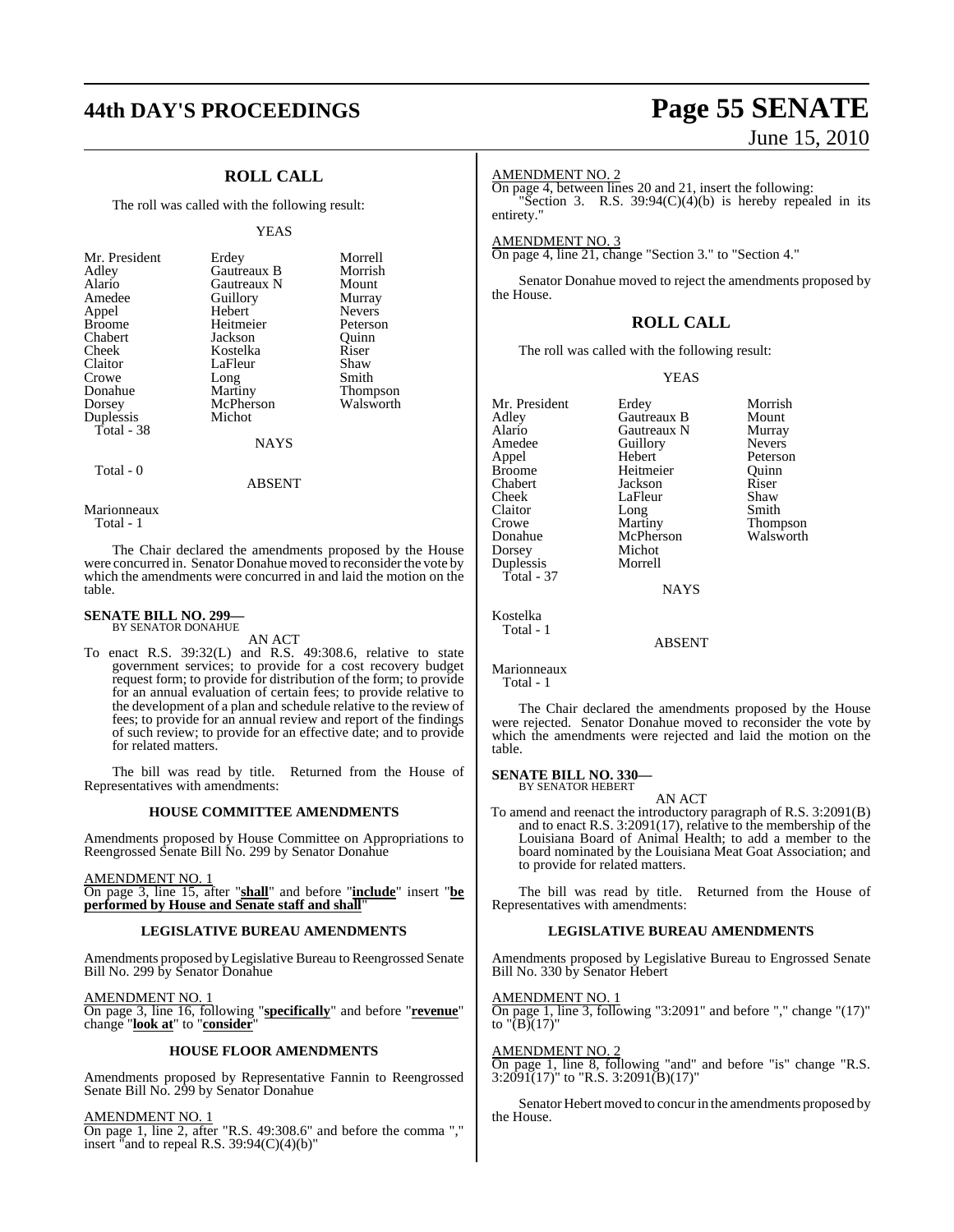### **ROLL CALL**

The roll was called with the following result:

### YEAS

| Mr. President<br>Adley<br>Alario<br>Amedee<br>Appel<br><b>Broome</b><br>Chabert<br>Cheek<br>Crowe<br>Donahue<br>Dorsey<br>Duplessis<br>Total $-35$ | Erdey<br>Gautreaux B<br>Gautreaux N<br>Guillory<br>Hebert<br>Heitmeier<br>Jackson<br>Kostelka<br>Long<br>Martiny<br>McPherson<br>Michot<br><b>NAYS</b> | Morrell<br>Morrish<br>Mount<br>Murray<br><b>Nevers</b><br>Peterson<br>Ouinn<br>Riser<br>Shaw<br>Smith<br>Thompson |
|----------------------------------------------------------------------------------------------------------------------------------------------------|--------------------------------------------------------------------------------------------------------------------------------------------------------|-------------------------------------------------------------------------------------------------------------------|
| Claitor<br>Total - 1                                                                                                                               |                                                                                                                                                        |                                                                                                                   |

ABSENT LaFleur Marionneaux Walsworth Total - 3

The Chair declared the amendments proposed by the House were concurred in. Senator Hebert moved to reconsider the vote by which the amendments were concurred in and laid the motion on the table.

### **SENATE BILL NO. 361—** BY SENATOR SMITH

AN ACT

To amend and reenact Civil Code Articles 538, 549, 553, 558, 567 through 569, 573 through 575, 577, 580, 581, 583, 584, 586 through 594, 601, 603, 604, 608, 613, 615, 616, 618 through 620, and 623 through 625, and to enact Civil Code Articles 568.1, 568.2, and 568.3, relative to usufruct; to provide for the continuous revision; to provide for the general principles; to provide for the capacity to receive; to provide for voting shares of stock; to provide for improvements and alterations; to provide for contracts affecting liability; to provide for disposition of nonconsumables; to provide for obligations and rights; to provide for an effective date; and to provide for related matters.

The bill was read by title. Returned from the House of Representatives with amendments:

### **HOUSE COMMITTEE AMENDMENTS**

Amendments proposed by House Committee on Civil Law and Procedure to Reengrossed Senate Bill No. 361 by Senator Smith

AMENDMENT NO. 1 On page 1, line 5, after "revision" and before the semicolon ";" insert "of the Civil Code"

<u>AMENDMENT NO. 2</u> On page 3, line 16, change "include, however," to "include"

AMENDMENT NO. 3 On page 3, at the end of line 18, insert "Donation and alienation"

AMENDMENT NO. 4 On page 3, line 25, after "the" and before "of" change "rules" to "<u>provisions"</u> and after "those" and before "subject" change "rules" to "provisions"

AMENDMENT NO. 5 On page 4, line 6, delete "Civil Code"

# **Page 56 SENATE 44th DAY'S PROCEEDINGS**

AMENDMENT NO. 6 On page 4, line 8, delete "Civil Code"

AMENDMENT NO. 7 On page 4, line 12, delete "Civil Code"

AMENDMENT NO. 8 On page 4, line 14, change "Article 568-B" to "Article 568.1"

AMENDMENT NO. 9 On page 4, at the end of line 21, insert "Right to lease"

AMENDMENT NO. 10 On page 4, at the end of line 27, insert "Requirement to remove encumbrance"

AMENDMENT NO. 11 On page 4, delete lines 31 through 40 in their entirety

AMENDMENT NO. 12 On page 6, at the beginning of line 15, delete "thereof"

AMENDMENT NO. 13 On page 6, line 22, change "*majeure*" to "*majeure,*"

AMENDMENT NO. 14 On page 7, at the beginning of line 25, delete "or debts"

AMENDMENT NO. 15 On page 8, line 5, change "was" to "is"

AMENDMENT NO. 16

On page 8, line 9, after "debt" and before "has" change "he" to "the usufructuary" and at the end of the line, change "he" to "the usufructuary

AMENDMENT NO. 17 On page 9, line 18, change the comma "," to a semicolon ";"

AMENDMENT NO. 18 On page 10, at the end of line 21, change "cannot" to "can not"

AMENDMENT NO. 19 On page 11, line 25, change "can" to "may"

AMENDMENT NO. 20 On page 12, line 3, change "Article 568" to "Article 568.1"

AMENDMENT NO. 21 On page 12, at the end of line 29, delete "the third"

AMENDMENT NO. 22 On page 13, at the beginning of line 1, change "section" to "Section 3"

AMENDMENT NO. 23 On page 13, line 8, change "two" to "(2)"

### **LEGISLATIVE BUREAU AMENDMENTS**

Amendments proposed by Legislative Bureau to Reengrossed Senate Bill No. 361 by Senator Smith

AMENDMENT NO. 1

On page 11, line 12, following "which" insert "is"

Senator Smith moved to concur in the amendments proposed by the House.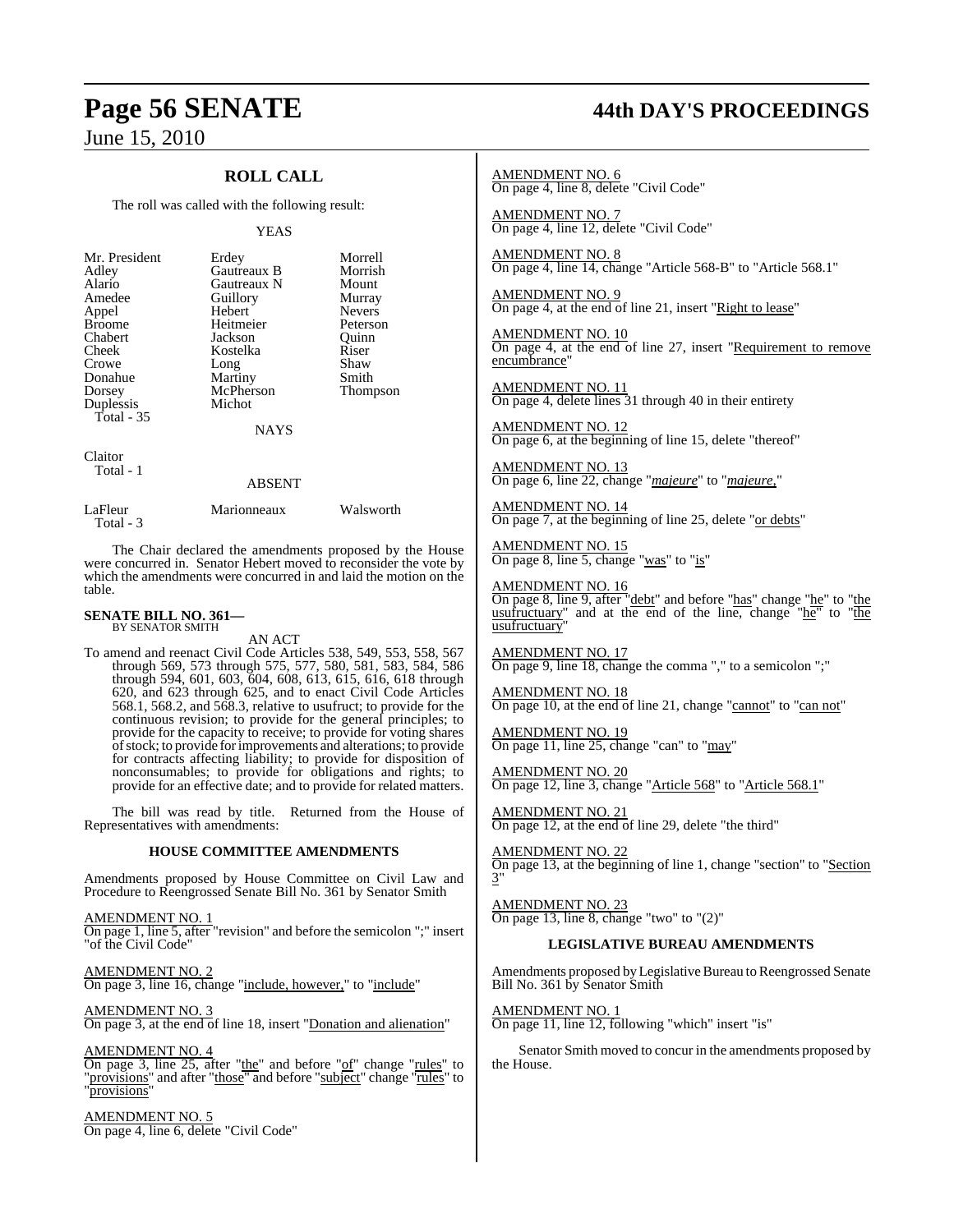### **44th DAY'S PROCEEDINGS Page 57 SENATE**

### **ROLL CALL**

The roll was called with the following result:

### YEAS

#### ABSENT

Guillory Morrish<br>
Marionneaux Walsworth Marionneaux Total - 4

The Chair declared the amendments proposed by the House were concurred in. Senator Smith moved to reconsider the vote by which the amendments were concurred in and laid the motion on the table.

### **SENATE BILL NO. 364—** BY SENATOR MICHOT

AN ACT

To amend and reenact R.S.  $27:306(C)(2)$  and  $(C)(5)(a)(i)$ , relative to Video Draw Poker Devices Control Law; to provide for licensing requirements for truck stop facilities; to provide for an effective date; and to provide for related matters.

The bill was read by title. Returned from the House of Representatives with amendments:

#### **HOUSE FLOOR AMENDMENTS**

Amendments proposed by Representative Ellington to Engrossed Senate Bill No. 364 by Senator Michot

### AMENDMENT NO. 1

On page 1, at the end of line 3, insert "to provide with respect to the location of certain qualified truck stop facilities; to provide with respect to prohibitions; to provide for exceptions;"

### AMENDMENT NO. 2

On page 2, delete lines 21 through 24 in their entirety

### AMENDMENT NO. 3

On page 2, at the beginning of line 25, delete "property" and insert the following:

 $'(5)(a)(i)$  Notwithstanding any provision of law to the contrary, including the prohibited distance provisions provided for in Paragraphs (2), (3) and (4) of this Subsection, no license shall be issued for any truck stop facility unless previously applied for or licensed as of June 1, 2010, located, at the time application is made for a license to operate video draw poker devices, within two thousand five hundred feet one mile of any residential property, any property that is on the National Registry of Historic Places, any public playground, or a building used exclusively as a church, synagogue, public library, or school"

# June 15, 2010

### AMENDMENT NO. 4

On page 3, delete line 9 in its entirety and insert the following: "Section 2. This Act shall become effective upon signature by the governor or, if not signed by the governor, upon expiration of the time for bills to become law without signature by the governor, as provided by Article III, Section 18 of the Constitution of Louisiana. If vetoed by the governor and subsequently approved by the legislature, this Act shall become effective on the day following such approval."

Senator Michot moved to concur in the amendments proposed by the House.

### **ROLL CALL**

The roll was called with the following result:

### YEAS

| Mr. President | Erdey         | Morrish       |
|---------------|---------------|---------------|
| Adley         | Gautreaux B   | Mount         |
| Alario        | Guillory      | Murray        |
| Amedee        | Hebert        | <b>Nevers</b> |
| Appel         | Heitmeier     | Peterson      |
| <b>Broome</b> | Jackson       | Ouinn         |
| Chabert       | Kostelka      | Riser         |
| Cheek         | LaFleur       | Shaw          |
| Claitor       | Long          | Smith         |
| Crowe         | Martiny       | Thompson      |
| Donahue       | McPherson     | Walsworth     |
| Dorsey        | Michot        |               |
| Duplessis     | Morrell       |               |
| Total - $37$  |               |               |
|               | <b>NAYS</b>   |               |
| Total - 0     |               |               |
|               | <b>ABSENT</b> |               |
| Gautreaux N   | Marionneaux   |               |

Total - 2

The Chair declared the amendments proposed by the House were concurred in. Senator Michot moved to reconsider the vote by which the amendments were concurred in and laid the motion on the table.

#### **SENATE BILL NO. 457—** BY SENATOR APPEL

AN ACT

To amend and reenact R.S. 9:4203 and 4206, relative to the Louisiana Binding Arbitration Law; to provide certain procedures, requirements, and conditions regarding evidence; to provide relative to payment of deposits, fees, or expenses; and to provide for related matters.

The bill was read by title. Returned from the House of Representatives with amendments:

### **HOUSE COMMITTEE AMENDMENTS**

Amendments proposed by House Committee on Civil Law and Procedure to Reengrossed Senate Bill No. 457 by Senator Appel

AMENDMENT NO. 1 On page 2, line 18, change "such" to "the"

AMENDMENT NO. 2 On page 2, line 20, delete "recovery of"

AMENDMENT NO. 3 On page 3, line 13, delete "such"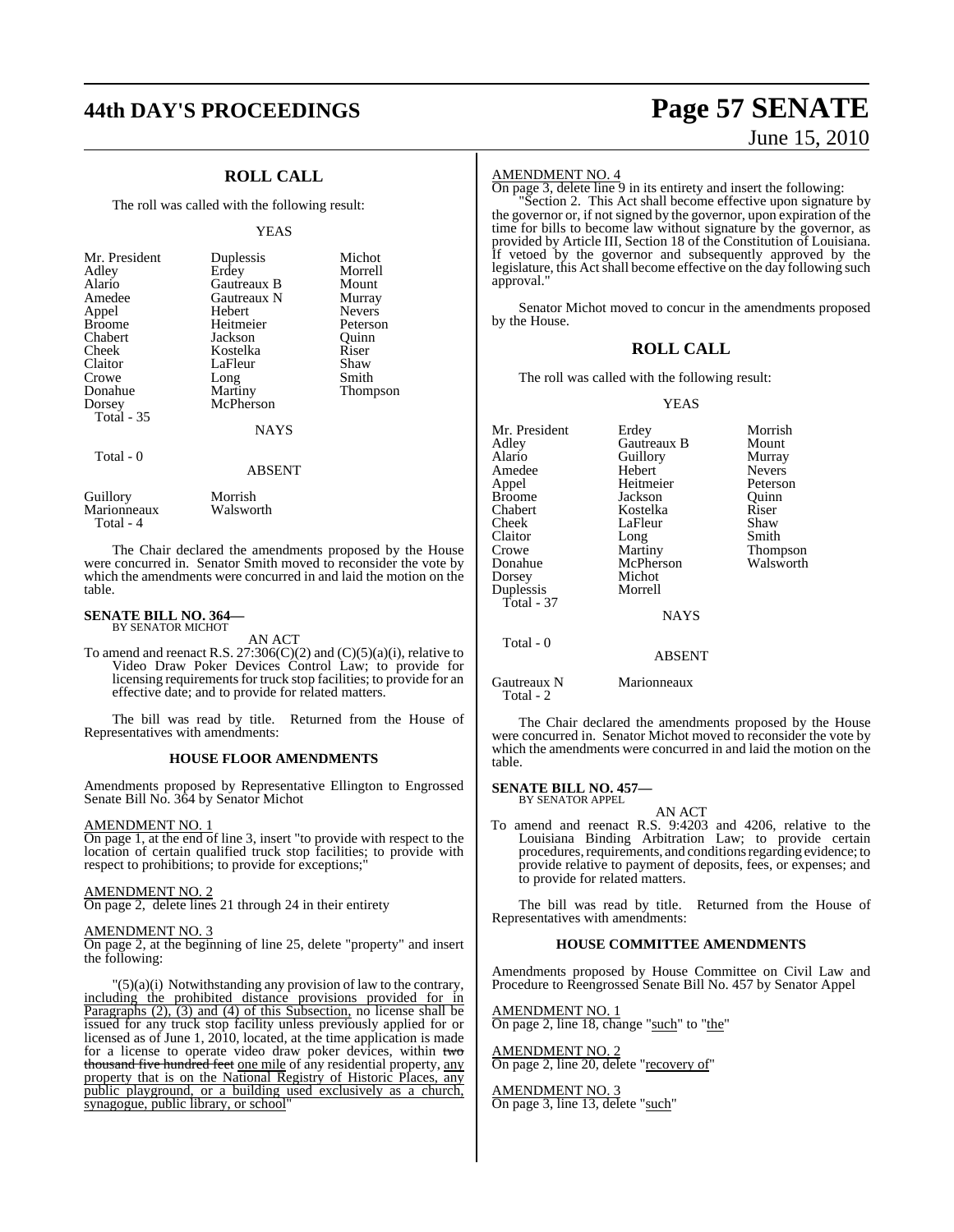AMENDMENT NO. 4 On page 3, line 14, delete "such"

AMENDMENT NO. 5 On page 3, line 15, delete "or arbitrators"

AMENDMENT NO. 6 On page 3, line 16, change "legal rules of evidence" to "the Code of Evidence"

AMENDMENT NO. 7 On page 3, line 17, change "necessary" to "required"

AMENDMENT NO. 8 On page 3, line 18, delete "or arbitrators"

AMENDMENT NO. 9 On page 3, at the end of line 20, delete "or" and at the beginning of line 21, delete "arbitrators"

### **HOUSE FLOOR AMENDMENTS**

Amendments proposed by Representative Lorusso to Reengrossed Senate Bill No. 457 by Senator Appel

### AMENDMENT NO. 1

On page 3, after line 21, insert the following:

Section 2. The provisions of this Act shall not apply to any cause of action or claim in existence on or prior to the effective date of this Act."

Senator Appel moved to concur in the amendments proposed by the House.

### **ROLL CALL**

The roll was called with the following result:

### YEAS

| Mr. President | Erdey       | Morrish         |
|---------------|-------------|-----------------|
| Adlev         | Gautreaux B | Mount           |
|               |             |                 |
| Alario        | Gautreaux N | Murray          |
| Amedee        | Guillory    | <b>Nevers</b>   |
| Appel         | Hebert      | Peterson        |
| Broome        | Heitmeier   | Ouinn           |
| Chabert       | Jackson     | Riser           |
| Cheek         | Kostelka    | Shaw            |
| Claitor       | LaFleur     | Smith           |
| Crowe         | Martiny     | <b>Thompson</b> |
| Donahue       | McPherson   | Walsworth       |
| Dorsey        | Michot      |                 |
| Duplessis     | Morrell     |                 |
| Total - 37    |             |                 |
|               | <b>NAYS</b> |                 |
| Total - 0     |             |                 |

### ABSENT

Long Marionneaux Total - 2

The Chair declared the amendments proposed by the House were concurred in. Senator Appel moved to reconsider the vote by which the amendments were concurred in and laid the motion on the table.

#### **SENATE BILL NO. 477—** BY SENATOR N. GAUTREAUX

AN ACT

To amend and reenact R.S.  $42:1124(A)(6)$ , relative to financial disclosure; to provide disclosure requirements for certain public servants; and to provide for related matters.

## **Page 58 SENATE 44th DAY'S PROCEEDINGS**

The bill was read by title. Returned from the House of Representatives with amendments:

### **HOUSE COMMITTEE AMENDMENTS**

Amendments proposed by House Committee on House and Governmental Affairs to Reengrossed Senate Bill No. 477 by Senator N. Gautreaux

AMENDMENT NO. 1

On page 1, line 2, after "To" change "amend and reenact R.S.  $42:1124(A)(6)$ ," to "enact R.S.  $42:1124(A)(12)$ ,  $(13)$ ,  $(14)$ ,  $(15)$ , and  $(16)$ ,"

### AMENDMENT NO. 2

On page 1, line 6, after "Section 1." delete the remainder of the line and insert "R.S. 42:1124(A)(12),(13), (14), (15), and (16) are hereby enacted to read as follows:

AMENDMENT NO. 3

On page 1, delete lines 11 through 14 and insert the following: "**(12) The commissioner of conservation.**

**(13) The commissioner of financial institutions.**

**(14) The executive director of the Louisiana State Racing Commission.**

**(15) The executive director of the Office of Coastal Protection and Restoration.**

**(16) The state inspector general and each person in the office of the state inspector general holding one of the following positions or an equivalent position:**

**(a) General counsel.**

**(b) State audit director.**

**(c) State audit manager, division of audit.**

**(d) State audit manager, division of investigation.**"

AMENDMENT NO. 4

On page 1, after line 15, insert the following:

Section 2. This Act shall become effective upon signature by the governor or, if not signed by the governor, upon expiration of the time for bills to become law without signature by the governor, as provided by Article III, Section 18 of the Constitution of Louisiana. If vetoed by the governor and subsequently approved by the legislature, this Act shall become effective on the day following such approval.

Senator N. Gautreaux moved to reject the amendments proposed by the House.

### **ROLL CALL**

The roll was called with the following result:

### YEAS

Mr. President Gautreaux B Morrish<br>Adley Gautreaux N Mount Adley Gautreaux N Mount Amedee Hebert Nevers<br>
Appel Heitmeier Peterson Appel Heitmeier Peterson Broome Jackson Quinn<br>Chabert Kostelka Riser Cheek LaFleur Shaw<br>Crowe Long Smith Crowe Long<br>
Donahue Martiny Donahue Martiny Thompson Duplessis<br>Erdey Total - 37

Kostelka Morrell

Guillory Murray<br>Hebert Nevers McPherson Walsworth<br>Michot

**NAYS** 

Claitor Total - 1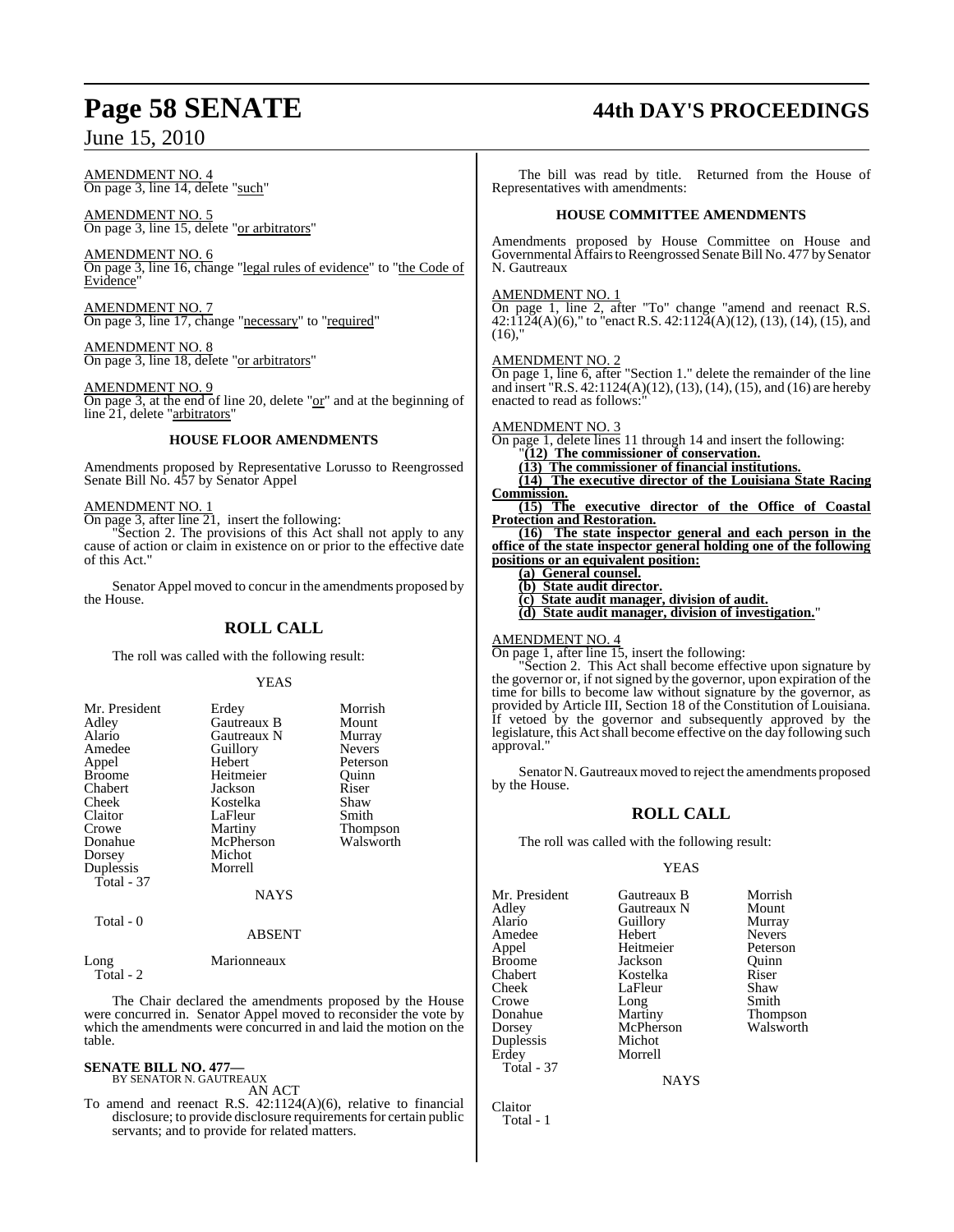## **44th DAY'S PROCEEDINGS Page 59 SENATE**

#### ABSENT

Marionneaux

Total - 1

The Chair declared the amendments proposed by the House were rejected. Senator N. Gautreaux moved to reconsider the vote by which the amendments were rejected and laid the motion on the table.

#### **SENATE BILL NO. 480—** BY SENATOR RISER

### AN ACT

To amend and reenactR.S. 32:1518(A) and to enactR.S. 32:1518(C), relative to hazardous materials transportation and motor carrier safety; to provide relative to revocation of hazardous materials endorsements on a commercial driver's license; and to provide for related matters.

The bill was read by title. Returned from the House of Representatives with amendments:

### **HOUSE COMMITTEE AMENDMENTS**

Amendments proposed by House Committee on Transportation, Highways, and Public Works to Engrossed Senate Bill No. 480 by Senator Riser

AMENDMENT NO. 1 On page 2, line 4, at the end of the line, delete "an"

AMENDMENT NO. 2 On page 2, delete line 5 in it's entirety and insert in lieu thereof: "a hazardous material, as defined by R.S. 30:2363(7)."

### **HOUSE FLOOR AMENDMENTS**

Amendments proposed by Representative Waddell to Engrossed Senate Bill No. 480 by Senator Riser

AMENDMENT NO. 1 On page 2, line 7, after "of" and before "civil" insert "a"

Senator Riser moved to concur in the amendments proposed by the House.

### **ROLL CALL**

The roll was called with the following result:

#### YEAS

| Mr. President<br>Adley<br>Alario<br>Amedee<br>Appel<br><b>Broome</b><br>Chabert<br>Cheek<br>Claitor<br>Crowe<br>Donahue | Duplessis<br>Erdey<br>Gautreaux B<br>Gautreaux N<br>Guillory<br>Hebert<br>Heitmeier<br>Jackson<br>LaFleur<br>Long | Michot<br>Morrell<br>Morrish<br>Mount<br>Murray<br><b>Nevers</b><br>Peterson<br>Ouinn<br>Riser<br>Smith |
|-------------------------------------------------------------------------------------------------------------------------|-------------------------------------------------------------------------------------------------------------------|---------------------------------------------------------------------------------------------------------|
| Dorsey                                                                                                                  | Martiny<br>McPherson                                                                                              | <b>Thompson</b><br>Walsworth                                                                            |
| Total - 36                                                                                                              | <b>NAYS</b>                                                                                                       |                                                                                                         |
| Total - 0                                                                                                               | <b>ABSENT</b>                                                                                                     |                                                                                                         |
| Kostelka<br>Total - 3                                                                                                   | Marionneaux                                                                                                       | Shaw                                                                                                    |

The Chair declared the amendments proposed by the House were concurred in. Senator Riser moved to reconsider the vote by which the amendments were concurred in and laid the motion on the table.

#### **SENATE BILL NO. 488—** BY SENATOR NEVERS

AN ACT

To amend and reenact R.S. 17:3123(D) and 3133, relative to the Board of Regents; to provide that certain rules adopted by the board are subject to the Administrative Procedure Act; and to provide for related matters.

The bill was read by title. Returned from the House of Representatives with amendments:

### **HOUSE FLOOR AMENDMENTS**

Amendments proposed by Representative Ritchie to Reengrossed Senate Bill No. 488 by Senator Nevers

AMENDMENT NO. 1 On page 2, at the end of line 2, insert "**agreement,**"

MENDMENT NO. 2 On page 2, line 21, after "**plan,**" insert "**agreement,**"

Senator Nevers moved to reject the amendments proposed by the House.

### **ROLL CALL**

The roll was called with the following result:

### YEAS

| Mr. President | Erdey       | Morrell         |
|---------------|-------------|-----------------|
| Adley         | Gautreaux B | Morrish         |
| Alario        | Gautreaux N | Mount           |
| Amedee        | Guillory    | Murray          |
| Appel         | Hebert      | <b>Nevers</b>   |
| Broome        | Heitmeier   | Peterson        |
| Chabert       | Jackson     | Ouinn           |
| Cheek         | Kostelka    | Riser           |
| Claitor       | LaFleur     | Shaw            |
| Crowe         | Long        | Smith           |
| Donahue       | Martiny     | <b>Thompson</b> |
| Dorsey        | McPherson   | Walsworth       |
| Duplessis     | Michot      |                 |
| Total - 38    |             |                 |
|               | <b>NAYS</b> |                 |
|               |             |                 |

Total - 0

Marionneaux Total - 1

The Chair declared the amendments proposed by the House were rejected. Senator Nevers moved to reconsider the vote by which the amendments were rejected and laid the motion on the table.

ABSENT

**SENATE BILL NO. 492—** BY SENATOR NEVERS

AN ACT To amend and reenact R.S. 42:1124.3(A) and to enact R.S. 42:1124.2.1(A)(4), relative to financial disclosure; to provide that members of the governing or management board of a charter school are subject to certain financial disclosure requirements; and to provide for related matters.

The bill was read by title. Returned from the House of Representatives with amendments:

# June 15, 2010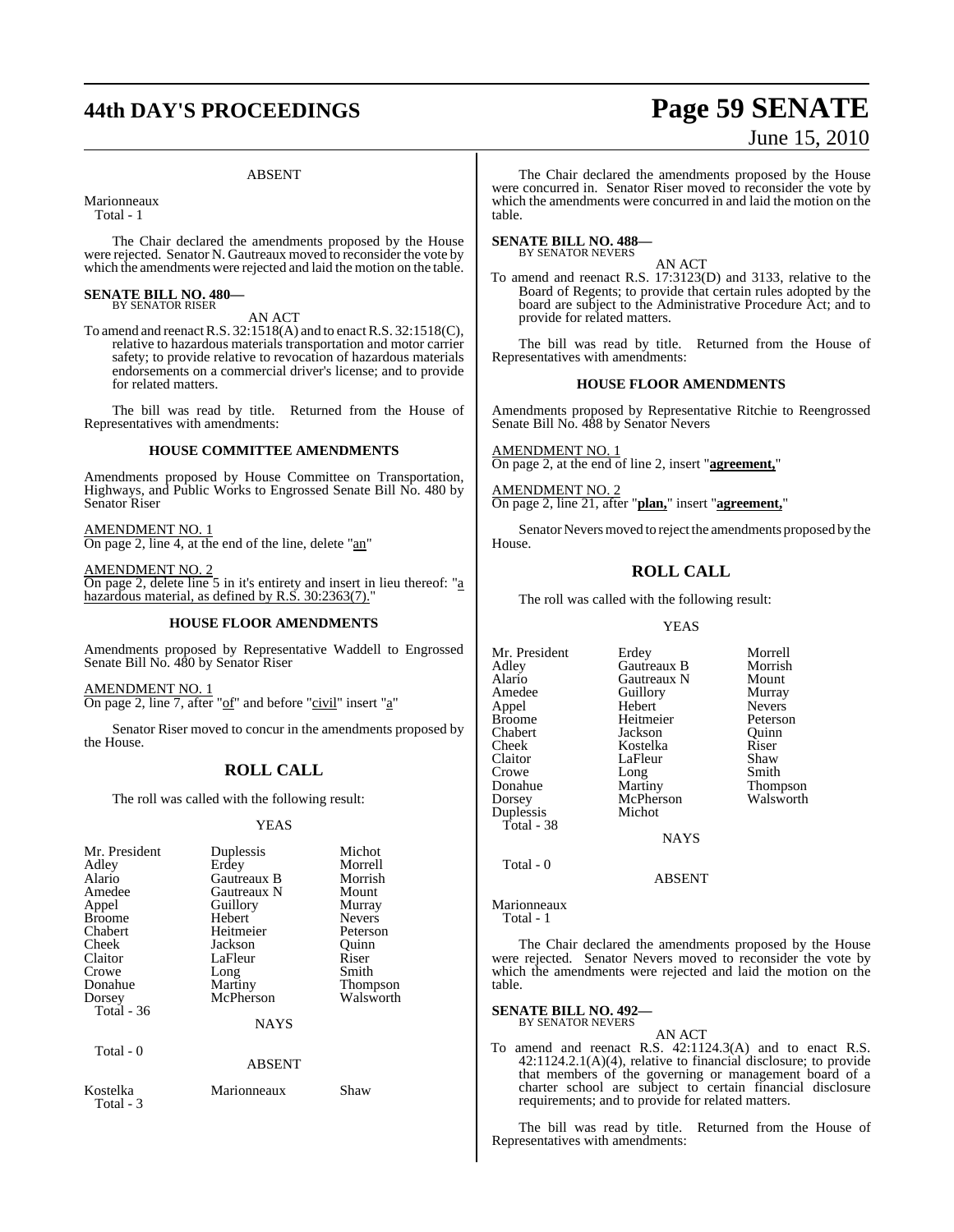## **Page 60 SENATE 44th DAY'S PROCEEDINGS**

### **HOUSE COMMITTEE AMENDMENTS**

Amendments proposed by House Committee on House and Governmental Affairs to Reengrossed Senate Bill No. 492 by Senator Nevers

### AMENDMENT NO. 1

On page 1, line 2, after "42:1124.3(A)" delete "and to enact R.S.  $42:1124.2.1(A)(4)$ ," and insert a comma ","

### AMENDMENT NO. 2

On page 1, at the end of line 7, after "reenacted" delete "and R.S." and at the beginning of line 8, delete "42:1124.2.1(A)(4) is hereby enacted"

### AMENDMENT NO. 3

On page 1, delete lines 9 through 16

### AMENDMENT NO. 4

On page 2, delete line 2

Senator Nevers moved to concur in the amendments proposed by the House.

### **ROLL CALL**

The roll was called with the following result:

### YEAS

| Adley<br>Alario<br>Amedee<br>Appel<br><b>Broome</b><br>Chabert<br>Cheek<br>Crowe<br>Donahue<br>Dorsey<br>Duplessis<br>Total - 33 | Erdey<br>Gautreaux B<br>Gautreaux N<br>Guillory<br>Hebert<br>Heitmeier<br>Jackson<br>Kostelka<br>LaFleur<br>Long<br>Martiny<br><b>NAYS</b> | McPherson<br>Michot<br>Morrell<br>Morrish<br>Nevers<br>Peterson<br>Quinn<br>Shaw<br>Smith<br>Thompson<br>Walsworth |
|----------------------------------------------------------------------------------------------------------------------------------|--------------------------------------------------------------------------------------------------------------------------------------------|--------------------------------------------------------------------------------------------------------------------|
| Claitor<br>Mount<br>Total - 4                                                                                                    | Murray<br>Riser<br><b>ABSENT</b>                                                                                                           |                                                                                                                    |
| Mr. President<br>Total - 2                                                                                                       | Marionneaux                                                                                                                                |                                                                                                                    |

The Chair declared the amendments proposed by the House were concurred in. Senator Nevers moved to reconsider the vote by which the amendments were concurred in and laid the motion on the table.

### **SENATE BILL NO. 524—** BY SENATOR MURRAY

### AN ACT

To enact R.S. 47:463.141, relative to motor vehicle special prestige license plates; to provide for the establishment and issuance of the "Zulu Social Aid and Pleasure Club" plate; and to provide for related matters.

The bill was read by title. Returned from the House of Representatives with amendments:

### **HOUSE FLOOR AMENDMENTS**

Amendments proposed by Representative Richmond to Engrossed Senate Bill No. 524 by Senator Murray

### AMENDMENT NO. 1

On page 1, line 2, after "R.S. 47:463.141," and before "relative" insert "463.142, and 463.143,"

### AMENDMENT NO. 2

On page 1, at the end of line 3, insert "to provide for the establishment and issuance of the "Warren Easton High School" plate; to provide for the establishment and issuance of the "LSU School of Dentistry" plate; to provide for the design of such plates; to provide relative to the fee and application of the fee for such plates; to authorize the promulgation of rules and regulations;"

#### AMENDMENT NO. 3

On page 1, line 6, after "R.S. 47:463.141" delete "is" and insert "463.142, and 463.143 are"

### AMENDMENT NO. 4

On page 2, after line 20, insert the following:

"**§463.142. Special prestige license plate; Warren Easton Senior High School**

**A. The secretary of the Department of Public Safety and Corrections shall establish a special prestige license plate to be known as the "Warren Easton Senior High School,"provided there is a minimum of one thousand applicants for such plates**. **The license plate shall be restricted to passenger cars, pickup trucks, vans, and recreational vehicles. The color and design of the license plate shall be selected by the principal of Warren Easton High School and shall otherwise be in compliance with the provisions of R.S. 47:463(A)(3).**

**B. The prestige license plate shall be issued, upon application, to any citizen of Louisiana.**

**C. The charge for this special license plate shall be the standard motor vehicle license tax imposed by Article VII, Section 5 of the Constitution of Louisiana, plus an annual royalty fee of twenty-five dollars for each plate, and a handling fee of three dollars and fifty cents which shall be retained by the department to offset administrative costs.**

**D. The annual royalty fee shall be collected by the department and forwarded to the Warren Easton Senior High School. The money received from the royalty fee by the Warren Easton Senior High Schoolshall be deposited into the scholarship fund to be used solely for academic or financial need-based scholarships for students attending Warren Easton Senior High School. Warren Easton Senior High School shall be responsible for establishing and disbursing the funds for the scholarship program.**

**E. The secretary shall promulgate rules and regulations as are necessary to implement the provisions of this Section.**

**"§463.143. Special prestige license plate; LSU School of Dentistry A. The secretary of the Department of Public Safety and Corrections shall establish a special prestige license plate to be known as the "LSU School of Dentistry,"provided there is a minimum of one thousand applicants for such plates**. **The license plate shall be restricted to passenger cars, pickup trucks, vans, and recreational vehicles. The color and design of the license plate shall be selected by the dean of the LSU School of Dentistry and shall otherwise be in compliance with the provisions of R.S. 47:463(A)(3).**

**B. The prestige license plate shall be issued, upon application, to any citizen of Louisiana.**

**C. The charge for this special license plate shall be the standard motor vehicle license tax imposed by Article VII, Section 5 of the Constitution of Louisiana, plus an annual royalty fee of twenty-five dollars for each plate, and a handling fee of three dollars and fifty cents which shall be retained by the department to offset administrative costs.**

**D. The annual royalty fee shall be collected by the department and forwarded to the LSU School of Dentistry. The money received from the royalty fee by the LSU School of Dentistry, shall be used solely for academic or financial needbased scholarships for students attending the LSU School of Dentistry. The LSU School of Dentistry shall be responsible for establishing and disbursing the funds for the scholarship program.**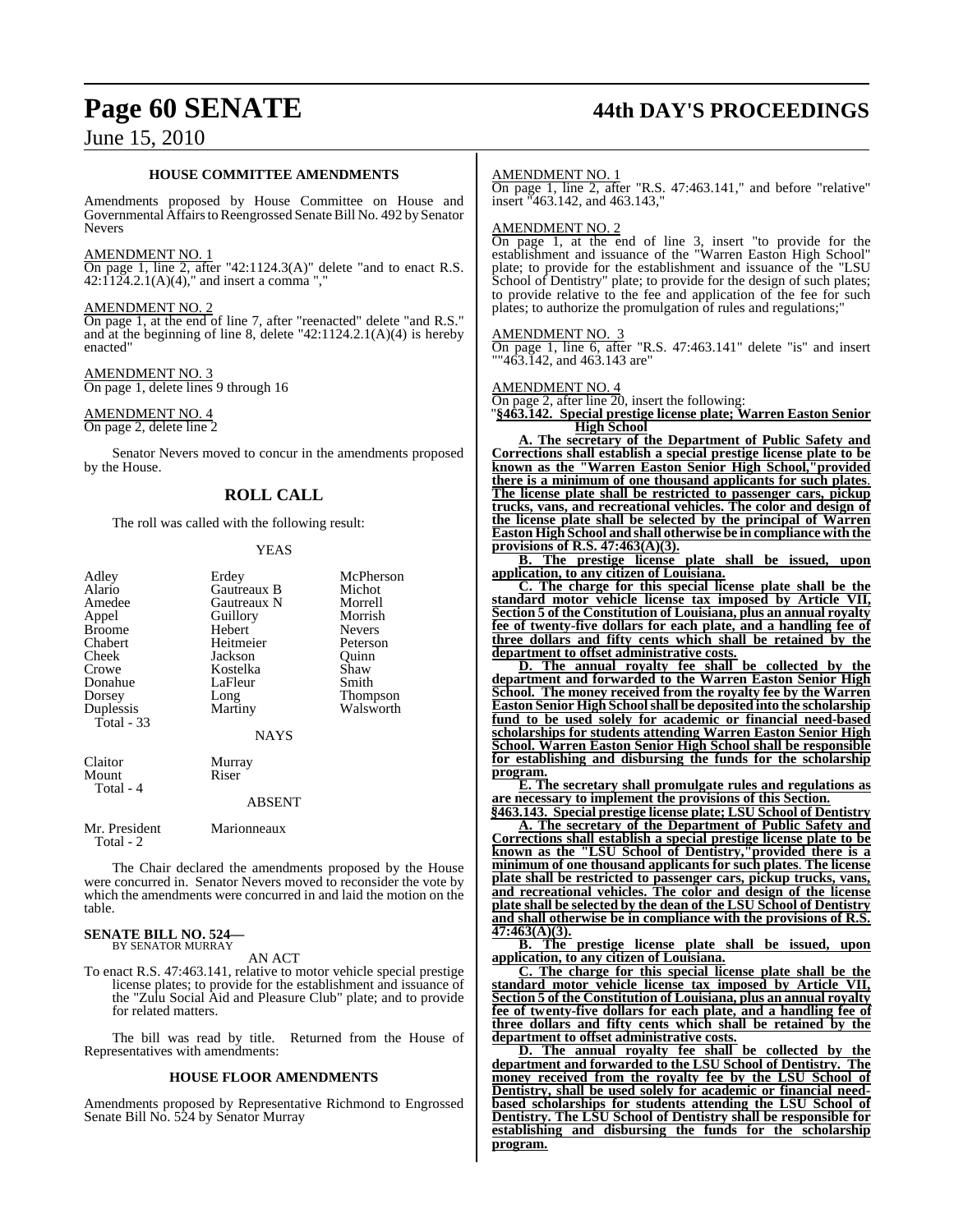### **44th DAY'S PROCEEDINGS Page 61 SENATE**

**E. The secretary shall promulgate rules and regulations as are necessary to implement the provisions of this Section.**"

Senator Murray moved to concur in the amendments proposed by the House.

### **ROLL CALL**

The roll was called with the following result:

### YEAS

| Mr. President<br>Adley<br>Alario<br>Amedee<br>Appel<br><b>Broome</b><br>Chabert<br>Cheek<br>Claitor<br>Crowe<br>Dorsey<br>Total $-32$<br>Ouinn | Duplessis<br>Erdey<br>Gautreaux B<br>Gautreaux N<br>Guillory<br>Heitmeier<br>Jackson<br>Kostelka<br>LaFleur<br>Long<br>Martiny<br><b>NAYS</b> | McPherson<br>Michot<br>Morrell<br>Morrish<br>Mount<br>Murray<br><b>Nevers</b><br>Peterson<br>Smith<br>Thompson |
|------------------------------------------------------------------------------------------------------------------------------------------------|-----------------------------------------------------------------------------------------------------------------------------------------------|----------------------------------------------------------------------------------------------------------------|
| Total - 1                                                                                                                                      | <b>ABSENT</b>                                                                                                                                 |                                                                                                                |
| Donahue<br>Hebert                                                                                                                              | Marionneaux<br>Riser                                                                                                                          | Shaw<br>Walsworth                                                                                              |

The Chair declared the amendments proposed by the House were concurred in. Senator Murray moved to reconsider the vote by which the amendments were concurred in and laid the motion on the table.

### **SENATE BILL NO. 537—** BY SENATOR NEVERS

Total - 6

AN ACT

To amend and reenact R.S. 23:381(1), 382, 383, 384(A), (B)(2), and (C), 385, 386, 387, 388(B), 389, 390, and 392(B) and (D), relative to apprentices; to provide for representation on the apprenticeship council; to provide for terms of those serving on the council; to provide relative to the apprenticeship council and its recommendations; to provide for the appointment of a director of apprenticeship who is not subject to council approval; to provide relative to powers and duties of the director of the council; to provide relative to apprenticeship programs; to provide for apprenticeship committees; to provide for definition of an apprentice; to provide as to the content of apprentice agreements; to provide for the approval of apprentice agreements; to provide with respect to a rotation of employers; to provide with respect to controversies and complaints; to provide for civil penalties; and to provide for related matters.

The bill was read by title. Returned from the House of Representatives with amendments:

### **HOUSE FLOOR AMENDMENTS**

Amendments proposed by Representative Nowlin to Reengrossed Senate Bill No. 537 by Senator Nevers

#### AMENDMENT NO. 1

On page 2, at the beginning of line 11, after "**representatives**" and before "**be representatives**" change "**shall**" to "**may**"

Senator Nevers moved to concur in the amendments proposed by the House.

# June 15, 2010

### **ROLL CALL**

The roll was called with the following result:

#### YEAS

| Mr. President | Erdey       | Morrell         |
|---------------|-------------|-----------------|
| Adley         | Gautreaux B | Morrish         |
| Alario        | Gautreaux N | Mount           |
| Amedee        | Guillory    | Murray          |
| Appel         | Hebert      | <b>Nevers</b>   |
| <b>Broome</b> | Heitmeier   | Peterson        |
| Chabert       | Jackson     | Ouinn           |
| Cheek         | Kostelka    | Riser           |
| Claitor       | LaFleur     | Shaw            |
| Crowe         | Long        | Smith           |
| Donahue       | Martiny     | <b>Thompson</b> |
| Dorsey        | McPherson   | Walsworth       |
| Duplessis     | Michot      |                 |
| Total - 38    |             |                 |
|               | <b>NAYS</b> |                 |
| Total - 0     |             |                 |

Marionneaux

Total - 1

The Chair declared the amendments proposed by the House were concurred in. Senator Nevers moved to reconsider the vote by which the amendments were concurred in and laid the motion on the table.

ABSENT

### **SENATE BILL NO. 543—** BY SENATOR MORRISH

AN ACT

To enact Part VII of Chapter 11 of Title 22 of the Louisiana Revised Statutes of 1950, to be comprised ofR.S. 22:2183 and 2184, and R.S. 36:686(F), relative to health insurance; to provide for legislative intent; to create the Louisiana Mandated Health Benefits Commission; to provide for composition of the commission; to provide for review of proposed mandated benefits by the commission; to provide for the scope and timing of such reviews; to prohibit legislative consideration of any legislative instrument that includes a mandated benefit proposal unless certain actions are taken by the commission; and to provide for related matters.

The bill was read by title. Returned from the House of Representatives with amendments:

### **HOUSE COMMITTEE AMENDMENTS**

Amendments proposed by House Committee on Insurance to Engrossed Senate Bill No. 543 by Senator Morrish

### AMENDMENT NO. 1

On page 1, line 2, after "enact" insert "R.S. 22:1052 and"

### AMENDMENT NO. 2

On page 1, line 4, after "insurance;" insert "to provide with respect to limited benefit health insurance policies or contracts;"

### AMENDMENT NO. 3

On page 1, line 7, after the semicolon ";" delete the remainder of the line and delete line 8 in its entirety and insert in lieu thereof "to provide for optional review by the commission of legislation that includes a mandated benefit proposal;"

### AMENDMENT NO. 4

**On page 1, line 9, delete** "by the commission;"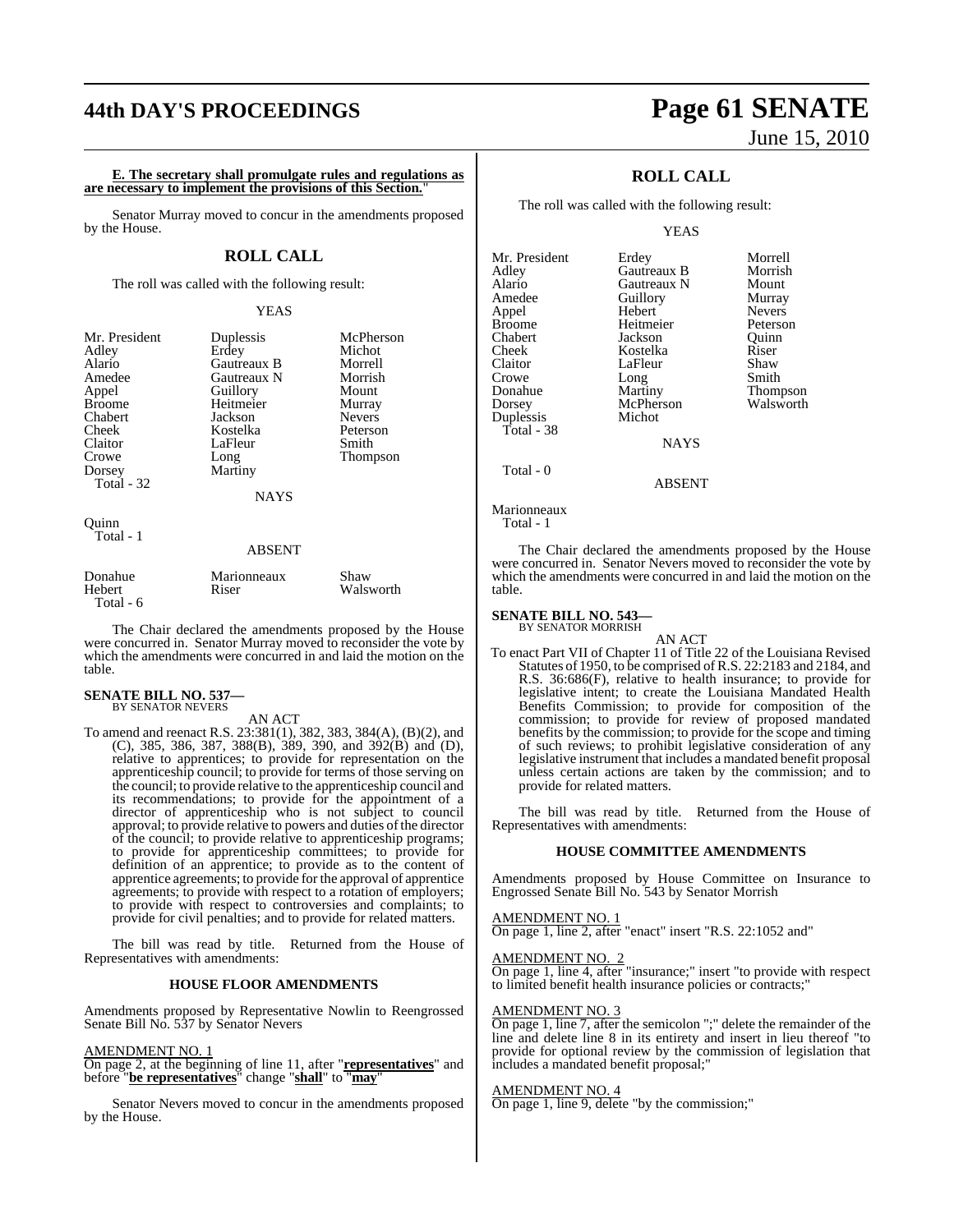### AMENDMENT NO. 5 On page 1, line 11, after "Section 1." insert "R.S. 22:1052 and"

AMENDMENT NO. 6 On page 1, line 12, after "2184," delete "is" and insert "are"

### AMENDMENT NO. 7

On page 1, between lines 12 and 13, insert the following:

"**§1052. Exemption from health insurance mandates Notwithstanding any other provision of this Title to the**

**contrary and not unless otherwise specifically provided in an act of the legislature, the provisions of this Subpartshall not apply to limited benefit health insurance policies or contracts, as defined by R.S. 22:47(2)(c).**"

### AMENDMENT NO. 8

On page 3, between lines 11 and 12, insert the following: "**q. A representative of the Louisiana Independent Pharmacies Association.**"

AMENDMENT NO. 9 On page 3, line 28, after "**commission**" delete the remainder of the line and insert in lieu thereof "**may encompass:**"

AMENDMENT NO. 10 On page 3, line 29, delete "**To conduct review**" and insert in lieu thereof "**An optional review**"

### **LEGISLATIVE BUREAU AMENDMENTS**

Amendments proposed by Legislative Bureau to Engrossed Senate Bill No. 543 by Senator Morrish

### AMENDMENT NO. 1

In House Committee Amendment No.7 proposed by the House Committee on Insurance to Engrossed Senate Bill No. 543, on page 1, between lines 22 and 23, insert "\* \* \*"

### **HOUSE FLOOR AMENDMENTS**

Amendments proposed by Representative McVea to Engrossed Senate Bill No. 543 by Senator Morrish

### AMENDMENT NO. 1

On page 1, line 7, after "reviews;" delete the remainder of the line, delete line 8 in its entirety, and on line 9, delete "by the commission;"

### AMENDMENT NO. 2

On page 3, between lines 11 and 12, insert the following: "**q. A representative of the Louisiana Orthopaedic Association.**"

Senator Morrish moved to concur in the amendments proposed by the House.

### **ROLL CALL**

The roll was called with the following result:

### **YEAS**

| Mr. President |
|---------------|
| Adley         |
| Alario        |
| Amedee        |
| Appel         |
| <b>Broome</b> |
| Chabert       |
| Cheek         |
| Crowe         |
| Donahue       |

Erdey Morrell<br>Gautreaux B Morrish Gautreaux B Morrish<br>Gautreaux N Mount **Alaricaux N** Mount<br> **Alarica**<br> **Alarica**<br> **Alarica** Amedeuthory<br>
Hebert Mevers Hebert Nevers<br>
Heitmeier Peterson Heitmeier Peterson<br>
Kostelka Ouinn Kostelka LaFleur Riser<br>Long Shaw Crowe Long Shaw Martiny Smith

# **Page 62 SENATE 44th DAY'S PROCEEDINGS**

| Dorsey<br>Duplessis | McPherson<br>Michot | Thompson<br>Walsworth |
|---------------------|---------------------|-----------------------|
| Total - $36$        | <b>NAYS</b>         |                       |
| Total - 0           | <b>ABSENT</b>       |                       |
| Claitor             | Jackson             | Marionneaux           |

The Chair declared the amendments proposed by the House were concurred in. Senator Morrish moved to reconsider the vote by which the amendments were concurred in and laid the motion on the table.

### **SENATE BILL NO. 576—** BY SENATOR CLAITOR

Total - 3

AN ACT

To amend and reenact R.S. 40:966(E)(2), relative to second offense possession of marijuana; to provide for a minimum fine; to provide relative to suspension of sentence; to require participation in substance abuse programs and community service in certain circumstances; and to provide for related matters.

The bill was read by title. Returned from the House of Representatives with amendments:

### **HOUSE COMMITTEE AMENDMENTS**

Amendments proposed by House Committee on Administration of Criminal Justice to Engrossed Senate Bill No. 576 by Senator Claitor

### AMENDMENT NO. 1

On page 1, line 3, after "fine;" delete the remainder of the line and insert "to"

### AMENDMENT NO. 2 On page 1, line 17, delete "At least"

AMENDMENT NO. 3 On page 2, delete lines 1 and 2 in their entirety

### AMENDMENT NO. 4

On page 2, at the beginning of line 3, delete "probation with" and insert "If the court places the offender on probation, the probation shall provide for

### AMENDMENT NO. 5

On page 2, at the end of line 5, insert "Any costs associated with probation shall be paid by the offender."

Senator Claitor moved to concur in the amendments proposed by the House.

### **ROLL CALL**

The roll was called with the following result:

### YEAS

| Mr. President | Gautreaux B | Morrish       |
|---------------|-------------|---------------|
| Adley         | Gautreaux N | Mount         |
| Alario        | Guillory    | Murray        |
| Amedee        | Hebert      | <b>Nevers</b> |
| Appel         | Heitmeier   | Peterson      |
| Chabert       | Jackson     | Ouinn         |
| Cheek         | Kostelka    | Shaw          |
| Claitor       | LaFleur     | Smith         |
| Crowe         | Long        | Thompson      |
| Donahue       | Martiny     | Walsworth     |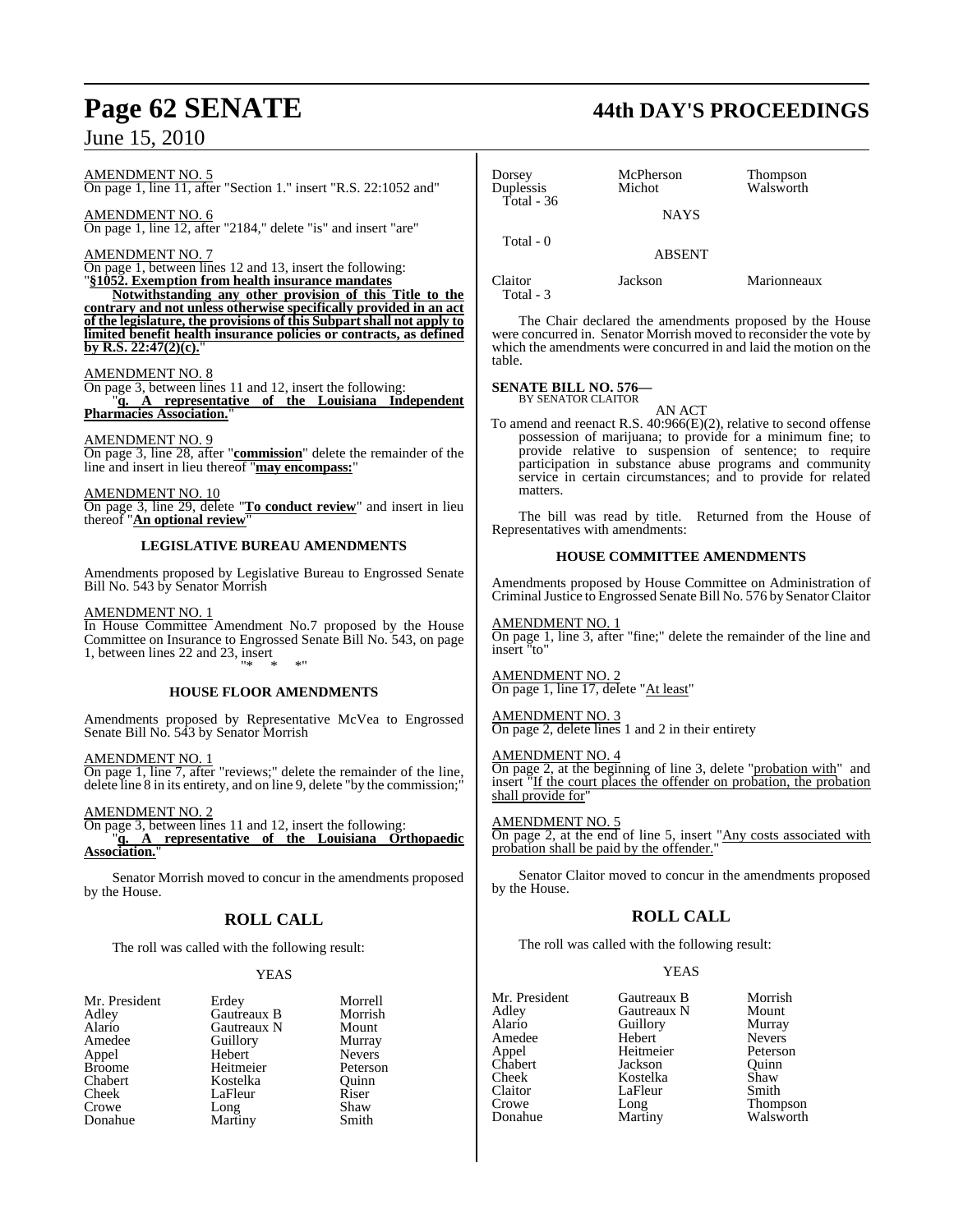# **44th DAY'S PROCEEDINGS Page 63 SENATE**

| Duplessis<br>Erdey<br>Total - 34 | McPherson<br>Michot<br><b>NAYS</b> |       |
|----------------------------------|------------------------------------|-------|
| Broome<br>Total - 2              | Dorsey<br><b>ABSENT</b>            |       |
| Marionneaux                      | Morrell                            | Riser |

Total - 3

The Chair declared the amendments proposed by the House were concurred in. Senator Claitor moved to reconsider the vote by which the amendments were concurred in and laid the motion on the table.

**SENATE BILL NO. 595—** BY SENATOR QUINN AND REPRESENTATIVE LEGER AN ACT

To enact R.S. 22:1272 and 1338, relative to property insurance; to prohibit certain actions involving insurance policies due to the presence of certain Chinese drywall; to provide penalties for violations; and to provide for related matters.

The bill was read by title. Returned from the House of Representatives with amendments:

### **HOUSE COMMITTEE AMENDMENTS**

Amendments proposed by House Committee on Insurance to Engrossed Senate Bill No. 595 by Senator Quinn

AMENDMENT NO. 1

On page 1, line 11, after "**based**" delete the remainder of the line and insert "**solely on the presence of installed drywall in the insured's**"

AMENDMENT NO. 2 On page 1, at the beginning of line 13, delete "**drywall**" and insert "**installed drywall in the insured's property,**"

AMENDMENT NO. 3

On page 1, line 14, after "**China.**" insert "**Nothing in this Section shall be construed to allow an insured to avoid its obligations under the terms of the insurance contract.**"

### AMENDMENT NO. 4

On page 1, line 16, after "**shall**" delete the remainder of the line and insert "**be up to fifteen thousand dollars**"

AMENDMENT NO. 5

On page 1, line 17, delete "**amount up to one-half the insured value of the property**"

AMENDMENT NO. 6

On page 2, between lines 7 and 8, insert the following:

"**D. This Section shall not amend, alter, or affect binders, as defined in R.S. 22:870, that are used to bind insurance coverage temporarily pending the issuance of an insurance policy.**

**E. The provisions of this Section shall cease to be effective after July 1, 2013.**"

AMENDMENT NO. 7

On page 2, line 14, after ""**based**" delete the remainder of the line and insert "**solely on the presence of installed Chinese drywall in the insured's property or the filing**"

AMENDMENT NO. 8

On page 2, line 17, after "**China.**" insert "**Nothing in this Section** shall be construed to allow an insured to avoid its obligations **under the terms of the insurance contract.** 

# June 15, 2010

AMENDMENT NO. 9

On page 2, line 19, after "**shall**" delete the remainder of the line and insert "**be up to fifteen thousand dollars**"

AMENDMENT NO. 10 On page 2, line 20, delete "**amount up to one-half the insured value of the home**"

AMENDMENT NO. 11

On page 2, after line  $\overline{27}$ , insert the following:

"**D. This Section shall not amend, alter, or affect binders, as defined in R.S. 22:870, that are used to bind insurance coverage temporarily pending the issuance of an insurance policy.**

**E. The provisions of this Section shall cease to be effective after July 1, 2013.**"

### **HOUSE FLOOR AMENDMENTS**

Amendments proposed by Representative Leger to Engrossed Senate Bill No. 595 by Senator Quinn

AMENDMENT NO. 1 On page 1, at the beginning of line 2, delete "To enact R.S. 22:1272 and 1338," and insert in lieu thereof "To enact R.S. 22:1338,"

AMENDMENT NO. 2 On page 1, delete lines 6 through 17 in their entirety and insert "Section 1. R.S. 22:1338 is hereby enacted to read as follows:"

AMENDMENT NO. 3 On page 2, delete lines 1 through 8 in their entirety

### **HOUSE FLOOR AMENDMENTS**

Amendments proposed by Representative Kleckley to Engrossed Senate Bill No. 595 by Senator Quinn

AMENDMENT NO. 1 On page 2, line 11, after "**cancel**" delete the remainder of the line and insert "**or fail to renew**"

AMENDMENT NO. 2 On page 2, at the beginning of line 12, delete "**premium or the policy deductible on**"

AMENDMENT NO. 3

On page 2, line 23, after "**canceled**" delete the remainder of the line and insert "**or failed to renew a policy**"

AMENDMENT NO. 4 On page 2, at the beginning of line 24, delete "**premium or deductible**"

Senator Quinn moved to concur in the amendments proposed by the House.

### **ROLL CALL**

The roll was called with the following result:

YEAS

Mr. President Gautreaux B Morrish<br>Adley Gautreaux N Mount Adley Gautreaux N Mount Amedee Hebert Nevers<br>
Appel Heitmeier Peterson Appel Heitmeier Peterson Broome **Jackson** Quinr<br>Chabert **Broome** Chabert **Chabert** Chabert **Kostelka** Riser<br>Cheek LaFleur Shaw Cheek LaFleur<br>Crowe Long Crowe Long Smith

Alario Guillory<br>
Hebert Nevers Thompson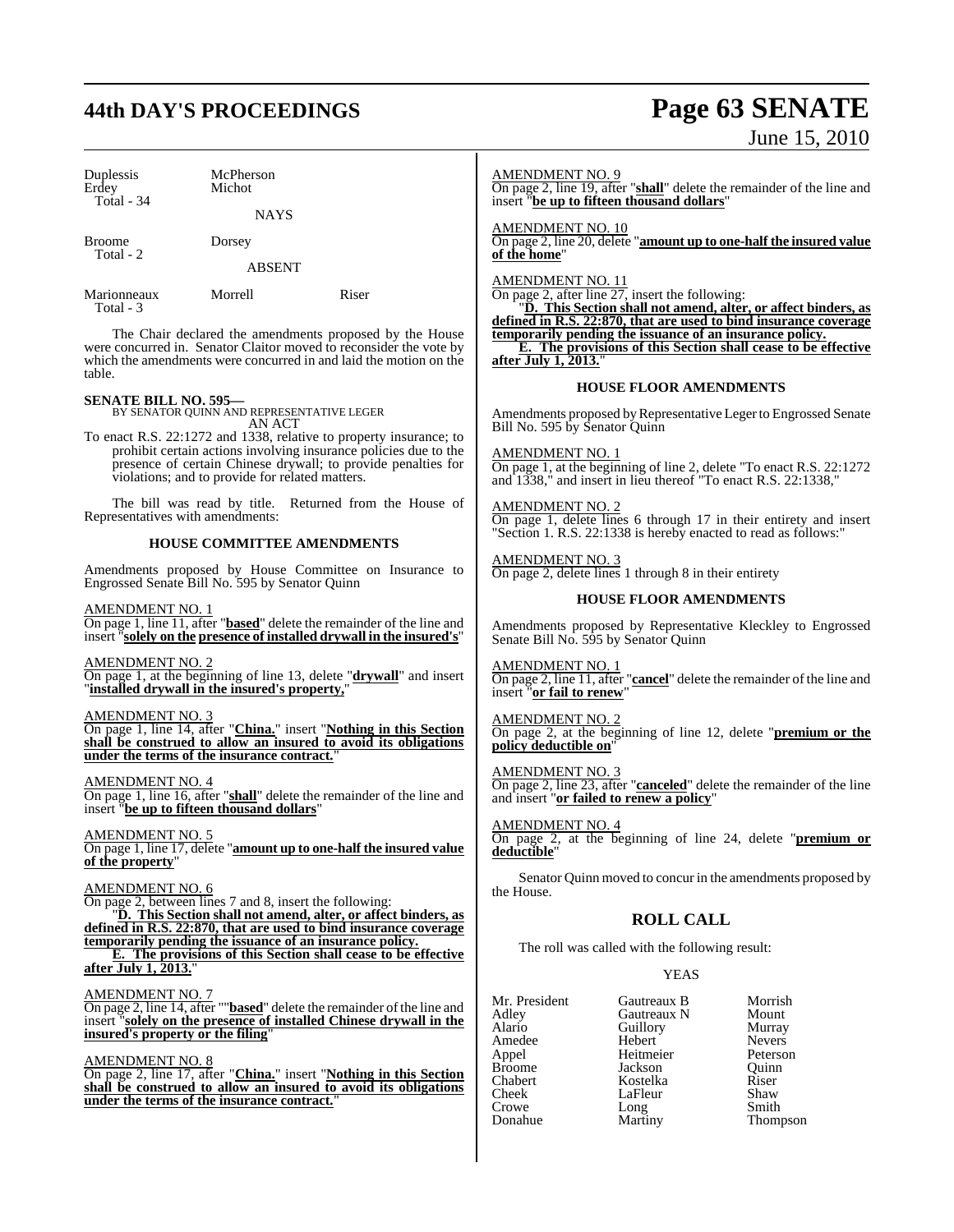| Dorsey<br>Duplessis<br>Erdey<br><b>Total - 37</b> | McPherson<br>Michot<br>Morrell<br><b>NAYS</b> | Walsworth | to its intersec<br>intersection of<br><b>AMENDMENT</b><br>On page 2, line<br>remainder of th |
|---------------------------------------------------|-----------------------------------------------|-----------|----------------------------------------------------------------------------------------------|
| Total - 0                                         | <b>ABSENT</b>                                 |           | <b>AMENDMENT</b>                                                                             |
| Claitor<br>Total - 2                              | Marionneaux                                   |           | On page 4, line<br>entirety and del<br>26 delete " $(b)$ "                                   |

The Chair declared the amendments proposed by the House were concurred in. Senator Quinn moved to reconsider the vote by which the amendments were concurred in and laid the motion on the table.

### **SENATE BILL NO. 703—** BY SENATOR PETERSON

AN ACT

To enact R.S. 33:9091.16, a bill relative to Orleans Parish; to create the Broadmoor Neighborhood Improvement District; to provide for district boundaries, purpose, governance, and funding, including the levy of a parcel fee; to provide relative to the powers and duties of the district and its governing board; and to provide for related matters.

The bill was read by title. Returned from the House of Representatives with amendments:

### **HOUSE COMMITTEE AMENDMENTS**

Amendments proposed by House Committee on Municipal, Parochial and Cultural Affairs to Engrossed Senate Bill No. 703 by Senator Peterson

### AMENDMENT NO. 1

On page 5, line 2, after "**Code.**" delete the remainder of the line in its entirety and insert in lieu thereof "**The fee shall not be increased during the period of its initial levy.**"

### AMENDMENT NO. 2

On page 5, line 3, after "**(b)**" delete the remainder of the line in its entirety and delete lines  $\overline{4}$  and 5 in their entirety and insert in lieu thereof "**The question of the imposition of the parcel fee shall be submitted to the voters in a proposition at an election held for that purpose in accordance with the Louisiana Election Code.**"

### **LEGISLATIVE BUREAU AMENDMENTS**

Amendments proposed by Legislative Bureau to Engrossed Senate Bill No. 703 by Senator Peterson

### AMENDMENT NO. 1

On page 2, line 1, following "**to**" and before "**Dr.,**" change "**Fontainebleu**" to "**Fontainebleau**"

### **HOUSE FLOOR AMENDMENTS**

Amendments proposed by Representative Abramson to Engrossed Senate Bill No. 703 by Senator Peterson

### AMENDMENT NO. 1

On page 1, line 16, after "**Boundaries.**" delete the remainder of the line in its entirety and delete the remainder of the page and on page 2 delete lines 1 through 3 in their entirety and insert the following in lieu thereof: "**The district shall be composed of that area within and including the following perimeter streets and avenues: beginning at the intersection of Nashville Ave. and S. Claiborne Ave. proceeding along Nashville Ave to its intersection with Fontainebleau Dr., along Fontainebleau Dr. to its intersection with Octavia St., along Octavia St. to its intersection with S. Jefferson Davis Parkway, along S. Jefferson Davis Parkway to its intersection with Washington Ave., then along Washington Ave. to where it turns into Toledano St. and then along Toledano St.**

# **Page 64 SENATE 44th DAY'S PROCEEDINGS**

**ition** with S. Claiborne Ave. and back to the **is. Claiborne Ave. and Nashville Ave.'** 

### $NO. 2$

10, after "**"board"**" insert a period "." and delete the re line in its entirety and delete line  $11$  in its entirety

### $N<sub>0</sub>$  3

 $\overline{24}$ , after " $\overline{(2)}$ " delete the remainder of the line in its ete line  $25$  in its entirety and at the beginning of line 26 delete "**(b)**"

Senator Peterson moved to concur in the amendments proposed by the House.

### **ROLL CALL**

The roll was called with the following result:

YEAS

| Mr. President<br>Adley<br>Alario<br>Amedee<br>Appel<br>Broome<br>Chabert<br>Cheek<br>Claitor<br>Crowe<br>Dorsey<br>Duplessis<br>Erdey<br><b>Total - 37</b> | Gautreaux B<br>Gautreaux N<br>Guillory<br>Hebert<br>Heitmeier<br>Jackson<br>Kostelka<br>LaFleur<br>Long<br>Martiny<br>McPherson<br>Michot<br>Morrell<br><b>NAYS</b> | Morrish<br>Mount<br>Murray<br><b>Nevers</b><br>Peterson<br>Ouinn<br>Riser<br>Shaw<br>Smith<br>Thompson<br>Walsworth |
|------------------------------------------------------------------------------------------------------------------------------------------------------------|---------------------------------------------------------------------------------------------------------------------------------------------------------------------|---------------------------------------------------------------------------------------------------------------------|
|                                                                                                                                                            |                                                                                                                                                                     |                                                                                                                     |
| Total - 0                                                                                                                                                  | ABSENT                                                                                                                                                              |                                                                                                                     |

Donahue Marionneaux

Total - 2

The Chair declared the amendments proposed by the House were concurred in. Senator Peterson moved to reconsider the vote by which the amendments were concurred in and laid the motion on the table.

## **SENATE BILL NO. 705—** BY SENATOR DONAHUE

AN ACT

To amend and reenact R.S.  $22:1000(A)(1)$ , relative to health and accident insurance; to provide for group policies issued to trusts formultiple associations; to provide for coverage involving such associations and their members and employees; and to provide for related matters.

The bill was read by title. Returned from the House of Representatives with amendments:

### **HOUSE COMMITTEE AMENDMENTS**

Amendments proposed by House Committee on Insurance to Engrossed Senate Bill No. 705 by Senator Donahue

### AMENDMENT NO. 1

On page 1, line 2, after "R.S. 22:1000(A)(1)" insert "and (B)"

### AMENDMENT NO. 2

On page 1, line 4, after "employees;" insert "to provide for definition of "participating association";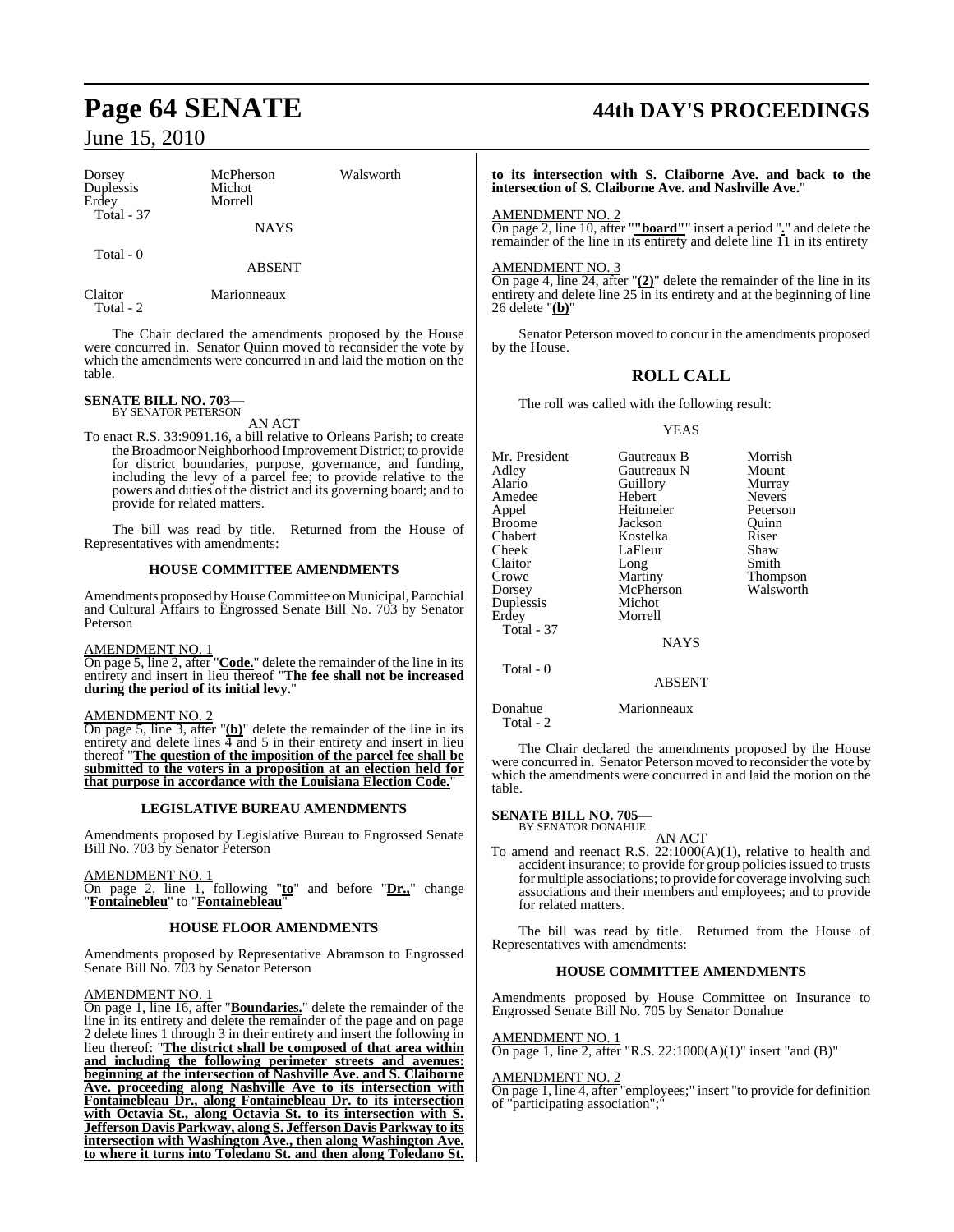# **44th DAY'S PROCEEDINGS Page 65 SENATE**

### AMENDMENT NO. 3

On page 1, line 7, delete "is" and insert in lieu thereof "and (B) are"

### AMENDMENT NO. 4

On page 5, after line 8, insert the following: "\* \* \*

B. **(1)** The term "employees" as used in this Section shall be deemed to include, for the purposes of insurance hereunder, as employees of a single employer, the officers, managers, and employees of the employer and of subsidiary or affiliated corporations of a corporation employer, and the individual proprietors, partners, and employees of individuals and firms of which the business is controlled by the insured employer through stock ownership, contract or otherwise. The term "employer" as used herein may be deemed to include any governmental corporation, unit, agency or department thereof, or the proper officers, as such, of any unincorporated governmental organization.

**(2) As used in this Section, "participating association" shall mean an association that has, by virtue of an affirmative vote, consensus, or similar decision inaccordancewiththe association's bylaws or conventions, acted overtly through its staff or elected leaders, acting within the scope of their authority, to enter into an agreement with one or more other associations to be a partner in a multiple association trust on terms mutually agreeable to all associations participating in the multiple association trust.** \* \* \*"

Senator Donahue moved to concur in the amendments proposed by the House.

### **ROLL CALL**

The roll was called with the following result:

#### YEAS

| Mr. President | Gautreaux B | Morrish         |
|---------------|-------------|-----------------|
| Adley         | Gautreaux N | Mount           |
| Alario        | Guillory    | Murray          |
| Amedee        | Hebert      | <b>Nevers</b>   |
| Appel         | Heitmeier   | Peterson        |
| <b>Broome</b> | Jackson     | Ouinn           |
| Chabert       | Kostelka    | Riser           |
| Cheek         | LaFleur     | Shaw            |
| Crowe         | Long        | Smith           |
| Donahue       | Martiny     | <b>Thompson</b> |
| Dorsey        | McPherson   | Walsworth       |
| Duplessis     | Michot      |                 |
| Erdey         | Morrell     |                 |
| Total - 37    |             |                 |
|               | NAYS        |                 |
|               |             |                 |

Total - 0

#### ABSENT

Claitor Marionneaux Total - 2

The Chair declared the amendments proposed by the House were concurred in. Senator Donahue moved to reconsider the vote by which the amendments were concurred in and laid the motion on the table.

### **Senator Broome in the Chair**

### **SENATE BILL NO. 256—** BY SENATOR CHAISSON

AN ACT

To enact Part IV of Chapter 4 of Code Title VII of Code Book III of Title 9 of the Louisiana Revised Statutes of 1950, to be comprised of R.S. 9:3131.1 through 3131.9, relative to the Louisiana Exchange Sale of Receivables Act; to provide for legislative intent; to provide for definitions; to provide for the scope; to provide for the true sale status of sales of receivables

over exchanges located in Louisiana; to provide for the binding effectiveness of Louisiana law to such sales of receivables; to provide for buyer ownership rights; to provide for relationship with the Uniform Commercial Code; to provide for agreements; and to provide for related matters.

The bill was read by title. Returned from the House of Representatives with amendments:

### **HOUSE COMMITTEE AMENDMENTS**

Amendments proposed by House Committee on Civil Law and Procedure to Reengrossed Senate Bill No. 256 by Senator Chaisson

AMENDMENT NO. 1 On page 1, line 7, change "such" to "the"

AMENDMENT NO. 2

On page 1, line 9, change "provide for agreements" to "prohibit the filing or maintaining of certain actions"

AMENDMENT NO. 3

On page 3, line 28, after "seller" delete the remainder of the line and insert "not retaining a legal or equitable interest in the receivables sold."

AMENDMENT NO. 4 On page 4, at the end of line 5, delete "Louisiana"

AMENDMENT NO. 5 On page 4, line 10, change "so long as" to "provided that"

AMENDMENT NO. 6 On page 4, line 12, change "such" to "contractually agree that the"

AMENDMENT NO. 7 On page 4, at the beginning of line 26, delete "company's" and after "interchanges" and before "need" insert "of the company"

AMENDMENT NO. 8 On page 5, line 1, change "located in this state" to "subject to the scope of this Part as provided by R.S. 9:3131.4(A)"

AMENDMENT NO. 9 On page 5, line 5, change "buyer" to "seller"

AMENDMENT NO. 10 On page 5, line 6, change "ownership whatsoever" to "interest in the receivables sold

AMENDMENT NO. 11 On page 5, line 15, delete "Louisiana"

AMENDMENT NO. 12 On page 5, line 20, change "disavowed, refuted or called into question" to "disavowed or refuted"

#### AMENDMENT NO. 13

On page 6, line 17, after "subsequently" delete the remainder of the line and at the beginning of line 18, delete "question" and insert "disavowed or refuted

### AMENDMENT NO. 14

On page 8, delete lines 1 through 11 in their entirety and insert "to implicitly amend or repeal any provision of the UCC, including but not limited to R.S. 10:1-201(35), 9-102(72)(D), 9-109(e), 9-301, 9- 307, 9-310(a), 9-312(a), 9-317 through 9-339, 9-406, 9-501, and 9-  $\frac{607(a)(1)}{607(a)}$ 

AMENDMENT NO. 15

On page 8, at the beginning of line 12, change " $C$ ." to " $B$ ."

# June 15, 2010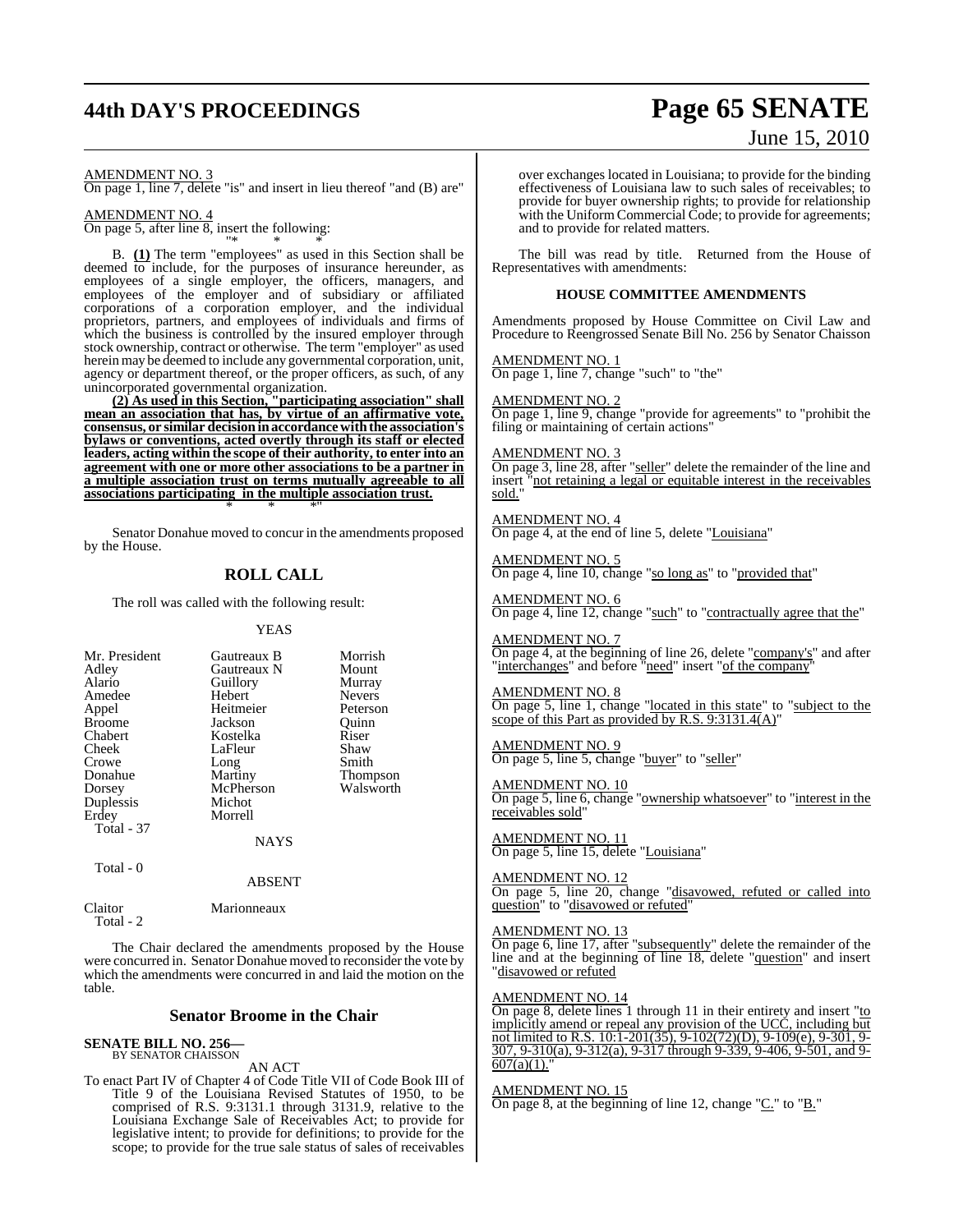### AMENDMENT NO. 16 On page 8, line 18, change "Agreements to be in writing" to "Prohibition of actions"

AMENDMENT NO. 17 On page 8, at the end of line 20, delete "seller's"

AMENDMENT NO. 18 On page 8, line 21, after "unless" and before "forth" delete "the agreement is in writing, sets" and insert "there is an agreement in writing setting'

AMENDMENT NO. 19 On page 8, line 22, after "and" and before "is" insert "the agreement"

SenatorChaisson moved to concur in the amendments proposed by the House.

### **ROLL CALL**

The roll was called with the following result:

### YEAS

| Mr. President | Gautreaux B   | Morrish       |
|---------------|---------------|---------------|
| Adley         | Gautreaux N   | Mount         |
| Alario        | Guillory      | Murray        |
| Amedee        | Hebert        | <b>Nevers</b> |
| Appel         | Heitmeier     | Peterson      |
| <b>Broome</b> | Jackson       | Quinn         |
| Chabert       | Kostelka      | Riser         |
| Cheek         | LaFleur       | Shaw          |
| Crowe         | Long          | Smith         |
| Donahue       | Martiny       | Thompson      |
| Dorsey        | McPherson     | Walsworth     |
| Duplessis     | Michot        |               |
| Erdey         | Morrell       |               |
| Total - 37    |               |               |
|               | <b>NAYS</b>   |               |
| Total - 0     |               |               |
|               | <b>ABSENT</b> |               |
| Claitor       | Marionneaux   |               |

Total - 2

The Chair declared the amendments proposed by the House were concurred in. Senator Chaisson moved to reconsider the vote by which the amendments were concurred in and laid the motion on the table.

**SENATE BILL NO. 712—**<br>BY SENATORS NEVERS, ALARIO, APPEL, DONAHUE, DORSEY,<br>DUPLESSIS, THOMPSON AND WALSWORTH AN ACT

To enact R.S. 17:1875, relative to postsecondary education; to authorize the Board of Supervisors of Community and Technical Colleges to create a Centers of Excellence Program; to provide for Board of Regents' approval; to provide with respect to an advisory board; to provide relative to admissions, curriculum, tuition and fees, and other program parameters; to provide relative to funding and other resources to support the program; and to provide for related matters.

The bill was read by title. Returned from the House of Representatives with amendments:

## **Page 66 SENATE 44th DAY'S PROCEEDINGS**

### **HOUSE COMMITTEE AMENDMENTS**

Amendments proposed by House Committee on Education to Engrossed Senate Bill No. 712 by Senator Nevers

AMENDMENT NO. 1 On page 1, line 5, after "board;" and before "to provide" insert "to provide limitations;"

### AMENDMENT NO. 2 On page 1, at the beginning of line 16, change "**B.**" to "**B.(1)**"

AMENDMENT NO. 3 On page 2, at the beginning of line 2, change "**(1)**" to "**(a)**"

AMENDMENT NO. 4 On page 2, at the beginning of line 3, change "**(2)**" to "**(b)**"

AMENDMENT NO. 5

On page 2, between lines 5 and 6, insert the following:

"**(2) No public funds shall be used to compensate a member of the advisory board for the performance of his duties on the board or to pay any per diem or other expenses related to the performance of his duties as a board member.**"

Senator Nevers moved to concur in the amendments proposed by the House.

### **ROLL CALL**

The roll was called with the following result:

### YEAS

Mr. President Erdey Morrell<br>Adley Gautreaux B Morrish Adley Gautreaux B Morrish Alario Gautreaux N Mount Amedeu<br>
Amedeu<br>
Amedeu<br>
Amedeu<br>
Nevers Appel Broome Heitmeier Peterson<br>
Chabert Jackson Quinn Chabert Jackson Quinn Cheek Kostelka Riser<br>Claitor LaFleur Shaw LaFleur Shaw<br>Long Smith Crowe Long<br>
Donahue Martiny Donahue Martiny Thompson<br>
Dorsey McPherson Walsworth McPherson<br>Michot Duplessis Total - 38 **NAYS** 

ABSENT

Marionneaux Total - 1

Total - 0

The Chair declared the amendments proposed by the House were concurred in. Senator Nevers moved to reconsider the vote by which the amendments were concurred in and laid the motion on the table.

### **Mr. President in the Chair**

**SENATE BILL NO. 725** 

BY SENATOR DUPLESSIS AN ACT

To amend and reenact R. S. 9:3514(B), relative to consumer credit contracts; to provide for the contents of credit contracts and agreements; and to provide for related matters.

The bill was read by title. Returned from the House of Representatives with amendments: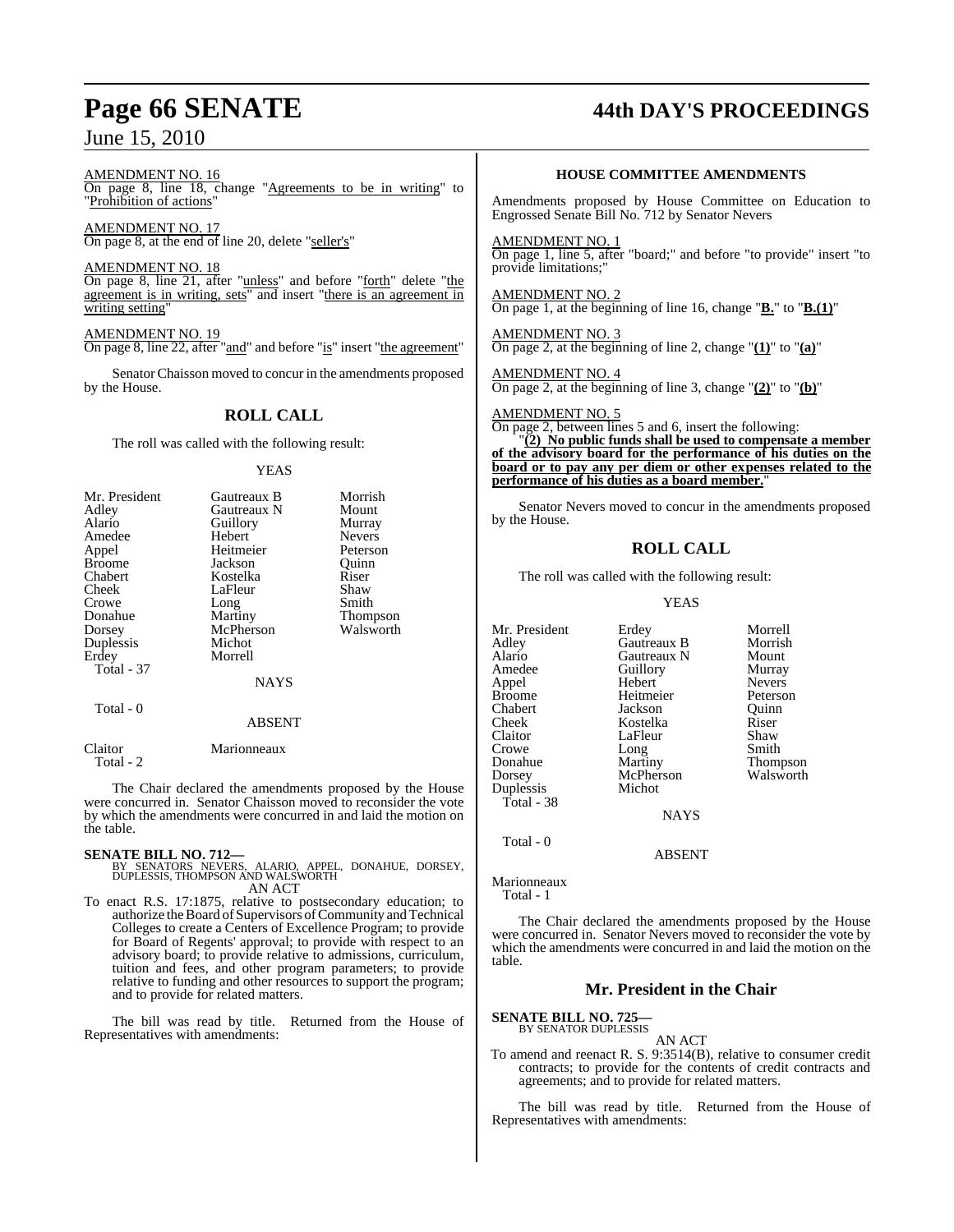# **44th DAY'S PROCEEDINGS Page 67 SENATE**

### **HOUSE FLOOR AMENDMENTS**

Amendments proposed by Representative Arnold to Reengrossed Senate Bill No. 725 by Senator Duplessis

#### AMENDMENT NO. 1

On page 1, line 2, after "R.S. 9:3514(B)," insert "3530(C)(1), and 3578.4(A),"

### AMENDMENT NO. 2

On page 1, line 3, after "agreements;" insert "to provide for a change in documentation fees charged by a lender; to allow for a delinquency charge on deferred presentment transactions;"

#### AMENDMENT NO. 3

On page 1, line 5, change "R.S. 9:3514(B) is" to "R.S. 9:3514(B),  $3530(\overline{C})(1)$ , and  $3578.4(A)$  are"

### AMENDMENT NO. 4

On page 1, after line 12, insert the following: "\* \* \*

§3530.Fees; origination; notary, documentation; over-the-credit-limit fee

\* \* \*  $C.(1)$  A lender may charge a documentation fee  $\frac{1}{3}$ reimbursement for actual costs incurred, not to exceed five dollars in an amount not to exceed one-half of the amount authorized in Paragraph (4) of this Subsection, in connection with a non-real estate consumer loan transaction. \* \* \*

§3578.4. Finance charge and fees

A.(1) In conjunction with a deferred presentment transaction or small loan, a licensee may charge a fee not to exceed sixteen and seventy-five one hundredths percent of the face amount of the check issued or in the case of a small loan, the equivalent rate of interest, provided however that such fee or interest does not exceed forty-five dollars, regardless of the name or type of charge.

 $(2)$  However, if the loan remains unpaid at contractual maturity, the licensee may charge one of the following:

(a) an An amount equal to the rate of thirty-six percent per annum for a period not to exceed one year and beginning one year after contractual maturity, the rate shall not exceed eighteen percent per annum.<br>(b) A

one-time delinquency charge as authorized in R.S.  $9:3527(A)(1)$ . \* \* \*"

Senator Duplessis moved to concur in the amendments proposed by the House.

### **ROLL CALL**

The roll was called with the following result:

### YEAS

| Adley<br>Alario | Erdey<br>Gautreaux B | McPherson<br>Michot |
|-----------------|----------------------|---------------------|
| Amedee          | Gautreaux N          | Morrell             |
| Appel           | Guillory             | Morrish             |
| <b>Broome</b>   | Hebert               | Mount               |
| Chabert         | Heitmeier            | Ouinn               |
| Cheek           | Jackson              | Shaw                |
| Donahue         | Kostelka             | Smith               |
| Dorsey          | LaFleur              | <b>Thompson</b>     |
| Duplessis       | Martiny              |                     |
| Total - $29$    |                      |                     |
|                 | <b>NAYS</b>          |                     |

Claitor Peterson Walsworth Murray Total - 5

# June 15, 2010

### ABSENT

Mr. President Long Nevers<br>Crowe Marionneaux Total - 5

Marionneaux

The Chair declared the amendments proposed by the House were concurred in. Senator Duplessis moved to reconsider the vote by which the amendments were concurred in and laid the motion on the table.

**SENATE BILL NO. 774—** BY SENATORS CLAITOR AND DORSEY AN ACT

To amend and reenact Code of Criminal Procedure Article 912.1(A), relative to criminal procedure; to provide relative to the right to appeal in any case of conviction of a capital offense; to provide for notice of the right to waive such appeal; to provide for an effective date; and to provide for related matters.

The bill was read by title. Returned from the House of Representatives with amendments:

### **HOUSE FLOOR AMENDMENTS**

Amendments proposed by Representative Leger to Engrossed Senate Bill No. 774 by Senator Claitor

### AMENDMENT NO. 1

On page 1, at the end of line 14, insert "**Under no circumstances shall the defendant waive his right of appeal within twenty-four hours after sentencing.**"

Senator Claitor moved to reject the amendments proposed by the House.

### **ROLL CALL**

The roll was called with the following result:

### YEAS

| Mr. President<br>Adley<br>Alario<br>Amedee<br>Appel<br><b>Broome</b><br>Chabert<br>Cheek<br>Claitor<br>Crowe<br>Donahue<br>Dorsey<br>Duplessis<br>Total - 37 | Erdey<br>Gautreaux B<br>Gautreaux N<br>Guillory<br>Hebert<br>Heitmeier<br>Jackson<br>LaFleur<br>Long<br>Martiny<br>McPherson<br>Michot<br>Morrell<br><b>NAYS</b> | Morrish<br>Mount<br>Murray<br><b>Nevers</b><br>Peterson<br>Ouinn<br>Riser<br>Shaw<br>Smith<br><b>Thompson</b><br>Walsworth |
|--------------------------------------------------------------------------------------------------------------------------------------------------------------|------------------------------------------------------------------------------------------------------------------------------------------------------------------|----------------------------------------------------------------------------------------------------------------------------|
| Total - 0                                                                                                                                                    | <b>ABSENT</b>                                                                                                                                                    |                                                                                                                            |
| Kostelka                                                                                                                                                     | Marionneaux                                                                                                                                                      |                                                                                                                            |

Total - 2

The Chair declared the amendments proposed by the House were rejected. Senator Claitor moved to reconsider the vote by which the amendments were rejected and laid the motion on the table.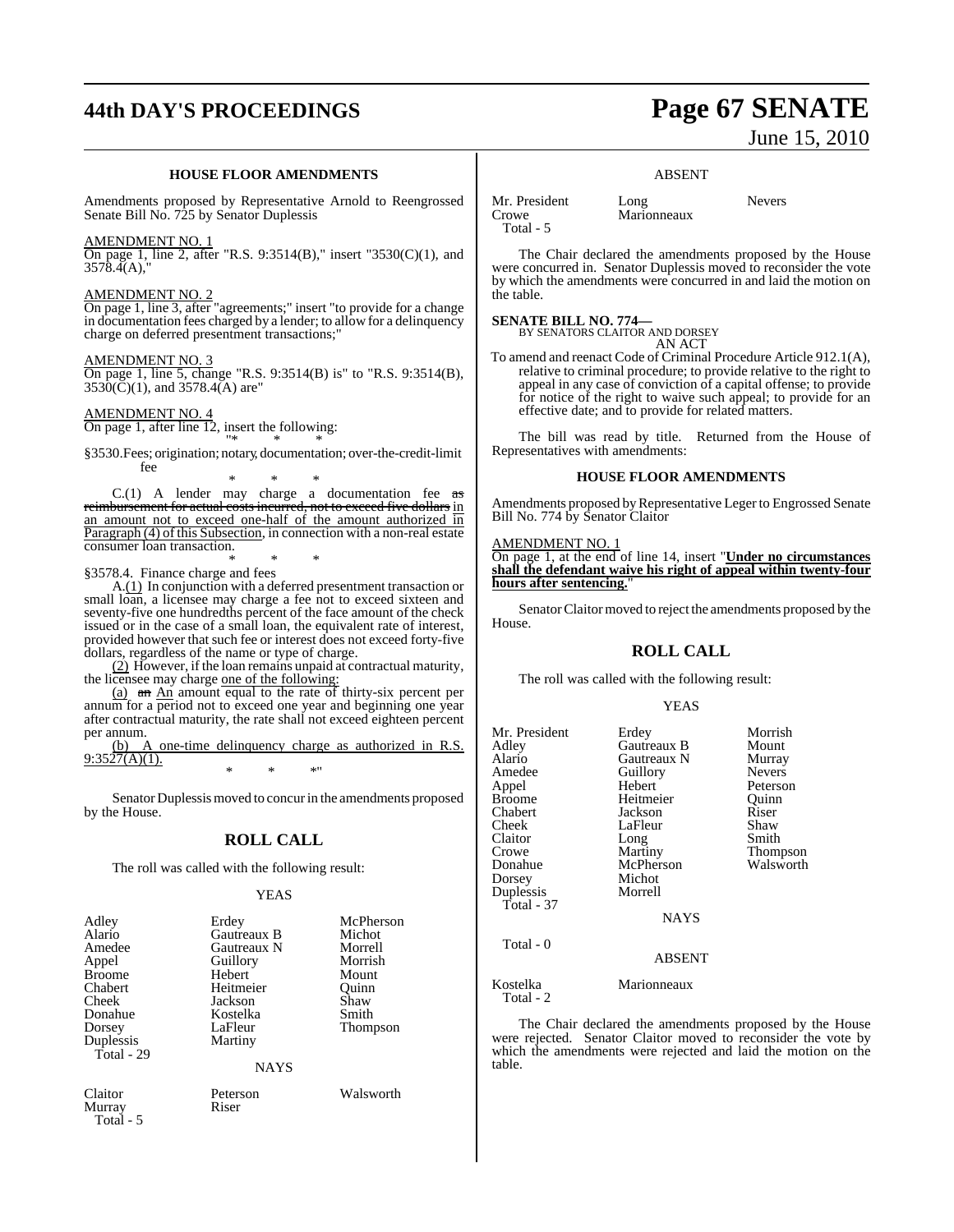#### **SENATE BILL NO. 781—** BY SENATOR N. GAUTREAUX

AN ACT

To enact R.S. 4:145.2, relative to Louisiana State Racing Commission; to provide for judicial review of a final decision or order of adjudication; to provide for venue; and to provide for related matters.

The bill was read by title. Returned from the House of Representatives with amendments:

### **HOUSE COMMITTEE AMENDMENTS**

Amendments proposed by House Committee on House and Governmental Affairs to Engrossed Senate Bill No. 781 by Senator N. Gautreaux

### AMENDMENT NO. 1

On page 1, line 10, after "**district court**" delete the remainder of the line and delete line 11 and insert "**for the parish where**"

AMENDMENT NO. 2 On page 1, line 12, after "**order**" delete the comma "**,**"

Senator N. Gautreaux moved to reject the amendments proposed by the House.

### **ROLL CALL**

The roll was called with the following result:

### YEAS

| Mr. President<br>Adley<br>Alario<br>Amedee<br>Appel<br><b>Broome</b><br>Chabert<br>Cheek<br>Crowe<br>Donahue<br>Dorsey<br>Duplessis<br>Total - 36<br>Total - 0 | Erdey<br>Gautreaux B<br>Gautreaux N<br>Guillory<br>Hebert<br>Heitmeier<br>Jackson<br>LaFleur<br>Long<br>Martiny<br>McPherson<br>Michot<br><b>NAYS</b><br>ABSENT | Morrell<br>Morrish<br>Mount<br>Murray<br><b>Nevers</b><br>Peterson<br>Ouinn<br>Riser<br>Shaw<br>Smith<br><b>Thompson</b><br>Walsworth |
|----------------------------------------------------------------------------------------------------------------------------------------------------------------|-----------------------------------------------------------------------------------------------------------------------------------------------------------------|---------------------------------------------------------------------------------------------------------------------------------------|
|                                                                                                                                                                |                                                                                                                                                                 |                                                                                                                                       |
| Claitor<br>Total - 3                                                                                                                                           | Kostelka                                                                                                                                                        | Marionneaux                                                                                                                           |

The Chair declared the amendments proposed by the House were rejected. Senator N. Gautreaux moved to reconsider the vote by which the amendments were rejected and laid the motion on the table.

#### **SENATE BILL NO. 791— (Substitute for Senate Bill No. 259 by Senator Adley)** BY SENATOR ADLEY

#### AN ACT

To enact R.S. 18:1511.6(C), relative to procedure for enforcement of criminal penalties for violations of campaign finance disclosure laws; to require the supervisory committee to publish certain information; and to provide for related matters.

The bill was read by title. Returned from the House of Representatives with amendments:

## **Page 68 SENATE 44th DAY'S PROCEEDINGS**

### **HOUSE COMMITTEE AMENDMENTS**

Amendments proposed by House Committee on House and Governmental Affairs to Reengrossed Senate Bill No. 791 by Senator Adley

#### AMENDMENT NO.

On page 1, line 3, after "laws;" insert "to require certain notifications to the supervisory committee;"

### AMENDMENT NO. 2

On page 1, delete lines 9 through 14 and insert the following:

"**C. If the supervisory committee has forwarded information regarding an alleged violation to a district attorney or the attorney general as provided in Subsection A of this Section, the district attorney or attorney general, as the case may be, shall notify the supervisory committee when and if prosecution has been instituted or the investigation has been otherwise concluded. If prosecution has been instituted, the supervisory committee shall post detailed information regarding the matter on its website, and shall update the status of the prosecution quarterly for two years or until there is a final disposition of the prosecution, whichever occurs first.**"

Senator Adley moved to reject the amendments proposed by the House.

### **ROLL CALL**

The roll was called with the following result:

### YEAS

| Mr. President | Erdey<br>Gautreaux B | Morrell<br>Morrish |
|---------------|----------------------|--------------------|
| Adley         |                      |                    |
| Alario        | Gautreaux N          | Mount              |
| Amedee        | Guillory             | Murray             |
| Appel         | Hebert               | <b>Nevers</b>      |
| <b>Broome</b> | Heitmeier            | Peterson           |
| Chabert       | Jackson              | Ouinn              |
| Cheek         | Kostelka             | Riser              |
| Claitor       | LaFleur              | Shaw               |
| Crowe         | Long                 | Smith              |
| Donahue       | Martiny              | <b>Thompson</b>    |
| Dorsey        | McPherson            | Walsworth          |
| Duplessis     | Michot               |                    |
| Total - 38    |                      |                    |
|               | <b>NAYS</b>          |                    |
| Total - 0     | <b>ABSENT</b>        |                    |

Marionneaux Total - 1

The Chair declared the amendments proposed by the House were rejected. Senator Adley moved to reconsider the vote by which the amendments were rejected and laid the motion on the table.

#### **SENATE BILL NO. 722—** BY SENATOR APPEL

AN ACT

To amend and reenact R.S. 42:1158(A)(2)(d), relative to the Board of Ethics computerized data management system; to require that campaign finance disclosure reports required to be filed electronically with the board are able to be searched by the public by the names of campaign contributors; and to provide for related matters.

The bill was read by title. Returned from the House of Representatives with amendments:

On motion of Senator Appel, the bill was read by title and returned to the Calendar, subject to call.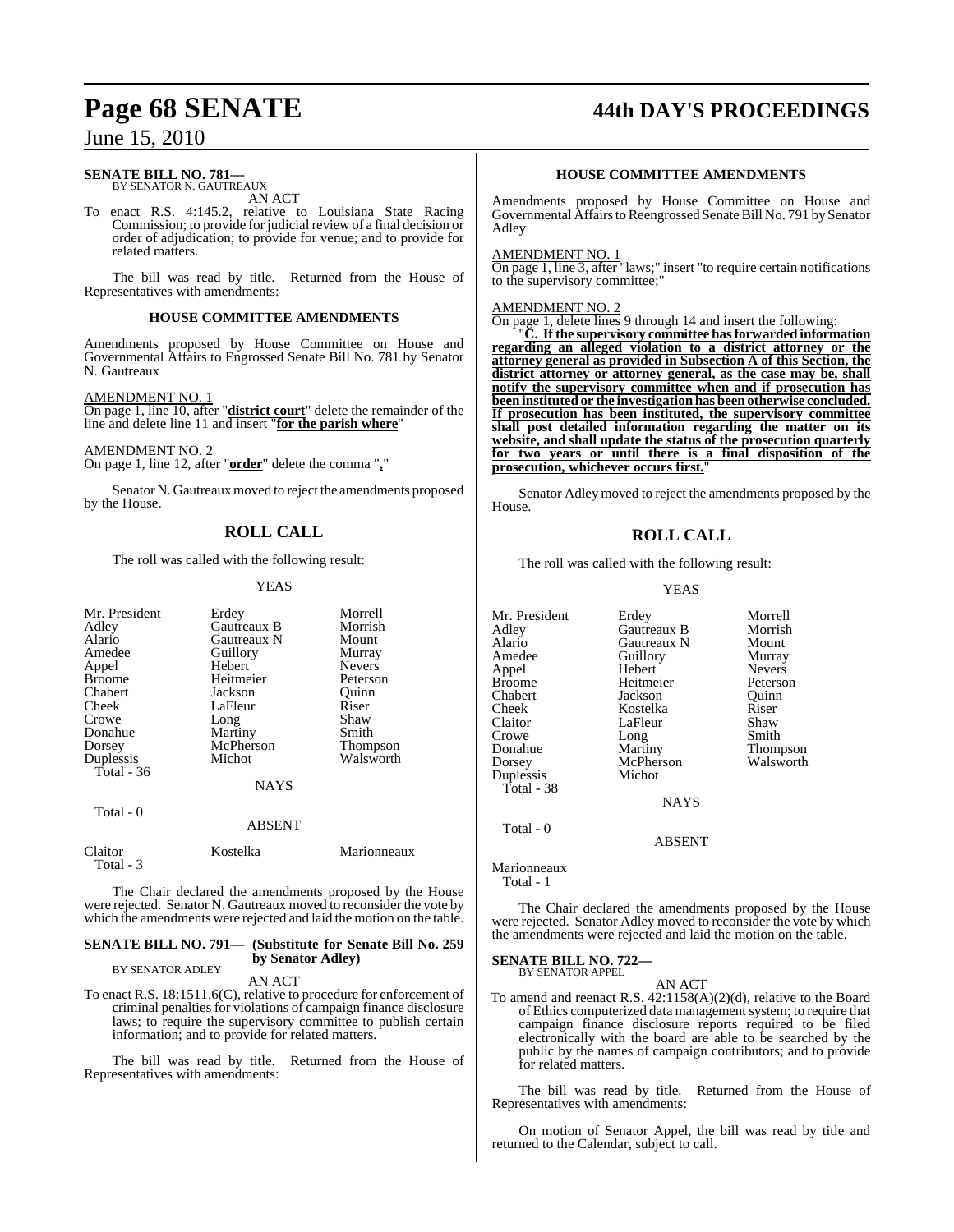### **Rules Suspended**

Senator Mount asked for and obtained a suspension of the rules to revert to the Morning Hour.

### **Messages from the House**

The following Messages from the House were received and read as follows:

### **Message from the House**

### **PASSED SENATE BILLS AND JOINT RESOLUTIONS**

June 15, 2010

To the Honorable President and Members of the Senate:

I am directed to inform your honorable body that the House of Representatives has finally passed the following Senate Bills and Joint Resolutions:

### **SENATE BILL NO. 406—**<br>BY SENATOR MCPHERSON

- AN ACT
- To amend and reenactR.S. 15:587.1(B) and R.S. 44:9(F),(G) and (I), and to enact R.S.  $15:587(A)(1)(f)$ , relative to criminal records; to provide for criminal background checks; to provide for certain entities' access to expunged records; and to provide for related matters.

Reported with amendments.

### **SENATE BILL NO. 174—**

BY SENATORS SMITH AND SHAW AN ACT

To enact R.S. 40:1379.3(D)(1)(i), relative to statewide permits for concealed handguns; to reduce training requirements on combat veterans; and to provide for related matters.

Reported with amendments.

### **SENATE BILL NO. 183—**

BY SENATOR N. GAUTREAUX AN ACT

To amend and reenact R.S. 30:124, relative to the State Mineral and Energy Board; to provide for alternate energy resources; to authorize the State Mineral and Energy Board to lease state lands for the exploration, development, and production of energy fromalternative energy resources; to provide definitions, terms, and conditions; to provide for rulemaking authority; and to provide for related matters.

Reported with amendments.

#### **SENATE BILL NO. 204—** BY SENATOR MCPHERSON

AN ACT

To amend and reenact R.S. 40:1300.53, relative to criminal history checks of licensed ambulance personnel or nonlicensed persons; to remove provisions which allow an employer to waive certain provisions; and to provide for related matters.

Reported with amendments.

### **SENATE BILL NO. 308—**

BY SENATOR MARIONNEAUX AN ACT

To amend and reenact R.S. 49:953(B)(1) and 968(B)(13) and R.S. 56:5(C) and 6(28), to enact R.S. 49:953(B)(5), and to repeal R.S. 49:967(D), relative to the Wildlife and Fisheries Commission; to provide legislative oversight of certain rules and

#### regulations; to require the commission to adopt rules and regulations in accordance with the Administrative Procedure Act; to authorize certain emergency rule procedures; and to provide for related matters.

Reported with amendments.

#### **SENATE BILL NO. 693—** BY SENATOR MORRISH

AN ACT

To enact R.S. 38:291(AA) and 329.5, relative to levee districts; to create the Chenier Plain Coastal Restoration and Protection Authority; to provide for its boundaries and membership; to provide for the powers, functions and duties of the board of commissioners; to provide terms, conditions, and requirements; and to provide for related matters.

Reported with amendments.

### **SENATE BILL NO. 720—**

BY SENATOR MORRELL AN ACT

To enact R.S. 9:2716, relative to contracts; to provide that certain contracts obtained through fraud, bribery, corruption or other criminal acts are against public policy and are absolutely null and void and unenforceable; and to provide for related matters.

Reported with amendments.

### **SENATE BILL NO. 802— (Substitute of Senate Bill No. 618 by Senator McPherson)** BY SENATOR MCPHERSON

AN ACT

To enact R.S. 9:2716, relative to contracts; to provide for automatic renewal of contracts; to provide for disclosure of procedures regarding cancellation of such contracts; to provide for exceptions upon failure to notify consumers; to provide for applicability and exceptions; and to provide for related matters.

Reported with amendments.

### **SENATE BILL NO. 47—**

BY SENATOR CROWE

AN ACT To amend and reenact Code of Criminal Procedure Article 895.1(F), relative to fees paid as a condition of probation; to provide for the allocation and use of fees credited to the Sex Offender Registry Technology Fund; and to provide for related matters.

Reported with amendments.

**SENATE BILL NO. 284** BY SENATOR MARTINY

AN ACT

To enact Code of Civil Procedure Article 2542, relative to foreign defamation judgments; to provide the grounds for the recognition of foreign defamation judgments; to provide for jurisdiction; to provide definitions; and to provide for related matters.

Reported with amendments.

**SENATE BILL NO. 460—** BY SENATOR MARTINY

AN ACT

To enact Chapter 1 of Code Title I of Code Book IV of Title 9 of the Louisiana Revised Statutes of 1950, to be comprised of R.S. 9:6000, relative to the application of foreign laws; to provide for definitions; to provide for legislative findings; to prohibit the enforcement of foreign laws under certain circumstances; to provide for applicability to certain persons; and to provide for related matters.

Reported with amendments.

**44th DAY'S PROCEEDINGS Page 69 SENATE** June 15, 2010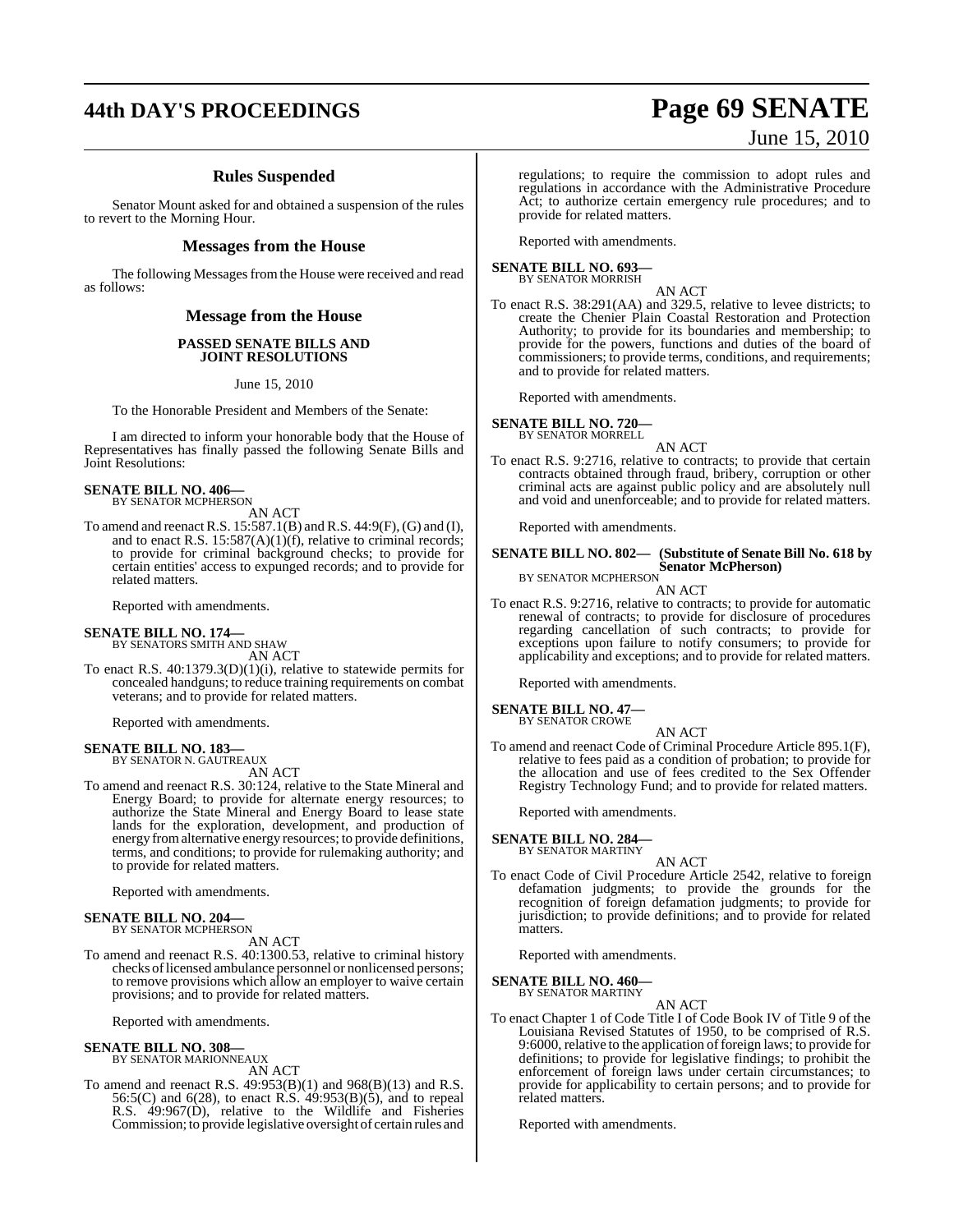## **Page 70 SENATE 44th DAY'S PROCEEDINGS**

June 15, 2010

### **SENATE BILL NO. 48—**

BY SENATORS HEBERT AND WALSWORTH AN ACT

To amend and reenact R.S. 32:297.1, relative to motor vehicles and mini-vehicles; to delete safety and certain emission requirements; and to provide for related matters.

Reported with amendments.

#### **SENATE BILL NO. 49—** BY SENATOR LONG

AN ACT

To amend and reenact R.S. 38:2324(B) and 2330.2(B) and R.S. 44:23.1(A), relative to the Sabine River Authority; to establish the Sabine River Authority as a nonbudget unit of the state; to provide with regard to certain records of the Sabine River Authority; and to provide for related matters.

Reported with amendments.

#### **SENATE BILL NO. 132—** BY SENATOR MORRELL

AN ACT

To enact R.S. 9:344(E), relative to visitation rights; to prohibit visitation rights of a family member in certain circumstances; to provide for an effective date; and to provide for related matters.

Reported with amendments.

#### **SENATE BILL NO. 219—** BY SENATOR APPEL

AN ACT

To amend and reenact Code of Civil Procedure Articles 863(B) and (D) and to enact Code of Civil Procedure Article 863(G), relative to pleadings in civil actions; to provide with respect to the requirements of signing pleadings; to provide with respect to sanctions; and to provide for related matters.

Reported with amendments.

### **SENATE BILL NO. 724—**

BY SENATOR N. GAUTREAUX AN ACT

To amend and reenact R.S.  $41:642(A)(2)$ , relative to sixteenth section and school board indemnity lands; to provide for revenues generated by certain sixteenth section and school board indemnity lands; to provide terms and conditions; and to provide for related matters.

Reported with amendments.

### **SENATE BILL NO. 478—** BY SENATOR N. GAUTREAUX

AN ACT

To amend and reenact R.S.  $4:165(A)(1)$  and  $(2)$  and  $(B)(1)$  and  $(2)$ , relative to certain horse racing purses and breeders' awards; to provide with respect to monies allocated for purses and breeders' awards; to provide for an effective date; and to provide for related matters.

Reported without amendments.

### **SENATE BILL NO. 767—**<br>BY SENATOR MCPHERSON

AN ACT

To amend and reenact R.S. 32:266(B), relative to traffic offenses; to provide relative to the disposition of fines for exceeding the posted speed limit on an interstate highway; to change the name of the "Louisiana Highway Safety Commission Fund"; and to provide for related matters.

Reported without amendments.

### **SENATE BILL NO. 568—**

BY SENATOR JACKSON

AN ACT To amend and reenact R.S. 17:53(A) and (B), relative to required training and instruction of school board members; to authorize school board members to obtain training and instruction at certain conferences; to require verification of attendance; and to provide for related matters.

Reported without amendments.

## **SENATE BILL NO. 312—** BY SENATOR MORRISH

AN ACT To amend and reenact R.S. 15:571.3(B)(1), relative to diminution of sentence for good behavior; to provide for application; to provide for an effective date; and to provide for related matters.

Reported without amendments.

### **SENATE BILL NO. 235—**

BY SENATOR HEITMEIER AND REPRESENTATIVES MILLS AND WILLMOTT

AN ACT

To enact Chapter 64 of Title 46 of the Louisiana Revised Statutes of 1950, to be comprised of R.S. 46:2891, relative to Medicaid upper payment limit collaboratives; to provide for a Medicaid physician upper payment limit methodology to continue access to healthcare services; to provide for development of funding mechanisms for hospitals; and to provide for related matters.

Reported without amendments.

**SENATE BILL NO. 363—** BY SENATOR ADLEY

- AN ACT
- To enact R.S. 30:28.1, relative to drilling activities; to prohibit permitted oil and gas drilling activities from disturbing privately owned active water wells; to provide requirements and conditions; and to provide for related matters.

Reported without amendments.

#### **SENATE BILL NO. 444—** BY SENATOR LAFLEUR

AN ACT To repeal R.S. 17:81.1, 178, 221.1, 225.1, 234, Subpart C-2 of Part III of Chapter 1 of Title 17 of the Louisiana Revised Statutes of 1950, comprised of R.S. 17:255 through 260, 267, Subpart E of Part III of Chapter 1 of Title 17 of the Louisiana Revised Statutes of 1950, comprised of R.S. 17:291 through 295, Subpart F of Part III of Chapter 1 of Title 17 of the Louisiana Revised Statutes of 1950, comprised of R.S. 17:322 through 326, Part XIV of Chapter 2 of Title 17 of the Louisiana Revised Statutes of 1950, comprised ofR.S. 17:1321 through 1325, 1380 through 1382, 2111, 2113, 2131 through 2135, Chapter 16 of Title 17 of the Louisiana Revised Statutes of 1950, comprised of R.S. 17:2851 through 2853, and Chapter 30 of Title 17 of the Louisiana Revised Statutes of 1950, comprised of R.S. 17:3701 through 3713, relative to schools; to repeal outdated or unconstitutional provisions relative to assignment, enrollment, and transfer of pupils, certain scholastic awards, certain unexcused absences from school, school schedule and parental involvement pilot programs, compulsory attendance for certain special needs children, required instruction, courses, and seminars, establishment of part-time schools for certain students, changes in classification of schools, certain secular education services, creation of junior college districts and colleges, vision and hearing screening supplies and training, certain postsecondary education admission requirements, and asbestos detection programs; and to provide for related matters.

Reported without amendments.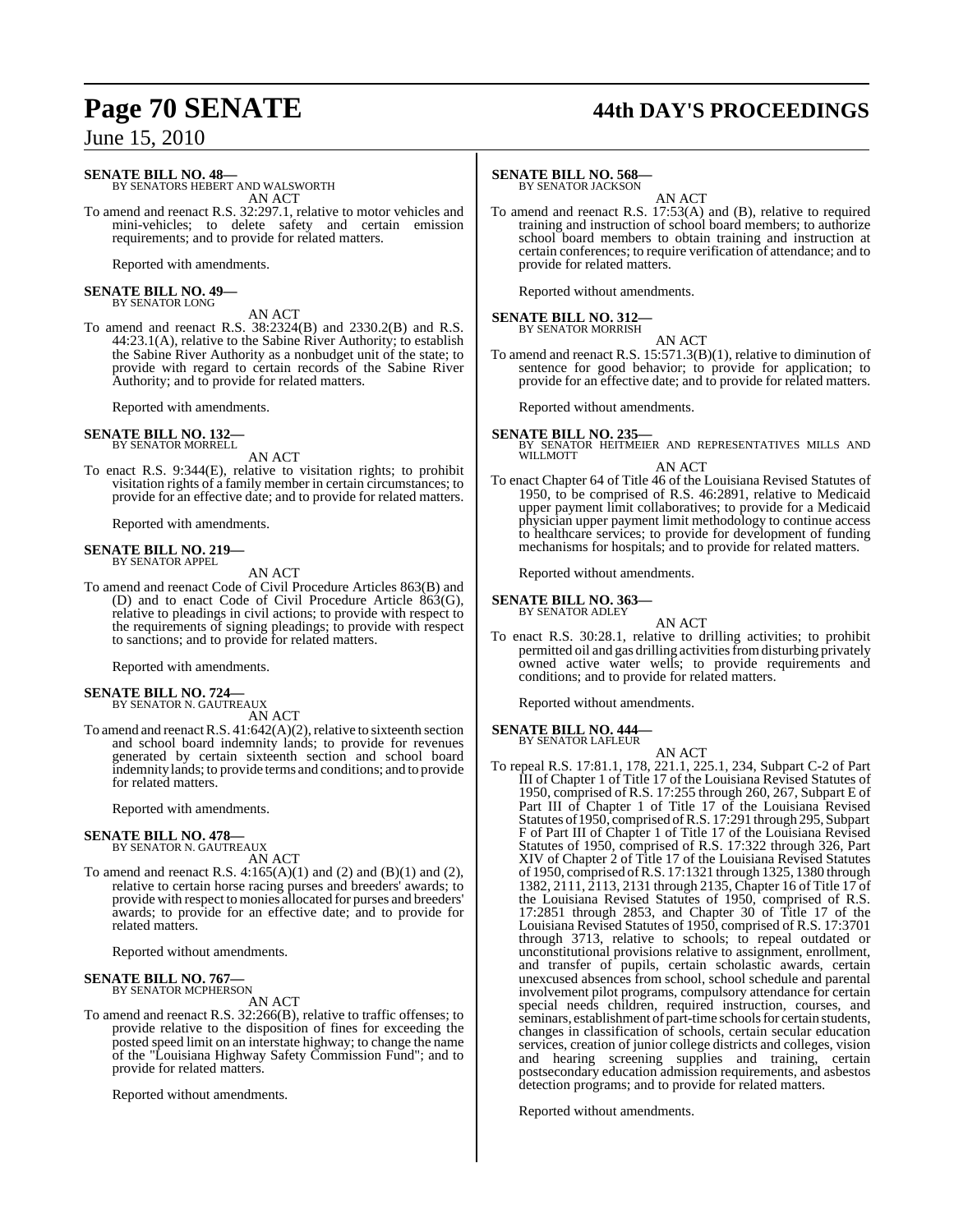## **44th DAY'S PROCEEDINGS Page 71 SENATE**

#### **SENATE BILL NO. 445—** BY SENATOR LAFLEUR

AN ACT

To repeal R.S. 17:16, 412, 418, and 426, relative to public school teachers; to repeal outdated provisions relative to the employment of retired teachers, the issuance of life certificates, the collection and report of statistics regarding aged and incapacitated teachers, and compulsory retirement of certain teachers; and to provide for related matters.

Reported without amendments.

#### **SENATE BILL NO. 446—** BY SENATOR LAFLEUR

AN ACT

To repeal R.S. 17:101, 102, 103, and 104, relative to the assignment, transfer, and continuance of pupils; to repeal outdated provisions; and to provide for related matters.

Reported without amendments.

#### **SENATE BILL NO. 447—** BY SENATOR LAFLEUR

AN ACT

To repeal Subpart G-1 of Part III of Chapter 1 of Title 17 of the Louisiana Revised Statutes of 1950, comprised of R.S. 17:331 through 334.1, relative to high school students; to repeal the requirement that the Department of Education establish and maintain a database containing information concerning high school students' plans after leaving high school; and to provide for related matters.

Reported without amendments.

#### **SENATE BILL NO. 448—** BY SENATOR LAFLEUR

AN ACT

To repeal R.S. 17:401, relative to college preparation academic assistance programs; to repeal the requirement for the development and implementation of a program to provide academic assistance to public high school students who plan to attend college but are unprepared to successfully undertake college level work; and to provide for related matters.

Reported without amendments.

### **SENATE BILL NO. 498—** BY SENATOR CHABERT

AN ACT

To amend and reenact R.S. 56:302.9(G), relative to charter boat fishing guide licenses; to provide for the fees collected from the sale of charter boat fishing guide licenses; to provide for expenditure of funds; and to provide for related matters.

Reported without amendments.

#### **SENATE BILL NO. 661—** BY SENATOR HEBERT

AN ACT

To enact R.S. 30:2040.1, relative to environmental quality; to provide relative to the siting of certain solid waste disposal facilities near the Acadiana Regional Airport; to provide terms and conditions; and to provide for related matters.

Reported without amendments.

#### **SENATE BILL NO. 338—** BY SENATOR MARIONNEAUX

AN ACT

To authorize and provide for the transfer of certain state property; to authorize the transfer of certain state property in West Baton Rouge Parish; to provide for the property description; to provide for reservation of mineral rights; to provide terms and conditions; and to provide for related matters.

Reported without amendments.

### **SENATE BILL NO. 748—**

BY SENATOR THOMPSON

AN ACT To enact R.S. 56:410.11, relative to the use of certain fishing gear; to regulate the use of certain fishing gear on Lake Saint Joseph; to provide for the use of yo-yos and trigger devices; to provide conditions, requirements, and penalties; and to provide for related matters.

Reported without amendments.

**SENATE BILL NO. 752—**<br>BY SENATOR LONG AND REPRESENTATIVES AUBERT, AUSTIN<br>BADON, CARMODY, CARTER, CHANDLER, CHANEY, DIXON,<br>EDWARDS, HARDY, HOFFMANN, RICHARDSON, RITCHIE, SCHRODER AND PATRICIA SMITH

AN ACT

To enact Chapter 17-F of Subtitle III of Title 39 of the Louisiana Revised Statutes of 1950, to be comprised of R.S. 39:1800.21 through 1800.35, relative to the creation of a nonprofit corporation; to provide for the financing and leasing of centers of excellence; to provide for its board of directors; to authorize the lease and sublease of the facilities; to authorize the issuance of bonds and certificates of participation; to empower the nonprofit corporation, the Louisiana Community and Technical College System and the state to take such other actions or enter into such other agreements as may be necessary and appropriate to carry out its responsibilities; and to provide for related matters.

Reported without amendments.

### **SENATE BILL NO. 753—** BY SENATOR PETERSON

AN ACT To amend and reenact R.S. 17:221.4(B)(2)(introductory paragraph) and to enact R.S. 17:221.4(B)(5), relative to elementary and secondary education; to provide with respect to dropout prevention and recovery programs; to provide with respect to cohort graduation rates and dropout rates; to provide for publication of school and school system cohort graduation rates; to provide for notification to parents of certain students regarding dropout rates and other school performance related information; and to provide for related matters.

Reported without amendments.

**SENATE BILL NO. 16—** BY SENATOR APPEL

AN ACT

To repeal Chapter 48 of Title 34 of the Louisiana Revised Statutes of 1950, comprised of R.S. 34:3471 through 3486, relative to the Millennium Port Authority; and to provide for related matters.

Reported without amendments.

Respectfully submitted, ALFRED W. SPEER Clerk of the House of Representatives

### **Message from the House**

### **CONCURRING IN SENATE CONCURRENT RESOLUTIONS**

June 15, 2010

To the Honorable President and Members of the Senate:

I am directed to inform your honorable body that the House of Representatives has finally concurred in the following Senate Concurrent Resolutions:

# June 15, 2010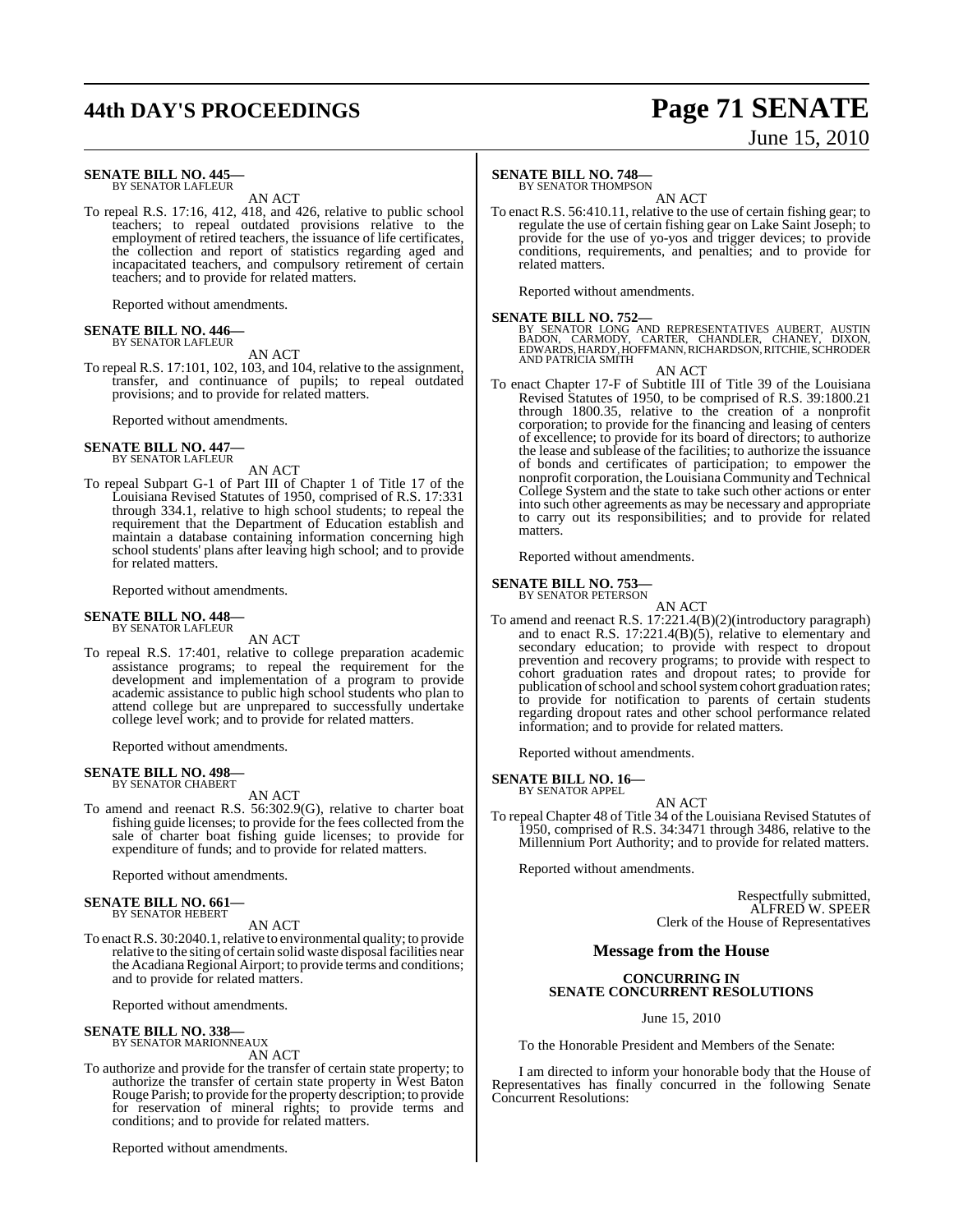### **SENATE CONCURRENT RESOLUTION NO. 52—**

BY SENATOR PETERSON A CONCURRENT RESOLUTION

To direct the Department of Insurance to conduct a study of pharmacy benefit managers.

Reported without amendments.

# **SENATE CONCURRENT RESOLUTION NO. 100—**<br>BY SENATOR MOUNT AND REPRESENTATIVE MILLS A CONCURRENT RESOLUTION

To urge and request the Louisiana State Board of Examiners of Psychologists and the Louisiana Licensed Professional Counselors Board of Examiners to work in collaboration through the Behavioral Health Professional Working Group to meet certain goals and to report to the Senate and House committees on health and welfare by February 1, 2011.

Reported without amendments.

# **SENATE CONCURRENT RESOLUTION NO. 105—**<br>BY SENATOR RISER AND REPRESENTATIVE HENRY BURNS A CONCURRENT RESOLUTION

To authorize the Senate Select Committee on Veterans' Affairs and the House Special Committee on Military and Veterans' Affairs to meet and conduct a study regarding the order by which individuals can direct the manner and disposition of the remains of a military decedent.

Reported without amendments.

Respectfully submitted, ALFRED W. SPEER Clerk of the House of Representatives

### **Message from the House**

### **DISAGREEMENT TO HOUSE BILL**

June 15, 2010

To the Honorable President and Members of the Senate:

I am directed to inform your honorable body that the House of Representatives has refused to concur in the proposed Senate Amendment(s) to **House Bill No. 1259** by Representative Burrell, and ask the President to appoint on the part of the Senate a committee to confer with a like committee from the House on the disagreement.

> Respectfully submitted, ALFRED W. SPEER Clerk of the House of Representatives

### **Message from the House**

### **DISAGREEMENT TO HOUSE BILL**

June 15, 2010

To the Honorable President and Members of the Senate:

I am directed to inform your honorable body that the House of Representatives has refused to concur in the proposed Senate Amendment(s) to **House Bill No. 1093** by Representative Fannin, and ask the President to appoint on the part of the Senate a committee to confer with a like committee from the House on the disagreement.

> Respectfully submitted, ALFRED W. SPEER Clerk of the House of Representatives

## **Page 72 SENATE 44th DAY'S PROCEEDINGS**

### **Message from the House**

### **DISAGREEMENT TO HOUSE BILL**

June 15, 2010

To the Honorable President and Members of the Senate:

I am directed to inform your honorable body that the House of Representatives has refused to concur in the proposed Senate Amendment(s) to **House Bill No. 904** by Representative A. Badon, and ask the President to appoint on the part of the Senate a committee to confer with a like committee from the House on the disagreement.

> Respectfully submitted, ALFRED W. SPEER Clerk of the House of Representatives

### **Appointment of Conference Committee on Senate Bill No. 81**

The President of the Senate appointed the following members to confer with a like committee from the House to consider the disagreement on Senate Bill No. 81:

> Senators Martiny, N. Gautreaux and Heitmeier.

### **Appointment of Conference Committee on Senate Bill No. 135**

The President of the Senate appointed the following members to confer with a like committee from the House to consider the disagreement on Senate Bill No. 135:

> Senators Duplessis, Morrell and Hebert.

### **Appointment of Conference Committee on Senate Bill No. 302**

The President of the Senate appointed the following members to confer with a like committee from the House to consider the disagreement on Senate Bill No. 302:

> Senators Nevers, Appel and LaFleur.

### **Appointment of Conference Committee on Senate Bill No. 437**

The President of the Senate appointed the following members to confer with a like committee from the House to consider the disagreement on Senate Bill No. 437:

> Senators Appel, Quinn

and Marionneaux.

### **Appointment of Conference Committee on Senate Bill No. 639**

The President of the Senate appointed the following members to confer with a like committee from the House to consider the disagreement on Senate Bill No. 639:

> Senators Murray, Riser and Cheek.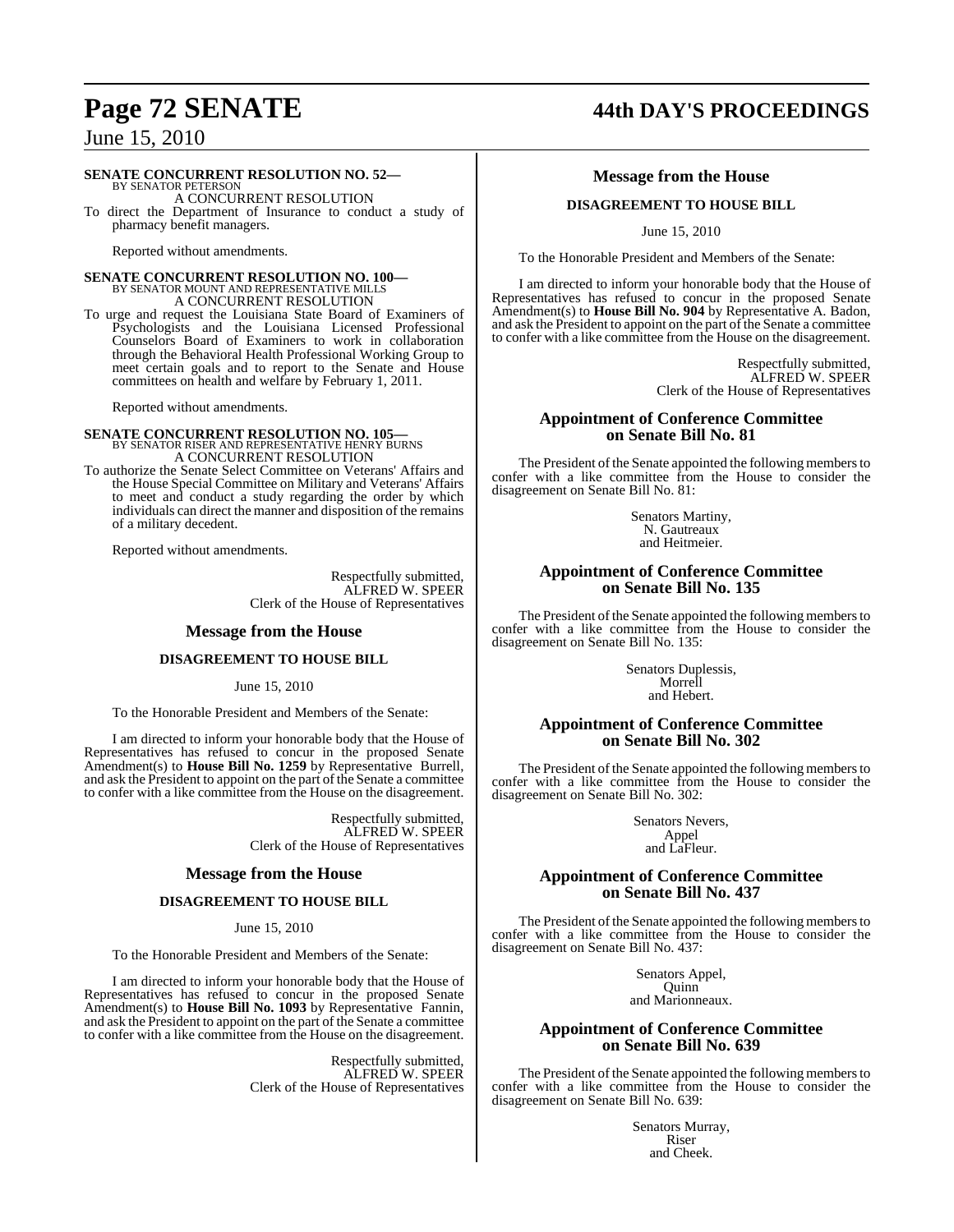# **44th DAY'S PROCEEDINGS Page 73 SENATE**

# June 15, 2010

#### **Appointment of Conference Committee on House Concurrent Resolution No. 55**

The President of the Senate appointed to the Conference Committee on House Concurrent Resolution No. 55 the following members of the Senate:

> Senators Murray, Kostelka and Cheek.

### **Appointment of Conference Committee on House Bill No. 8**

The President of the Senate appointed to the Conference Committee on House Bill No. 8 the following members of the Senate:

> Senators Dorsey, Guillory and Adley.

### **Appointment of Conference Committee on House Bill No. 208**

The President of the Senate appointed to the Conference Committee on House Bill No. 208 the following members of the Senate:

> Senators Quinn, Claitor and Broome.

### **Appointment of Conference Committee on House Bill No. 252**

The President of the Senate appointed to the Conference Committee on House Bill No. 252 the following members of the Senate:

> Senators McPherson, Murray and Walsworth.

### **Appointment of Conference Committee on House Bill No. 282**

The President of the Senate appointed to the Conference Committee on House Bill No. 282 the following members of the Senate:

> Senators Hebert, Claitor and Morrell.

#### **Appointment of Conference Committee on House Bill No. 356**

The President of the Senate appointed to the Conference Committee on House Bill No. 356 the following members of the Senate:

> Senators McPherson, Hebert and N. Gautreaux.

#### **Appointment of Conference Committee on House Bill No. 405**

The President of the Senate appointed to the Conference Committee on House Bill No. 405 the following members of the Senate:

> Senators Nevers, **McPherson** and Dorsey.

#### **Appointment of Conference Committee on House Bill No. 438**

The President of the Senate appointed to the Conference Committee on House Bill No. 438 the following members of the Senate:

> Senators Morrell, Duplessis and Nevers.

#### **Appointment of Conference Committee on House Bill No. 447**

The President of the Senate appointed to the Conference Committee on House Bill No. 447 the following members of the Senate:

> Senators Hebert, Long and Riser.

### **Appointment of Conference Committee on House Bill No. 545**

The President of the Senate appointed to the Conference Committee on House Bill No. 545 the following members of the Senate:

> Senators N. Gautreaux, Morrish and B. Gautreaux.

### **Appointment of Conference Committee on House Bill No. 612**

The President of the Senate appointed to the Conference Committee on House Bill No. 612 the following members of the Senate:

> Senators Duplessis, Alario and Walsworth.

### **Appointment of Conference Committee on House Bill No. 703**

The President of the Senate appointed to the Conference Committee on House Bill No. 703 the following members of the Senate:

> Senators Marionneaux, N. Gautreaux and Amedee.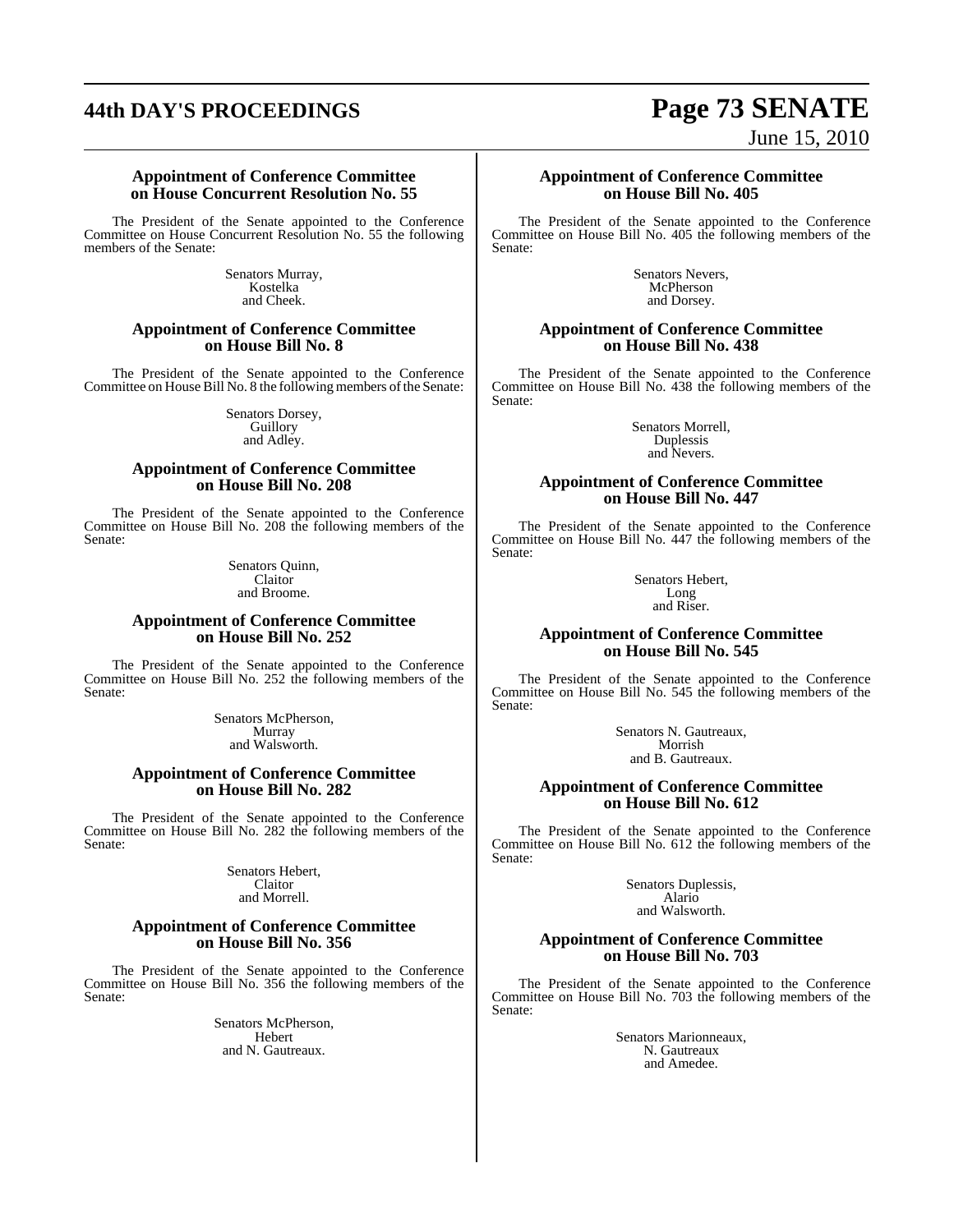# **Page 74 SENATE 44th DAY'S PROCEEDINGS**

June 15, 2010

### **Appointment of Conference Committee on House Bill No. 1060**

The President of the Senate appointed to the Conference Committee on House Bill No. 1060 the following members of the Senate:

> Senators Martiny, Murray and McPherson.

### **Appointment of Conference Committee on House Bill No. 1163**

The President of the Senate appointed to the Conference Committee on House Bill No. 1163 the following members of the Senate:

> Senators Amedee, N. Gautreaux and Marionneaux.

### **Appointment of Conference Committee on House Bill No. 1288**

The President of the Senate appointed to the Conference Committee on House Bill No. 1288 the following members of the Senate:

> Senators N. Gautreaux, Morrish and LaFleur.

### **Appointment of Conference Committee on House Bill No. 1093**

The President of the Senate appointed to the Conference Committee on House Bill No. 1093 the following members of the Senate:

> Senators Murray, Peterson and Nevers.

### **Appointment of Conference Committee on House Bill No. 1259**

The President of the Senate appointed to the Conference Committee on House Bill No. 1259 the following members of the Senate:

> Senators Dorsey, Duplessis and Crowe.

### **Messages from the House**

The following Messages from the House were received and read as follows:

### **Message from the House**

#### **ASKING CONCURRENCE IN HOUSE CONCURRENT RESOLUTIONS**

June 15, 2010

To the Honorable President and Members of the Senate:

I am directed to inform your honorable body that the House of Representatives has finally passed and asks your concurrence in the following House Concurrent Resolutions:

HCR No. 248 HCR No. 250 HCR No. 251

HCR No. 243

Respectfully submitted, ALFRED W. SPEER

Clerk of the House of Representatives

### **House Concurrent Resolutions**

Senator Nevers asked for and obtained a suspension of the rules to read House Concurrent Resolutions a first and second time.

#### **HOUSE CONCURRENT RESOLUTION NO. 243—**

BY REPRESENTATIVE AUSTIN BADON A CONCURRENT RESOLUTION

To provide for legislative approval of the formula to determine the cost of a minimum foundation program of education in all public elementary and secondary schools as well as to equitably allocate the funds to city, parish, and other local public school systems as developed by the State Board of Elementary and Secondary Education and adopted by the board on June 8, 2010.

The resolution was read by title and referred by the President to the Committee on Education.

#### **HOUSE CONCURRENT RESOLUTION NO. 248—** BY REPRESENTATIVE MONICA A CONCURRENT RESOLUTION

To memorialize the United States Congress to take such actions as are necessary to maintain the ten percent cap on the percentage of ethanol in gasoline.

The resolution was read by title and referred by the President to the Committee on Natural Resources.

#### **HOUSE CONCURRENT RESOLUTION NO. 250—** BY REPRESENTATIVE HARRISON A CONCURRENT RESOLUTION

To urge and request the Louisiana Office of Student Financial Assistance (LOSFA) to study the feasibility, including potential costs and savings, of requiring repayment of the Taylor Opportunity Program for Students (TOPS) by a student for any particular semester during the first two award years if the student does not make academic progress or fails to maintain full-time standing.

The resolution was read by title and placed on the Calendar for a second reading.

# **HOUSE CONCURRENT RESOLUTION NO. 251—** BY REPRESENTATIVE BROSSETT

A CONCURRENT RESOLUTION

To memorialize the United States Congressto support the "Southeast Hurricanes Small Business Disaster Relief Act of 2010".

The resolution was read by title and placed on the Calendar for a second reading.

### **Rules Suspended**

Senator Morrell asked for and obtained a suspension of the rules to allow the Senate Committee on Local and Municipal Affairs to meet without the required 24-hour notice.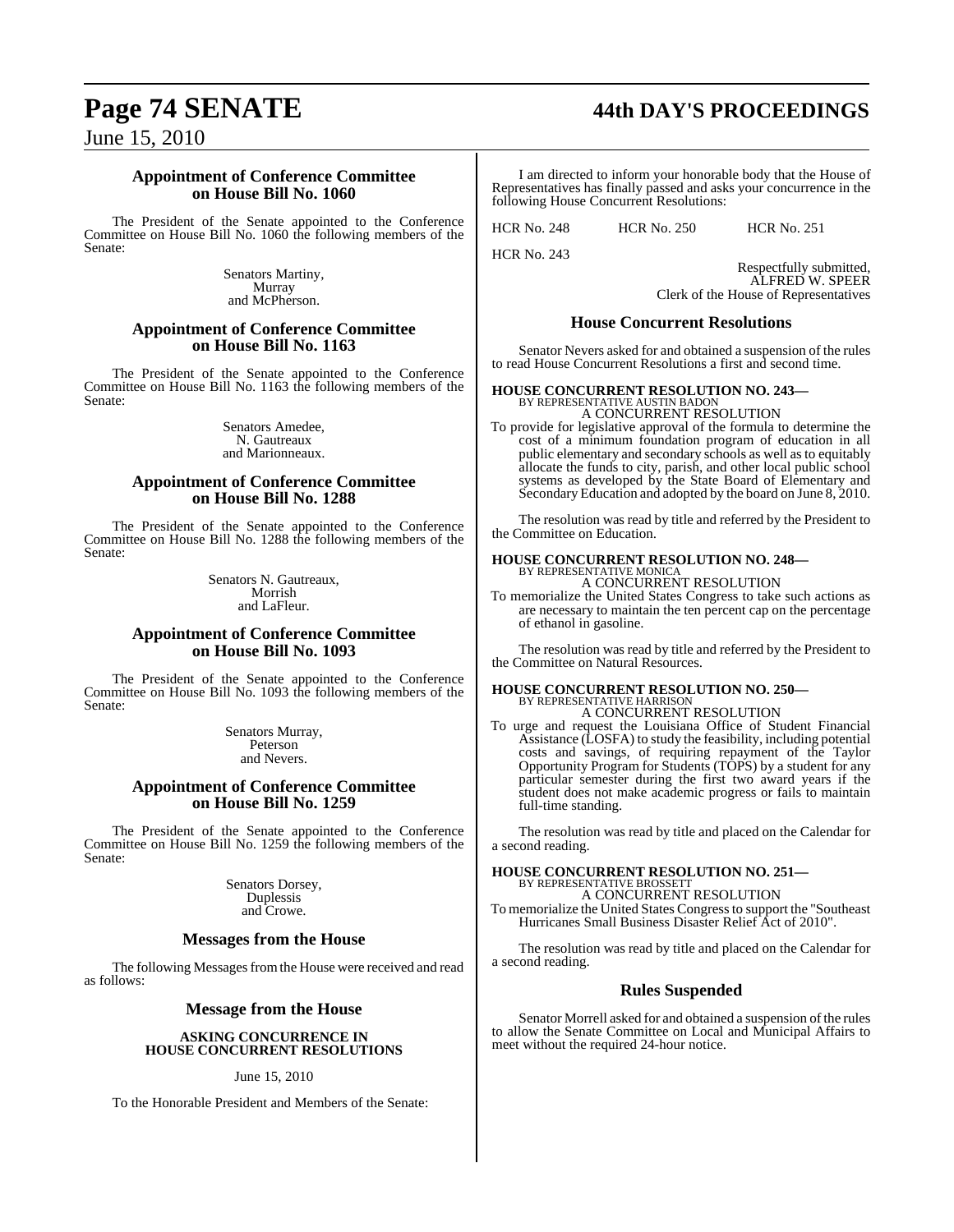## **44th DAY'S PROCEEDINGS Page 75 SENATE**

# June 15, 2010

### **Message to the Governor**

### **SIGNED SENATE BILLS**

#### June 15, 2010

To the Honorable Governor of the State of Louisiana:

The President of the Senate and the Speaker of the House of Representatives have signed the following Senate Bills:

## **SENATE BILL NO. 4—** BY SENATOR MURRAY

AN ACT

To enact R.S. 33:4883, relative to the exercise of police powers by local governmental subdivisions; to authorize parish and municipal governing authorities to adopt ordinances regulating the backwash and drainage of swimming pools; and to provide for related matters.

#### **SENATE BILL NO. 8—** BY SENATOR ADLEY

AN ACT

To amend and reenact R.S. 13:783(D)(7), relative to expenses of the clerk's office; to authorize the clerk of the district court in Red River Parish to receive an automobile expense allowance; and to provide for related matters.

### **SENATE BILL NO. 30—** BY SENATOR MURRAY

AN ACT

To amend and reenact R.S. 33:9091.7(F)(3)(c), relative to Orleans Parish; to provide for a renewal of parcel fees for the Lakeshore Crime Prevention District; and to provide for related matters.

### **SENATE BILL NO. 59—**<br>BY SENATOR GUILLORY

AN ACT

To enact R.S. 33:130.302(K), relative to the St. Landry Parish Economic and Industrial Development District; to prohibit elected officials from serving on the district's board of commissioners; and to provide for related matters.

#### **SENATE BILL NO. 84—** BY SENATOR B. GAUTREAUX

AN ACT

To amend and reenact R.S. 11:1903(C)(2), (D), and (E), relative to the Parochial Employees' Retirement System of Louisiana; to provide with respect to continuing liability of a participating employer which terminates its agreement for coverage of employees; to provide relative to interest rates on delinquent amounts owed to the system; to provide for an effective date; and to provide for related matters.

### **SENATE BILL NO. 96—** BY SENATOR MORRISH

AN ACT

To amend and reenact R.S. 40:2852, relative to judicial agency referral residential facilities; to provide for inspection and certification of judicial agency referral residential facilities; to provide for accreditation; and to provide for related matters.

#### **SENATE BILL NO. 119—** BY SENATOR B. GAUTREAUX

AN ACT

To amend and reenact R.S. 11:1939, 2011, and 2014(C), and to repeal R.S. 11:1903(H) and 2012(D), relative to the Parochial Employees' Retirement System; to provide relative to plans within the system; to provide for funding of such plans; to provide for proper contributions for funding purposes; to provide relative to the funds to which system assets are credited; to provide for interest and penalties; to provide for an effective date; and to provide for related matters.

**SENATE BILL NO. 144—**<br>BY SENATORS THOMPSON AND WALSWORTH AND<br>REPRESENTATIVE WHITE AN ACT

To enact R.S. 49:191(5)(b) and to repeal R.S. 49:191(3)(k), relative to the Governor's Office of Homeland Security and Emergency Preparedness, including provisionsto provide for the re-creation of the Governor's Office of Homeland Security and Emergency Preparedness and the statutory entities made a part of the department by law; to provide for the effective termination date for all statutory authority for the existence of such statutory entities; and to provide for related matters.

#### **SENATE BILL NO. 148—**

BY SENATORS THOMPSON, LONG, NEVERS, RISER, SMITH AND WALSWORTH AN ACT

To amend and reenact R.S. 3:264(F), the introductory paragraph of 556.3(B), 556.4(B), 559.4(I), 559.23(I), 732(D), 904(A), 1431(2), 1433(A)(3), 1440, 1604(A)(2) and (3), 1742(1), 1743(A), 2062, 2091(L), the introductory paragraph of 2097(A), 3206, 3211(B)(2), 3366(B)(2), the introductory paragraph of 3801(C), 3808(E)(4)(a) and (b), 4153(1) and (2), 4156(2), 4157(D), 4158(A), 4159(A), 4160(A), and 4602(21), to enact R.S. 3:732(B)(1)(j) and 1433(A)(4), (5), (6), and (7) and to repeal R.S. 3:6, 7, 8, 9, 15, and 3366(B)(3), relative to the Department of Agriculture and Forestry; to provide relative to membership of various boards and commissions; to provide relative to voting, officers and meetings; to provide relative to stop orders; to provide relative to definitions; to provide for technical corrections; to repeal statistics requirements; to repeal provisions related to the registration of land; to repeal the Weather Modification Program; and to provide for related matters.

### **SENATE BILL NO. 149—**

BY SENATORS THOMPSON, LONG, NEVERS, RISER, SMITH AND WALSWORTH AN ACT

To amend and reenact R.S. 3:4201(12) and 4203 and to enact R.S. 3:4201(22), relative to slaughtering livestock; to provide for the definition of the "Federal Humane Methods of Livestock Slaughter Act"; to provide relative to humane methods of slaughter; to require inspections of slaughtering establishments; and to provide for related matters.

### **SENATE BILL NO. 156—** BY SENATOR MURRAY

AN ACT

To enact R.S. 13:2152.3, relative to qualifications of certain judges; to provide with respect to the qualifications for judges of the First and Second City Court of the city of New Orleans; to provide for an effective date; and to provide for related matters.

### **SENATE BILL NO. 166—** BY SENATOR WALSWORTH

AN ACT

To repeal Chapter 8 of Title 29 of the Louisiana Revised Statues of 1950, comprised of R.S. 29:751, relative to homeland security and emergency preparedness; to repeal the Southern Regional Homeland Security and Emergency Preparedness Management Assistance Compact; and to provide for related matters.

#### **SENATE BILL NO. 192—**

BY SENATORS MOUNT, CHEEK, NEVERS, SHAW AND WALSWORTH<br>AND REPRESENTATIVES BALDONE, BURFORD, HENRY BURNS,<br>CARMODY, CORTEZ, DOWNS, EDWARDS, GUILLORY, GUINN<br>HENRY, HILL, HOFFMANN, KATZ, LORUSSO, NOWLIN, RICHARDSON, GARY SMITH, JANE SMITH, ST. GERMAIN, TALBOT, TUCKER, WHITE AND WILLIAMS

#### AN ACT

To enact R.S. 46:1429, relative to child care facilities and childplacing agencies; to provide with respect to licensure; to provide for an exception for certain religious organizations; and to provide for related matters.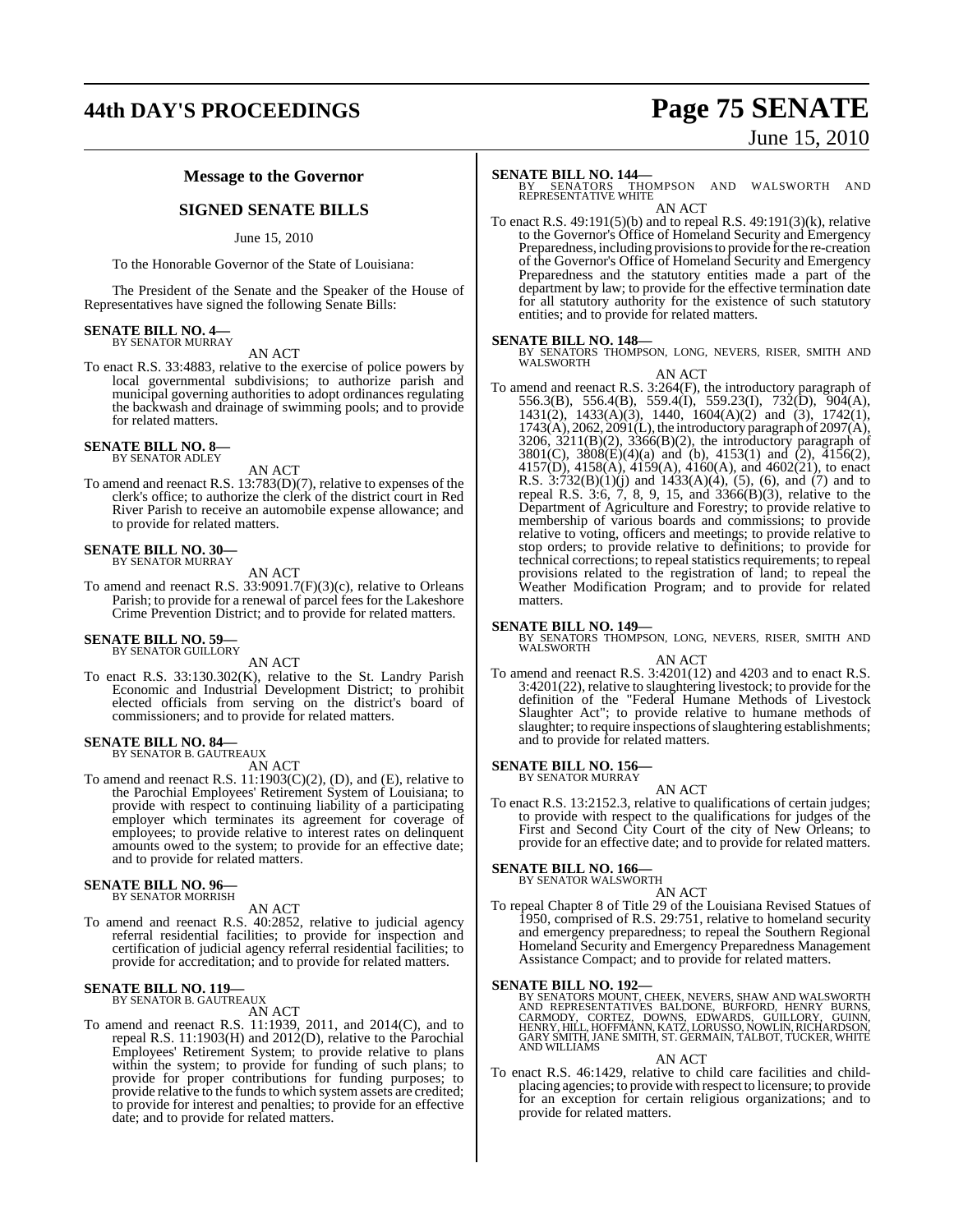# **Page 76 SENATE 44th DAY'S PROCEEDINGS**

### June 15, 2010

#### **SENATE BILL NO. 201—** BY SENATOR DUPLESSIS

AN ACT

To amend and reenact R.S. 33:9091.15(F)(3)(c), relative to Orleans Parish; to provide for renewal elections of parcel fees for the Oak Island Neighborhood Improvement District; and to provide for related matters.

#### **SENATE BILL NO. 202—** BY SENATOR DUPLESSIS

AN ACT

To amend and reenact R.S. 33:9080.3(F)(3)(c), relative to Orleans Parish; to provide for renewal elections of parcel fees for the Lakewood East Security and Neighborhood Improvement District; and to provide for related matters.

# **SENATE BILL NO. 234—** BY SENATOR HEITMEIER

AN ACT

To amend and reenact R.S. 15:451, relative to confession evidence in a criminal proceeding; to make technical corrections; and to provide for related matters.

# **SENATE BILL NO. 276—** BY SENATOR HEITMEIER

AN ACT

To enact R.S. 33:1448.3, relative to payment of group insurance premiums for retired sheriffs and deputy sheriffs; to create the Plaquemines Parish Retired Employees' Insurance Fund; to provide relative to eligible retired sheriffs and retired deputy sheriffs; to provide for the total amount of principal and earnings; to provide for limitations on withdrawals; to provide limitations of investments; to provide for membership and election of advisory board; and to provide for related matters.

#### **SENATE BILL NO. 282—**

BY SENATOR HEITMEIER AND REPRESENTATIVE KATZ AN ACT

To amend and reenact Code of Criminal Procedure Art. 401(A)(5), relative to qualifications of jurors; to provide for persons who have been convicted of a felony but not received a pardon by the governor; and to provide for related matters.

#### **SENATE BILL NO. 385—** BY SENATOR CLAITOR

AN ACT

To enact R.S. 33:9097.8, relative to East Baton Rouge Parish; to create the Broadmoor Crime Prevention and Improvement District; to provide for the purpose, governance, and powers and duties of the district; to provide with respect to the levy of an ad valorem tax within the district; and to provide for related matters.

## **SENATE BILL NO. 411—** BY SENATOR CHAISSON

AN ACT

To enact R.S. 48:36, relative to the Department of Transportation and Development; to provide for topographic mapping responsibilities; to authorize the department to develop and maintain a statewide digital geospatial database; to provide for the adoption of rules; and to provide for related matters.

# **SENATE BILL NO. 476—** BY SENATOR N. GAUTREAUX

AN ACT

To amend and reenact R.S. 44:36(D), relative to public records; to provide relative to public bodies; to reduce the time required for the Department of Public Safety and Corrections to retain records regarding adult offenders; and to provide for related matters.

### **SENATE BILL NO. 487—**

BY SENATOR NEVERS AN ACT

To enact R.S. 49:191(4)(f) and to repeal R.S. 49:191(3)(o), relative to the Department of Education, including provisionsto provide for the re-creation of the Department of Education and the statutory entities made a part of the department by law; to provide for the effective termination date for all statutory authority for the existence of such statutory entities; and to provide for related matters.

#### **SENATE BILL NO. 393—** BY SENATOR CLAITOR

AN ACT To enact R.S. 33:9097.8, relative to crime prevention and improvement districts; to create the Shenandoah Estates Crime Prevention and Improvement District in East Baton Rouge Parish; to provide for the powers and duties of the district and its board of commissioners; to provide for a parcel fee; to provide with respect to termination of the district; and to provide for

### **SENATE BILL NO. 490—**

related matters.

BY SENATOR NEVERS AN ACT

To enact R.S. 17:183.3(B)(3), relative to high school career options; to provide relative to certain examinations administered to students pursuing a career major curriculum and a career diploma; to require that construction of end-of-course examination questions reflect course content and method of instruction; and to provide for related matters.

### **SENATE BILL NO. 493—**

BY SENATOR NEVERS AN ACT

To repeal R.S. 17:2005, relative to the Louisiana Community and Technical College System; to delete certain duplicative and outdated reporting requirements relative to postsecondary vocational-technical schools; and to provide for related matters.

#### **SENATE BILL NO. 512—**

BY SENATOR MURRAY

AN ACT To amend and reenact R.S. 33:4085(A), relative to the Sewerage and Water Board of New Orleans; to increase the limit under which the board may perform construction work for its public systems; to provide for an effective date; and to provide for related matters.

**SENATE BILL NO. 525—** BY SENATOR MURRAY

- AN ACT
- To amend and reenact R.S. 47:1520(A)(1)(e), relative to electronic filing of tax returns; to authorize the Secretary of the Department of Revenue to require electronically filed returns and reports by professional athletic teams and professional athletes for the administration of the Sports Facility Assistance Fund; to provide for an effective date; and to provide for related matters.

#### **SENATE BILL NO. 538—**

BY SENATOR NEVERS AN ACT

To amend and reenact R.S. 17:3126(D)(2), 3128(A) and (B)(1), 3130(A) and (B)(1)(a), and 3351(A)(introductory paragraph), relative to postsecondary education; to provide with respect to the powers, duties, and functions of the Board of Regents and the postsecondary education management boards; and to provide for related matters.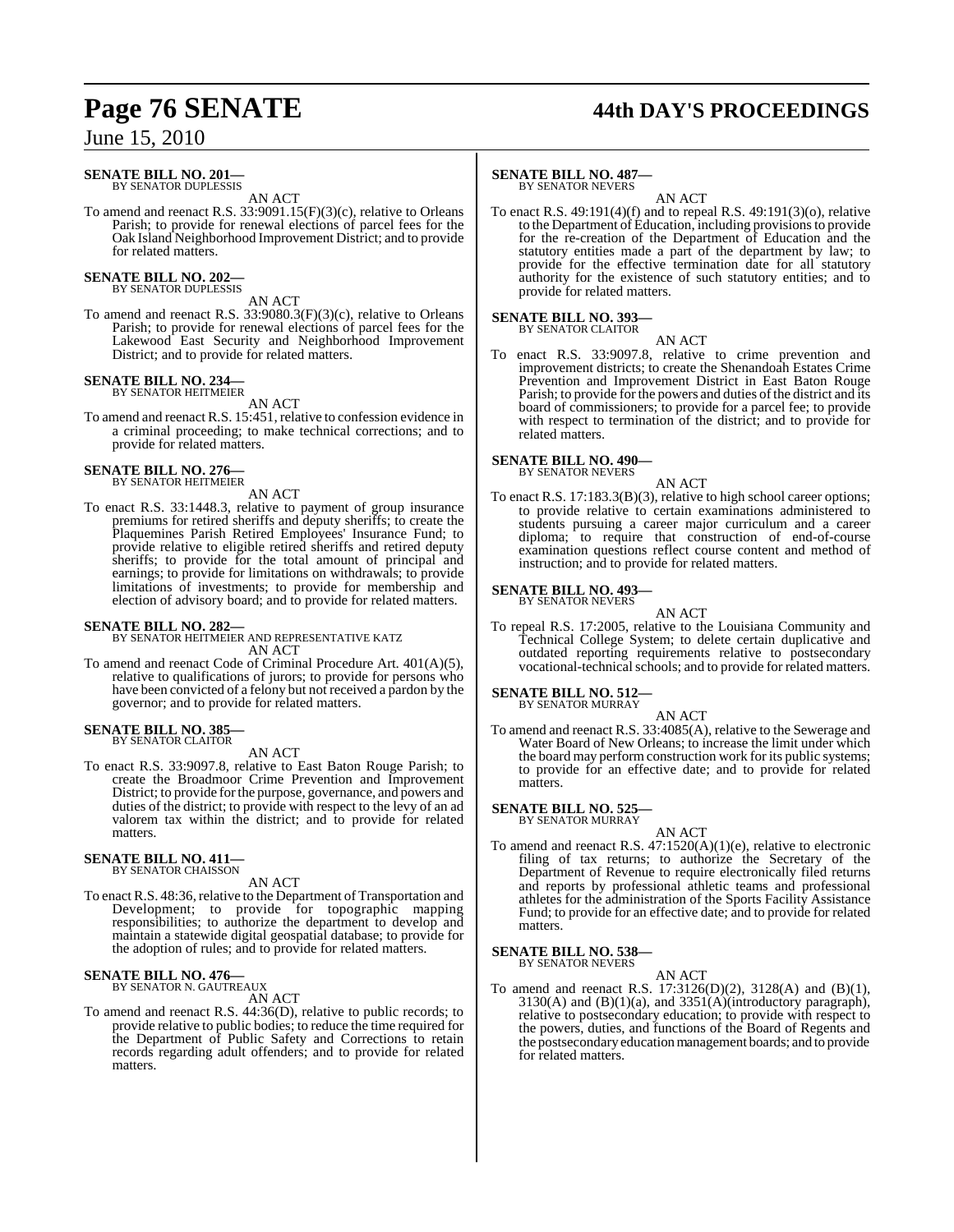# **44th DAY'S PROCEEDINGS Page 77 SENATE**

#### **SENATE BILL NO. 572—** BY SENATOR CLAITOR

AN ACT

To enact R.S. 13:918, relative to clerks of court; to provide for the duties of clerks of court; to provide for the disbursement of funds in the registry of the court; to provide for accrued interest; and to provide for related matters.

**SENATE BILL NO. 641—**<br>BY SENATORS MORRELL AND HEBERT AND REPRESENTATIVE<br>LEGER

AN ACT

To enact 33:41, relative to a local government authority; to provide that certain contracts are void and unenforceable; to impose a duty upon the local government authority; to provide for an effective date; and to provide for related matters.

#### **SENATE BILL NO. 648—** BY SENATOR HEBERT

AN ACT

To amend and reenact R.S. 37:3392(1) and (3), relative to real estate appraisers; to require real estate appraisers to consider energy efficiency aspects when assigning value to certain property; and to provide for related matters.

### **SENATE BILL NO. 687—** BY SENATOR HEBERT

AN ACT

To amend and reenact R.S. 45:200.4, relative to public carrier vehicle insurance; to increase the minimum amount of insurance for property damage; and to provide for related matters.

### **SENATE BILL NO. 691—** BY SENATORS WALSWORTH AND THOMPSON

AN ACT

To amend and reenact R.S.  $33:9039.52(A)(2)$  and (7) and to enact R.S. 33:9039.52(A)(8) and (9), relative to composition of the Northeast Louisiana Film Commission; to provide for changes in membership; and to provide for related matters.

#### **SENATE BILL NO. 713—** BY SENATOR NEVERS

AN ACT

To enact R.S. 17:1814, relative to postsecondary education; to provide limitation of liability for breaches of certain confidential student information submitted to the Board of Regents by nonpublic postsecondary educational institutions; and to provide for related matters.

**SENATE BILL NO. 732—** BY SENATOR HEBERT AND REPRESENTATIVE KLECKLEY AN ACT

To enact R.S. 22:1880, relative to health insurance; to provide for balance billing disclosure; to provide for definitions; to provide with respect to health insurance issuer, facility, and facilitybased physician disclosure; and to provide for related matters.

### **SENATE BILL NO. 757—** BY SENATOR WALSWORTH

AN ACT

To amend and reenact R.S. 22:1266(A)(1)(b), relative to automobile insurance policies; to provide with respect to a policy insuring multiple automobiles; and to provide for related matters.

### **SENATE BILL NO. 778—** BY SENATOR LAFLEUR

AN ACT

To enact R.S. 39:1426(D), relative to the sale of general obligation bonds by political subdivisions; to provide for conditions of such sales; and to provide for related matters.

and they are hereby presented for executive approval.

Respectfully submitted, GLENN A. KOEPP Secretary of the Senate

### **Privilege Report of the Committee on Senate and Governmental Affairs**

June 15, 2010

### **ENROLLMENTS**

Senator Kostelka, Chairman on behalf of the Committee on Senate and Governmental Affairs, submitted the following report:

June 15, 2010

To the President and Members of the Senate:

I am directed by your Committee on Senate and Governmental Affairs to submit the following report:

The following Senate Concurrent Resolutions have been properly enrolled:

# **SENATE CONCURRENT RESOLUTION NO. 13—** BY SENATOR N. GAUTREAUX

A CONCURRENT RESOLUTION To urge and request local municipal and parish governing authorities to provide markings or striping on local municipal and parish roads.

### **SENATE CONCURRENT RESOLUTION NO. 77—** BY SENATOR MCPHERSON AND REPRESENTATIVE KATZ A CONCURRENT RESOLUTION

To direct the Department of Health and Hospitals to investigate, study, and develop a plan or strategy to modernize and improve the state developmental disability centers, focusing particularly on an assessment of the current operation and maintenance of the existing developmental disability centers and the feasibility of repairing or replacing those existing facilities, with the resulting plan or strategy detailing how Louisiana can modernize its current facilities to reflect the best practices in care and cost savings for those with developmental disabilities.

#### **SENATE CONCURRENT RESOLUTION NO. 115—** BY SENATOR CROWE

A CONCURRENT RESOLUTION

To urge and request the Coastal Protection and Restoration Authority of Louisiana and the United States Army Corps of Engineers to incorporate the East Biloxi Shoreline Barrier Zone as a vital component in the state and federal master plans for coastal restoration and storm protection.

## **SENATE CONCURRENT RESOLUTION NO. 117—** BY SENATOR ADLEY

A CONCURRENT RESOLUTION To declare August 14, 2010, as Keep the Spirit of '45 Day.

**SENATE CONCURRENT RESOLUTION NO. 118—** BY SENATOR ADLEY AND REPRESENTATIVE DOERGE A CONCURRENT RESOLUTION

To commend Continental Structural Plastics on receiving the 2010 Platinum Award for Continued Excellence.

> Respectfully submitted, ROBERT W. "BOB" KOSTELKA Chairman

The foregoing Senate Concurrent Resolutions were signed by the President of the Senate.

#### **Message from the House**

#### **SIGNED HOUSE BILLS AND JOINT RESOLUTIONS**

June 15, 2010

To the Honorable President and Members of the Senate: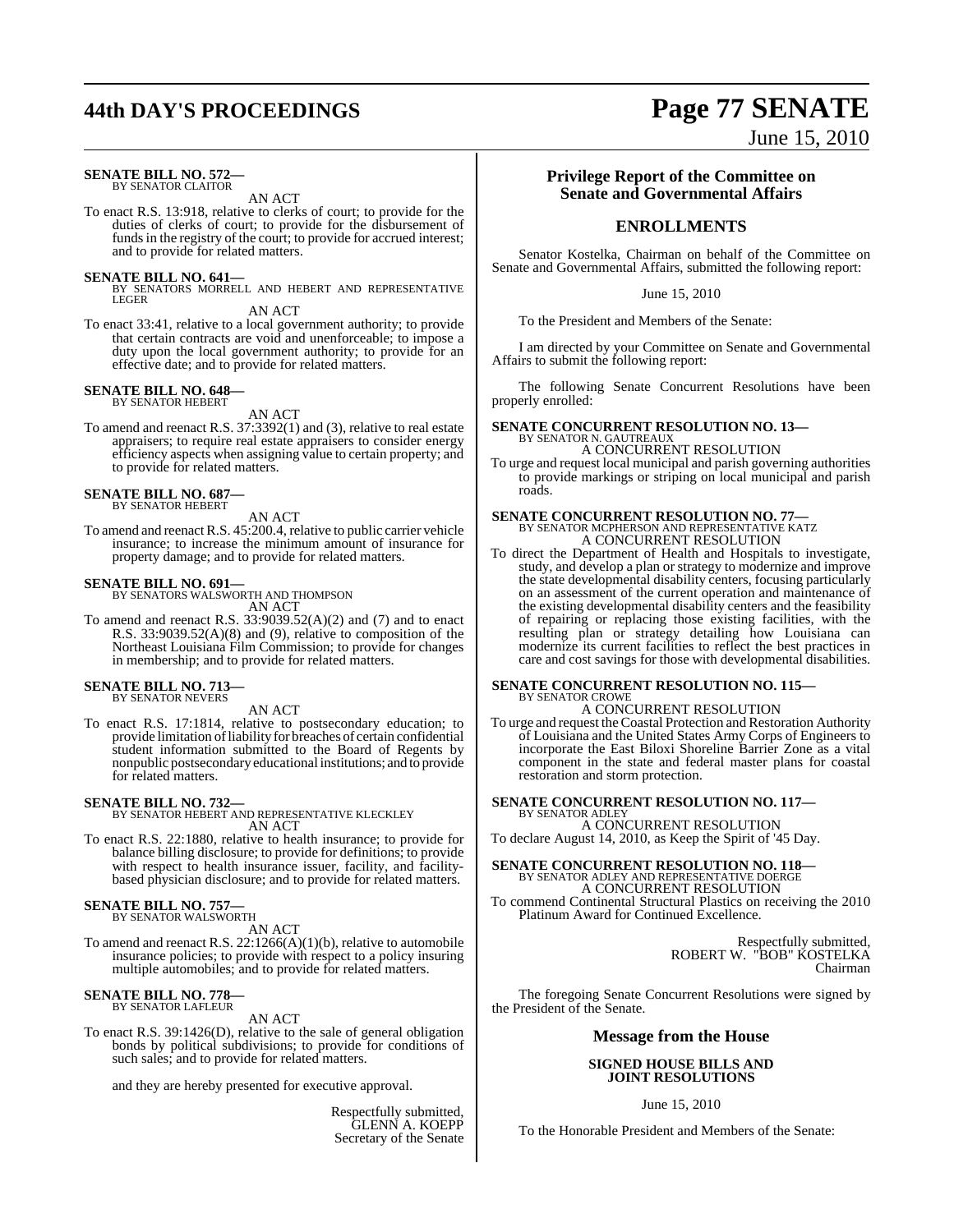# **Page 78 SENATE 44th DAY'S PROCEEDINGS**

### June 15, 2010

I am directed to inform your honorable body that the Speaker of the House of Representatives has signed the following House Bills and Joint Resolutions:

## **HOUSE BILL NO. 23—** BY REPRESENTATIVE BALDONE

AN ACT

To amend and reenact R.S. 14:402(D)(9) and (E)(7), relative to contraband on the grounds of correctional institutions; to add component hardware of telecommunications equipment in the definition of "contraband"; and to provide for related matters.

#### **HOUSE BILL NO. 38—**

BY REPRESENTATIVE CONNICK AN ACT

To amend and reenact Code of Civil Procedure Article 1443(B), relative to the recordation of testimony, questions, objections, and other statements during depositions; to require recordation during depositions except under certain circumstances; and to provide for related matters.

#### **HOUSE BILL NO. 41—**

BY REPRESENTATIVE CONNICK AN ACT

To enact Code of Civil Procedure Article 1443(E), relative to depositions; to provide for the payment of costs and sanctions in certain circumstances; and to provide for related matters.

#### **HOUSE BILL NO. 43—** BY REPRESENTATIVE HARDY

AN ACT

To amend and reenact R.S.  $17:405(A)(1)(b)$  and (i) and (C)(1), R.S. 40:981.3(A), (B), and (D) and  $1058.10(A)$  and (C)(1), relative to drug free zones; to expand the area of drug free zones; and to provide for related matters.

#### **HOUSE BILL NO. 79—**

BY REPRESENTATIVE SAM JONES AN ACT

To enact R.S. 14:37.6, relative to aggravated assault; to create the crime of aggravated assault with a motor vehicle upon a peace officer; to provide for definitions; to provide for criminal penalties; and to provide for related matters.

**HOUSE BILL NO. 1276**<br>BY REPRESENTATIVES HARDY, AUBERT, BARRAS, BILLIOT, HENRY<br>BURNS, TIM BURNS, CARMODY, CARTER, CHAMPAGNE, DOWNS,<br>GUILLORY, HOFFMANN, LABRUZZO, LEGER, LIGI, MILLS, POPE,<br>PUGH, RICHARD, RICHARDSON, JANE SM

#### AN ACT

To amend and reenact R.S. 17:493(A) and (C) and to enact R.S. 17:491.3 and 3996(B)(24), relative to school bus operators; to require a school bus operator to report his arrest for specified offenses involving operating a vehicle; to provide relative to guidelines, procedures, and timelines for such reporting; to provide relative to administration; to provide definitions; to provide applicability; to provide relative to the failure of the operator to report; to provide effectiveness; to provide an effective date; and to provide for related matters.

#### **HOUSE BILL NO. 1290—**

BY REPRESENTATIVE AUBERT AN ACT

To enact R.S. 33:423.20, relative to the power of an elected chief of police in certain municipalities; to provide that the police chief shall appoint, promote, discipline, and discharge police personnel subject to limitations; and to provide for related matters.

### **HOUSE BILL NO. 1389—** BY REPRESENTATIVE LIGI

AN ACT

To amend and reenact R.S. 47:2202(A), 2203(C), and 2204, relative to the sale of adjudicated property; to exempt certain property sales from the minimum bid and appraisal requirements for

adjudicated property; to provide relative to advertising requirements for adjudicated property sold at public sale; to provide relative to certain public sales by a political subdivision; to provide for certain limitations; and to provide for related matters.

# **HOUSE BILL NO. 1460— (Substitute for HouseBill No. 225 by**

**Representative LaBruzzo)**<br>BY REPRESENTATIVES LABRUZZO, BARROW, HENRY BURNS, TIM<br>BURNS, LEGER, JANE SMITH, STIAES, TUCKER, WILLMOTT, AND<br>WOOTON AN ACT

To amend and reenact R.S. 11:446(A)(2)(b) and to enact R.S. 11:446(G), relative to the Louisiana State Employees' Retirement System; to allow a trust to receive benefits on behalf of a retiree's child beneficiary; and to provide for related matters.

**HOUSE BILL NO. 32—** BY REPRESENTATIVE THIERRY AND SENATOR GUILLORY AN ACT

To amend and reenact R.S. 27:392(B)(3)(b)(i), relative to the St. Landry Parish Excellence Fund; to provide for use of monies appropriated from the fund; and to provide for related matters.

# **HOUSE BILL NO. 151—** BY REPRESENTATIVE CARMODY

- AN ACT
- To amend and reenact R.S.  $17:158(A)(3)$ , to authorize the Bossier Parish School Board and the Caddo Parish School Board to transport to school any student who resides one mile or less from the school; to provide conditions and limitations; to provide an effective date; and to provide for related matters.

#### **HOUSE BILL NO. 189—**

BY REPRESENTATIVE RICHARD AND SENATOR KOSTELKA AN ACT

To enact R.S. 11:441.2, relative to early retirement; to enact the Early Retirement and Payroll Reduction Act; to provide for a reduction in state employment and for early retirement of members of the Louisiana Štate Employees' Retirement System; to provide for eligibility, retirement benefits, restrictions on hiring new employees, abolition of vacated positions, restrictions on appropriated funds, and funding; to provide an effective date; and to provide for related matters.

HOUSE BILL NO. 246—<br>
BY REPRESENTATIVES POPE, ARMES, ARNOLD, AUBERT, BARRAS, BARROW, BILLIOT, BURFORD, TIM BURNS, BURRELL, CARMODY,<br>CARTER, CHANDIER, CHANEY, CONNICK, CORTEZ, DIXON, DOERGE,<br>DOWNS, ELLINGTON, FANNIN, FOIL,

A JOINT RESOLUTION<br>Proposing to add Article VII, Section 21(K) of the Constitution of Louisiana, relative to ad valorem property tax exemptions; to provide an exemption for certain property owned by certain disabled veterans and their spouses; to provide for the amount of the exemption; to prohibit the loss of revenue associated with this exemption from impacting the calculation of millage rates by taxing authorities; to require taxing authorities to absorb the loss of revenue as a result of this exemption; to prohibit the reappraisal and valuation of property for purposes of millage adjustment under certain circumstances; to require a local election called by resolution or ordinance by the local governing authority for the establishment of the exemption; to provide for submission of the proposed amendment to the electors; to provide for an effective date; and to provide for related matters.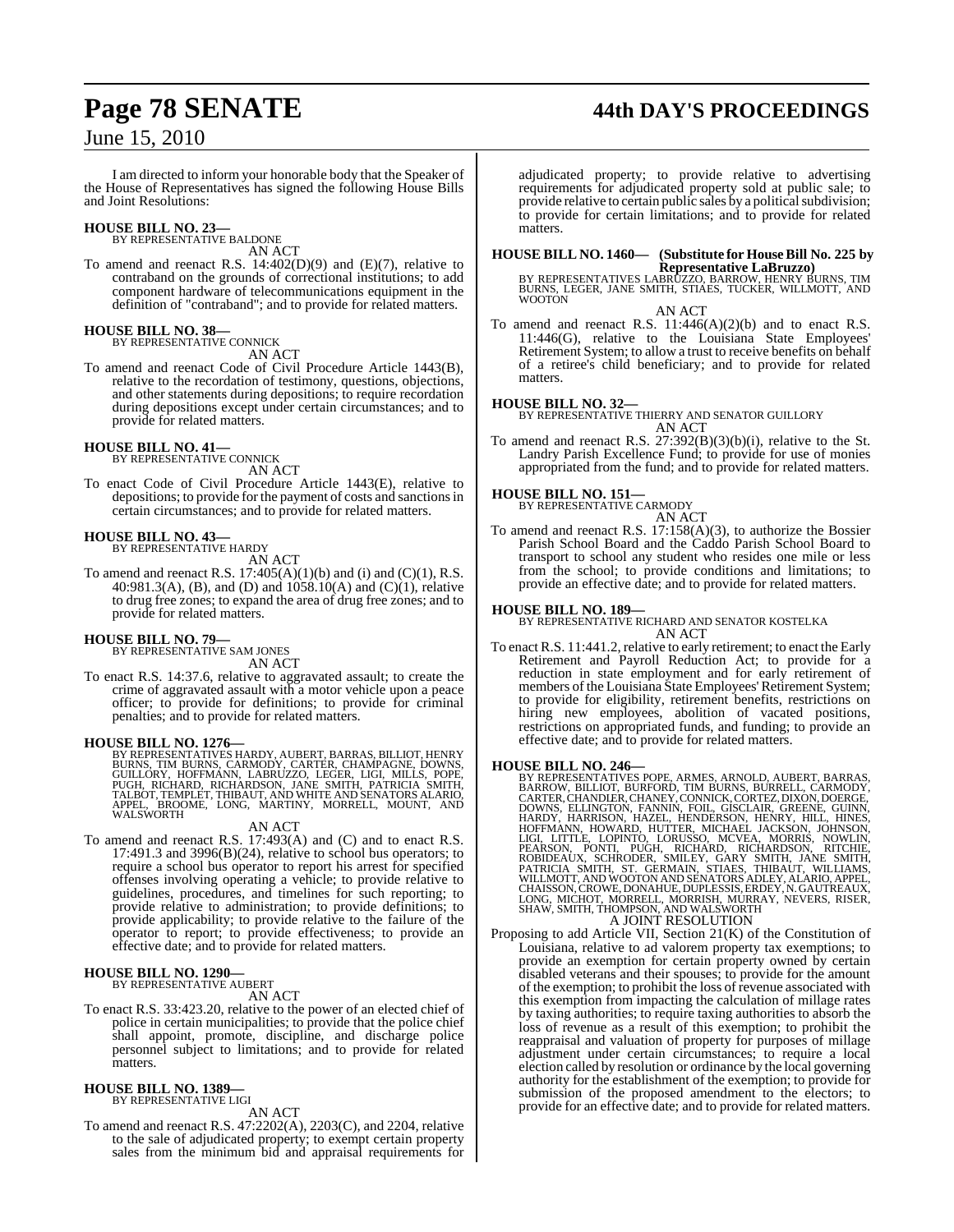# **44th DAY'S PROCEEDINGS Page 79 SENATE**

# June 15, 2010

### **HOUSE BILL NO. 300—** BY REPRESENTATIVE RITCHIE

AN ACT

To amend and reenact R.S. 47:1838(introductory paragraph), relative to fees levied by the Louisiana Tax Commission; to authorize the continued levy and collection of fees associated with the various services performed by the commission; to provide an effective date; and to provide for related matters.

#### **HOUSE BILL NO. 468—** BY REPRESENTATIVE HOFFMANN

AN ACT

To amend and reenact R.S. 17:46(A)(1)(b) and 1170, relative to school employees; to provide eligibility for sabbatical leaves to certain certified school nurses, audiologists, educational diagnosticians, and speech-language pathologists employed by state special schools and by city, parish, and other local public school systems; to provide for limitations on such eligibility with respect to fiscal conditions; and to provide for related matters.

#### **HOUSE BILL NO. 508—** BY REPRESENTATIVE ROY

AN ACT

To amend and reenact R.S. 47:2153(B)(1), relative to ad valorem taxes; to provide relative to sales of immovable property due to delinquent taxes; to authorize use of the Internet to publish certain notice and other information related to a tax sale; and to provide for related matters.

## **HOUSE BILL NO. 535—** BY REPRESENTATIVE PUGH

AN ACT

To amend and reenactR.S. 33:130.702(F) and to repeal Subpart B-42 of Part IV of Chapter 1 of Title 33 of the Louisiana Revised Statutes of 1950, comprised of R.S. 33:130.791, relative to certain economic development districts; to repeal provisions that provide relative to the schedule of regular and special meetings held by the governing board of such districts; to provide relative to the Tangipahoa Parish Economic Development District; to change the frequency of regular meetings held by the governing board of the district; and to provide for related matters.

### **HOUSE BILL NO. 537—** BY REPRESENTATIVE WOOTON

AN ACT

To enact R.S. 33:381(C)(30), relative to the municipality of Jean Lafitte; to provide for the filling of the office of police chief by appointment; to provide forthe time and method of appointment and for the salary, term, duties, qualifications, and supervision of an appointed police chief; and to provide for related matters.

#### **HOUSE BILL NO. 538—**

BY REPRESENTATIVE BURFORD AN ACT

To enact R.S. 33:2740.18.4, relative to the city of Mansfield; to authorize the governing authority of the city to levy and collect a hotel occupancy tax subject to voter approval; to provide for the use of such tax; and to provide for related matters.

#### **HOUSE BILL NO. 541—** BY REPRESENTATIVE PUGH

AN ACT

To enact R.S. 38:1794(B)(3), relative to Tangipahoa Parish; to provide relative to Consolidated Gravity Drainage District No. 1; to provide relative to the governing board of the district; to provide relative to the schedule of meetings held by the board; to provide relative to the compensation and reimbursement of board members; and to provide for related matters.

#### **HOUSE BILL NO. 542—**

BY REPRESENTATIVE RICHMOND AN ACT

To amend and reenact R.S. 33:9078(F)(4)(c), relative to the Kenilworth Improvement District in Orleans Parish; to provide relative to the renewal of parcel fees in the district; and to provide for related matters.

### **HOUSE BILL NO. 544—** BY REPRESENTATIVE PUGH

AN ACT To amend and reenact R.S. 33:3813.2(C)(2), relative to Tangipahoa Parish; to provide relative to the Tangipahoa Water District; to increase the amount of per diem paid to members of the governing board; and to provide for related matters.

## **HOUSE BILL NO. 631—** BY REPRESENTATIVE SIMON

AN ACT

To amend and reenact R.S. 18:564(B)(5)(b) and 1309.3(B)(4)(b), relative to assistance in voting; to provide procedures for assisting certain voters on election day and during early voting; to repeal the requirement that a person assisting such a voter present certain identification; and to provide for related matters.

#### **HOUSE BILL NO. 698—**

BY REPRESENTATIVE HARRISON

- AN ACT
- To enact R.S. 22:1892.1, relative to automobile insurance; to provide with respect to the use of arbitration or any other type of binding mediation by automobile insurers for certain purposes; and to provide for related matters.

### **HOUSE BILL NO. 944—** BY REPRESENTATIVE LEGER

AN ACT To amend and reenact R.S. 40:1629(A)(introductory paragraph) and (C), relative to cigarettes; to require certification to the attorney general of compliance with the "Cigarette Fire Safety and Firefighter Protection Act"; and to provide for related matters.

# **HOUSE BILL NO. 1162—** BY REPRESENTATIVE RICHARD

AN ACT To amend and reenact R.S. 18:1300.2(C)(3), 1300.3(C), 1402(C), 1403, 1405(F), 1406(A) and (D), 1409(A)(1), 1410, and 1411, and to enact R.S.  $18:1401(E)$  and  $1404(D)$ , relative to procedures for recall elections; to require certain notifications; to provide for actions contesting the certification of a recall petition; and to provide for related matters.

### **HOUSE BILL NO. 1168—** BY REPRESENTATIVE SCHRODER

AN ACT To enact R.S. 18:55(F) and 59(M); relative to the compensation of registrars of voters and certain employees of the registrar; to prohibit certain increases during certain time periods; to provide for effectiveness; and to provide for related matters.

#### **HOUSE BILL NO. 1200—**

BY REPRESENTATIVE RICHARD AN ACT

To amend and reenact R.S. 18:103(B)(1), (2), (3)(b), and (4), and  $(C)(1)$ ,  $(2)$ ,  $(3)(b)$ , and  $(4)$ ,  $154(C)$ ,  $1306(A)(1)$  and  $(4)$  and  $(B)(1)$ , 1308 $(A)(2)$ , 1308.2, 1310 $(A)$ , and 1313 $(F)(1)$ ,  $(2)$ ,  $(5)$ ,  $(6)$ , and  $(8)$  and to enact R.S. 18:1316 $(C)$  and 1319, relative to procedures for voter registration and voting for persons in the United States Service and persons residing outside the United States; to provide relative to electronic transmission of certain registration and election materials; to provide procedures for the execution and counting of transmitted election materials; to provide for use of the Federal Write-In Absentee Ballot; to provide for effectiveness; and to provide for related matters.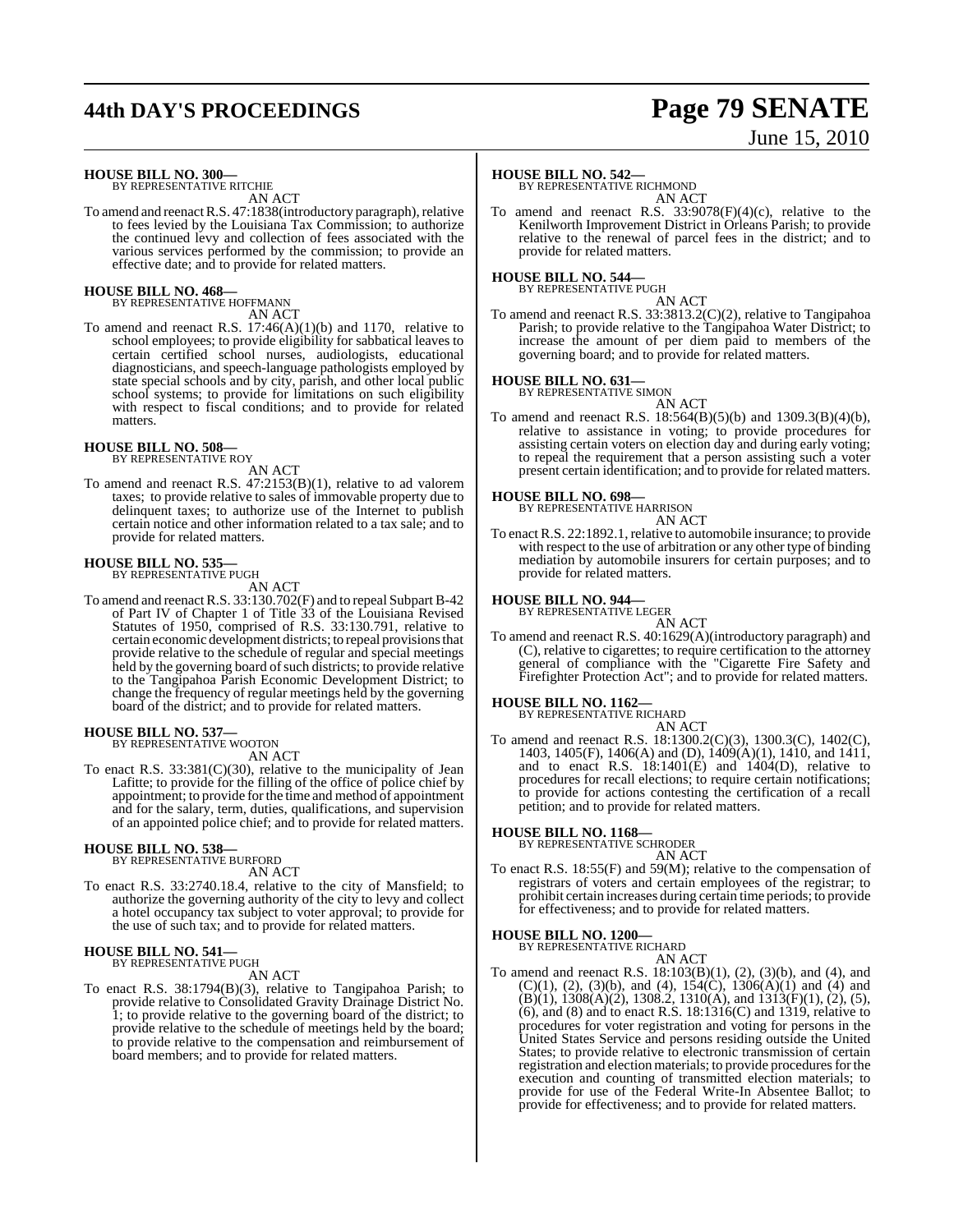# **Page 80 SENATE 44th DAY'S PROCEEDINGS**

June 15, 2010

### **HOUSE BILL NO. 1243—**

BY REPRESENTATIVE DOWNS AN ACT

To amend and reenact R.S. 38:2214(A), relative to public contracts; to remove the requirement that a public entity include the time and place for bids in its resolution; and to provide for related matters

#### **HOUSE BILL NO. 1268—**

BY REPRESENTATIVE BROSSETT AN ACT

To enact R.S. 47:463.141, relative to motor vehicle special prestige license plates; to provide for the creation and issuance of such plates; to provide for the design of such plates; to provide relative to the fee and distribution of fees for such plates; to authorize the promulgation of rules and regulations; and to provide for related matters.

**HOUSE BILL NO. 1347—** BY REPRESENTATIVE DIXON AND SENATORS MCPHERSON, B. GAUTREAUX, AND THOMPSON AN ACT

To amend and reenact R.S. 51:61, 64, and 65, relative to foreign trade zones; to provide for a board making an application to be designated as a foreign trade zone; and to provide for related matters.

**HOUSE BILL NO. 1473— (Substitute for HouseBill No. 984 by Representative Abramson)** BY REPRESENTATIVES ABRAMSON AND WADDELL AN ACT

- To enact R.S. 40:2133(C), 2133.1, and 2136(C), relative to ambulatory surgical centers; to provide for a definition of a use
- agreement; to provide authorization for ambulatory surgical centersto enterinto use agreements; to provide for promulgation ofrules, regulations, and minimumstandards; and to provide for related matters.

### **HOUSE BILL NO. 106—** BY REPRESENTATIVE LOPINTO

AN ACT

To enact R.S. 15:587.1.1, relative to criminal history information; to provide with respect to criminal history information of persons with supervisory or disciplinary authority over children; to authorize prospective employees and independent contractors; to receive a certified copy of their criminal history information; to provide for portability of such information; to provide for definitions; and to provide for related matters.

# **HOUSE BILL NO. 111—** BY REPRESENTATIVE CHANDLER

AN ACT

To amend and reenact R.S. 33:1448(M), relative to insurance for retired sheriffs and deputy sheriffs; to provide with respect to insurance premium costs for retired sheriffs and retired deputy sheriffs of the LaSalle Parish Sheriff's Office; to provide for eligibility for payment of premium costs; and to provide for related matters.

#### **HOUSE BILL NO. 117—** BY REPRESENTATIVE WOOTON

AN ACT

To repeal  $R.S.15:574.9(G)(2)(a)(ii)$ , relative to parole; to amend the definition of a "technical violation" for purposes of parole revocation.

#### **HOUSE BILL NO. 163—** BY REPRESENTATIVE GARY SMITH AN ACT

To amend and reenact R.S. 33:1448(G)(1) and (O) and to enact R.S. 33:1448(Y), relative to premium costs of group hospital and health insurance for retired sheriffs and retired deputy sheriffs in certain parishes; to provide for eligibility for payment of premium costs; and to provide for related matters.

#### **HOUSE BILL NO. 169—**

BY REPRESENTATIVE ROSALIND JONES AN ACT

To amend and reenact R.S. 14:108.1(E) and to enact R.S. 14:108.1(F), relative to the crime of aggravated flight from an officer; to amend the criminal penalty for aggravated flight from an officer; to provide for restitution; and to provide for related matters.

#### **HOUSE BILL NO. 192—**

BY REPRESENTATIVE LITTLE AN ACT

To amend and reenact Code of Criminal Procedure Article 871(B)(1)(a) and to enact Code of Criminal Procedure Article  $871(B)(2)(f)$ , (g), and (h), relative to fingerprinting of criminal defendants; to require the fingerprints of a defendant to be attached to the bill of information or indictment in a judgment of guilty in certain enumerated cases; and to provide for related matters.

#### **HOUSE BILL NO. 214—**

BY REPRESENTATIVE KLECKLEY

AN ACT To amend and reenact Code of Civil Procedure Article 253(B) and to enact Code of Civil Procedure Article 253(C), relative to the electronic filing and storage of documents; to authorize the establishment of a system; to provide procedures; and to provide for related matters.

#### **HOUSE BILL NO. 193—**

BY REPRESENTATIVES LOPINTO, ANDERS, ARNOLD, BOBBY BADON, BALDONE, BARRAS, BILLIOT, BROSSETT, BURFORD, HENRY BURNS, TIM BURNS, CARTER, CHAMPAGNE, CHÁNEY, CONNICK, CROMER, DOERGE, DOVE, HARDY, HAZEL, HENDERSON, HENRY, HINES, HOFFMANN, HUTTER, JOHNSON, LABRUZZO, LAMBERT, LEGER,<br>HOFFMANN, HUTTER, JOHNSON, LABRUZZO, LAMBERT, LEGER,<br>LIGI, LO AN ACT

To enact Code of Criminal Procedure Article 732.1, relative to subpoenas; to authorize the use of administrative subpoenas for the production of information in investigations of certain sex offenses or in the exploitation of children; to provide for the types of information which may be disclosed pursuant to an administrative subpoena; to provide for information which may not be disclosed pursuant to an administrative subpoena; and to provide for related matters.

# **HOUSE BILL NO. 215—** BY REPRESENTATIVE GREENE

- AN ACT To amend and reenact Children's Code Articles 631(A) and 652(C), (D), and (E) and to enact Children's Code Article 652(F) and
- (G), relative to child in need of care proceedings; to provide relative to filing petitions; to provide relative to discovery; and to provide for related matters.

#### **HOUSE BILL NO. 266—**

BY REPRESENTATIVE FOIL AN ACT

To amend and reenact R.S. 13:4682 and 4686, relative to the Louisiana State University Law Library; to discontinue the requirement that the library keep duplicate copies of transcripts and briefs from the Supreme Court of Louisiana and the Courts of Appeal of the state of Louisiana; to require duplicate copies of records previously received by the library from the Courts of Appeal to be retained for a specified number of years; to authorize the destruction of certain records; and to provide for related matters.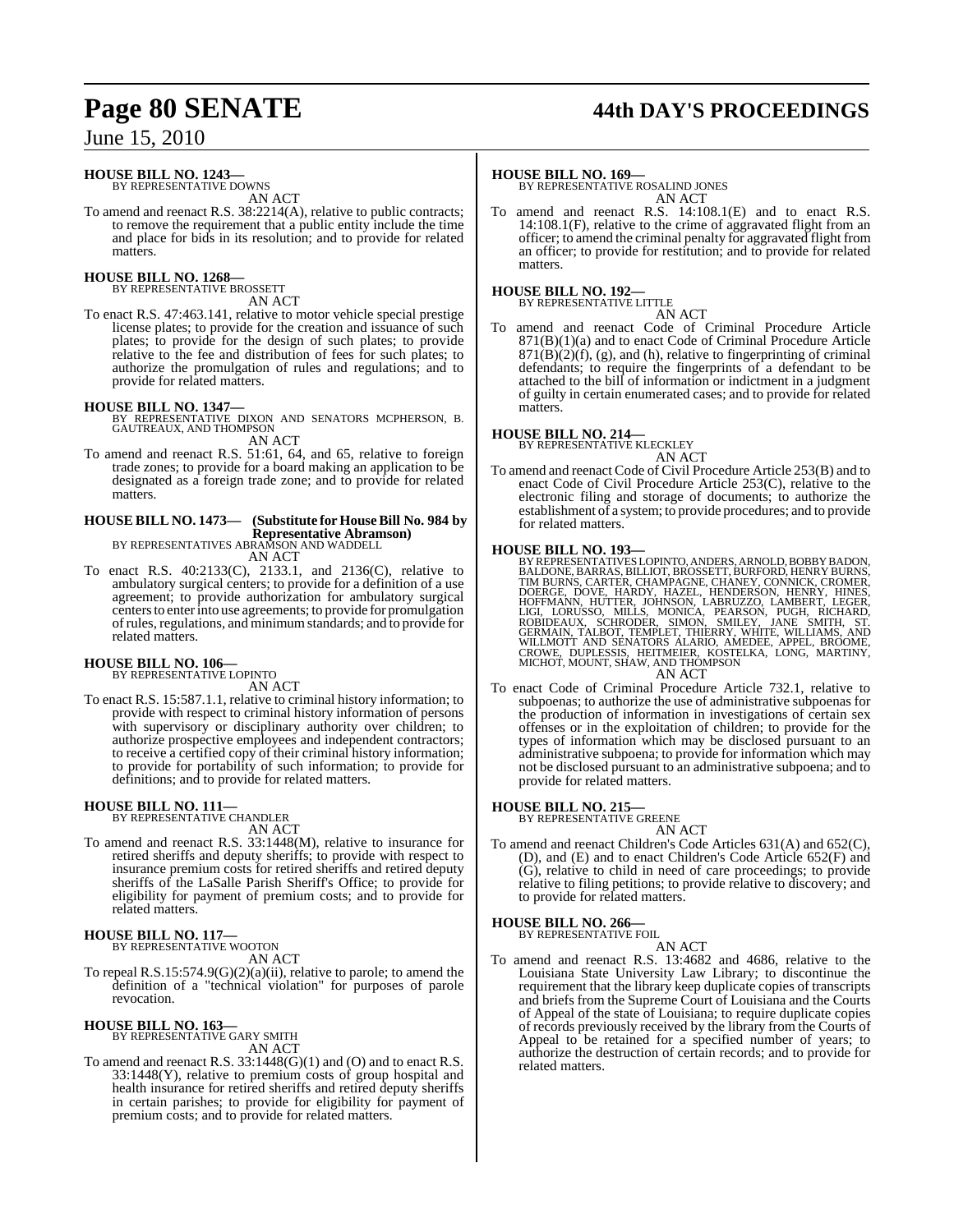# **44th DAY'S PROCEEDINGS Page 81 SENATE**

# June 15, 2010

HOUSE BILL NO. 290—<br>
BY REPRESENTATIVES TAIBOT, ANDERS, ARNOLD, AUSTIN BADON, BOBBY BADON, BALDONE, BARRAS, BILLIOT, BROSSETT, BURFORD, HENRY BURNS, TIM BURNS, CARMODY, CHAMPAGNE, CHANDLER, CHANDI, HARNEY, CONNICK, CROMER,

#### AN ACT

To amend and reenact R.S. 14:81.1(A), (B), (C), and (E) and to enact R.S. 14:81.1(H), relative to the crime of pornography involving juveniles; to provide for the elements of the crime; to provide for definitions; to provide for criminal penalties; to provide for exceptions; and to provide for related matters.

**HOUSE BILL NO. 291—**<br>BY REPRESENTATIVES WOOTON, ANDERS, ARNOLD, BOBBY<br>BADON, BALDONE, BARRAS, BILLIOT, BROSSETT, BURFORD, HENRY<br>BURNS, TIM BURNS, CHAMPAGNE, CHANEY, CONNICK, CROMER,<br>DOERGE, DOVE, HARDY, HENDERSON, HENRY, HUTTER, JOHNSON, LABRUZZO, LAMBERT, LEGER, LIGI, LORUSSO,<br>MILLS, MONICA, NOWLIN, PEARSON, PUGH, RICHARD, ROBIDEAUX,<br>SCHRODER, SIMON, SMILEY, JANE SMITH, ST. GERMAIN, TALBOT,<br>TEMPLET, "THIBAUT, "THIERRY, "WHITE, AND WILLIAM AND THOMPSON

#### AN ACT

To enact R.S. 14:81.3(B)(1)(d), relative to computer-aided solicitation of a minor; to provide for increased penalties for computer-aided solicitation of a minor which results in sexual conduct between the offender and the victim; and to provide for related matters.

## **HOUSE BILL NO. 314—** BY REPRESENTATIVE CARMODY

AN ACT

To amend and reenact R.S. 14:90(C) and 90.3(F) and to repeal R.S. 14:90(D) and (E), relative to gambling; to provide technical corrections for certain exceptions to the crimes of gambling and gambling by computer; and to provide for related matters.

#### **HOUSE BILL NO. 345—**

BY REPRESENTATIVE ARNOLD AN ACT

To repeal R.S. 6:965(D), relative to the Additional Default Remedies Act.

**HOUSE BILL NO. 376—**<br>BY REPRESENTATIVES WOOTON, ARMES, AUSTIN BADON,<br>BALDONE, BILLIOT, HENRY BURNS, CARMODY, CHANDLER,<br>CROMER, HARRISON, HAZEL, HENRY, HINES, HOWARD, JOHNSON,<br>LEBAS, LIGI, LITTLE, LORUSSO, MILLS, POPE, RIC

AN ACT

To amend and reenact R.S. 15:574.9(G)(1), relative to parole; to provide with respect to "technical violations" of parole for certain sex offenders; and to provide for related matters.

#### **HOUSE BILL NO. 418—** BY REPRESENTATIVE GARY SMITH

AN ACT

To amend and reenact R.S. 15:574.2(A), relative to the Board of Parole; to provide relative to the membership of the board; to provide for an ex officio, nonvoting member; and to provide for related matters.

#### **HOUSE BILL NO. 419—** BY REPRESENTATIVE BARROW

AN ACT

To enact R.S. 40:2405.6, relative to law enforcement officers; to provide for training on the use of electronic control devices; to require manufacturers to provide training; and to provide for related matters.

#### **HOUSE BILL NO. 509—**

BY REPRESENTATIVE LORUSSO AN ACT

To amend and reenact R.S. 33:1373(D) and 1374(D) and to enact R.S. 13:2493.1(D), relative to providing concurrent jurisdiction of the Municipal Court of New Orleans with the Civil District Court for the parish of Orleans over certain environmental and blighted property issues; to provide for a special environmental docket for the Housing and Environmental Court Division of the Municipal Court of New Orleans; to authorize summary proceedings; and to provide for related matters.

### **HOUSE BILL NO. 543—**

BY REPRESENTATIVE BARRAS

AN ACT To repeal Part V of Chapter 3 of Title 25 of the Louisiana Revised Statutes of 1950, comprised of R.S. 25:291 through 294, relative to the Iberia Parish Law Library Commission; to repeal such commission and the powers, rights, and duties of such commission; to provide for the transfer of any obligations, property, records, and employees of the commission; to provide for use of the monies of the commission; and to provide for

# related matters.

**HOUSE BILL NO. 554—** BY REPRESENTATIVE DANAHAY AN ACT

To amend and reenact Code of Criminal Procedure Article 334.2, relative to bail; to provide that a person arrested for domestic abuse battery shall not be released on his own recognizance; and to provide for related matters.

**HOUSE BILL NO. 555—** BY REPRESENTATIVE ROSALIND JONES AN ACT

To amend and reenact R.S. 14:67(B), 67.2(B)(1), (2), and (3), 67.5(B), 67.10(B)(1), (2), and (3), 67.13(B), 67.18(B), 67.21(C)(1), (2), and (3), 67.23(C), 67.26(C), 68.2(C), 68.7(B)(1), 69(B)(1), (2), and (3), 70.2(C)(2), (3), and (4), 70.4(E)(1), (2), and (3), and 71(C), (D), and (E), relative to offenses involving misappropriation without violence; to provide for a uniformsystemof gradations based upon the value of the goods taken for certain offenses involving theft or misappropriation without violence; to provide with respect to criminal penalties for certain offenses; and to provide for related matters.

**HOUSE BILL NO. 564—** BY REPRESENTATIVE PATRICIA SMITH AND SENATOR BROOME AN ACT

To enact R.S. 44:9(L), relative to expungement of arrest records in misdemeanor and felony cases; to require the Louisiana State Law Institute to develop a uniform expungement form and a uniform order of expungement; and to provide for related matters.

#### **HOUSE BILL NO. 579—**

BY REPRESENTATIVE SAM JONES

AN ACT To amend and reenact R.S. 47:818.40(F) relative to motor fuel taxes; to provide relative to surety bond requirements of certain licensees; to require the secretary of the Department of Revenue to waive surety bond requirements for certain licensees under certain circumstances; and to provide for related matters.

#### **HOUSE BILL NO. 602—**

BY REPRESENTATIVE GARY SMITH AN ACT

To amend and reenact R.S. 47:2153(A), relative to the notice of delinquent ad valorem taxes; to provide for the time within which to send notice; and to provide for related matters.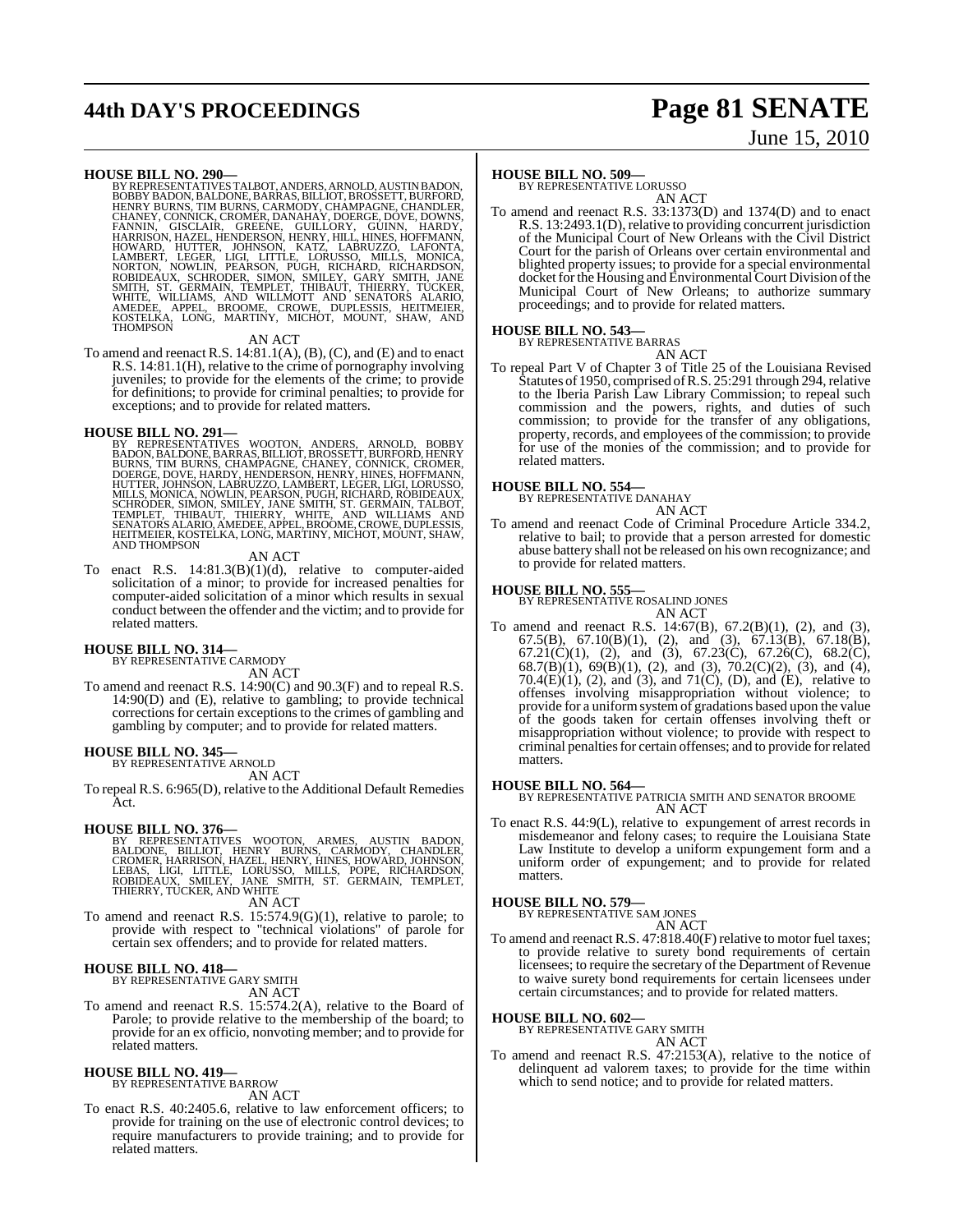# **Page 82 SENATE 44th DAY'S PROCEEDINGS**

June 15, 2010

#### **HOUSE BILL NO. 609—** BY REPRESENTATIVE WHITE

AN ACT

To amend and reenact R.S. 14:62.8(B)(2) and to enact R.S.  $14:2(B)(42)$ , relative to the crime of home invasion; to require that the sentence imposed for the crime of home invasion shall be served at hard labor; to add the crime of home invasion to the list of enumerated crimes of violence; and to provide for related matters.

#### **HOUSE BILL NO. 648—**

BY REPRESENTATIVES SAM JONES AND HINES AND SENATOR THOMPSON AN ACT

To repeal R.S. 17:221(E), relative to school attendance; to repeal provisions relative to permitting children of certain ages to withdraw from school under specified circumstances.

**HOUSE BILL NO. 663—** BY REPRESENTATIVES LEGER, BALDONE, AND HOWARD AN ACT

To amend and reenact Children's Code Articles 320, 321, and 809 and to enact Children's Code Article 881.1, relative to juvenile delinquency; to provide for indigency determination; to provide for reimbursement of legal fees in certain cases; to provide for right to counsel; to provide for the admissibility and voluntariness of a child's confession; to provide for the determination of admissibility of a confession; and to provide for related matters.

**HOUSE BILL NO. 685—** BY REPRESENTATIVE SAM JONES AND SENATOR THOMPSON AN ACT

To amend and reenact R.S. 17:221(I), relative to school attendance; to provide relative to the enrollment of certain students in adult education programs that are approved by the State Board of Elementary and Secondary Education; and to provide for related matters.

#### **HOUSE BILL NO. 701—** BY REPRESENTATIVE WOOTON

AN ACT

To enact Code of Civil Procedure Article 2542, relative to foreign defamation judgments; to provide the grounds for the recognition of foreign defamation judgments; to provide for jurisdiction; to provide for definitions; and to provide forrelated matters.

#### **HOUSE BILL NO. 714—**

BY REPRESENTATIVE RICHMOND

### AN ACT

To amend and reenact R.S. 33:9073, relative to Orleans Parish, to provide relative to the Lake Willow Subdivision Improvement District; to provide relative to the governing board of the district; to provide for terms of board members; to provide relative to the powers and duties of the district; to provide relative to the imposition of taxes and fees within the district; to remove provisions authorizing the imposition of taxes within the district; to authorize the imposition of a parcel fee within the district; to provide for the use of such fee; and to provide for related matters.

**HOUSE BILL NO. 715—** BY REPRESENTATIVE GUINN

AN ACT

To enact R.S. 33:4581, relative to the creation of the Flyway Byway District in Jefferson Davis Parish; to provide for the purpose of the district; to provide the boundaries of the district; to provide for the governance and organization of the district; to provide the powers of the district; to provide for cooperation with state agencies and departments; and to provide for related matters.

#### **HOUSE BILL NO. 719—**

BY REPRESENTATIVE RICHMOND AN ACT

To enact Part IV of Chapter 29 of Title 33 of the Louisiana Revised Statutes of 1950, to be comprised of R.S. 33:9098.1, relative to neighborhood districts; to provide relative to district funds; to authorize the governing board of certain districts to combine the funds of their respective districts pursuant to a cooperative endeavor agreement, subject to limitations; to require the prior approval of members of the homeowners association located within each such district; to provide for the use of the combined funds; and to provide for related matters.

#### **HOUSE BILL NO. 729—**

BY REPRESENTATIVES CARMODY AND KATZ AN ACT

To amend and reenact R.S. 41:892(C), (D), and (E) and to enact R.S. 41:892(F), relative to surplus property of school boards; to provide relative to the minimum bid which may be accepted when a school board attempts to sell such property; and to provide for related matters.

#### **HOUSE BILL NO. 733—**

BY REPRESENTATIVE ANDERS AND SENATORS LONG, NEVERS, RISER, THOMPSON, AND WALSWORTH AN ACT

To enact R.S. 3:1221, relative to carbon sequestration; to authorize participation in greenhouse gas emission reduction programs; to provide for the state's participation; and to provide for related matters.

### **HOUSE BILL NO. 772—** BY REPRESENTATIVE LOPINTO

AN ACT

To amend and reenact R.S. 15:257, relative to compulsory process; to amend provisions relative to securing the presence of a material witness; and to provide for related matters.

### **HOUSE BILL NO. 781—** BY REPRESENTATIVE CHAMPAGNE

AN ACT

To enact R.S. 33:7714, relative to wastewater districts; to create a consolidated wastewater district for the towns of Erath and Delcambre; to provide for the purpose, boundaries, and powers of the district; to provide for the governance of the district; to provide for the issuance of bonds; to provide restrictions on the issuance of bonds; to provide for the assumption of debt; to provide for the levy of an ad valorem tax; to provide for an election on the question of such ad valorem tax; to provide for the powers, rights, and duties of districts subsumed by this district; to provide for existing contractual rights; and to provide for related matters.

#### **HOUSE BILL NO. 833—**

BY REPRESENTATIVE KLECKLEY

- AN ACT
- To amend and reenact R.S. 13:3883, relative to requiring security for costs; to authorize a marshal to demand security in certain circumstances; and to provide for related matters.

#### **HOUSE BILL NO. 956—**

BY REPRESENTATIVES DOVE AND BALDONE AND SENATOR CHABERT AN ACT

- To amend and reenact R.S.  $33:130.252(A)(1)(b)$  and (2), relative to
- the Terrebonne Economic Development Authority; to provide for membership on the board of commissioners; and to provide for related matters.

**HOUSE BILL NO. 1013—** BY REPRESENTATIVE RICHMOND

#### AN ACT

To enact R.S. 13:621.41(J) and 1343(C), relative to the Forty-First Judicial District Court and the Criminal District Court for the parish of Orleans; to provide for the implementation of the workforce development sentencing pilot project program for the reentry division of the Forty-First Judicial District Court and the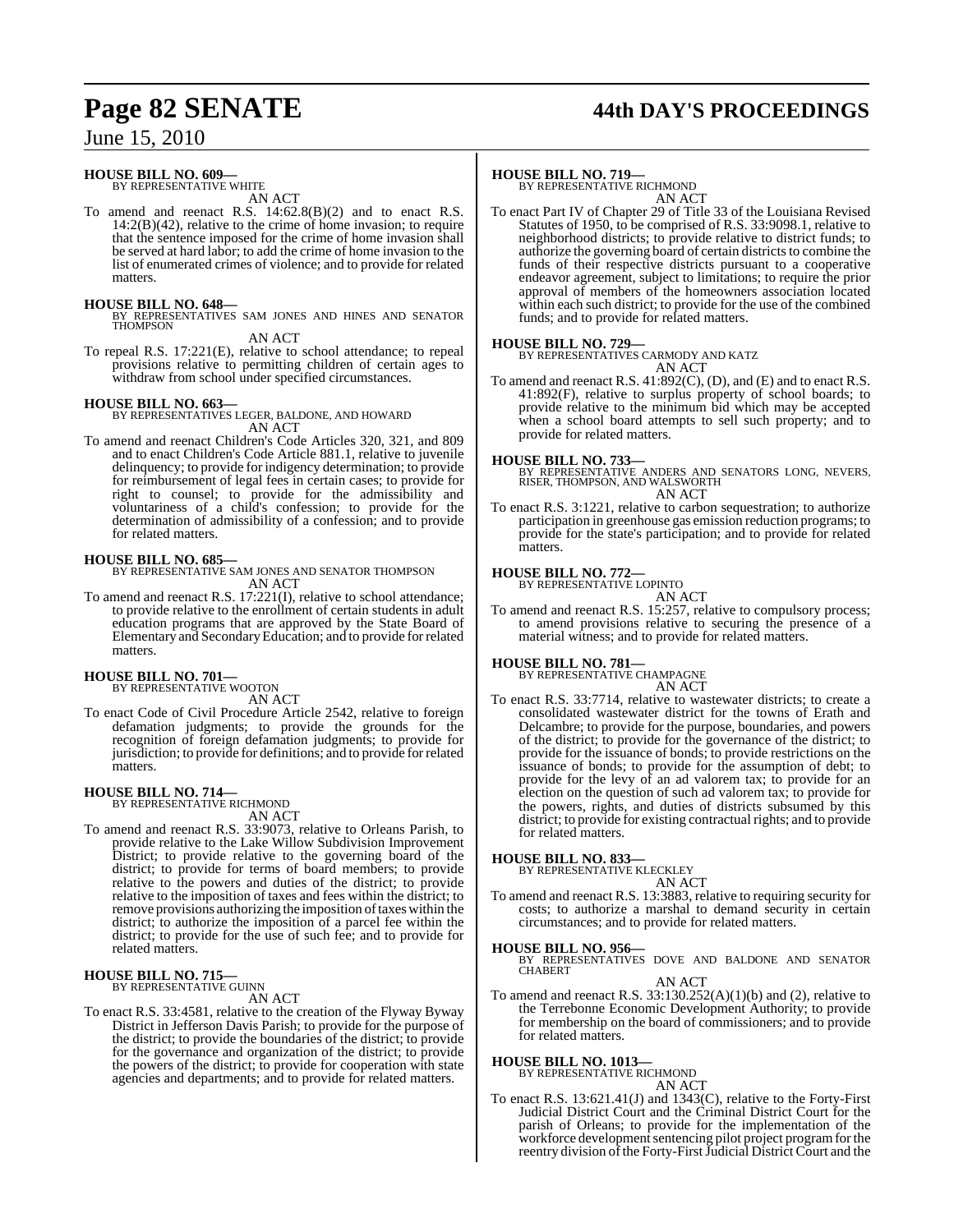# **44th DAY'S PROCEEDINGS Page 83 SENATE**

# June 15, 2010

reentry division of the Criminal District Court for the parish of Orleans; to provide for conditions and procedures; to provide for applicability; and to provide for related matters.

**HOUSE BILL NO. 1024—** BY REPRESENTATIVE LOPINTO AND SENATOR THOMPSON AN ACT

To amend and reenact R.S. 40:971.1(A), relative to the crime of false representation regarding imitation or counterfeit controlled dangerous substances; to prohibit the transportation or delivery of an imitation or counterfeit controlled dangerous substance; and to provide for related matters.

#### **HOUSE BILL NO. 1045—** BY REPRESENTATIVE PONTI

AN ACT

To enact R.S. 47:1508(B)(28), relative to the confidentiality of tax records; to provide for the furnishing of tax record information to the Louisiana Workforce Commission for the purpose of determining, investigating, and prosecuting fraud; to provide for the confidentiality of such information; and to provide for related matters.

### **HOUSE BILL NO. 1114—** BY REPRESENTATIVE GREENE

AN ACT

To enact R.S. 13:961.2 and 1411, relative to court reporters; to provide for the preparation of transcripts; to provide for time limitations; and to provide for related matters.

### **HOUSE BILL NO. 1244—** BY REPRESENTATIVE BARRAS

AN ACT

To amend and reenact R.S. 14:27(D)(2), relative to attempted theft; to provide criminal penalties for attempted theft when the value of the thing taken exceeds a certain amount; and to provide for related matters.

**HOUSE BILL NO. 1251—** BY REPRESENTATIVES CONNICK, CHAMPAGNE, CORTEZ, FANNIN, GEYMANN, HAZEL, LAMBERT, LEBAS, LEGER, LIGI, MCVEA, MORRIS, SMILEY, AND WHITE

#### AN ACT

To enact R.S. 39:116, relative to capital outlay; to require certain information relative to capital outlay projects to be reported annually; to require the reporting of information on certain completed capital outlay projects; to provide relative to the information that must be reported; to provide for certain requirements; and to provide for related matters.

#### **HOUSE BILL NO. 1269—**

BY REPRESENTATIVE GIROD JACKSON AND SENATOR DORSEY AN ACT

To amend and reenact R.S. 15:1403.1(B), relative to criminal street gangs; to provide with respect to the crime of solicitation of membership in a criminal street gang; to provide for penalties; and to provide for related matters.

#### **HOUSE BILL NO. 1442—**

- BY REPRESENTATIVES CARMODY, ARMES, CARTER, DIXON, DOWNS, RITCHIE, PATRICIA SMITH, AND THIBAUT AN ACT
- To enact R.S. 17:81.6(C), (D), (E), and (F), relative to public school employees; to provide for the reporting by public school employees of irregularities or improprieties in the administration of standardized tests; to prohibit certain actions relative to such reporting; to provide for penalties; to provide for the recovery of damages, attorney fees, and court costs under certain circumstances; and to provide for related matters.

#### **HOUSE BILL NO. 5—**

BY REPRESENTATIVE LEGER AN ACT

To amend and reenact R.S. 49:316.1(A)(2)(a) and (c), relative to the administration of state government; to authorize the Department of Public Safety and Corrections, to accept debit or credit cards for payment of obligations owed to the state through the use of

a third-party processor; to provide for the collection of a convenience fee; and to provide for related matters.

### **HOUSE BILL NO. 29—** BY REPRESENTATIVE WOOTON

AN ACT To amend and reenact R.S. 15:893.1(1), relative to incarceration; to provide with respect to the assignment of inmates at certain correctional facilities; and to provide for related matters.

## **HOUSE BILL NO. 40—** BY REPRESENTATIVE FOIL

AN ACT

To enact R.S. 9:2005(3), relative to trusts; to provide for seizure of trust assets in certain circumstances; and to provide for related matters.

#### **HOUSE BILL NO. 67—**

BY REPRESENTATIVE LOPINTO

AN ACT To amend and reenact R.S. 40:1236.14 and to enact R.S. 9:2793(C), relative to limitations of liability; to provide a limitation of liability for the use of automated external defibrillators at the scene of an emergency; and to provide for related matters.

# **HOUSE BILL NO. 105—** BY REPRESENTATIVE BALDONE

AN ACT

To amend and reenact Code of Criminal Procedure Article  $875(A)(3)$ , relative to presentence investigations; to amend presentence investigation provisions to include defendant's pretrial and post-conviction disciplinary records; and to provide for related matters.

HOUSE BILL NO. 173—<br>BY REPRESENTATIVES TEMPLET, ANDERS, ARMES, ARNOLD,<br>AUSTIN BADON, BOBBY BADON, BALDONE, BARRAS, BILLIOT,<br>HENRY BURNS, TIM BURNS, BURRELL, CHANDLER, CHANEY,<br>CONNICK, CORTEZ, DIXON, DOERGE, DOVE, DOWNS, ED

#### AN ACT

To amend and reenact R.S. 40:966(B)(3), (E), and (F) and to enact R.S. 40:964(Schedule I)(C)(32) and 989.2, relative to controlled dangerous substances; to create the crime of the unlawful production, manufacturing, distribution, or possession of a material, compound, mixture, or preparation which contains a prohibited plant; to provide for definitions; to provide for criminal penalties; to provide for exceptions; to add certain hallucinogenic substances to Schedule I; and to provide for related matters.

**HOUSE BILL NO. 195—**<br>BY REPRESENTATIVES MILLS, WOOTON, PATRICIA SMITH,<br>BARROW,BURRELL,CARMODY,DIXON,EDWARDS,HARDY,GIROD<br>JACKSON, KATZ, LAFONTA, LOPINTO, MONTOUCET, NORTON,<br>NOWLIN, ST. GERMAIN, STIAES, THIERRY, AND WILLIAM

AN ACT

To amend and reenact R.S. 15:574.2(B), (C), (D), (E), and (F) and to enact R.S. 15:574.2(G), relative to the Board of Parole; to change the number of votes required to grant parole to offenders convicted of certain offenses; to provide for applicability; to provide for criteria; to provide for the granting of parole to certain offenders participating in work release programs; and to provide for related matters.

**HOUSE BILL NO. 206—**<br>BY REPRESENTATIVES FANNIN, BOBBY BADON, BALDONE, BARROW, BURFORD, CARMODY, CHANDLER, CHANEY, CONNICK,<br>CROMER, DIXON, DOWNS, ELLINGTON, GEYMANN, GISCLAIR,<br>GUINN, HENDERSON, HOWARD, KATZ, LABRUZZO, LEBA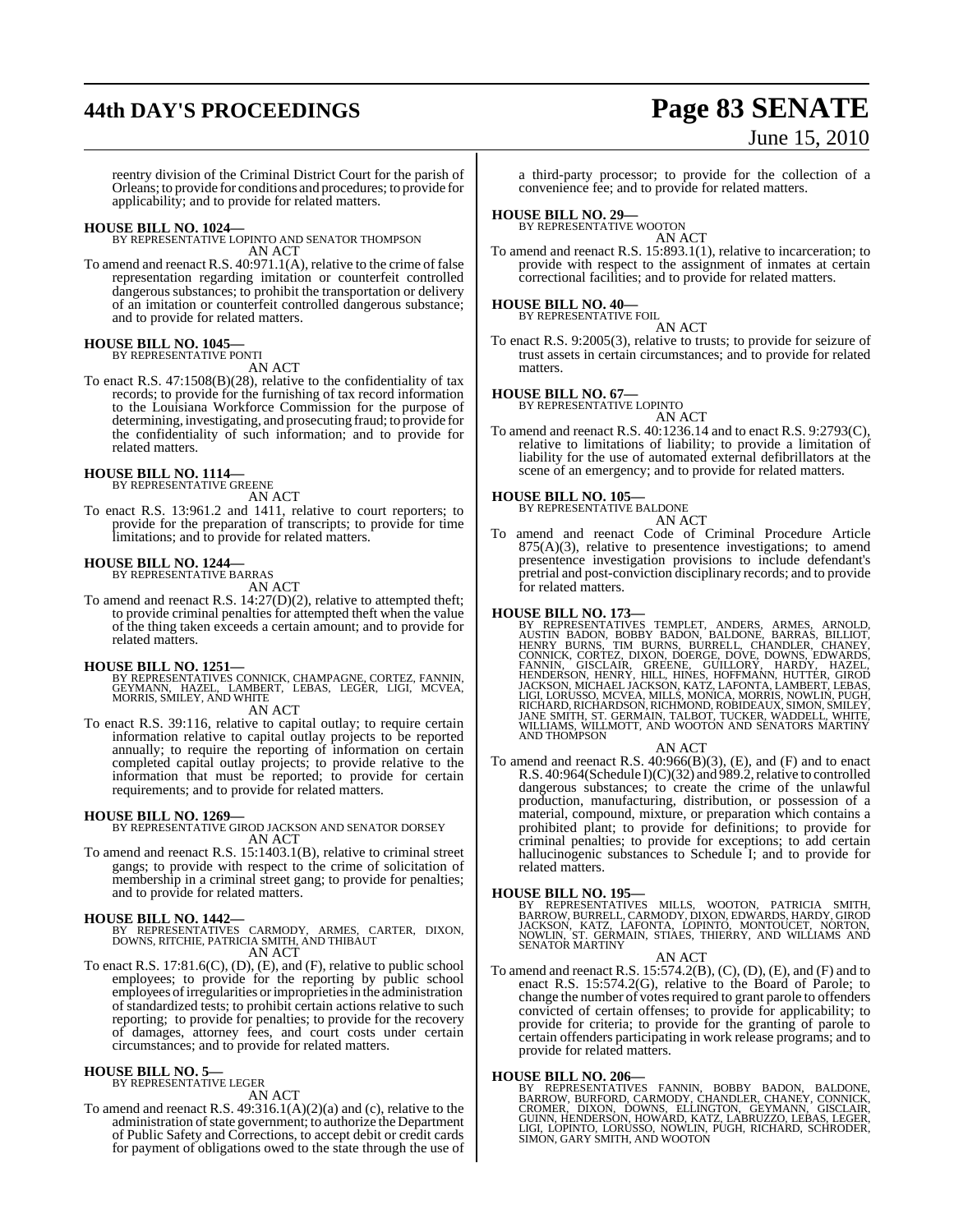# **Page 84 SENATE 44th DAY'S PROCEEDINGS**

### June 15, 2010

#### AN ACT

To enact R.S.  $40:1730.28(A)(3)(f)$  and (g), relative to building codes; to prohibit the adoption of a code or regulation requiring sprinklers in one- and two-family dwellings; to prohibit the adoption of an ordinance requiring sprinklers in one- and twofamily dwellings; and to provide for related matters.

**HOUSE BILL NO. 216—** BY REPRESENTATIVES FOIL, THIBAUT, AND WILLIAMS AND SENATORS APPEL, DUPLESSIS, LAFLEUR, AND LONG AN ACT

To enact Part II of Chapter 43 of Title 17 of the Louisiana Revised Statutes of 1950, to be comprised of R.S. 17:4031, relative to the establishment of a school choice pilot program in certain parishes for certain students with exceptionalities; to provide for the purpose of the program; to provide program eligibility requirements for participating students and nonpublic schools; to provide for program administration, implementation, and reporting; and to provide for related matters.

# **HOUSE BILL NO. 238—** BY REPRESENTATIVE HOWARD

AN ACT

To enact R.S. 33:1448(Y), relative to the premium costs of group health and life insurance for retired sheriffs and retired deputy sheriffs of the Sabine Parish Sheriff's Office; to provide for eligibility for payment of premium costs; and to provide for related matters.

#### **HOUSE BILL NO. 277—** BY REPRESENTATIVE SAM JONES

AN ACT

To enact Chapter 10-E of Title 33 of the Louisiana Revised Statutes of 1950, to be comprised of R.S. 33:4550.1 through 4550.12, relative to St. Mary Parish; to create and provide for the St. Mary Hydroelectric Authority as a political subdivision within such parish; to provide for the boundaries, governance, and powers and duties of the district; to provide for district funding, including the issuance of bonds and the use of district funds; and to provide for related matters.

#### **HOUSE BILL NO. 297—**

BY REPRESENTATIVES GUINN, ARNOLD, AUSTIN BADON, HENRY<br>BURNS, BURRELL, CARMODY, CHANDLER, CHANEY, CONNICK,<br>GISCLAIR, GUILLORY, HARDY, HENRY, HOFFMANN, HOWARD,<br>HUTTER, LAFONTA, NORTON, STIAES, TALBOT, AND WOOTON AN ACT

To enact Part VIII of Chapter 6 of Title 40 of the Louisiana Revised Statutes of 1950, to be comprised of R.S. 40:1486.1 and 1486.2, relative to safe transportation of offshore oil platform workers; to provide for purpose; to provide for flotation devices to be equipped with personal locator beacons; and to provide for related matters.

#### **HOUSE BILL NO. 323—** BY REPRESENTATIVE WILLMOTT

AN ACT

To enact R.S. 9:2800.21, relative to curators; to provide a limitation of liability for certain curators and undercurators for the acts of interdicts; to provide for exceptions; and to provide for related matters.

#### **HOUSE BILL NO. 327—** BY REPRESENTATIVE GREENE

AN ACT

To amend and reenact Code of Civil Procedure Article 1293(A), relative to service of process; to provide for the appointment of a private process server under certain circumstances; and to provide for related matters.

#### **HOUSE BILL NO. 337—** BY REPRESENTATIVE LEBAS

AN ACT

To enact R.S. 22:1856(F), relative to pharmacy claims; to provide relative to determination of processing fees on such claims; and to provide for related matters.

#### **HOUSE BILL NO. 341—**

BY REPRESENTATIVE SMILEY AN ACT

To amend and reenact R.S. 37:683(B)(3), relative to terms for appointments to the Louisiana Professional Engineering and Land Surveying Board; to provide relative to terms of certain appointments; and to provide for related matters.

### **HOUSE BILL NO. 443—** BY REPRESENTATIVE HUTTER

AN ACT

To repeal R.S. 17:1994(B)(15), (33), (34), and (41); to repeal provisions designating the Jefferson, Sidney N. Collier, Slidell, and West Jefferson campuses as part of the Louisiana Technical College; to provide relative to the transfer of certain programs, courses of study, funds, facilities, property, obligations, and functions; to provide relative to the students and employees of the technical college campuses; to provide an effective date; and to provide for related matters.

### **HOUSE BILL NO. 465—** BY REPRESENTATIVE KLECKLEY

AN ACT

To amend and reenact R.S. 22:1261, 1262, 1263(A), 1265(A)(1) and (2) and (B),  $1266(A)$ (introductory paragraph) and (1),  $(D)(1)$ , (2), (3)(a)(i), (b), (c)(i), and (d)(i) and (iii), and (4), (E)(1)(b) and (3), (I), (K), and (L), 1267(A), (B)(3), (C)(1)(g), and (D)(3),  $1268(A)$ (introductory paragraph) and  $(1)$ ,  $1269(A)$ , (B)(1)(introductory paragraph) and (a) through (e), and (D),  $1270(A)$  and  $(B)(1)(a)$  and  $(b)$ ,  $1283(A)$  and  $(B)$ ,  $1284(C)$ ,  $1285$ , 1288(A), 1290, 1295(1)(a)(i), (c), and (e), (5), and (6)(d),  $1311(A)$ ,  $(B)$ ,  $(D)$ (introductory paragraph) and  $(1)$  and  $(E)$ , 1312, 1313(A) and (B), 1314, 1333(A) and (B)(1), (2), and (3), 1456(A) and (B)(1), 1460(G), 1466(A) and (E), 1468(C), 1470(A), 1471(B), 1472(A) and (B), 1473(A), 1474, 1479, 1482(A), and 1484(A)(1) and to repeal R.S. 22:1475(C) and (D) and 1480, all relative to technical recodification of certain provisions of the Louisiana Insurance Code relative to property insurance, including correction of citations, updates of terms and language, reorganization of provisions, elimination of obsolete or ineffective provisions, and harmonizing of inconsistent provisions; and to provide for related matters.

#### **HOUSE BILL NO. 494—**

BY REPRESENTATIVE BILLIOT AN ACT

To amend and reenact R.S. 38:301(E)(1) and to enact R.S.  $38:301(A)(4)$  and (F), relative to bicycle paths and walkways; to authorize public use of certain property for recreational purposes; to authorize construction or permit bicycle paths and walkways; and to provide for related matters.

### **HOUSE BILL NO. 496—** BY REPRESENTATIVE SMILEY

- AN ACT
- To amend and reenact R.S. 44:4.1(B)(1), to enact Chapter 10-A of Title 3 of the Louisiana Revised Statutes of 1950, to be comprised of R.S. 3:1381 through 1430.13, and to repeal Chapters 10 and 14 of Title 3 of the Louisiana Revised Statutes of 1950, comprised of R.S. 3:1311 through 1373 and 1891 through 1907, relative to the Louisiana Feed Commission and the Fertilizer Commission; to provide for the merger of the Louisiana Feed Commission and the Fertilizer Commission; to provide for membership, duties, and responsibilities; to provide for the Louisiana Agricultural Liming Materials Law, and to provide for related matters.

### **HOUSE BILL NO. 504—** BY REPRESENTATIVE WILLMOTT

AN ACT

To amend and reenact Children's Code Articles 1152(B), (C), (D), (E), (F), and (G) and 1160(1) and (2) and to enact Children's Code Articles 1152(H) and (I), relative to safe haven infant relinquishments; to provide for instruction on safe haven relinquishment procedures for employees of designated emergency care facilities; to provide for immunity from civil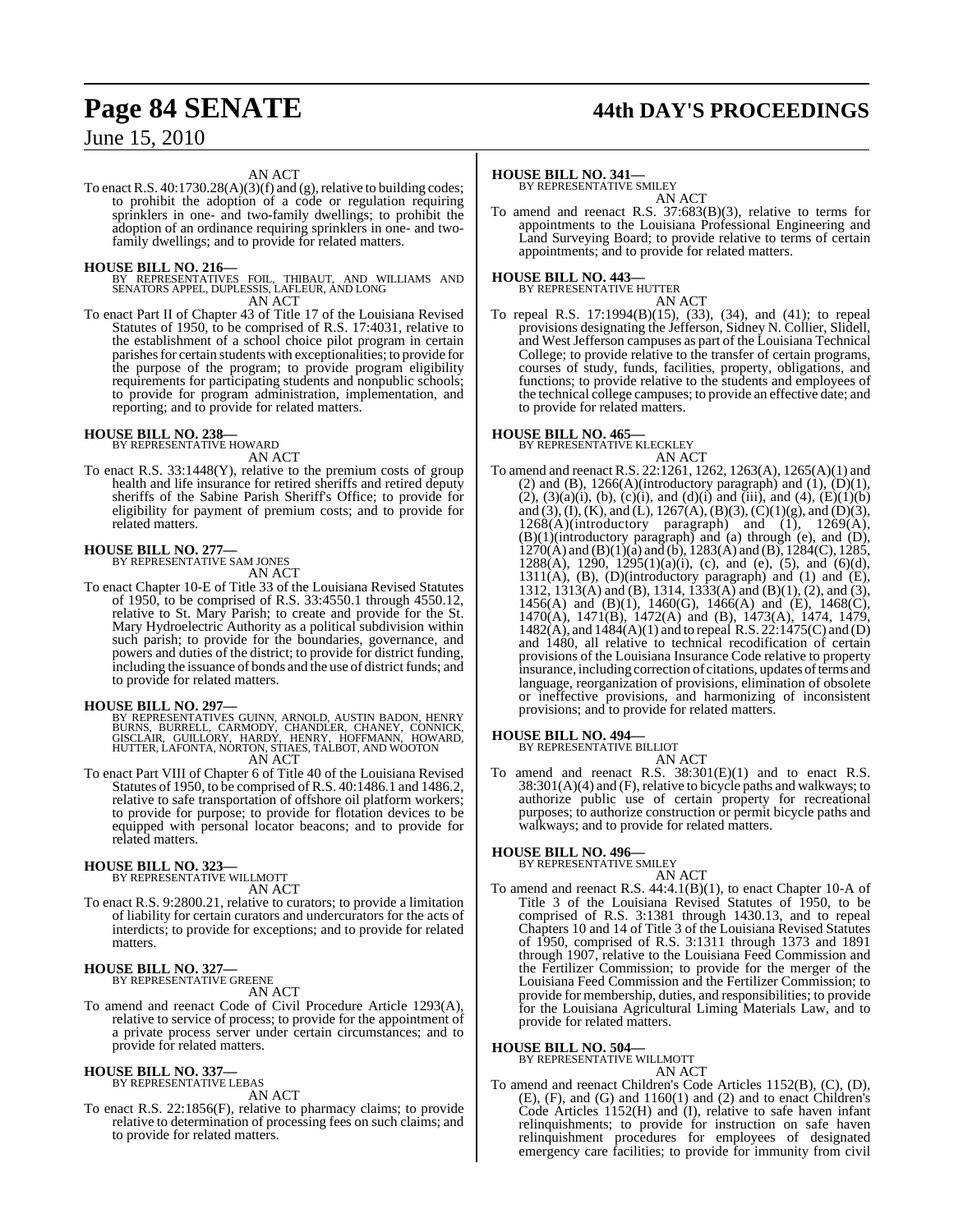# **44th DAY'S PROCEEDINGS Page 85 SENATE**

# June 15, 2010

penalties; to provide for safe haven publicity and training information requirements; and to provide for related matters.

### **HOUSE BILL NO. 534—** BY REPRESENTATIVE CARTER

AN ACT

To enact R.S. 33:9097.8, relative to East Baton Rouge Parish; to create a crime prevention and improvement district for the Westminster and Pine Park Subdivisions; to provide the purpose and boundaries of the district; to provide for the governance of the district; to provide for the duties and powers of the district; to provide for the levy of a parcel fee within the district; to provide for indemnity and exculpation of board members; and to provide for related matters.

#### **HOUSE BILL NO. 539—**

BY REPRESENTATIVES KATZ AND ROSALIND JONES AND SENATORS KOSTELKA, THOMPSON, AND WALSWORTH AN ACT

To authorize and provide for the sale of specified school property by the City of Monroe School Board; to authorize such sale at public auction or private sale; to require an ordinance providing for such sale; to provide for public notice and a public hearing; to provide for legal challenges to the sale; and to provide for related matters.

### **HOUSE BILL NO. 549—** BY REPRESENTATIVE BALDONE

AN ACT

To enact Code of Criminal Procedure Article 233, relative to criminal procedure; to authorize the use of electronic signatures of offenders; to provide for the collection of electronic signatures; to provide for definitions; and to provide for related matters.

## **HOUSE BILL NO. 553—** BY REPRESENTATIVE WADDELL

AN ACT

To enact R.S. 51:2362 and 2366, relative to the Louisiana Mega-Project Development Fund and the Rapid Response Fund; to require the development of uniform accountability reports for the funds; to require written and electronic forms of a list of cooperative endeavor agreements, name of receiving entity, and the amount of incentive awarded for all projects developed by the funds; and to provide for related matters.

### **HOUSE BILL NO. 585—** BY REPRESENTATIVE PERRY

AN ACT

To amend and reenact R.S.  $48:231(B)(1)$ , relative to the highway priority construction program; to provide for scheduling of public hearings; to provide for notice requirements; and to provide for related matters.

### **HOUSE BILL NO. 597—** BY REPRESENTATIVE ST. GERMAIN

AN ACT

To amend and reenact R.S. 56:322.2(A) and (D), to enact R.S. 56:322.2(C)(3), and to repeal R.S. 56:322.2(G) and (I), relative to commercial take of shad and skipjack; to authorize nighttime taking of shad and skipjack in Iberville Parish and the Atchafalaya Basin; and to provide for related matters.

## **HOUSE BILL NO. 639—** BY REPRESENTATIVE HAZEL

AN ACT

To amend and reenact R.S. 18:1284(B) and (C) and 1285(A)(1), relative to elections called by political subdivisions; to provide requirements for bond propositions; to provide requirements for tax propositions; to provide requirements for notice of tax elections; and to provide for related matters.

#### **HOUSE BILL NO. 647—**

BY REPRESENTATIVE ST. GERMAIN AN ACT

To enact R.S. 32:318(H), relative to audible and visual signals on certain vehicles; to provide for exceptions; to provide for publicly owned fire trucks with fire apparatuses and publicly owned ambulances; and to provide for related matters.

#### **HOUSE BILL NO. 683—**

BY REPRESENTATIVES BARROW AND RICHARDSON AND SENATORS APPEL AND BROOME

#### AN ACT

To enact R.S. 33:9097.8, relative to the Park Forest East Crime Prevention and Improvement District in East Baton Rouge Parish; to create the district; to provide for the boundaries and governance of the district; to provide for the powers and duties of the district; to provide for the levy of a parcel fee within the district; to provide for the management of the funds of the district; to provide for dissolution of the district; and to provide for related matters.

#### **HOUSE BILL NO. 709—**

BY REPRESENTATIVES BROSSETT, CARTER, CONNICK, HAZEL, HINES, HUTTER, MICHAEL JACKSON, LAFONTA, LEGER, LIGI, MILLS, RICHMOND, STIAES, AND WILLMOTT AN ACT

To amend and reenact R.S. 11:701(33)(c), the heading of Part II-B of Chapter 8 of Title 17 of the Louisiana Revised Statutes of 1950, R.S. 17:1970.21, 1970.22(1) and (2), 1970.23(A), 1970.24(A),  $(B)(1)(a)$  through (c) and (2)(a), (C), (E)(1)(b), (d), (i), (m), and (n) and  $(2)(f)$ , 1970.25(A), 1970.26(A)(2)(b), (B)(2), and  $(C)(1)$ (introductory paragraph) and (2), and 1970.27(B), R.S. 36:651(D)(8), and R.S. 42:1111(A)(3), relative to the New Orleans Center for the Creative Arts/Riverfront; to provide with respect to legislative intent; to provide relative to the center's placement as a state agency in the Department of Education; to provide for a change in the center's name; to provide relative to student eligibility, board membership, terms, powers, duties, and faculty; to provide relative to funding; and to provide for related matters.

### **HOUSE BILL NO. 744—** BY REPRESENTATIVE ROY

AN ACT To amend and reenact R.S. 22:1068(B)(2) and 1074(B)(2) and to enact R.S.  $22:1063(C)$ , relative to discontinuance cancellation of health insurance coverage; to limit such discontinuance or cancellation under certain circumstances; and to provide for related matters.

#### **HOUSE BILL NO. 745—**

BY REPRESENTATIVE WHITE

AN ACT To amend and reenact R.S. 17:66(A)(2) and R.S. 41:727.1(A)(3) and to enact R.S.  $41:727.1(A)(4)$  and 904; relative to certain school systems in East Baton Rouge Parish and Vermilion Parish; to provide for the transfer of certain sixteenth section lands between the East Baton Rouge Parish School System and the Central Community School System; to provide relative to the geographic boundaries of the Central Community School System; to authorize the Vermilion Parish School Board to sell certain specified sixteenth section properties; and to provide for related matters.

#### **HOUSE BILL NO. 813—**

BY REPRESENTATIVE KATZ

- AN ACT
- To amend and reenact R.S. 37:1285(C), relative to the Louisiana State Board of Medical Examiners; to authorize the board to render decisions, consent orders, or other agreed orders to require a license or permit holder to pay all costs of the board proceedings, including certain ancillary expenses; to authorize the board to recover costs and attorney fees if the cost of board proceedings are not paid within the time specified by the board; and to provide for related matters.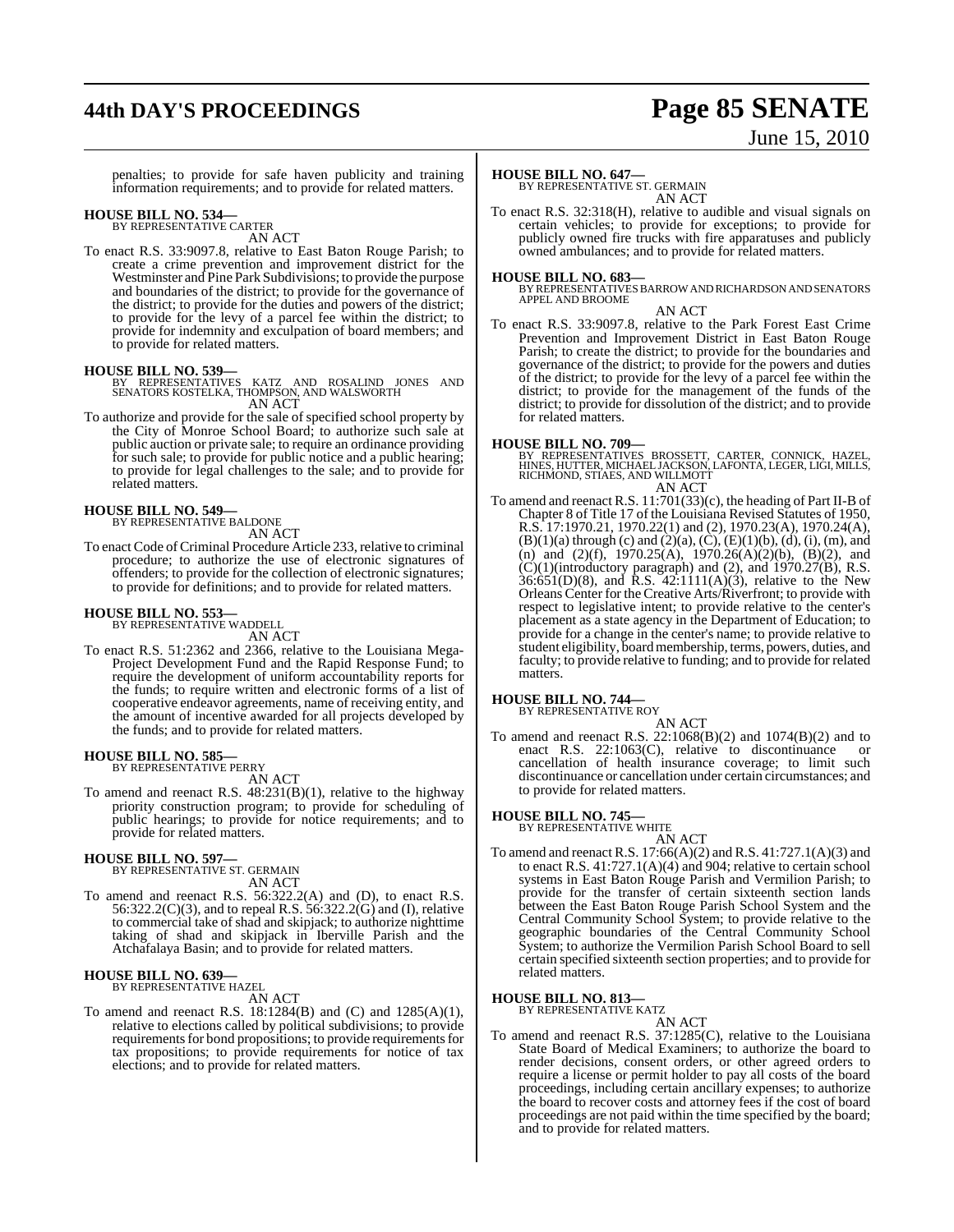# **Page 86 SENATE 44th DAY'S PROCEEDINGS**

### June 15, 2010

**HOUSE BILL NO. 875—**<br>BY REPRESENTATIVES HARRISON, BOBBY BADON, BALDONE,<br>BILLIOT, HENRY BURNS, CARMODY, CHAMPAGNE, CROMER, DOVE,<br>EDWARDS, FOIL, GISCLAIR, GUINN, HARDY, HENDERSON, HOWARD,<br>SAM JONES, LAMBERT, LEGER, LITTLE, TUCKER, WILLIAMS, AND WOOTON AND SENATOR N. GAUTREAUX AN ACT

To amend and reenact R.S.  $56:10(B)(1)(b)$  and  $578.12(B)$  and to enact R.S.  $36:610(B)(11)$  and  $\overrightarrow{R}$ .S.  $56:494$ , relative to shrimp; to create the Louisiana Shrimp Task Force within the Department of Wildlife and Fisheries; to provide for its membership; to provide for its powers, duties, functions, and responsibilities; to provide relative to funding; to provide relative to the Shrimp Marketing and Promotion Account and the Shrimp Trade Petition Account; and to provide for related matters.

**HOUSE BILL NO. 887—** BY REPRESENTATIVES ST. GERMAIN, BALDONE, AND DOVE AND SENATOR N. GAUTREAUX

AN ACT

To amend and reenact R.S. 56:325.4(D), relative to finfish; to provide relative to submission of stock assessment reports; to authorize the development of stock management regimes for black drum, flounder, and sheepshead for approval by the Wildlife and Fisheries Commission; and to provide for related matters.

#### **HOUSE BILL NO. 917—** BY REPRESENTATIVE WHITE

AN ACT

To enact R.S. 14:230(A)(2)(d) and (e), relative to money laundering; to amend the definition of "funds"; and to provide for related matters.

#### **HOUSE BILL NO. 1107—**

BY REPRESENTATIVE JOHNSON AN ACT

To authorize the Red River, Atchafalaya, and Bayou Beouf Levee District to exchange certain property in Avoyelles Parish with the adjacent landowners; to provide for property descriptions; to provide for reservation of mineral rights; and to provide for related matters.

#### **HOUSE BILL NO. 1336—** BY REPRESENTATIVE BARRAS

AN ACT

To amend and reenact R.S. 34:852.2(5), 852.3(A) as enacted by Act No. 508 of the 2009 Regular Session of the Legislature, and 852.13 and to repeal R.S. 34:852.3(A) as enacted by Act No. 319 of the 2007 Regular Session of the Legislature, relative to vessel hull identification numbers; to provide for assigning hull identification numbers to certain vessels by the Department of Wildlife and Fisheries; to provide for the authority to promulgate rules and regulations; to provide for eligibility as a manufacturer; to provide for record keeping and inspections; to provide for fees; and to provide for related matters.

HOUSE BILL NO. 1370—<br>BY REPRESENTATIVES MILLS, BOBBY BADON, BALDONE, BURFORD, HENRY BURNS, TIM BURNS, CARMODY, CARTER,<br>CHANEY, CONNICK, EDWARDS, ELLINGTON, GISCLAIR, GUILLORY,<br>GUINN, HAZEL, HENRY BURNS, ELLINGTON, GISCLAIR AN ACT

To amend and reenact R.S. 40:2175.6(G) and to enact R.S. 40:2175.6(H) and (I),relative to outpatient abortion facilities; to provide for license actions imposed against an outpatient abortion facility; to provide for a systemof notification, appeals, and injunctive relief; to provide for an effective date; and to provide for related matters.

### **HOUSE BILL NO. 1380—**

BY REPRESENTATIVE LEBAS AN ACT

To amend and reenact R.S. 37:1479(B), relative to the Louisiana State Board of Home Inspectors; to establish penalties for home inspectors who fail to renew their license within the twelvemonth period after expiration; to establish penalties for home inspectors who fail to renew their license within the thirty-sixmonth period following expiration; and to provide for related matters.

#### **HOUSE BILL NO. 1466— (Substitute for HouseBill No. 599 by Representative Ellington)** BY REPRESENTATIVE ELLINGTON

AN ACT To enact R.S. 56:6(32) and (33), relative to the powers of the Wildlife and Fisheries Commission; to authorize the commission, at the request of certain governmental entities, to adopt regulations for the use of certain fishing gear for certain lakes; and to provide for related matters.

and asked that the President of the Senate affix his signature to the same.

> Respectfully submitted, ALFRED W. SPEER Clerk of the House of Representatives

The House Bills and Joint Resolutions contained herein were signed by the President of the Senate.

#### **Message from the House**

#### **SIGNED HOUSE CONCURRENT RESOLUTIONS**

June 15, 2010

To the Honorable President and Members of the Senate:

I am directed to inform your honorable body that the Speaker of the House of Representatives has signed the following House Concurrent Resolutions:

#### **HOUSE CONCURRENT RESOLUTION NO. 152—**

BY REPRESENTATIVES TUCKER, ARNOLD, BOBBY BADON, HENRY<br>BURNS, CARMODY, CARTER, CHAMPAGNE, DOVE, GISCLAIR,<br>GREENE, HARRISON, HENRY, HOWARD, KATZ, LIGI, LOPINTO, POPE,<br>RICHARDSON, ROBIDEAUX, SIMON, SMILEY, JANE SMITH, ST.<br>GER

To direct the public postsecondary education management boards and the Board of Regents to publish, including on their respective websites, certain performance and cost data relative to public postsecondary education in Louisiana.

#### **HOUSE CONCURRENT RESOLUTION NO. 161—** BY REPRESENTATIVE FOIL

A CONCURRENT RESOLUTION

To urge and request the Louisiana State Law Institute to study all aspects of liability relating to road hazards and make specific recommendations for limiting the liability of the state.

### **HOUSE CONCURRENT RESOLUTION NO. 184—**

BY REPRESENTATIVES MICHAEL JACKSON, ARNOLD, BURFORD,<br>HENRY BURNS, BURRELL, CORTEZ, DIXON, DOWNS, FANNIN,<br>GALLOT, GISCLAIR, GUILLORY, GUINN, HARRISON, HAZEL,<br>HONORE, KATZ, LANDRY, LITTLE, NOWLIN, ROBIDEAUX, JANE<br>SMITH,PATRI A CONCURRENT RESOLUTION

To direct the Department of Environmental Quality and the Department of Transportation and Development to study the feasibility of using buses fueled by compressed natural gas in mass transit applications and report their findings and recommendations to the House Committee on Transportation, Highways and Public Works and the House Committee on Natural Resources and Environment prior to December 31, 2010.